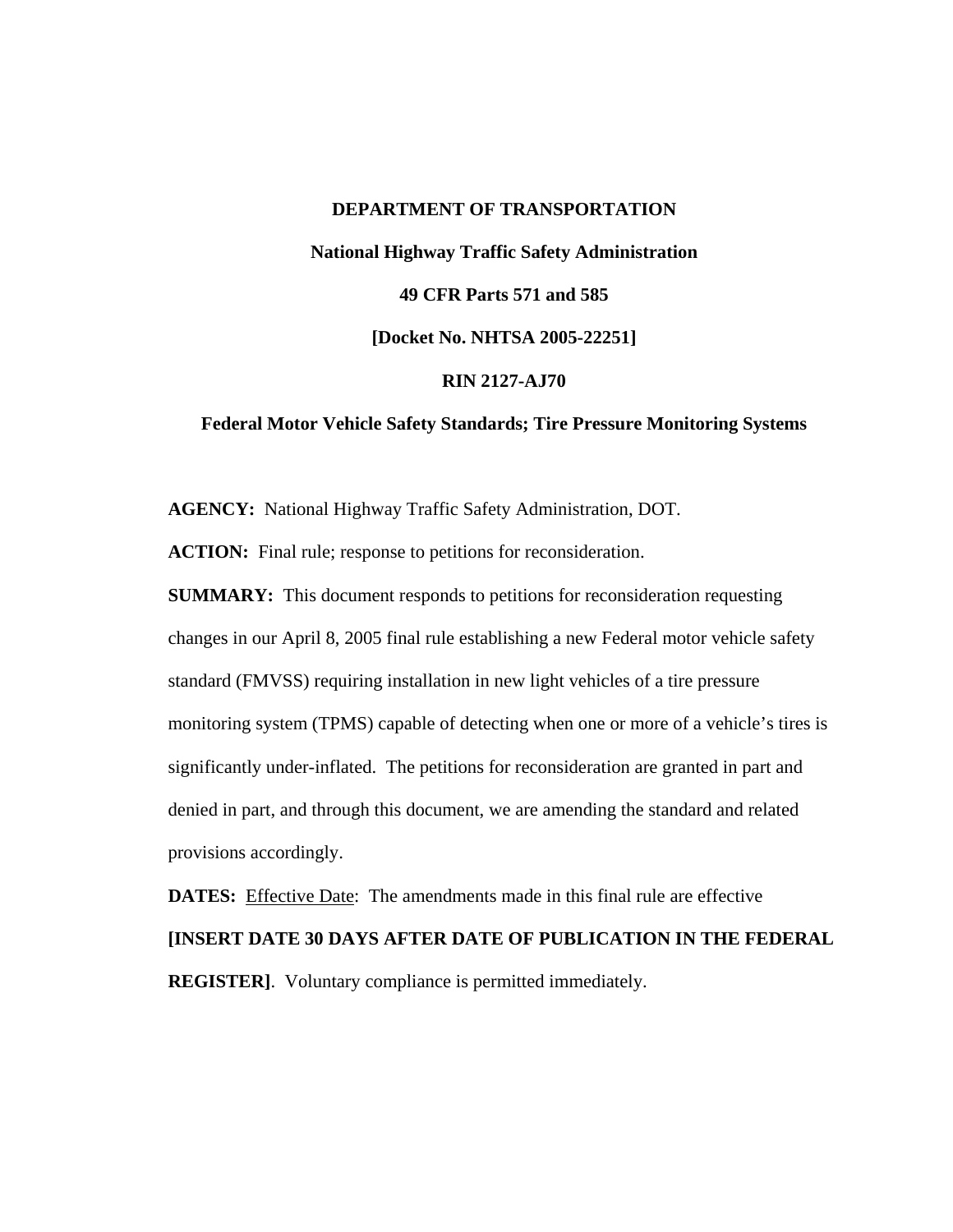Petitions for Reconsideration: If you wish to submit a petition for reconsideration for this rule, your petition must be received by **[INSERT DATE 45 DAYS AFTER DATE OF PUBLICATION IN THE FEDERAL REGISTER]**.

**ADDRESSES:** Petitions for reconsideration should refer to the docket number above and be submitted to: Administrator, Room 5220, National Highway Traffic Safety Administration, 400 Seventh Street, S.W., Washington, D.C. 20590.

 See the **Supplementary Information** portion of this document (Section VI; Rulemaking Analyses and Notices) for DOT's Privacy Act Statement regarding documents submitted to the agency's dockets.

**FOR FURTHER INFORMATION CONTACT:** For non-legal issues, you may call Mr. George Soodoo or Mr. Samuel Daniel, Office of Crash Avoidance Standards (Telephone: 202-366-2720) (Fax: 202-366-4329).

For legal issues, you may call Mr. Eric Stas, Office of Chief Counsel (Telephone: 202-366-2992) (Fax: 202-366-3820).

You may send mail to these officials at National Highway Traffic Safety

Administration, 400 Seventh Street, S.W., Washington, D.C. 20590.

# **SUPPLEMENTARY INFORMATION:**

# **Table of Contents**

- I. Summary of Decision
- II. Background
	- A. The TREAD Act
	- B. Rulemaking History Prior to the April 2005 Final Rule
	- C. The April 8, 2005 Final Rule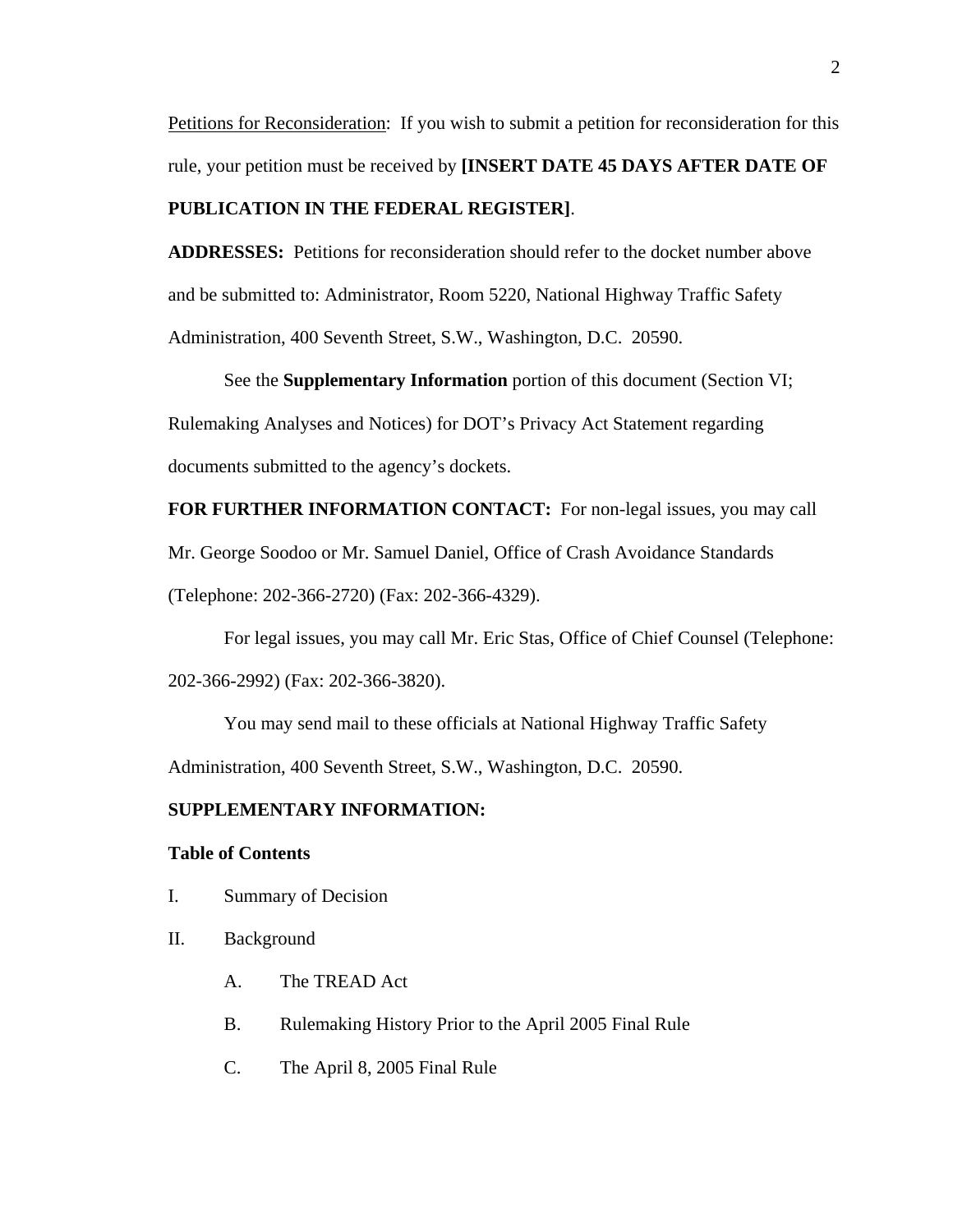- III. Petitions for Reconsideration
- IV. Discussion and Analysis
	- A. Low Tire Pressure Warning Lamp Activation Requirements
	- B. TPMS Malfunction Indicator Lamp (MIL) Activation Requirements
		- 1. What Constitutes a TPMS Malfunction?
		- 2. MIL Disablement
	- C. Telltale Requirements
	- D. Tire-Related Issues
		- 1. Spare Tires
		- 2. Tire Reserve Load
		- 3. Minimum Activation Pressure
	- E. Owner's Manual Requirements
		- 1. Lead Time
		- 2. Content of Required Statement
		- 3. Other Owner's Manual Issues
	- F. Test Procedures
		- 1. Test Conditions
		- 2. Vehicle Cool-Down Period
		- 3. 2-psi Adjustment (Temperature Correction)
		- 4. Calibration Time
	- G. TPMS Reprogrammability
	- H. Sharing of TPMS Servicing Information
	- I. Phase-In Calculations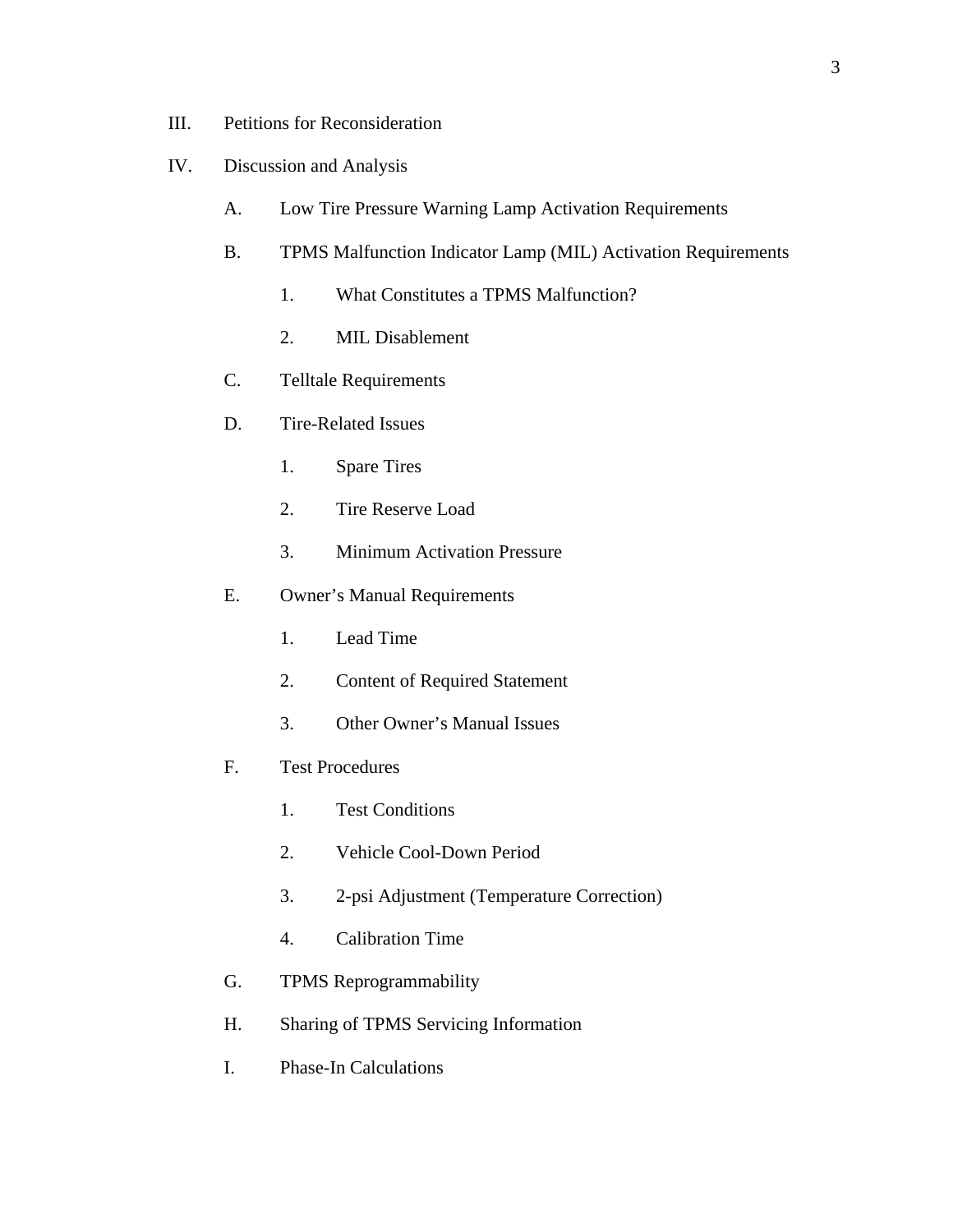- V. Benefits and Costs
- VI. Rulemaking Analyses and Notices

### **I. Summary of Decision**

This document responds to 15 petitions for reconsideration related to our April 8, 2005 final rule<sup>[1](#page-3-0)</sup> establishing FMVSS No. 138, Tire Pressure Monitoring Systems. The petitioners raised a variety of issues, most of which involved requests for technical changes to the standard (see section IV of this document for a complete discussion of issues raised in the petitions and their resolution). We have decided to grant the petitions in part and to deny them in part.

The following points highlight the amendments to Standard No. 138 that we are adopting in response to the petitions for reconsideration of the April 8, 2005 final rule (excluding a few minor editorial changes).

● We have decided to postpone the compliance date for the standard's required TPMS-related owner's manual statement until September 1, 2006 (Model Year 2007), thereby granting petitions' request for additional lead time to incorporate the required language into the vehicle owner's manual. We do not believe that extending the compliance date in this manner (consistent with a recommendation in one of the petitions) would result in any safety consequences. Delay of the owner's manual requirements would not impact the functioning of the TPMS or the warnings that it provides, and we expect that even before that date, TPMS-equipped vehicles would have some owner's manual statement presenting relevant information to the consumer.

We specifically note that delay in the compliance date for the standard's owner's manual requirements does not impact vehicle manufacturers' responsibility to provide

<span id="page-3-0"></span> 1 70 FR 18136 (April 8, 2005) (Docket No. NHTSA-2005-20586-1).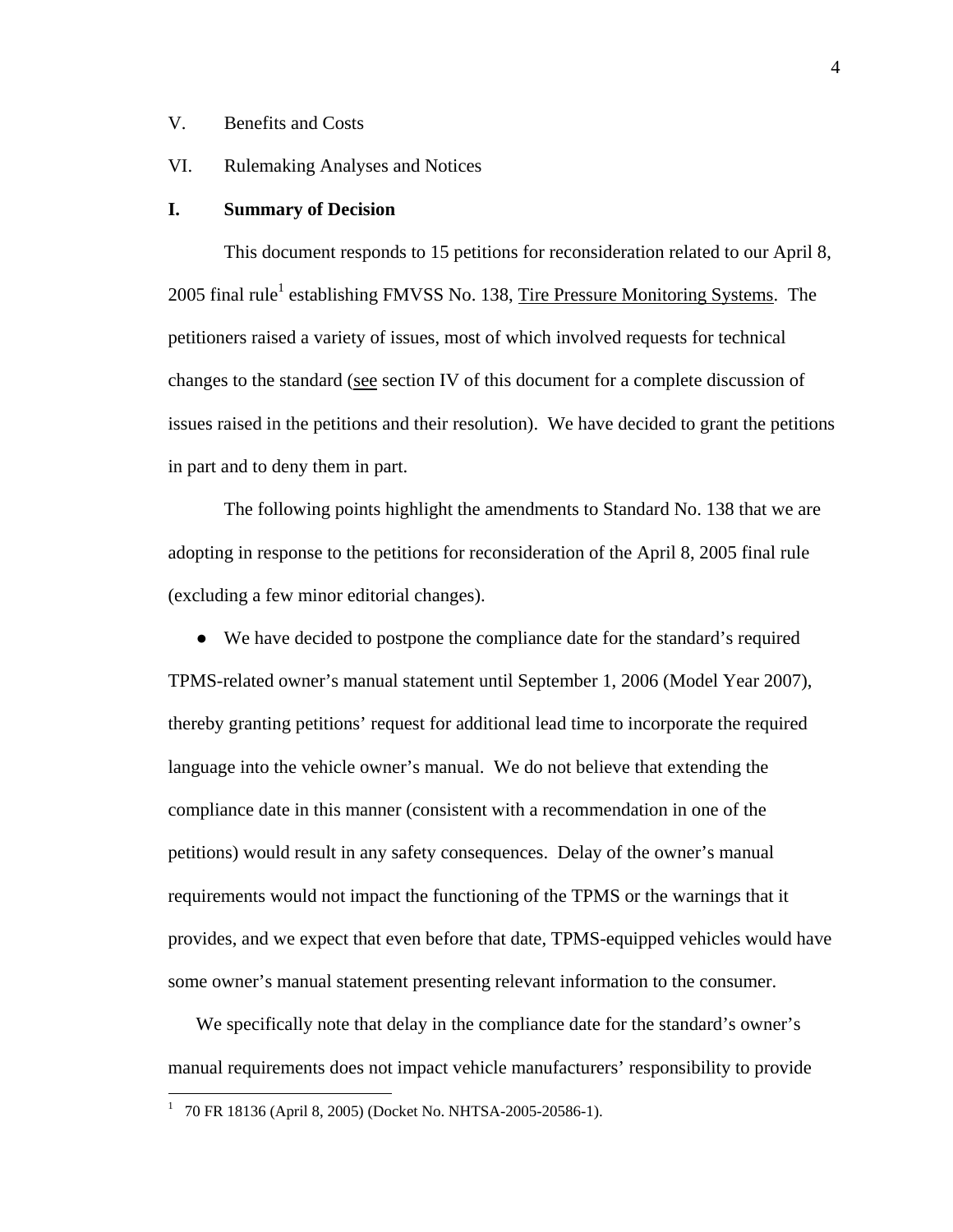TPMSs complying with FMVSS No. 138 on a schedule consistent with the phase-in commencing on October 5, 2005, as set forth in the April 8, 2005 final rule.

• The agency has decided to retain the final rule's requirement for the TPMS malfunction indicator lamp (MIL) to illuminate whenever there is a malfunction that affects the generation of transmission of control or response signals in the vehicle's tire pressure monitoring system. However, in response to petitions, we have decided to amend the standard's test procedures for malfunction detection to clarify that telltale lamps will not be disconnected because such malfunctions will be indicated during the bulb check(s) required under the standard. Specifically, we are amending  $S6(k)$  by adding the following statement: "When simulating a TPMS malfunction, the electrical connections for the telltale lamps shall not be disconnected."

• The lack of synchronization between the timing of compliance for compliance under FMVSS No. 138 and the TPMS telltale requirements of FMVSS No. 101, Controls and Displays, have been remedied through an earlier amendment to FMVSS No. 101. Technical revisions to FMVSS No. 138 have also been made in light of recent amendments to FMVSS No. 101 that have resulted in a change in location of the TPMS telltale provisions from Table 2 to Table 1 of that standard.

• In this rule, we are amending the regulatory text in FMVSS No. 138 to clarify that for a combined low tire pressure/TPMS malfunction indicator telltale, the same flashing/continuous-illumination sequence is required for one or more malfunctions that may affect the system simultaneously.

• The agency has decided to modify the standard's test procedures to reduce the current 2-psi pressure adjustment (below the TPMS activation threshold) to 1 psi. The 2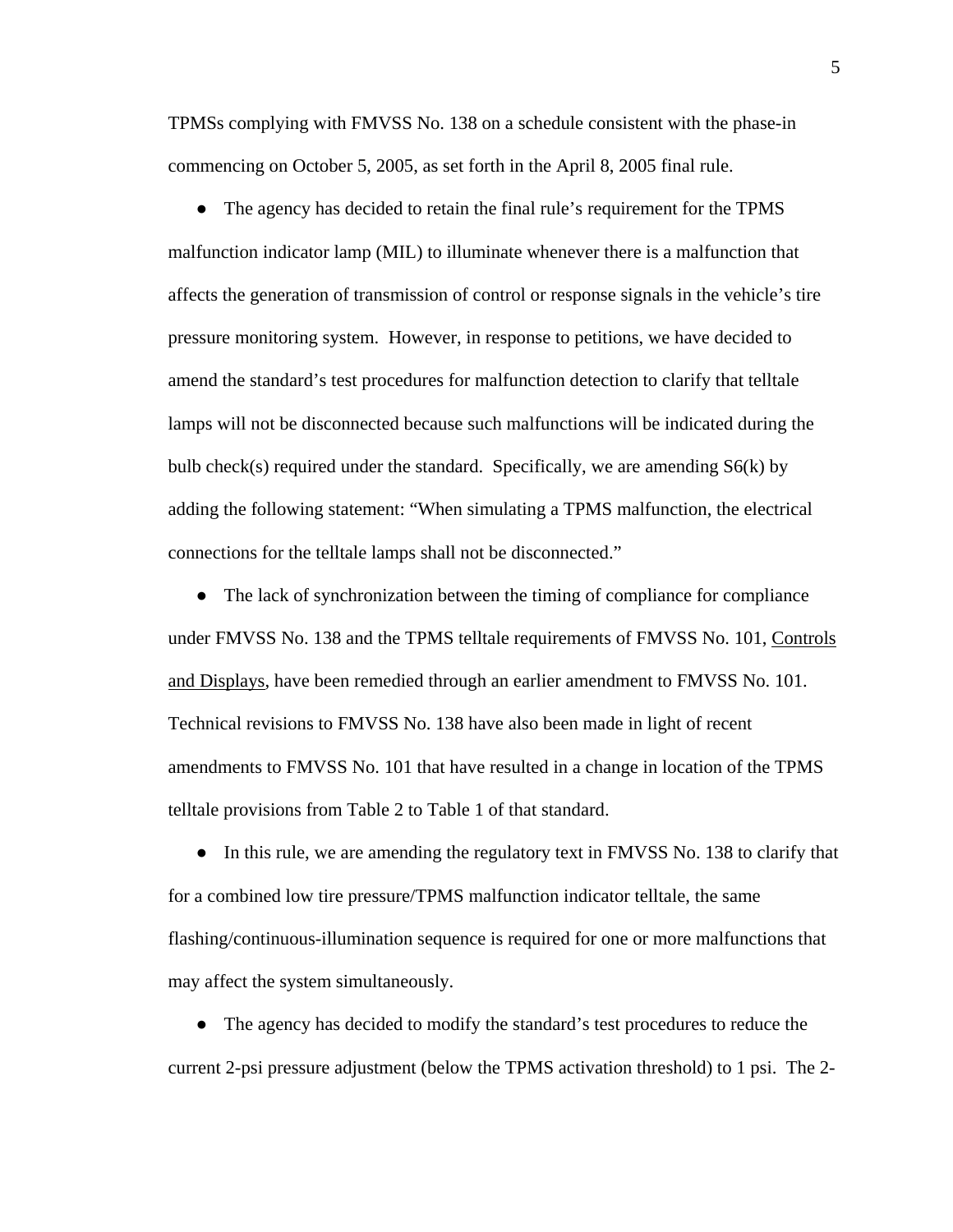psi adjustment was intended to facilitate testing, but several petitioners expressed concern that a 2-psi adjustment could allow TPMSs to achieve compliance with an under-inflation detection capability of 30 percent or more. The agency anticipates that a 1-psi adjustment would continue to facilitate testing while maintaining the under-inflation level close to the standard's 25-percent under-inflation activation threshold.

• In order to more clearly differentiate between the TPMS standard's two phase-in production periods which are of different lengths (*i.e.,* almost 11 months vs. one year), we have decided to modify 49 CFR 585.66, Reporting Requirements, to differentiate the reports to be submitted to the agency for each of the two phase-in periods. As currently drafted, section 585.66(b)(1), Basis for Statement of Compliance, and section 585.66(b)(2), Production, require manufacturers to report values for the full production year, without mention of the period corresponding to the first period of the phase-in (*i.e.*, from October 5, 2005 to September 1, 2006), which is the relevant total production value for calculation under S7.1(b) of FMVSS No. 138. Because the reporting of this information directly relates to determining compliance with the requirements of FMVSS No. 138, we have decided to revise 49 CFR  $585.66(b)(1)$  and (2) to clearly differentiate between the two phase-in production periods.

#### **II. Background**

#### A. The TREAD Act

Congress enacted the Transportation Recall Enhancement, Accountability, and Documentation (TREAD) Act of  $2000<sup>2</sup>$  on November 1, 2000. Section 1[3](#page-5-1) of that Act<sup>3</sup> required the Secretary of Transportation, within one year of the statute's enactment, to

<span id="page-5-0"></span><sup>&</sup>lt;sup>2</sup> Public Law 106-414, 114 Stat. 1800 (2000).<br><sup>3</sup> See 40 U.S.C. 20123 note (2003).

<span id="page-5-1"></span>See 49 U.S.C. 30123 note (2003).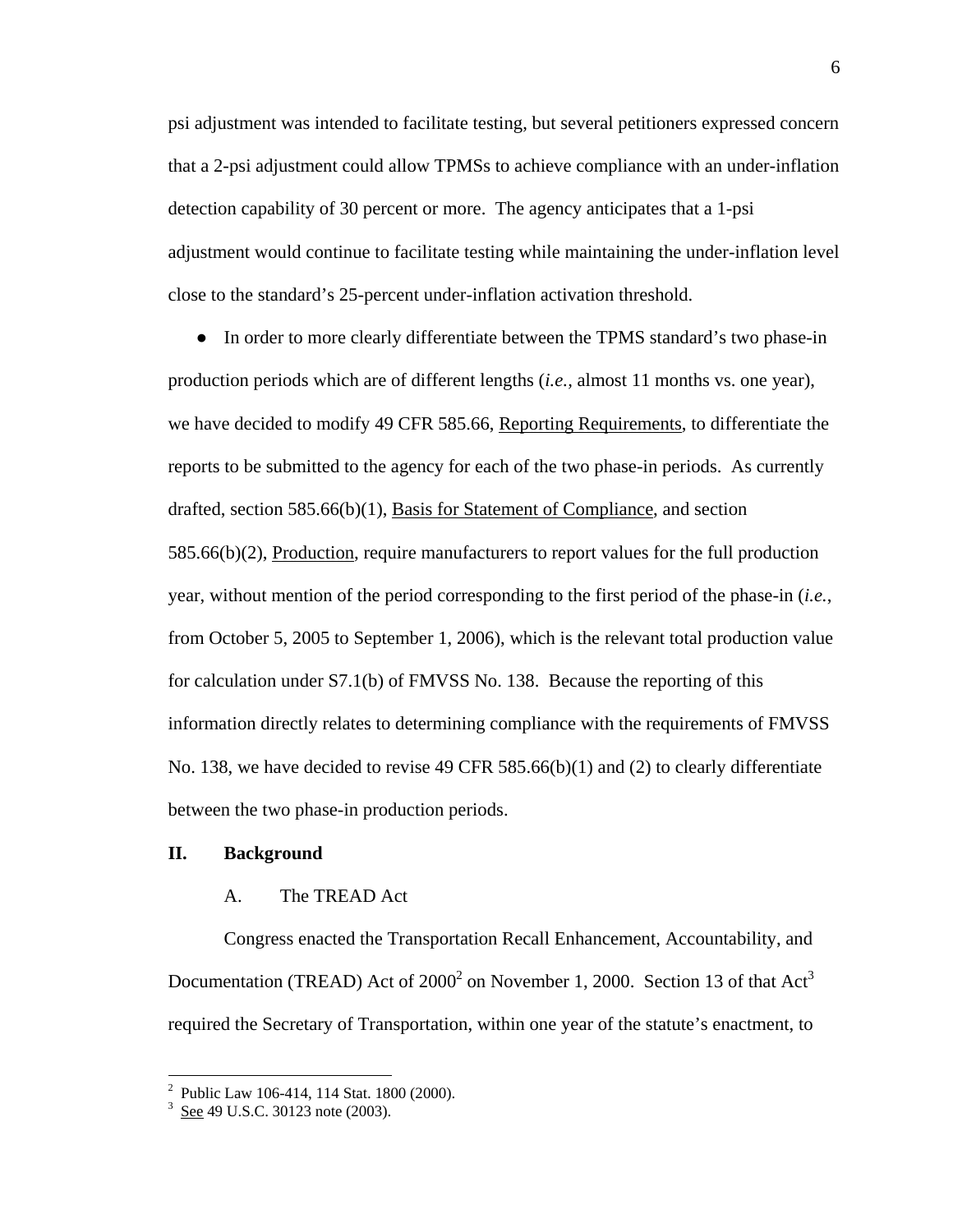complete a rulemaking "to require a warning system in new motor vehicles to indicate to the operator when a tire is significantly under inflated." Section 13 also required the regulation to take effect within two years of the completion of the rulemaking. Responsibility for this rulemaking was delegated to NHTSA.

B. Rulemaking History Prior to the April 2005 Final Rule

Since passage of the TREAD Act, FMVSS No. 138 has had a protracted regulatory history. In summary, the agency published a notice of proposed rulemaking (NPRM)<sup>4</sup>on July 26, 2001, which was followed by a final rule<sup>[5](#page-6-1)</sup> published on June 5, 2002.

After issuance of the June 2002 final rule, Public Citizen, Inc., New York Public Interest Research Group, and the Center for Auto Safety filed a suit challenging certain aspects of the TPMS regulation. The Court of Appeals for the Second Circuit (Second Circuit)issued its opinion in Public Citizen, Inc. v. Mineta<sup>6</sup> on August 6, 2003. The Court found that the TREAD Act unambiguously mandates TPMSs capable of monitoring each tire up to a total of four tires, effectively precluding the one-tire, 30 percent under-inflation detection option in the June 5, 2002 final rule, or any similar option for a system that cannot detect under-inflation in any combination of tires up to four tires. Ultimately, the Court vacated the standard in its entirety and directed the agency to issue a new rule consistent with its August 6, 2003 opinion. NHTSA published a final rule in the **Federal Register** on November 20, 2003, vacating FMVSS No. 138.[7](#page-6-3)

 $\overline{a}$ 

<span id="page-6-0"></span> $^{4}$  66 FR 38982 (July 26, 2001) (Docket No. NHTSA-2000-8572-30).

<span id="page-6-1"></span> <sup>67</sup> FR 38704 (June 5, 2002) (Docket No. NHTSA-2000-8572-219). <sup>6</sup>

<span id="page-6-2"></span> $6$  340 F.3d 39 (2d Cir. 2003).

<span id="page-6-3"></span> <sup>68</sup> FR 65404 (Nov. 20, 2003) (Docket No. NHTSA-2003-16524-1).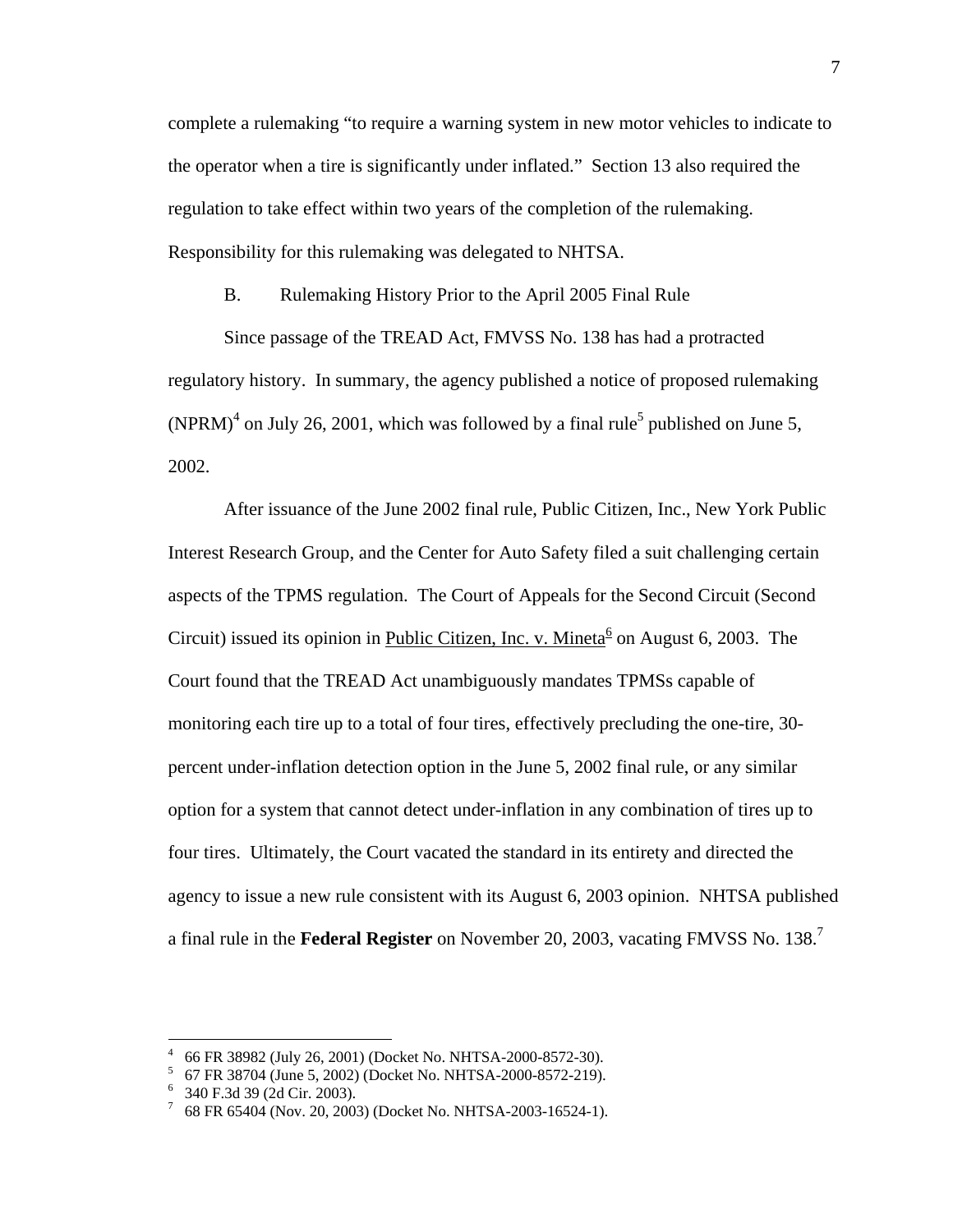The agency commenced rulemaking efforts to re-establish FMVSS No. 138 in a manner consistent with the Court's opinion and responsive to issues raised in earlier petitions for reconsideration, the majority of which remained relevant. To this end, the agency published a new NPR $M^8$  $M^8$  on September 16, 2004.

After carefully considering public comments on the NPRM, the agency published a final rule<sup>9</sup> in the **Federal Register** on April 8, 2005, which re-established FMVSS No. 138, with a phase-in set to begin on October 5, 2005. (For a more complete discussion of this earlier period of the regulatory history of the TPMS rulemaking, readers should consult the June 5, 2002 final rule, the September 16, 2004 NPRM, and the April 8, 2005 final rule.)

### C. The April 8, 2005 Final Rule

As noted above, the April 8, 2005 final rule for TPMS re-established FMVSS No. 138 in a manner consistent with the Second Circuit's opinion. Specifically, it requires passenger cars, multi-purpose passenger vehicles, trucks, and buses with a GVWR of 4,536 kg (10,000 pounds) or less, except those with dual wheels on an axle, to be equipped with a TPMS to alert the driver when one or more of the vehicle's tires, up to all four of its tires, is significantly under-inflated.  $^{10}$  Subject to the phase-in schedule and the exceptions below, the final rule mandated compliance with the requirements of the

<span id="page-7-0"></span><sup>&</sup>lt;sup>8</sup> 69 FR 55896 (Sept. 16, 2004) (Docket No. NHTSA-2004-19054-1).<br><sup>9</sup> 70 EP 18136 (April 5, 2005) (Docket No. NHTSA-2005-20586-1).

<span id="page-7-2"></span><span id="page-7-1"></span>

<sup>&</sup>lt;sup>9</sup> 70 FR 18136 (April 5, 2005) (Docket No. NHTSA-2005-20586-1).<br><sup>10</sup> There are two types of TPMSs currently available, direct TPMSs and indirect TPMSs. Direct TPMSs have a pressure sensor in each wheel that transmits pressure information to a receiver. In contrast, indirect TPMSs do not have tire pressure sensors, but instead rely on the wheel speed sensors, typically a component of an anti-lock braking system, to detect and compare differences in the rotational speed of a vehicle's wheels, which correlate to differences in tire pressure.

We anticipate that new types of TPMS technology may be developed in the future that will be capable of meeting the standard's requirements. For example, such systems might incorporate aspects of both direct and indirect TPMSs (*i.e.*, hybrid systems). In concert with TPMS suppliers, tire manufacturers might be able to incorporate TPMS sensors directly into the tires themselves. In issuing a performance standard, NHTSA is cognizant of and seeks to encourage technological innovation.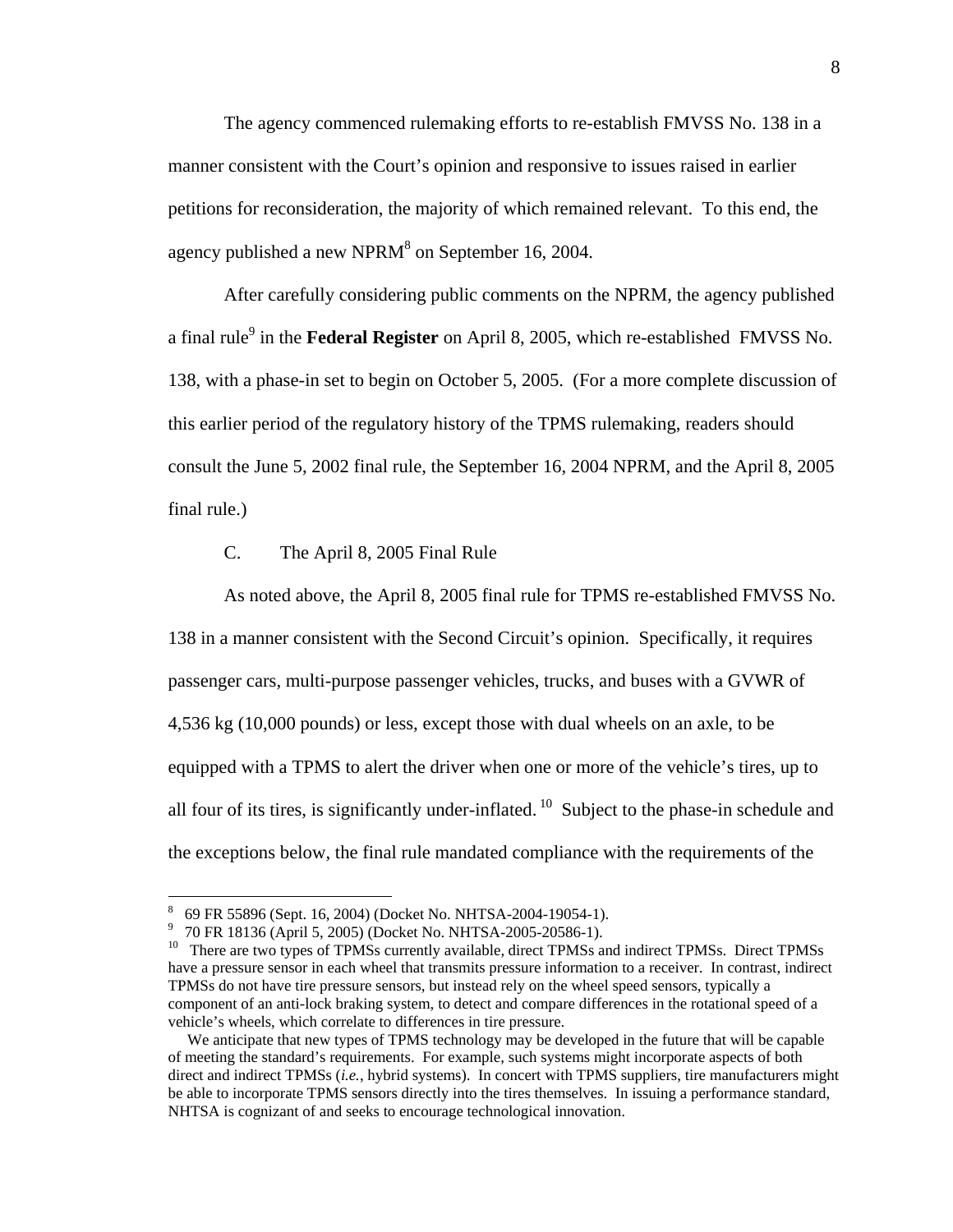standard, commencing with covered vehicles manufactured on or after October 5, 2005 (*i.e.*, MY 2006). The standard is intended to be technology-neutral, so as to permit compliance with any available TPMS technology that meets the standard's performance requirements.

The following points highlight the key provisions of the April 8, 2005 final rule.

- The TPMS is required to detect and to provide a warning to the driver within 20 minutes of when the pressure of one or more of the vehicle's tires, up to a total of four tires, is 25 percent or more below the vehicle manufacturer's recommended cold inflation pressure for the tires, or a minimum level of pressure specified in the standard, whichever pressure is higher. These minimum activation pressures are included in Table 1 of FMVSS No. 138.
- Vehicle manufacturers must certify vehicle compliance under the standard with the tires installed on the vehicle at the time of initial vehicle sale.<sup>[11](#page-8-0)</sup>
- The TPMS must include a low tire pressure warning telltale<sup>12</sup> (yellow) that must remain illuminated as long as any of the vehicle's tires remain significantly underinflated and the vehicle's ignition locking system is in the "On" ("Run") position.[13](#page-8-2) The TPMS's low tire pressure warning telltale must perform a bulbcheck at vehicle start-up.

 $\overline{a}$ 

<span id="page-8-0"></span> $11$  We note that some vehicle manufacturers authorize their dealers to replace the vehicle's factoryinstalled tires with other tires, including ones with a different size and/or recommended cold tire inflation pressure. The TPMS must perform properly with any such tires, because the vehicle could be equipped with those tires at the time of initial sale. Of course, the manufacturer would not have that responsibility if

<span id="page-8-1"></span>the dealer installed other tires without manufacturer authorization.<br><sup>12</sup> As part of this final rule, we added two versions of the TPMS low tire pressure telltale and a TPMS malfunction telltale to Table 2 of FMVSS No. 10

<span id="page-8-2"></span> $13$  We note that if a vehicle manufacturer elects to install a low tire pressure telltale that indicates which tire is under-inflated, the telltale must correctly identify the under-inflated tire. (See S4.3.2, as contained in the April 8, 2005 final rule.)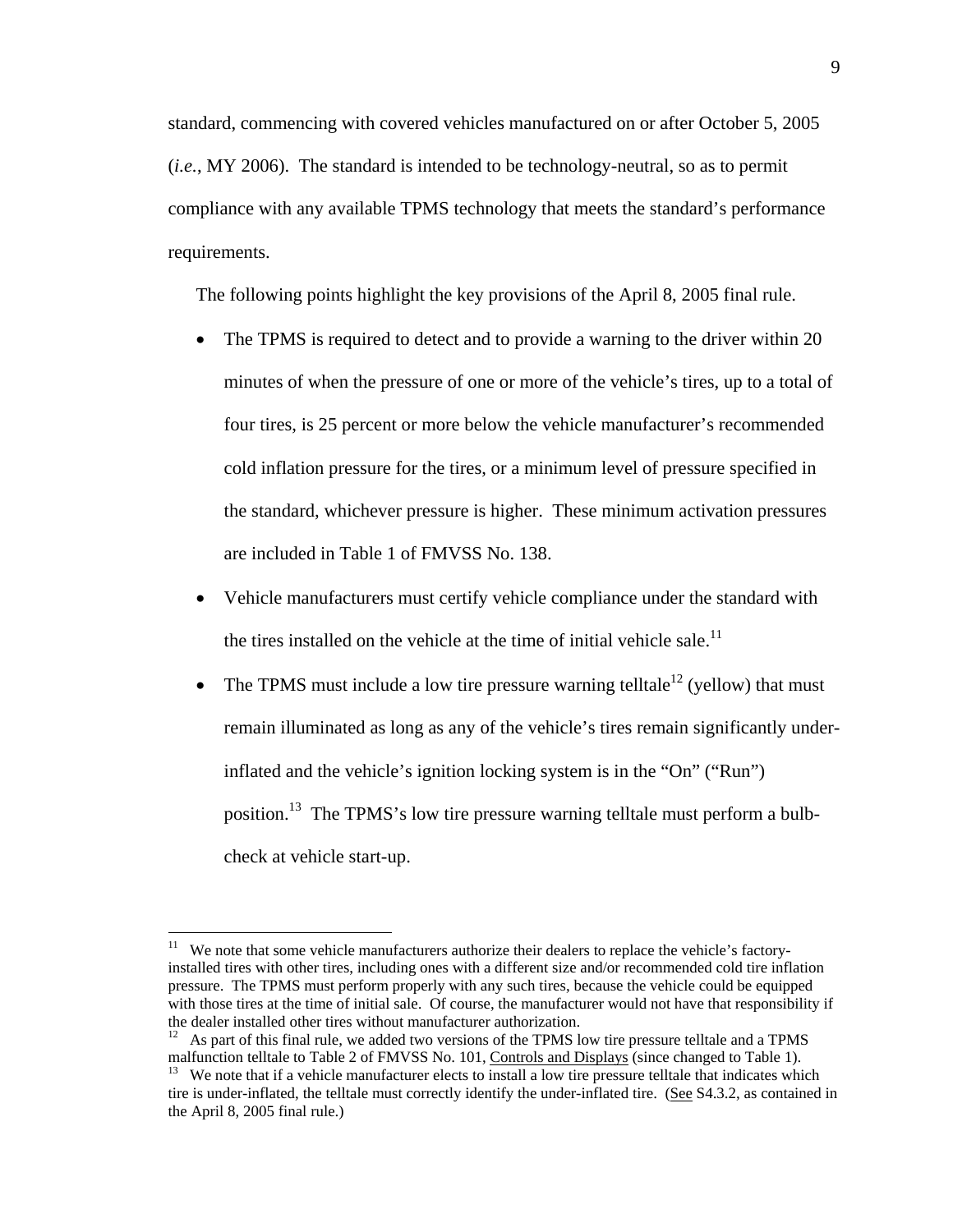- The TPMS must also include a TPMS malfunction indicator to alert the driver when the system is non-operational, and thus unable to provide the required low tire pressure warning.<sup>14</sup> The TPMS malfunction indicator must detect a malfunction within 20 minutes of occurrence of a system malfunction and provide a warning to the driver. This final rule provided two options by which vehicle manufacturers may indicate a TPMS malfunction:
	- (1) Installation of a separate, dedicated telltale (yellow) that illuminates upon detection of the malfunction and remains continuously illuminated as long as the ignition locking system is in the "On" ("Run") position and the situation causing the malfunction remains uncorrected, or
	- (2) Designing the low tire pressure telltale so that it flashes for a period of at least 60 seconds and no longer than 90 seconds when a malfunction is detected, after which the telltale must remain continuously illuminated as long as the ignition locking system is in the "On" ("Run") position. This flashing and illumination sequence must be repeated upon each subsequent vehicle start-up until the situation causing the malfunction has been corrected.

If the option for a separate telltale is selected, the TPMS malfunction telltale must perform a bulb-check at vehicle start-up.

- The TPMS is not required to monitor the spare tire (if provided), either when it is stowed or when it is installed on the vehicle.
- For vehicles certified under the standard, vehicle manufacturers must provide in the owner's manual a specified statement explaining the purpose of the low tire

<span id="page-9-0"></span><sup>&</sup>lt;sup>14</sup> We note that the TPMS telltale(s) may be incorporated as part of a reconfigurable display, provided that all requirements of the standard are met.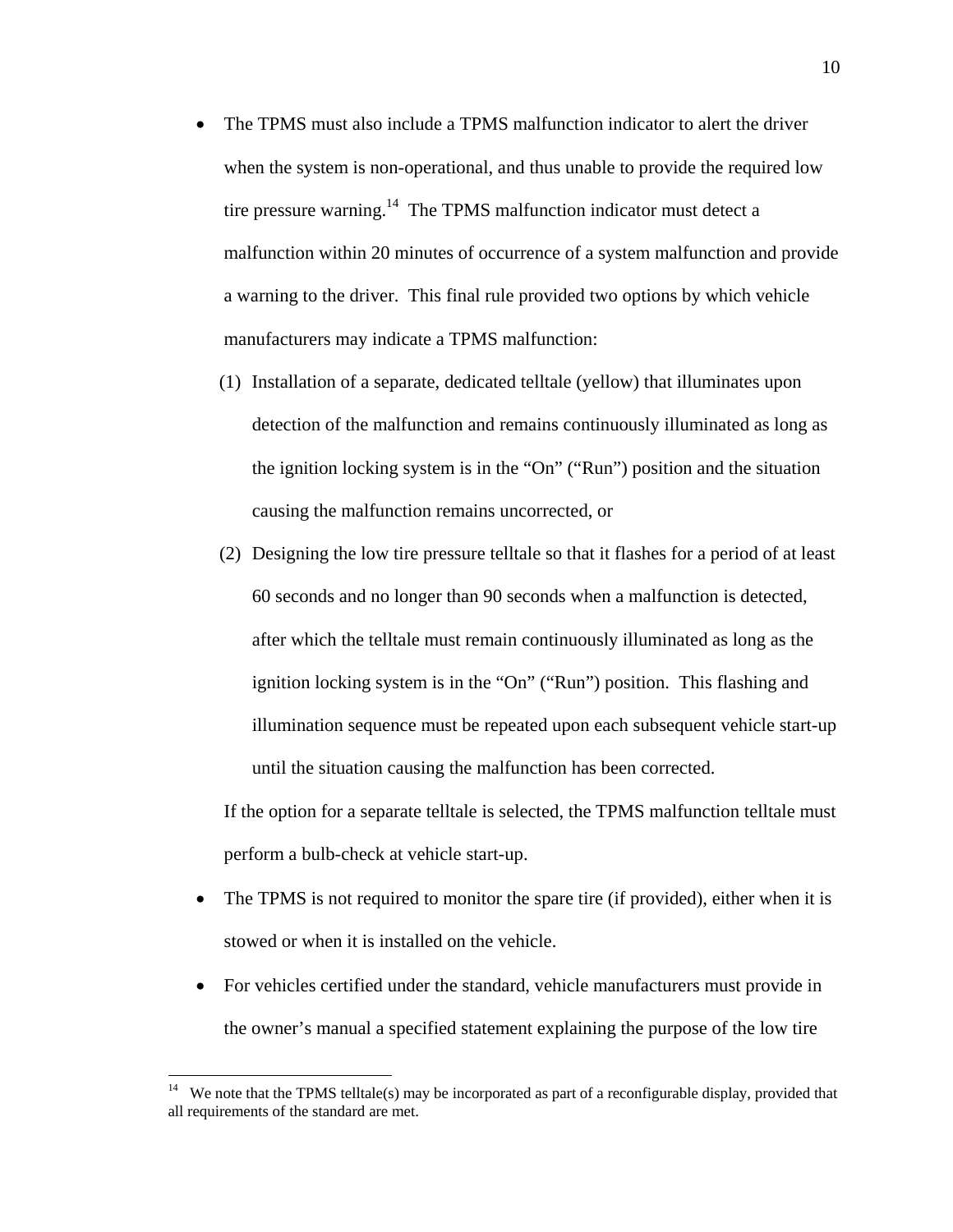pressure warning telltale, the potential consequences of significantly underinflated tires, the meaning of the telltale when it is illuminated, and what actions drivers should take when the telltale is illuminated. Vehicle manufacturers also must provide a specified statement in the owner's manual regarding: (1) potential problems related to compatibility between the vehicle's TPMS and various replacement or alternate tires and wheels, and (2) the presence and operation of the TPMS malfunction indicator. For vehicles that do not come with an owner's manual, the required information must be provided in writing to the first purchaser at the time of initial vehicle sale.

In terms of the timing for compliance, the final rule provided as follows. Subject to the vehicle manufacturer option for carry-backward credits discussed below, NHTSA decided to adopt the following phase-in schedule: 20 percent of a vehicle manufacturer's light vehicles are required to comply with the standard during the period from October 5, 2005 to August 31, 2006; 70 percent during the period from September 1, 2006 to August 31, 2007, and all light vehicles thereafter. Vehicle manufacturers are not required to comply with the requirements related to the TPMS malfunction indicator (including associated owner's manual requirements) until September 1, 2007; however, at that point, all covered vehicles must meet all relevant requirements of the standard (*i.e.*, no additional phase-in for MIL requirements). The final rule included phase-in reporting requirements consistent with the phase-in schedule discussed above.

Small volume manufacturers (*i.e.*, those manufacturers producing fewer than 5,000 vehicles for sale in the U.S. per year during the phase-in period) are not subject to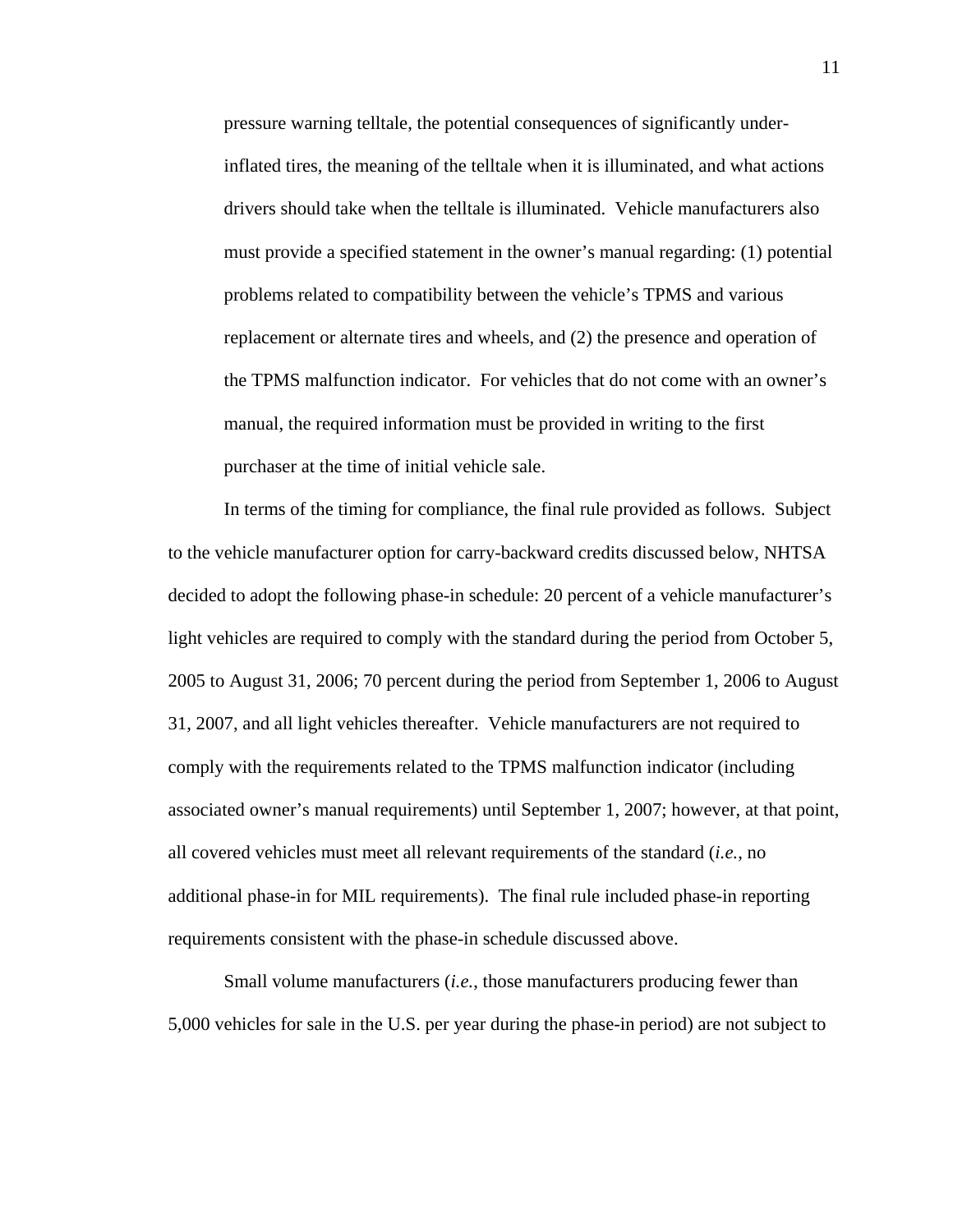the phase-in requirements, but their vehicles must meet the requirements of the standard beginning September 1, 2007.

Consistent with the policy set forth in NHTSA's February 14, 2005 final rule<sup>15</sup> on certification requirements for vehicles built in two or more stages and altered vehicles, final-stage manufacturers and alterers must certify compliance for all covered vehicles manufactured on or after September 1, 2008 (no phase-in). However, final-stage manufacturers and alterers may voluntarily certify compliance with the standard prior to this date.

NHTSA decided to permit vehicle manufacturers to earn carry-forward credits for compliant vehicles, produced in excess of the phase-in requirements and manufactured between the effective date of this rule and the conclusion of the phase-in. These carryforward credits could be used during the phase-in, but they could not be used to delay compliance certification for vehicles produced after the conclusion of the phase-in. Except for vehicles produced by final-stage manufacturers and alterers (who receive an additional year for compliance), all covered vehicles must comply with FMVSS No. 138 on September 1, 2007, without use of any carry-forward credits.

To further ease implementation, we decided to also provide carry-backward credits, whereby vehicle manufacturers may defer compliance with a part or all of the certification requirements for the first period of the phase-in, provided that they certify a correspondingly larger percentage of vehicles under the standard during the second period of the phase-in.

<u>.</u>

<span id="page-11-0"></span><sup>&</sup>lt;sup>15</sup> 70 FR 7414 (Feb. 14, 2005) (Docket No. NHTSA-1999-5673-54).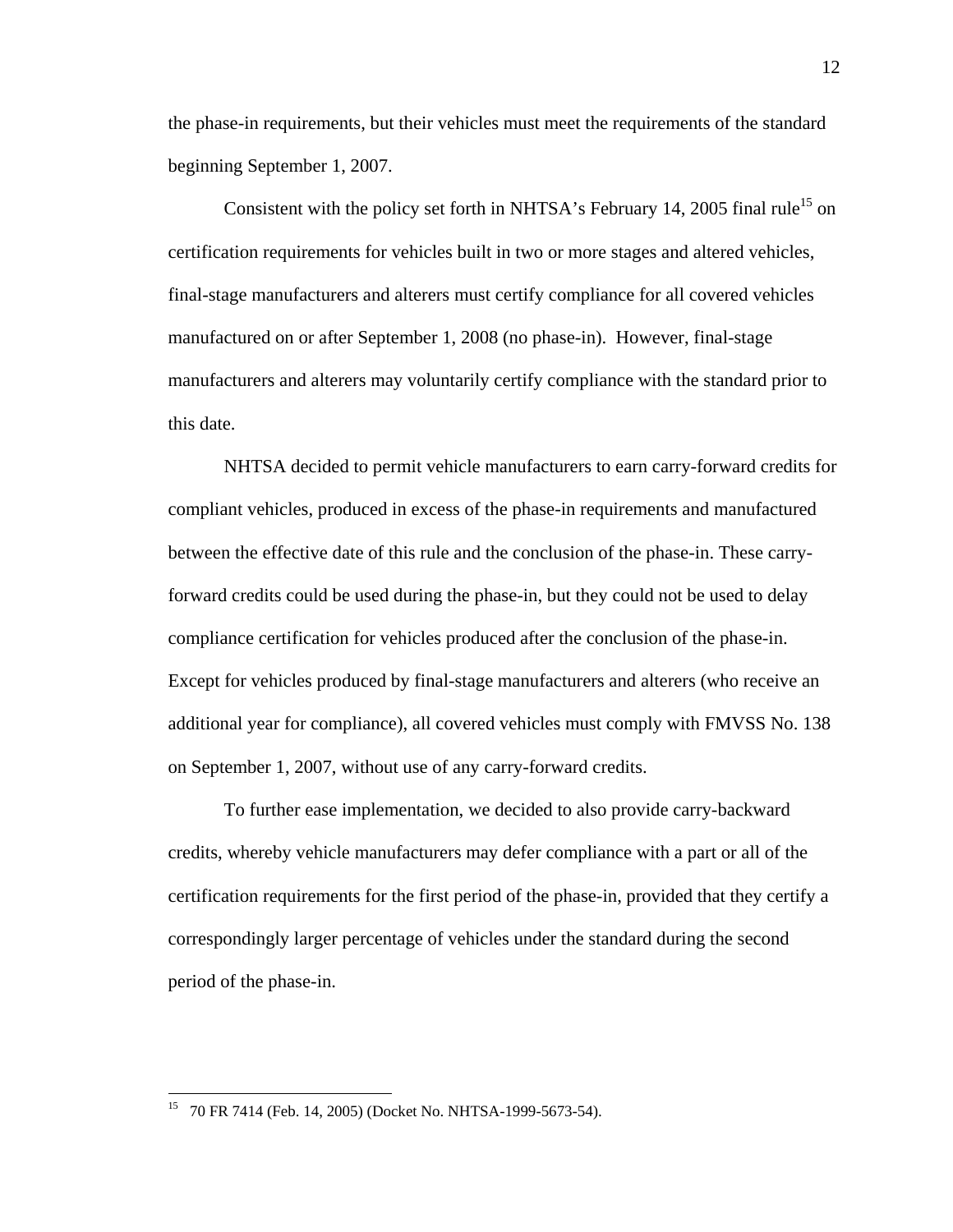#### **III. Petitions for Reconsideration**

NHTSA received a total of 17 petitions for reconsideration of the April 8, 2005 final rule from: (1) the Alliance of Automobile Manufacturers (Alliance); (2) the Association of International Automobile Manufacturers, Inc. (AIAM); (3) BMW Group (BMW); (4) Continental Teves, Inc.; (5) EnTire Solutions, LLC (EnTire); (6) ETV Corporation Pty Limited (ETV); (7) European Tyre and Rim Technical Organisation (ETRTO); (8) Michelin North America, Inc. (Michelin); (9) M-Vision, Inc.; (10) NIRA Dynamics AB; (11) Public Citizen; (12) Rubber Manufacturers Association (RMA); (13) SmarTire Systems, Inc. (SmarTire); (14) Specialty Equipment Market Association (SEMA); (15) Sumitomo Rubber Industries (SRI); (16) Tire Industry Association (TIA); and (17) Volkswagen/Audi (VW/Audi). All of these petitions may be found in Docket No. NHTSA-2005-20586. (We note that Public Citizen withdrew its petition for reconsideration in a letter dated June 16, 2005,  $^{16}$  and TIA withdrew its petition for reconsideration in a letter dated July 28, 2005.<sup>17</sup> Consequently, we are not discussing these two petitions further in this document.)

The petitioners raised a variety of issues related to the TPMS standard, most of which were technical. These issues included ones involving the final rule's requirements for the under-inflation detection level, the under-inflation and malfunction detection times, functioning of the TPMS with spare tires, tire reserve load, compliance testing conditions and procedures, system disablement and reprogrammability, telltale issues, breadth of the malfunction detection requirement, minimum activation pressure, owner's manual requirements, sharing of TPMS servicing information, and phase-in calculations.

<span id="page-12-0"></span><sup>&</sup>lt;sup>16</sup> Docket No. NHTSA-2005-20586-31.<br><sup>17</sup> Docket No. NHTSA-2005-20586-35.

<span id="page-12-1"></span>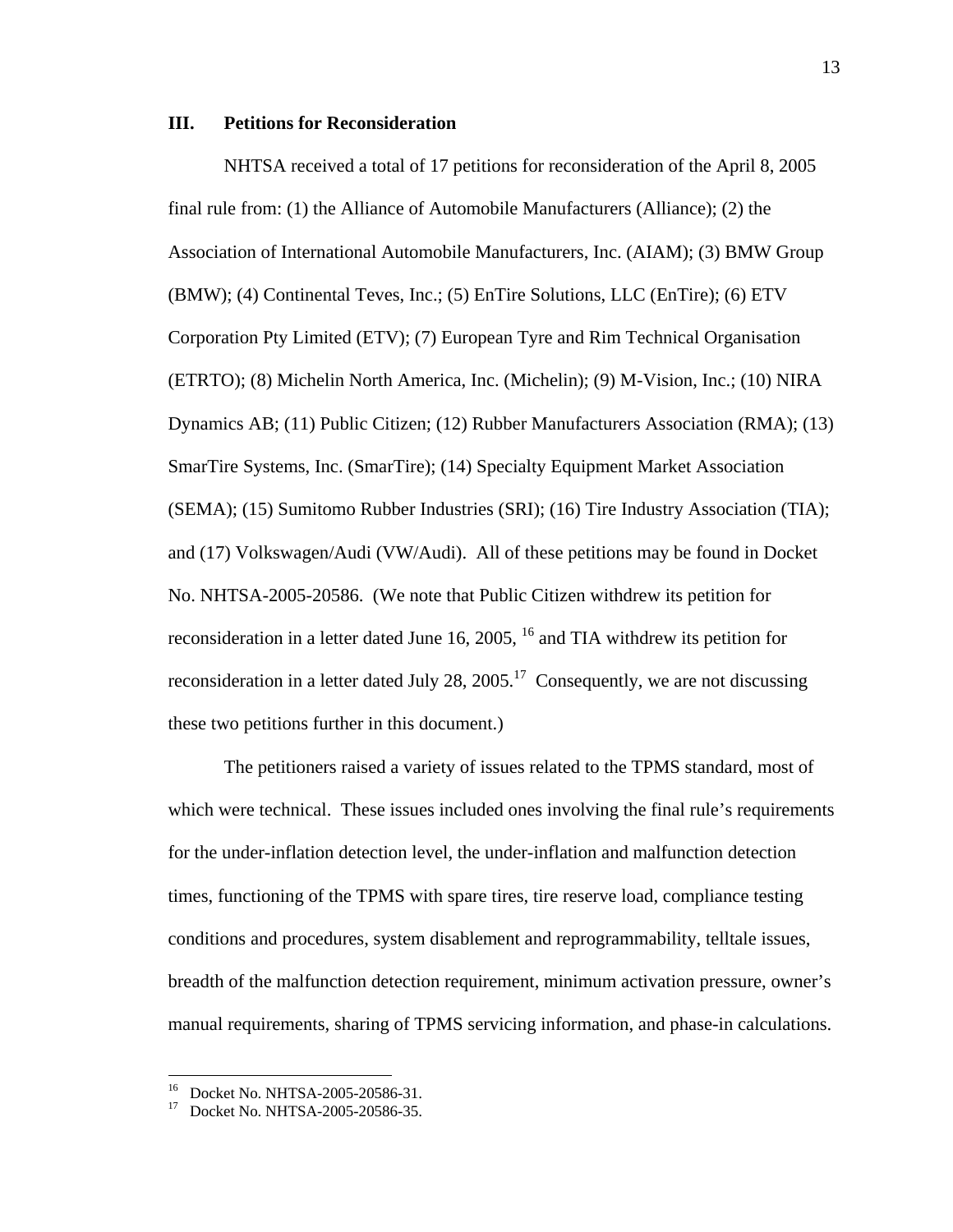All of the issues raised in the petitions for reconsideration presently before us are addressed in the Discussion and Analysis section immediately below.

#### Effective Date

In light of the rapidly approaching October 5, 2005 start of the phase-in for FMVSS No. 138, we find that there is good cause to make these amendments effective 30 days after publication. The changes resulting from this final rule responding to petitions for reconsideration generally involve requested technical modifications and clarifications to the standard. We believe that vehicle manufacturers and other interested stakeholders would benefit from rapid implementation of these amendments. We note, however, that vehicle manufacturers may voluntarily comply with the requirements of this final rule immediately.

#### **IV. Discussion and Analysis**

A. Low Tire Pressure Warning Lamp Activation Requirements

The April 8, 2005 final rule required that each TPMS-equipped vehicle must illuminate a low tire pressure warning telltale not more than 20 minutes after the inflation pressure in one or more of the vehicle's tires, up to a total of four tires, is equal to or less than either the pressure 25 percent below the vehicle manufacturer's recommended cold inflation pressure, or the pressure specified in the third column of Table 1 of the standard for the corresponding type of tire, whichever is higher. The low pressure telltale must continue to illuminate as long as the inflation pressure of the tire(s) remains below the activation threshold above and the ignition locking system is in the "On" ("Run") position, or until the system is manually reset in accordance with the vehicle manufacturer's instructions. (See S4.2, as contained in the April 8, 2005 final rule.)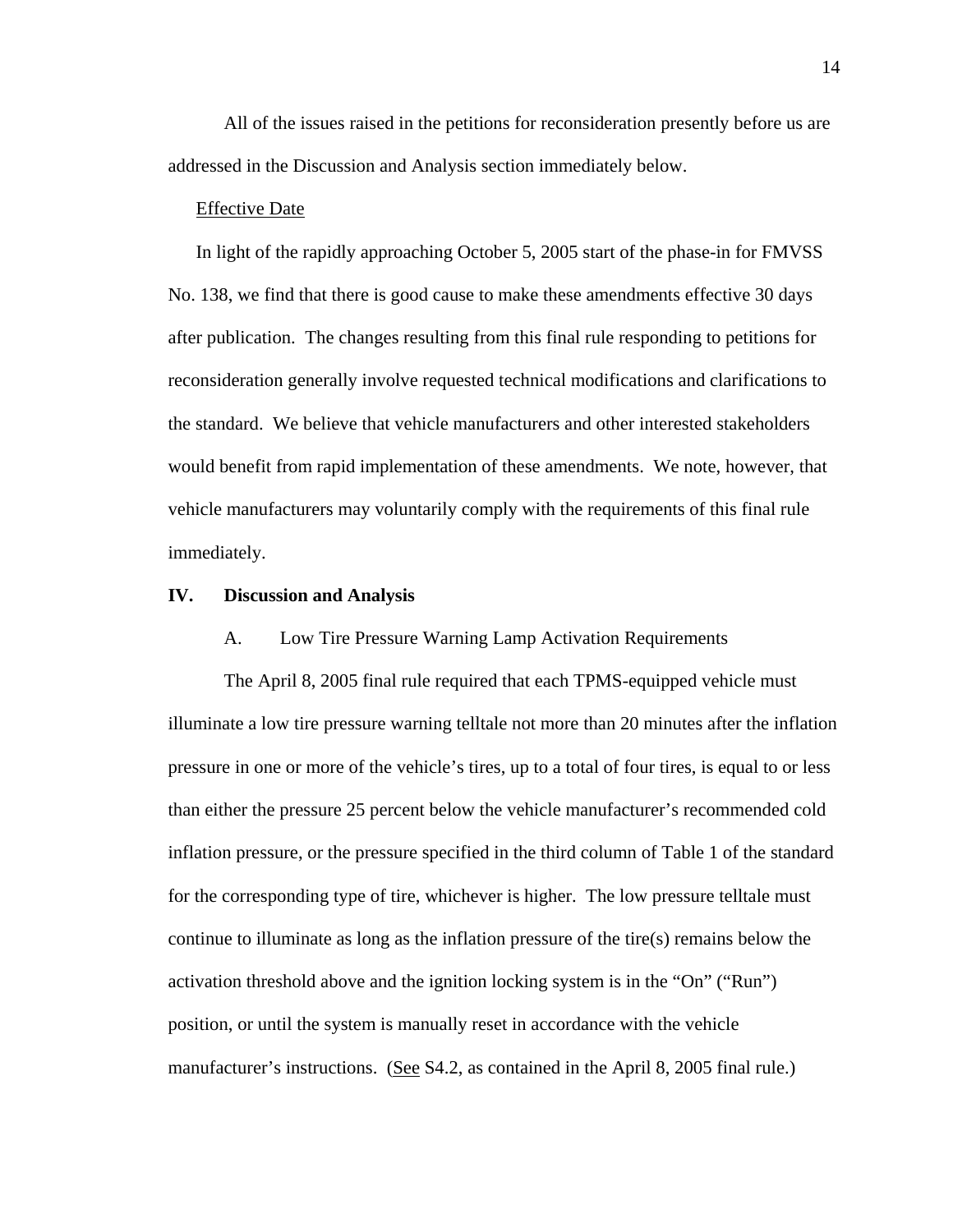Several petitioners requested that the agency modify the time period for the TPMS to detect and to provide a warning regarding significant under-inflation in one or more of a vehicle's tires. Some petitioners recommended a reduction in detection time (ETRTO, SmarTire Systems, ETV); others sought an increase in such time period (NIRA Dynamics, VW/Audi), and still another argued for some combination of the two (BMW).

ETRTO argued that the decision in the final rule to set a 20-minute detection time requirement for the TPMS low tire pressure warning (an increase from the 10-minute detection time proposed in the NPRM) may compromise safety, because driving for an additional 10 minutes on a significantly under-inflated tire could cause that tire to further deflate, overheat, and fail. ETRTO cautioned that "technical neutrality" should not be permitted to surpass safety concerns. Accordingly, the ETRTO petition urged NHTSA to adopt an under-inflation detection time of 10 minutes, as proposed in the NPRM. ETRTO did not provide supporting data to demonstrate the extent of tire degradation that would result from the under-inflation detection time adopted in the final rule.

In its petition, SmarTire Systems argued that repeated exposure of a tire to excessive heat build-up could cause cumulative deterioration of the tire's structural components, which could ultimately lead to tire failure. SmarTire Systems provided data intended to show that within 12 minutes of city driving (at approximately 30 mph) at a low ambient temperature, pressure build-up within a properly inflated tire is about 3 psi, resulting from temperature build-up within the tire. According to the petitioner, the longer detection time interval may exacerbate this phenomenon and could actually mask an under-inflation condition. SmarTire Systems argued that this situation potentially could have unintended consequences for testing, as well as negative safety implications.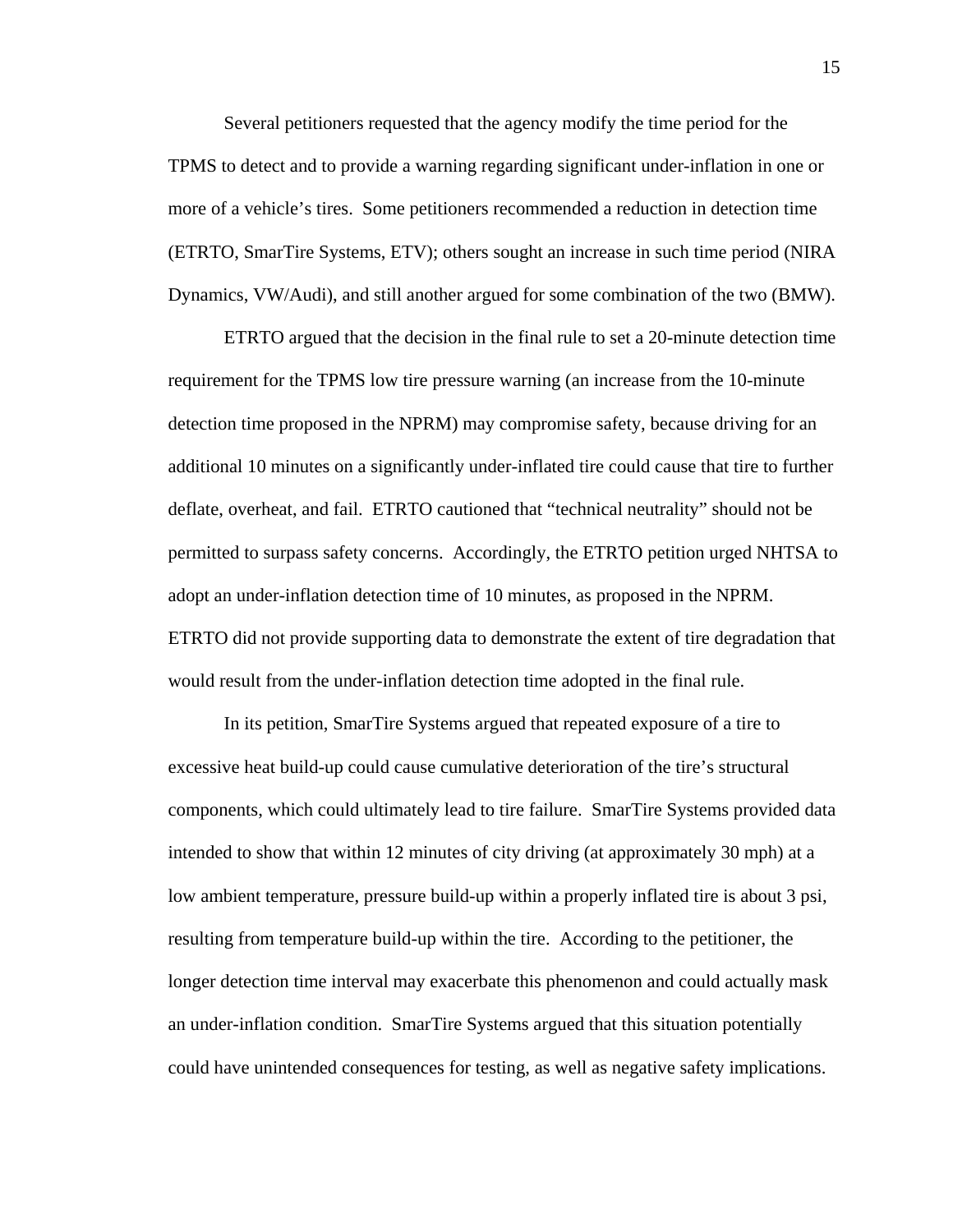As a result, SmartTire Systems also recommended that the standard be modified to return to a 10-minute under-inflation time requirement, as originally proposed.

ETV argued that in order to maximize safety, the standard should be amended to require a TPMS to detect low tire pressure and to provide a warning immediately upon vehicle start-up. In making this argument, ETV analogized to other vehicle safety systems (*e.g.*, air bags, ABS/brakes, seat belts) that provide a warning while the vehicle is stationary or parked (*i.e.*, before the driver moves the vehicle into traffic).

An opposing viewpoint was presented in the petition submitted by NIRA Dynamics, which argued that the 20-minute under-inflation detection time for more than one tire is unnecessarily stringent in light of the circumstances that normally cause multiple-tire under-inflation. According to the petitioner, under-inflation in multiple tires usually results from slow diffusion over many months (loss of 1-2 psi per month), so 20 minute time requirements for TPMS calibration and under-inflation detection are not necessary. NIRA Dynamics also stated that indirect TPMSs update actual parameter values whenever a vehicle is driven (storing the latest values in memory when the engine is turned off). Therefore, the TPMS telltale would be expected to illuminate, regardless of the length of the last driving cycle, as soon as the accumulated driving time with an under-inflated tire is sufficiently long. Accordingly, NIRA Dynamics recommended that NHTSA increase the time period permitted for TPMS calibration and low pressure detection for multiple tires to one hour. The petitioner stated that such a change would permit the use of advanced indirect TPMS technologies, while maintaining the safety benefits of the standard. The petition of VW/Audi made an argument very similar to that of NIRA Dynamics on this point.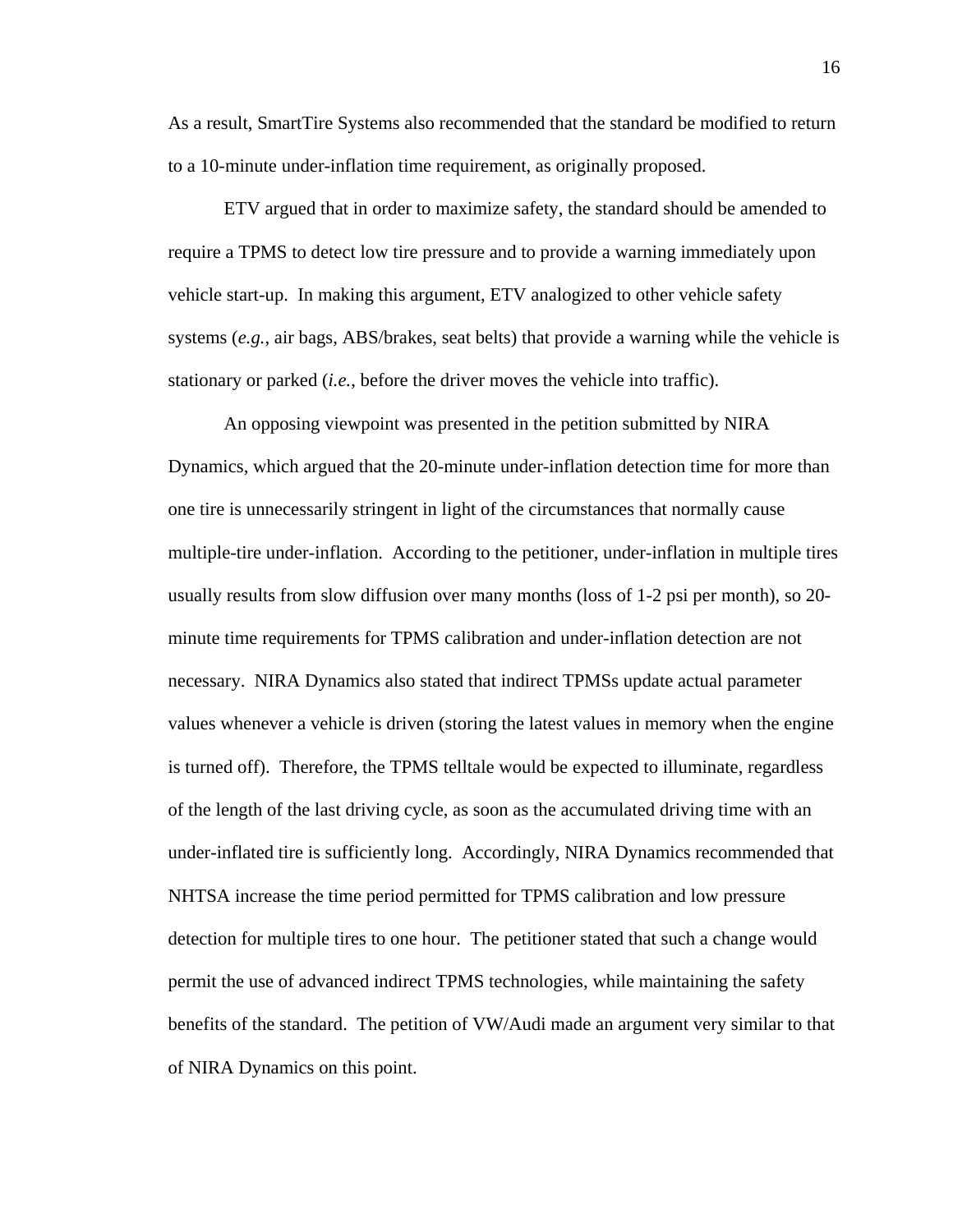BMW also expressed its expectation that a TPMS-equipped vehicle would not need to be driven continuously during a single trip in order to detect low tire pressure, but instead, cumulative driving time gathered over a number of shorter trips should be adequate to detect and warn about significant tire under-inflation. Therefore, BMW reasoned that the TPMS would be unlikely to need the fully allotted detection time in most cases.

However, BMW recommended a slightly different solution from that proposed by NIRA Dynamics and VW/Audi. Specifically, BMW stated that NHTSA should revise the standard to require a 10-minute cumulative driving detection time for pressure loss in a single tire and a 60-minute cumulative driving detection time for pressure loss in multiple tires, an approach that it believes would offer an equivalent or higher level of safety than the approach adopted in the final rule. Alternatively, BMW suggested that its approach be adopted as an optional means of compliance. BMW argued that its requested change also would make the standard more technology-neutral, because it stated that there are not any "production-ready" indirect TPMSs that can meet the standard's 20-minute detection requirement under all circumstances.

NHTSA has carefully considered the arguments of petitioners seeking modifications to the standard's low tire pressure warning lamp activation requirements. In general, the petitioners reiterated arguments raised at previous stages of this rulemaking and did not provide any new information to support their positions. Thus, we have decided to retain the low tire pressure activation requirements (including those related to system calibration) set forth in the April 8, 2005 final rule. Our reasoning is largely the same as expressed in that notice, which we summarize below.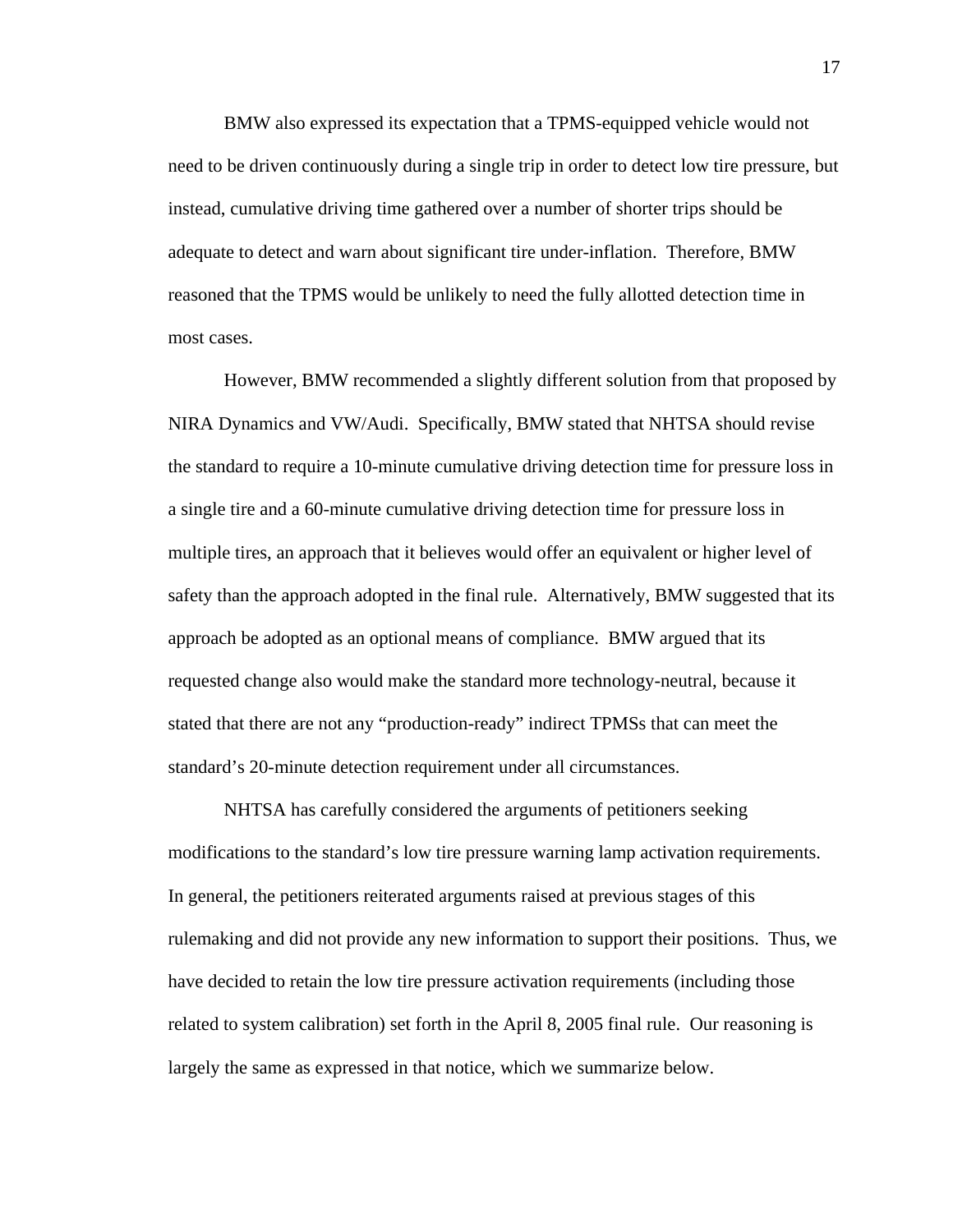We continue to believe that a 20-minute time period for under-inflation detection in one to four tires is appropriate, as is a 20-minute time period for TPMS calibration. The low tire pressure lamp activation requirements reflect the agency's careful balancing of safety and practicability concerns viewed through the prism of available data.

As we noted in the final rule, TPMSs were not developed to warn the driver of extremely rapid pressure losses that could accompany a vehicle encounter with a road hazard or a tire blowout. According to the tire industry, those types of events account for approximately 15 percent of pressure loss cases.<sup>18</sup> Presumably, a driver would be well aware of the tire problem in those situations, and the TPMS would provide little added benefit.

Instead, TPMSs' benefits lie in warning drivers when the pressure in the vehicle's tires is approaching a level at which permanent tire damage could be sustained as a result of heat buildup and tire failure is possible; this low level of inflation pressure generally results from a more measured pressure loss cause by a slow leak, defective valve, or diffusion. According to the tire industry, approximately 85 percent of all tire pressure losses are slow air losses that occur over hours, weeks, or months of vehicle use.<sup>19</sup> In those cases, a detection time of 20 minutes is not likely to pose a safety risk to the driving public.

The agency's tire research suggests that even in a 25-percent under-inflated condition, the vehicle can be operated safely for this detection period without an appreciable risk of permanent damage or tire failure. NHTSA conducted testing on a variety of Standard Load P-metric tires at 20 psi with 100-percent load at 75 mph for 90

<span id="page-17-0"></span><sup>18 67</sup> FR 38704, 38728 (June 5, 2002) (Docket No. NHTSA-2000-8572-219). 19 *Id*.

<span id="page-17-1"></span>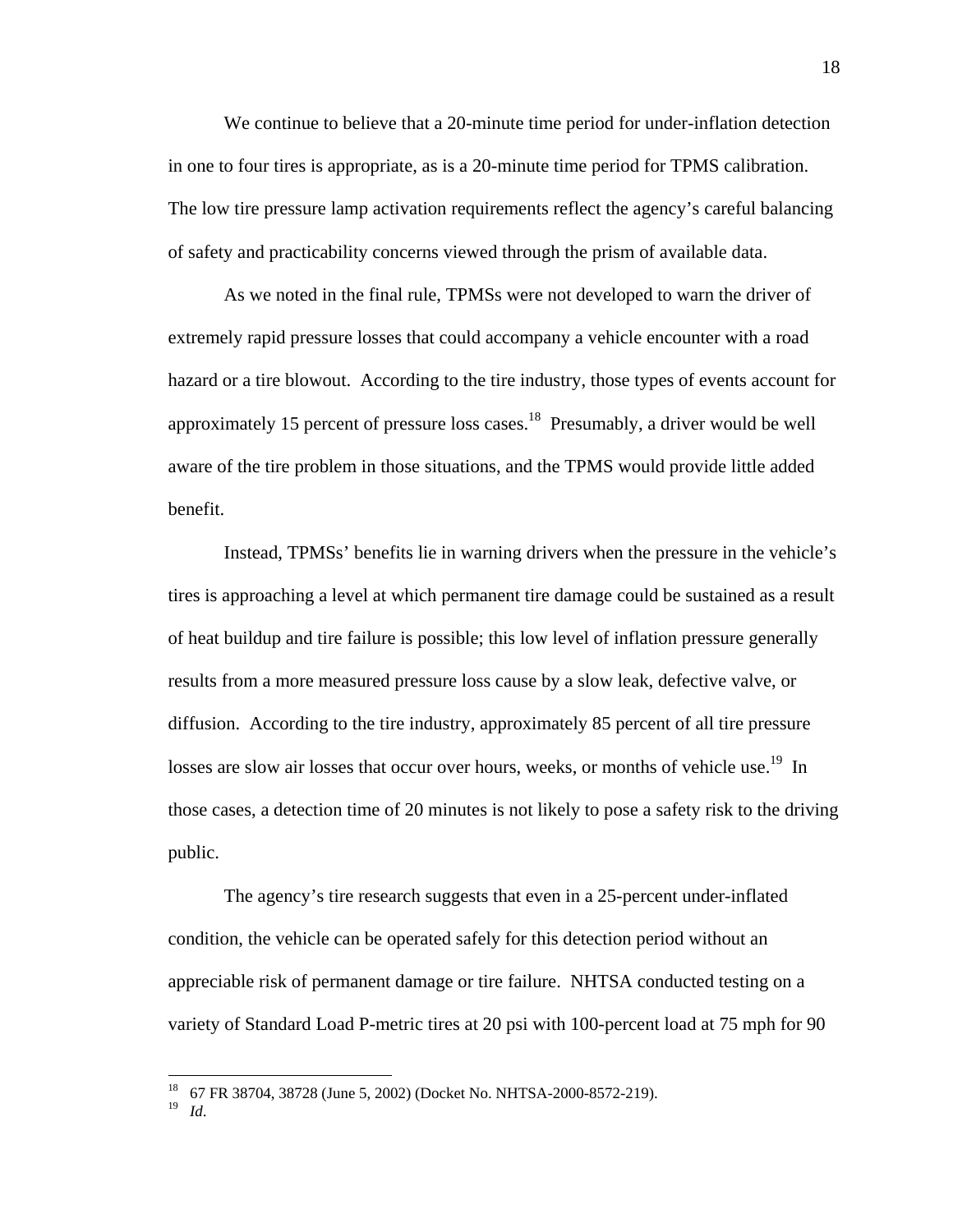minutes on a dynamometer, and none of these tires failed.<sup>20</sup> This testing led the agency to conclude that warnings at less severe conditions will give drivers sufficient time to check and re-inflate their vehicles' tires before the tires experience appreciable damage. Furthermore, analysis of public comments at the NPRM stage demonstrated that a detection time period shorter than 20 minutes could raise issues of detection accuracy for many systems, which could lead to false telltale illuminations ("nuisance warnings"), which in turn could negatively impact consumer acceptance of TPMSs.

Petitioners advocating a shorter time period did not provide any countervailing data to substantiate their assertions that a 20-minute detection time for a significantly under-inflated tire would lead to tire damage or tire failure. Although manufacturers are encouraged to provide the low tire pressure warning as quickly as possible, we believe that a 20-minute detection time is unlikely to result in any adverse safety consequences.

We also believe that a 20-minute detection time is consistent with our intention to articulate a standard that is practicable and technology-neutral. As noted in the final rule, we are aware of at least one indirect TPMS that is currently capable of meeting the standard's four-tire, 25-percent under-inflation detection requirement within 20 minutes, $^{21}$  and we expect that with additional time and development, other indirect and hybrid systems also would be able to meet the requirements of the standard.

We are not adopting ETRTO's and SmarTire's recommendations to reduce the time period for under-inflation detection time to 10 minutes because our tire data suggest that such change is not required for safety and because it would likely decrease the number of technologies available for complying with the standard. The same reasoning

<span id="page-18-0"></span> $^{20}$  *Id.* at 38726.

<span id="page-18-1"></span><sup>&</sup>lt;sup>21</sup> Docket No. NHTSA-2004-19054-96.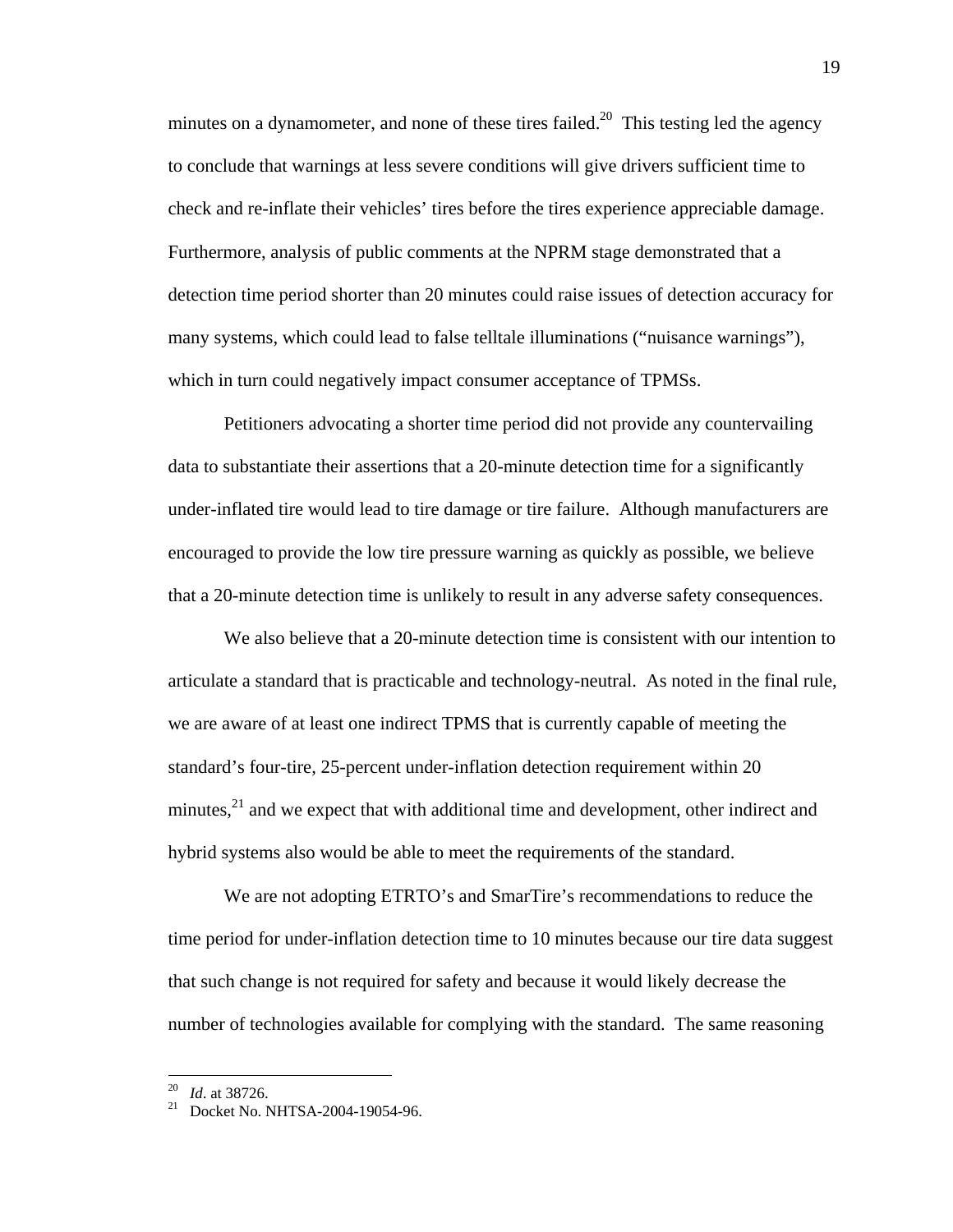applies to our decision to deny ETV's suggestion that the TPMS be required to provide a low tire pressure warning upon vehicle start-up (*i.e.*, before the vehicle is in motion).

Furthermore, we have decided not to extend the low tire pressure detection time beyond 20 minutes for multiple-tire under-inflation, as requested by NIRA Dynamics, VW/Audi, and BMW. As explained in the final rule, we believe that adverse safety consequences could result if the low tire under-inflation detection time were to extend beyond 20 minutes. As discussed in the final rule, available research suggests that average commuting times are less than 30 minutes in most cases.<sup>22</sup> Many other trips, such as routine errands, may also involve drive times of less than 30 minutes. We expressed concerns that by increasing the low tire pressure detection time, it would be conceivable that consumers could be driving on significantly under-inflated tires for a potentially extended period of time without receiving a warning from the TPMS.

We also expressed concern that extending the low tire pressure detection time beyond 20 minutes could be problematic in other situations. For example, where a tire is punctured by a nail or is otherwise damaged, it may experience a moderately rapid pressure loss. As to damaged tires experiencing a relatively less rapid pressure loss, research into the rate of temperature buildup shows that for constant load, pressure, and speed conditions, tires generally warmed up and stabilized their temperatures within 15 minutes; $^{23}$  thus, the tire will rapidly reach a temperature that places stress on an underinflated tire. In such cases, we are concerned about delaying the warning to the driver for too long. Therefore, in the April 8, 2005 final rule, we selected 20 minutes for the low

<span id="page-19-0"></span><sup>&</sup>lt;sup>22</sup> 70 FR 18136, 18148 (April 8, 2005) (Docket No. NHTSA-2005-20586-1).<br><sup>23</sup> See June 5, 2002 comments of the RMA (Docket No. NHTSA-2000-8011-64).

<span id="page-19-1"></span>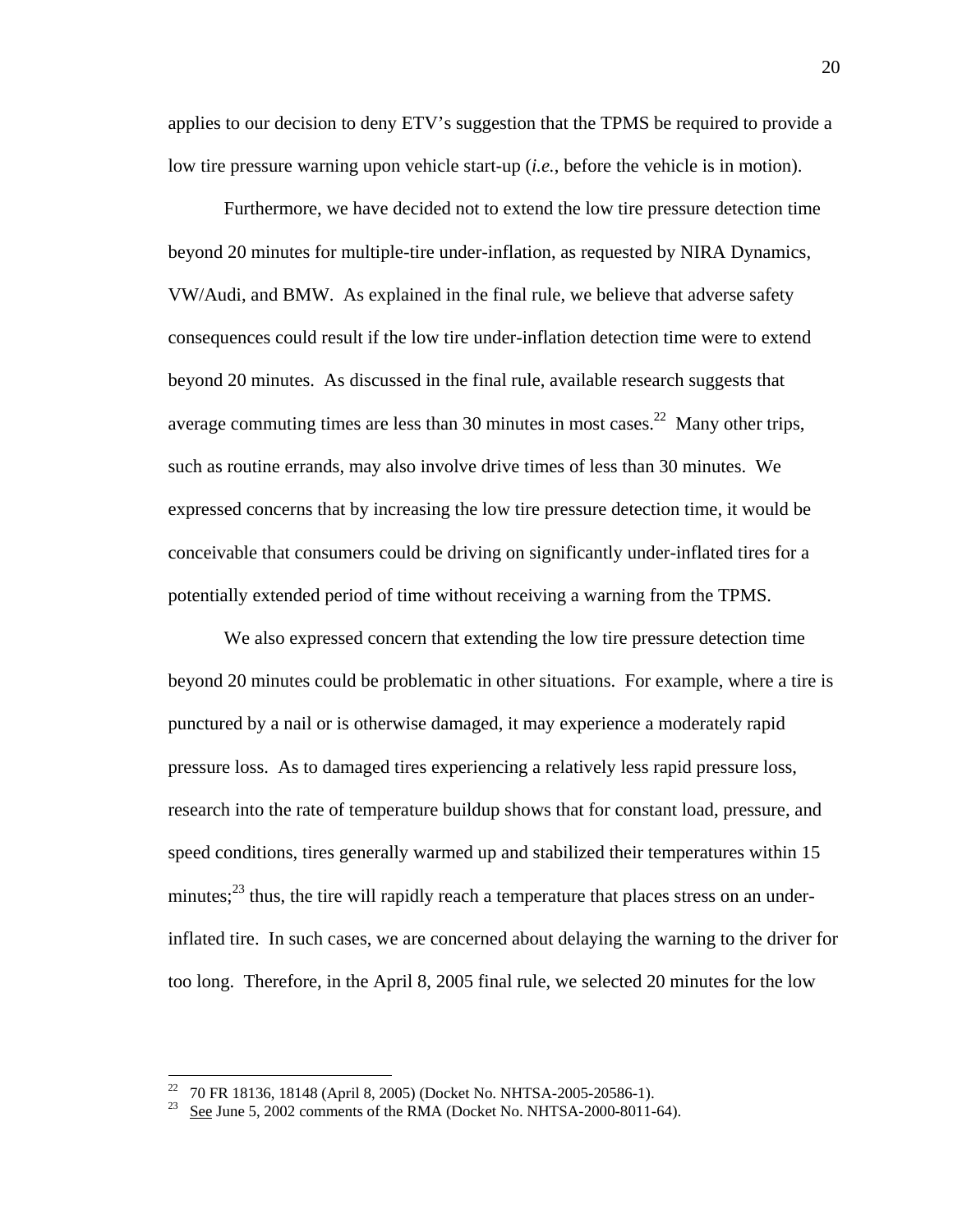tire pressure detection time, because we believed that it would maintain the utility of the TPMS and the safety benefits associated with that system.

We do not believe that the arguments presented by BMW and NIRA Dynamics regarding the cumulative nature of data gathering by the TPMS justifies changing the standard's low tire pressure detection time to one hour for multiple tires. We believe that a one-hour delay in warning the driver of significant tire under-inflation either when the system is new, reset, or reprogrammed is too long, particularly given that other systems can provide a warning more rapidly. BMW and NIRA Dynamics did not provide any data indicating that tires could be operated safely for one hour after reaching a level of inflation that is 25 percent below placard pressure. Thus, we are concerned that an increase in the detection time for multiple-tire under-inflation could decrease the safety benefits of the rule. The same logic applies to BMW's suggestion that the time for malfunction detection be increased to one hour, a request that we are also denying, because a malfunctioning TPMS may not be available to warn about a concurrent tire under-inflation problem.

### B. TPMS Malfunction Indicator Lamp (MIL) Activation Requirements

1. What Constitutes a TPMS Malfunction?

As part of the final rule establishing FMVSS No. 138, the TPMS-equipped vehicle's MIL telltale must provide a warning to the driver not more than 20 minutes after the occurrence of a malfunction that affects the generation or transmission of control or response signals in the vehicle's TPMS. (See S4.4, as contained in the April 8, 2005 final rule.) Paragraph  $S6(k)$  of the final rule's test procedures provides for the simulation of one or more TPMS malfunction(s) by disconnecting any electrical connection between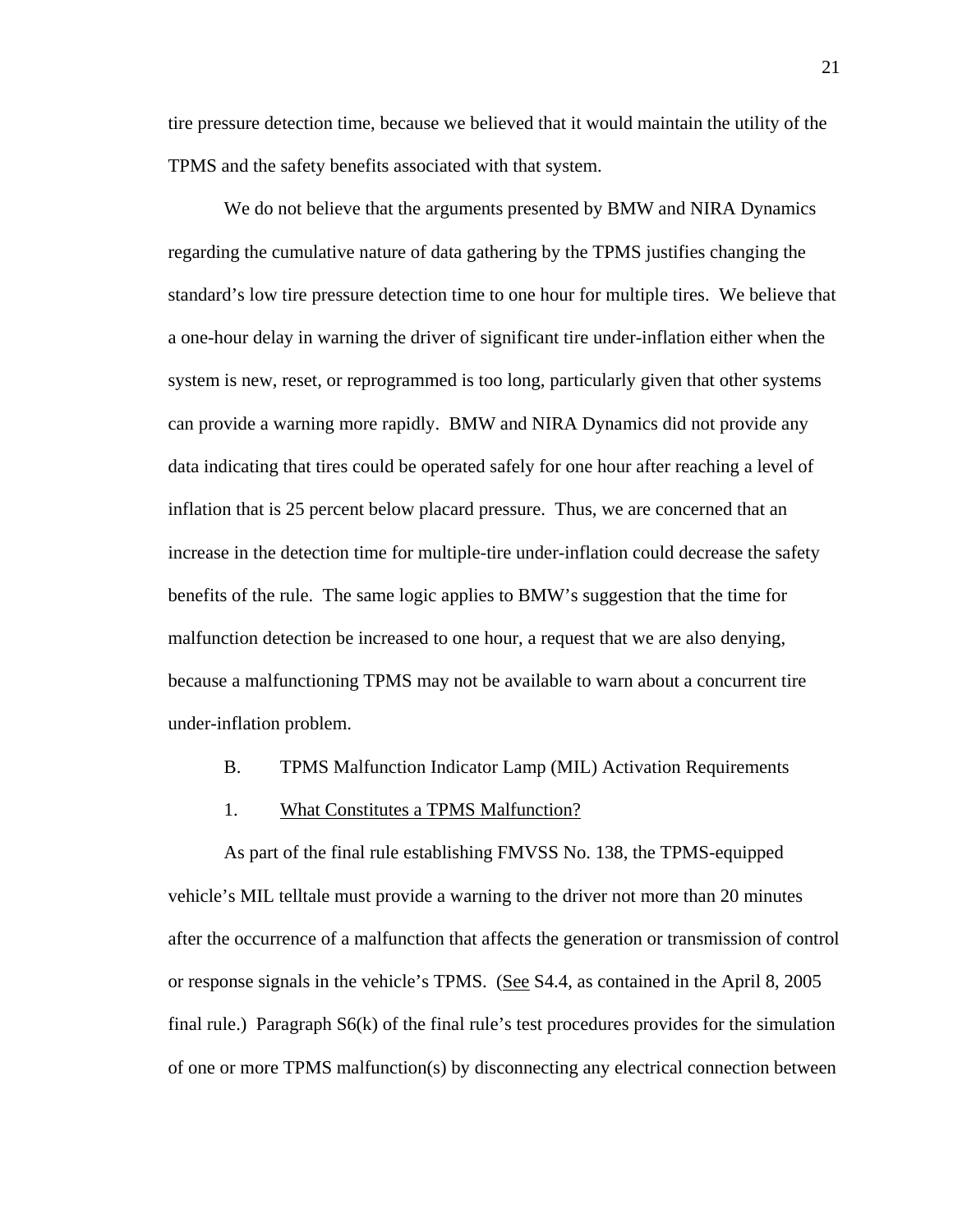TPMS components, or by installing a tire or wheel on the vehicle that is incompatible with the TPMS.

The details as to exactly what constitutes a TPMS malfunction were among the most extensively discussed issues in the petitions for reconsideration. Many petitioners who discussed this issue generally sought clarification regarding whether a malfunction warning would be required under specific situations. The malfunction-related issues raised in these petitions are addressed below.

The AIAM recommended amending  $S4.4(a)$  to narrow the definition of "TPMS" malfunction" to limit that term to conditions where proper power supply is maintained to the TPMS. According to the AIAM petition, the standard, as currently written, would require installation of another electronic control module (ECM) in addition to the TPMS ECM in order to solely monitor MIL telltale operations, a largely redundant feature that would use up limited space behind the dashboard.

As its recommended solution, the AIAM recommended that the scope of S4.4(a) be limited to situations where the TPMS has power, which would allow the system to identify malfunctions in the TPMS ECM and components such as the wheel sensors, signal antennae, or the presence of incompatible tires. In its petition, the AIAM argued that an interruption of power to the ECM or to the telltale (or to the connection between the ECM and the telltale) would be identifiable by failure to illuminate the TPMS MIL during bulb check. The AIAM also recommended modifying S6(l) to incorporate these conditions or by having S6(k) exclude these conditions from the procedures for creating a simulated TPMS malfunction.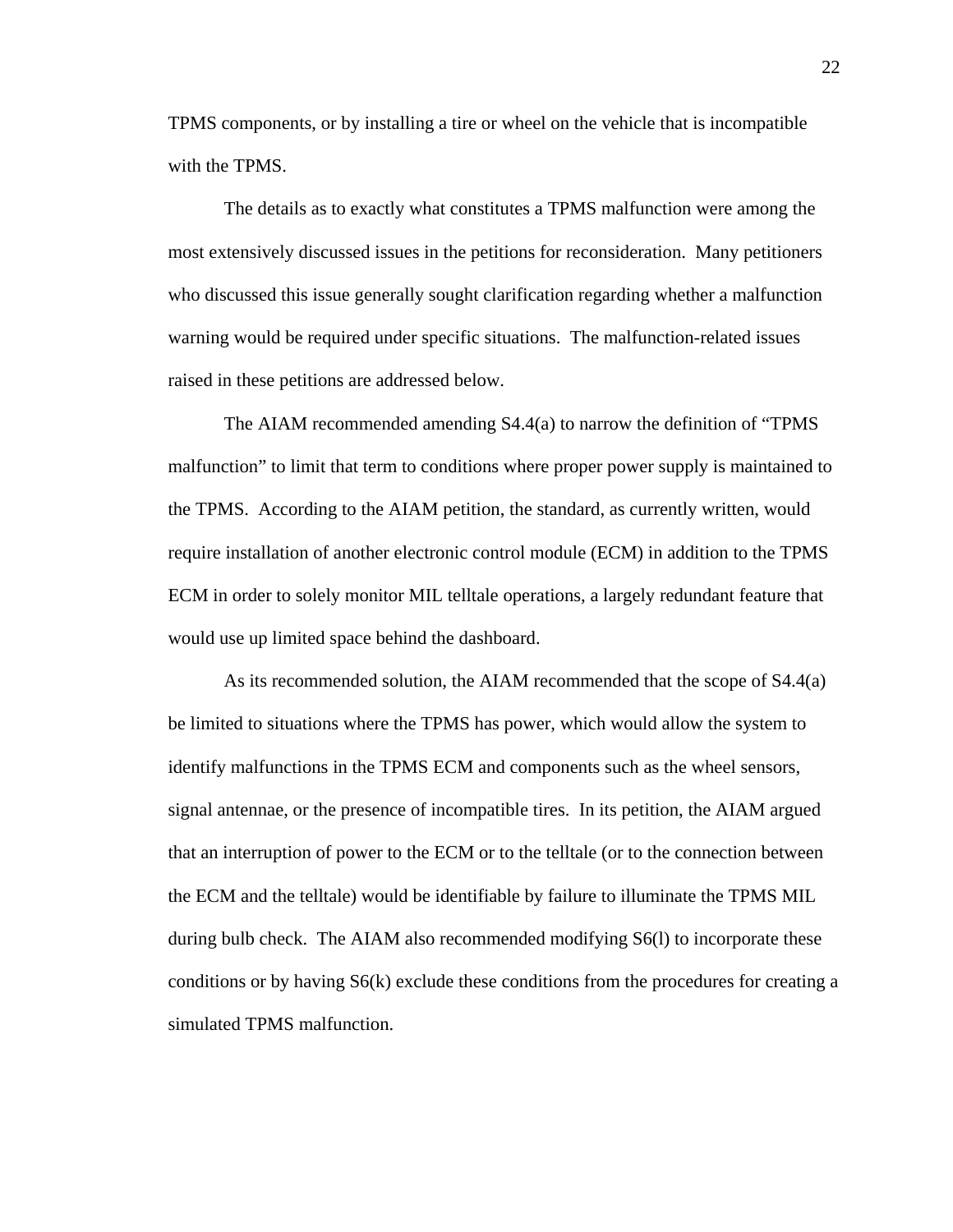The Alliance similarly argued in its petition that NHTSA should clarify that S6(k) of the test procedures, which permits "disconnecting the power source to any TPMS component," should not include disconnecting the power source to the telltale itself. The Alliance stated its belief that the telltale is an FMVSS No. 101 component (not a "TPMS component"), and that the situation where there is a loss of power to the telltale is already covered by the bulb check requirements in  $S4.3.3(a)$  or  $S4.4(b)(4)(i)$ , thereby obviating the need for it to be covered under S4.4(a).

The Alliance also recommended a minor editorial change in S4.4(b)(3) that would modify that provision to read as follows: "Continues to illuminate the TPMS malfunction telltale under the conditions specified in S4.4(a)…." The standard currently references "S4.4."

EnTire Solutions argued that for TPMSs using Hardwired Vehicle Speed Input to the TPMS receiver, such input does not directly affect "the generation or transmission of control or response signals" in the vehicle's TPMS, and disconnecting vehicle speed input would not involve an electrical connection between "TPMS components" as called out specifically in  $S6(k)$  of the FMVSS No. 138 test procedures. According to EnTire Solutions, disconnecting vehicle speed input is "impractical" to diagnose since such a disconnect would not prevent the TPMS from providing under-inflation warnings while driving unless there are multiple problems with the system. Accordingly, EnTire Solutions requested clarification as to whether systems using Hardwired Vehicle Speed Inputs need to illuminate the TPMS MIL telltale upon disconnection of those inputs.

EnTire Solutions also requested a clarification regarding paragraph S6(k) of the TPMS test procedures, which provides an instruction regarding "disconnecting any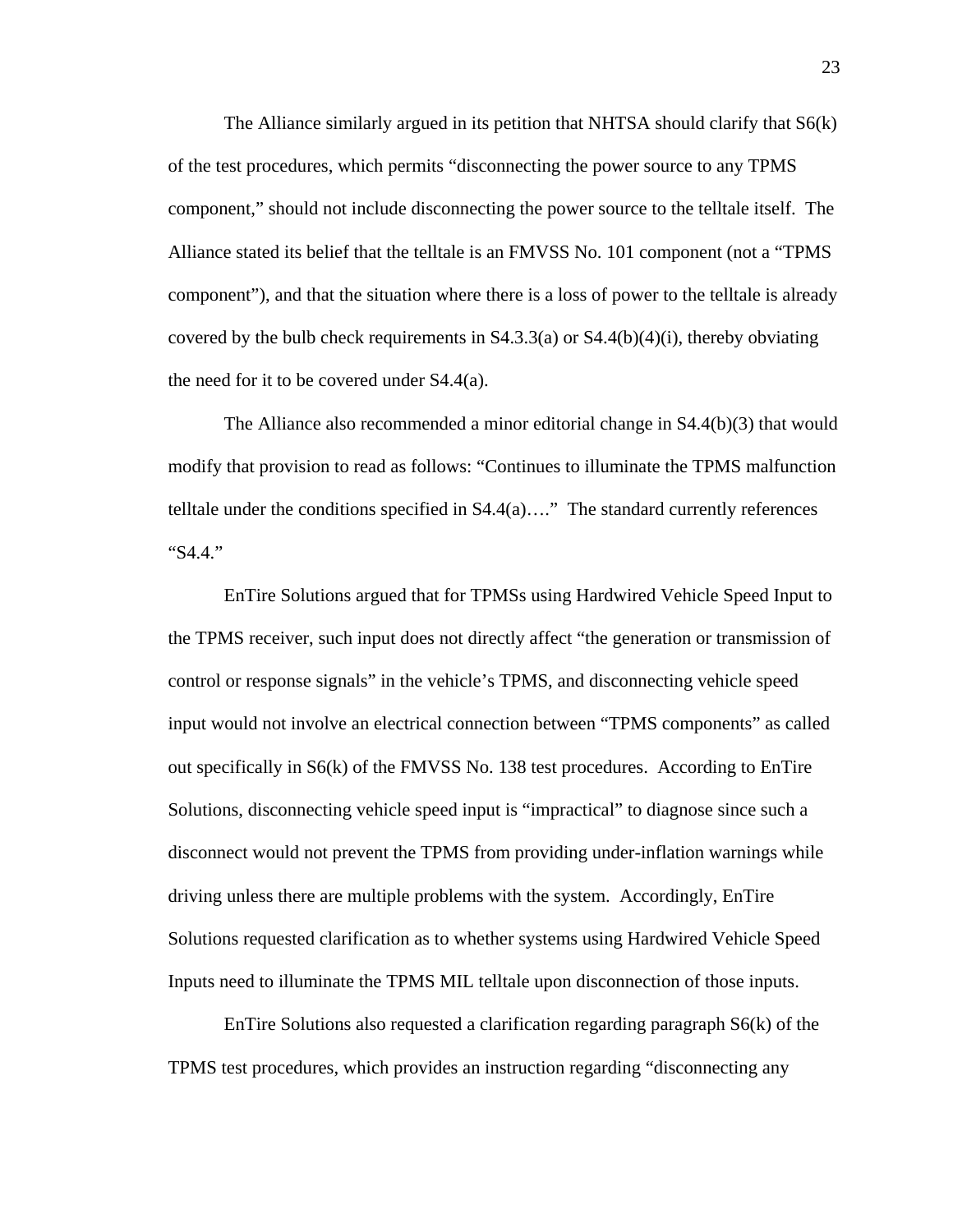electrical connection between TPMS components…." Specifically, the petitioner questioned whether the above language refers to connector-level interconnects or individual wires.

In its petition, EnTire Solutions stated that for systems using multiple ground paths for the receiver, it is "impractical" to diagnose a single ground path disconnection. EnTire Solutions recommended that the standard be amended to clarify that TPMS MIL activation will not be required in such cases. EnTire Solutions also asked if the system could be constructed such that the low pressure detection lamp could be illuminated by an auxiliary power source when the primary source is disconnected without illuminating the MIL. This question applies to low tire pressure telltales that indicate which tire is underinflated and telltales that do not indicate which tire is under-inflated (*i.e.*, the ISO lamp).

NIRA Dynamics' petition argued that it is not possible for vehicle manufacturers to meet the final rule's certification requirement for the TPMS to be able to detect all replacement tires that are not compatible with the system, because it is not possible to know what tires will be offered in the future or how such tires will interact with current TPMSs. According to NIRA Dynamics, to make such a certification, vehicle manufacturers installing indirect TPMSs would be required to test their systems with all types of tires available on the market, both now and in the future, something which would not be possible for economic and practical reasons. Therefore, the petitioner recommended amending the final rule to state that the TPMS MIL requirements are limited to electrical and system transmission interruptions or failures that result in no sensor signal being sent to the TPMS control module.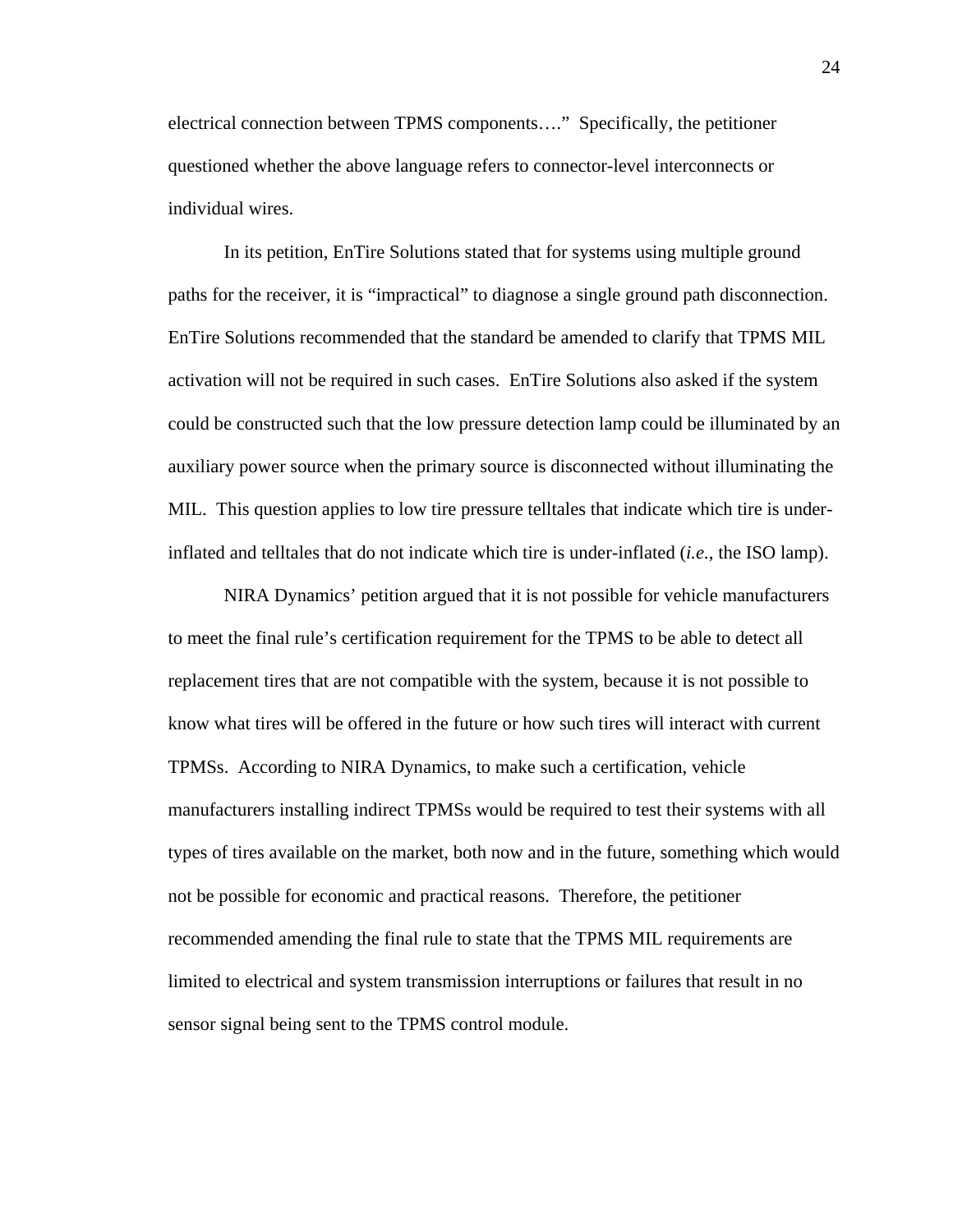In its petition, SRI argued that there are other conditions, albeit rare, that could affect the performance of TPMSs even if the control or response signals are properly transmitted. For example, SRI stated that a direct TPMS may not recognize that it is transmitting incorrect pressure data due to a sensor failure, or an indirect TPMS may not recognize that the sensitivity of the TPMS is lower due to certain tire characteristics. SRI essentially agreed with the argument of NIRA Dynamics, arguing that analyzing the influence of all replacement tires on the TPMS would be just as difficult as requiring that the TPMS be compliant with all replacement tires.

M-Vision's petition questioned whether the standard's requirements for malfunction detection would include instances where there is a mechanical failure of the TPMS, including ones resulting from a separation of the joint/mount between the sensor assembly and the wheel, or separation of parts from the sensor assembly. According to M-Vision, a typical TPMS sensor weighs about 40 grams (1.41 ounces), and if such components come loose as a result of fatigue, they may generate high g-forces, cause internal damage to the tire, and ultimately lead to tire failure. The M-Vision petition also argued that a loose TPMS device rattling within the front wheel could lead to sudden wheel imbalance while the vehicle is in motion, potentially causing the driver to steer improperly. In order to prevent what it deems to be a significant safety risk, M-Vision recommended that the definition of a "TPMS malfunction" be modified to include mechanical failures, as described in its petition.

 Continental Teves' petition requested clarification of that portion of S4.4(a), which requires the TPMS MIL to illuminate "not more than 20 minutes after occurrence of a malfunction that affects the generation of transmission of control or response signals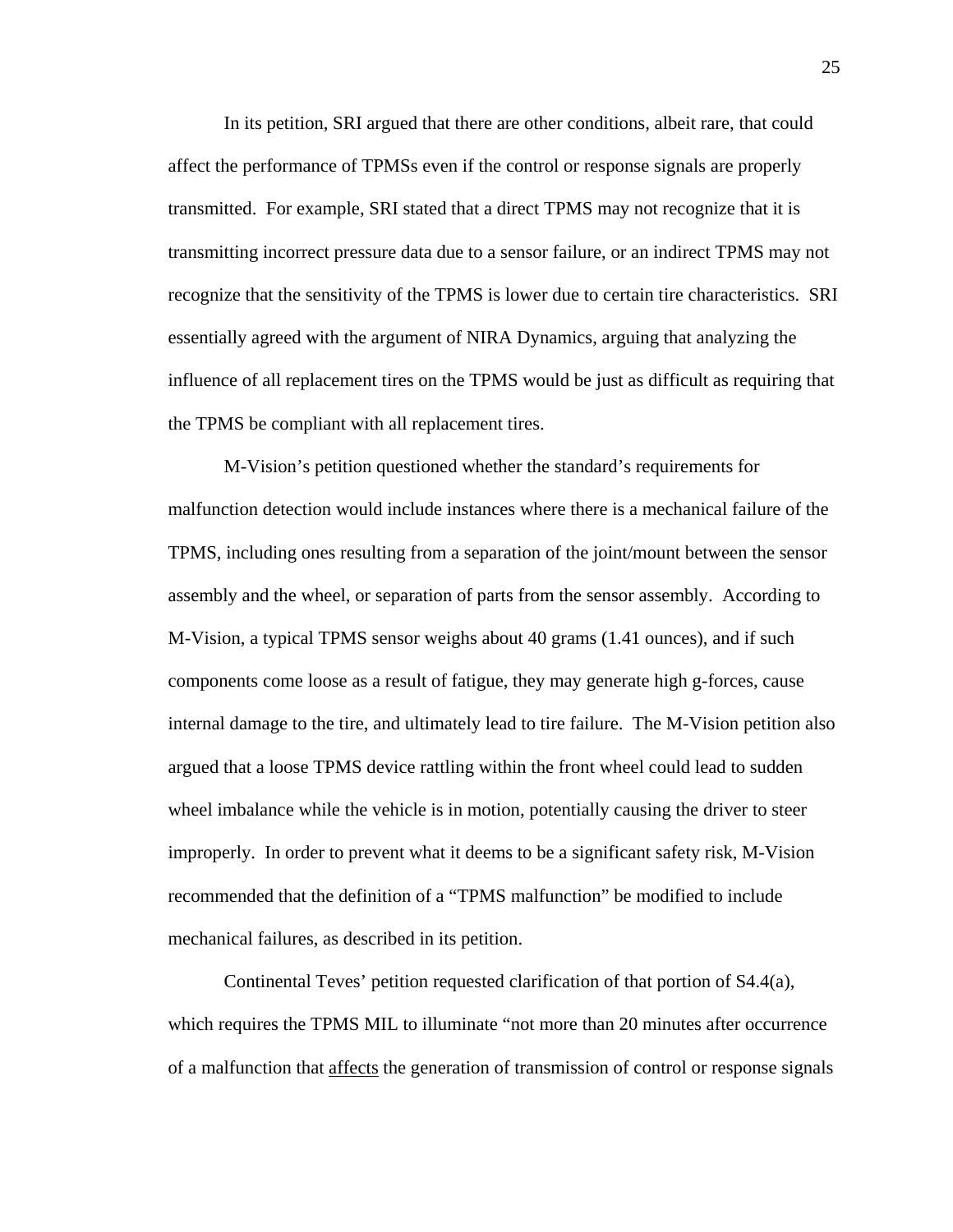in the vehicle's tire pressure monitoring system." (Emphasis added.) We understand Continental Teves to be arguing that there are other circumstances or factors that could "affect" the system (*e.g.*, replacement tire construction) without preventing it from detecting and providing the requisite low tire pressure warning. Therefore, Continental Teves recommended changing the word "affects" to "inhibits" in S4.4(a), which it argued is consistent with the purpose of the TPMS MIL to alert the driver when the system is not functional.

Given that the TPMS MIL requirements were a relatively recent conceptual addition to FMVSS No. 138, it is not surprising that several petitioners requested clarification of those provisions. As noted above, such clarification requests included questions of coverage of specific potential malfunction, some of which the petitioners asserted could be difficult to detect. Our response, addressing these concerns about the standard's malfunction requirements, is provided below.

 In overview, we have decided to retain the final rule's requirement for the TPMS MIL to illuminate whenever there is a malfunction that affects the generation of transmission of control or response signals in the vehicle's tire pressure monitoring system. The agency continues to favor a broad detection requirement for the TPMS MIL and not one limited to specific malfunctions, because such restrictions would unnecessarily reduce the safety benefits of the TPMS. However, in response to petitions (AIAM, Alliance) and in light of our own prior statements, we have decided to amend the standard's test procedures for malfunction detection to explicitly state that telltale lamps will not be disconnected, because such malfunctions would be indicated during the bulb checks required under  $S4.3.3(a)$  and/or  $S4.4(b)(4)$ . Consequently, the driver would be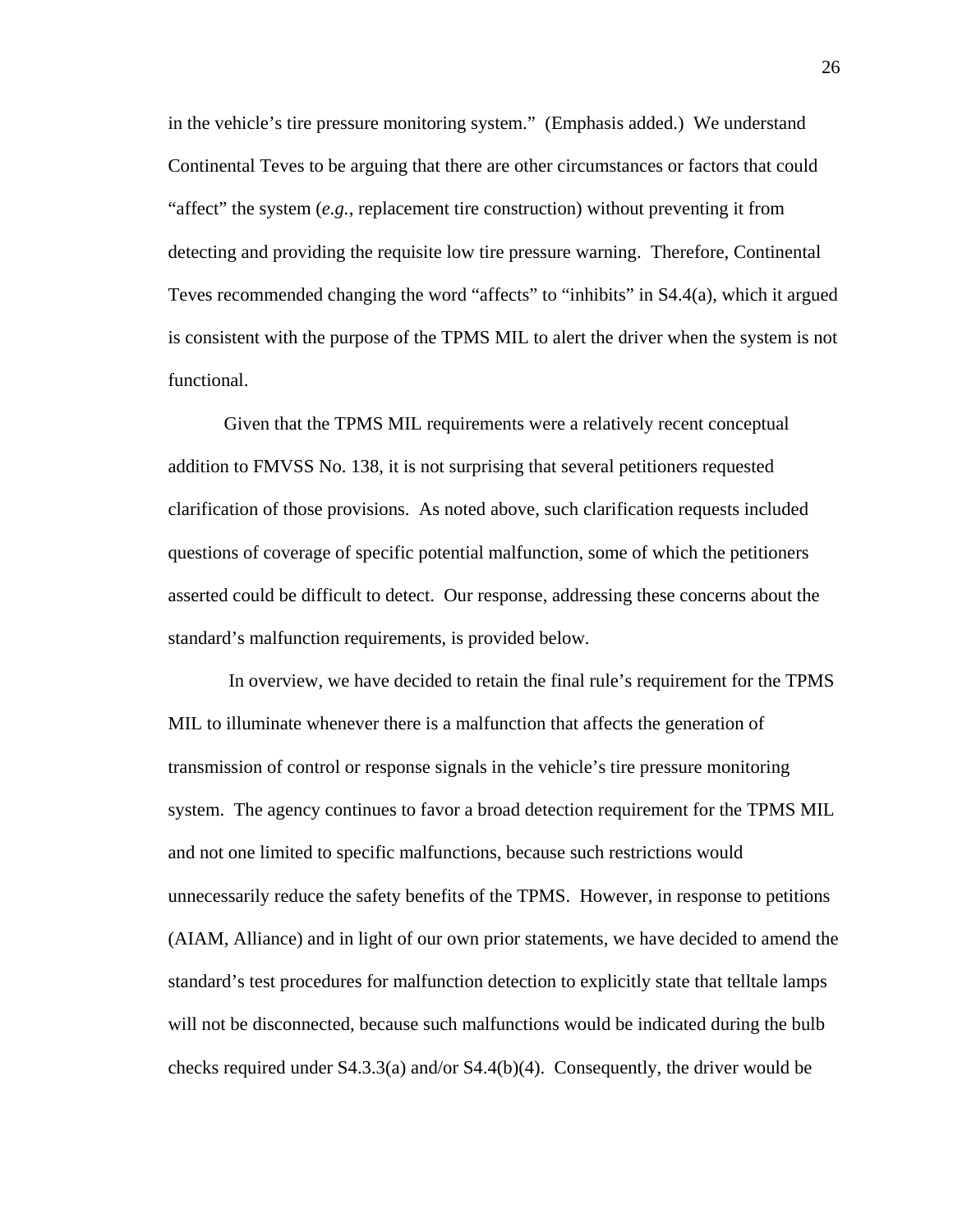provided with information regarding the operability of the TPMS warning telltale(s) through alternative means.

We believe that this clarifying change is consistent with the final rule. In that notice, we stated that "the MIL should not be required to signal a burned out bulb as a TPMS malfunction, because that problem would already be identified during the checkof-lamp function at vehicle start-up." (70 FR 18136, 18151 (April 8, 2005)) It was not our intention to require a redundant system solely to monitor the TPMS telltale(s). Similarly, the check-of-lamp function would alert the driver of malfunctions pertaining to processes directly tied to operation of the TPMS telltale(s) that necessitate servicing. When the driver takes the vehicle to the repair facility, the problem should be diagnosed and corrected, even though it may not be the one anticipated (*e.g.*, a problem with a wire rather than a burned out bulb). Thus, this subset of TPMS-related malfunctions would still be expected to be identified, but through a mechanism other than the MIL. Accordingly, we are amending  $S6(k)$  to delimit the types of system malfunctions that will be simulated during testing, consistent with the above. Specifically, we are adding the following statement to that paragraph: "When simulating a TPMS malfunction, the electrical connections for the telltale lamps shall not be disconnected."

Furthermore, in response to EnTire's requests for clarification regarding specific potential disconnections, we have decided that all electrically-powered components and devices that interface with the TPMS, including hardwired vehicle speed inputs, are potential candidates for disconnection under  $S6(k)$ . Similarly, a single ground path in a multiple ground path system may be a candidate for disconnection during TPMS malfunction testing.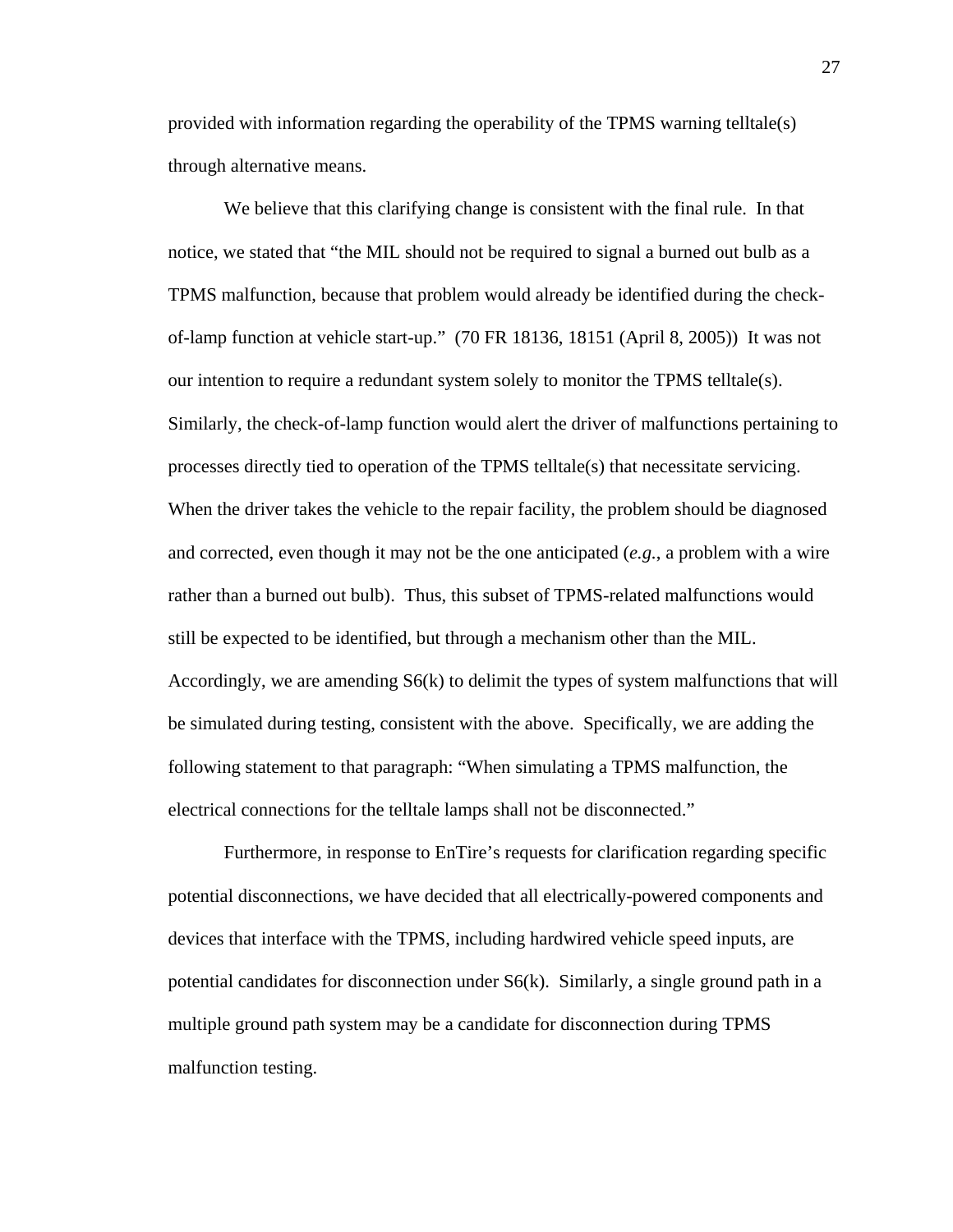We are denying NIRA Dynamics request that the standard be amended to exclude incompatible aftermarket and replacement tires from the malfunctions that the TPMS malfunction indicator must be able to detect. As noted in the April 8, 2005 final rule, we believe that the ability of the TPMS malfunction indicator to detect incompatible tires is key to the long-term functionality of the TPMS, and unless such a warning is provided, some drivers may lose the benefits of the system entirely. It is plainly foreseeable that most vehicles will outlast their original set of tires, so this requirement is necessary to ensure that consumers continue to receive the TPMS's important information related to low tire pressure.

The petition of NIRA Dynamics did not provide data to demonstrate the nature or extent of indirect TPMSs' alleged problems related to detection of incompatible tires. We do not believe that manufacturers would have to test all tires in order to determine which tires are incompatible with a given system, as NIRA Dynamics has suggested. Our understanding is that indirect TPMSs detect low tire pressure by comparing the differences in the rolling radius of the tires (*i.e.*, speed of the tires) and activating the low tire pressure telltale when the difference between wheel speeds reaches a certain, predetermined value. We further understand that for indirect TPMSs, incompatible tires are primarily tires with a relationship between rolling radius and tire pressure that is outside the range of the system or where the geometry of one tire is outside the tolerances of the system. In such cases, the TPMS must be able to distinguish between a tire with low pressure and one that is incompatible with the TPMS, and to then illuminate the MIL.

In direct TPMSs, tire incompatibility is primarily associated with tire construction materials and their potential attenuation of radio frequency signals generated by the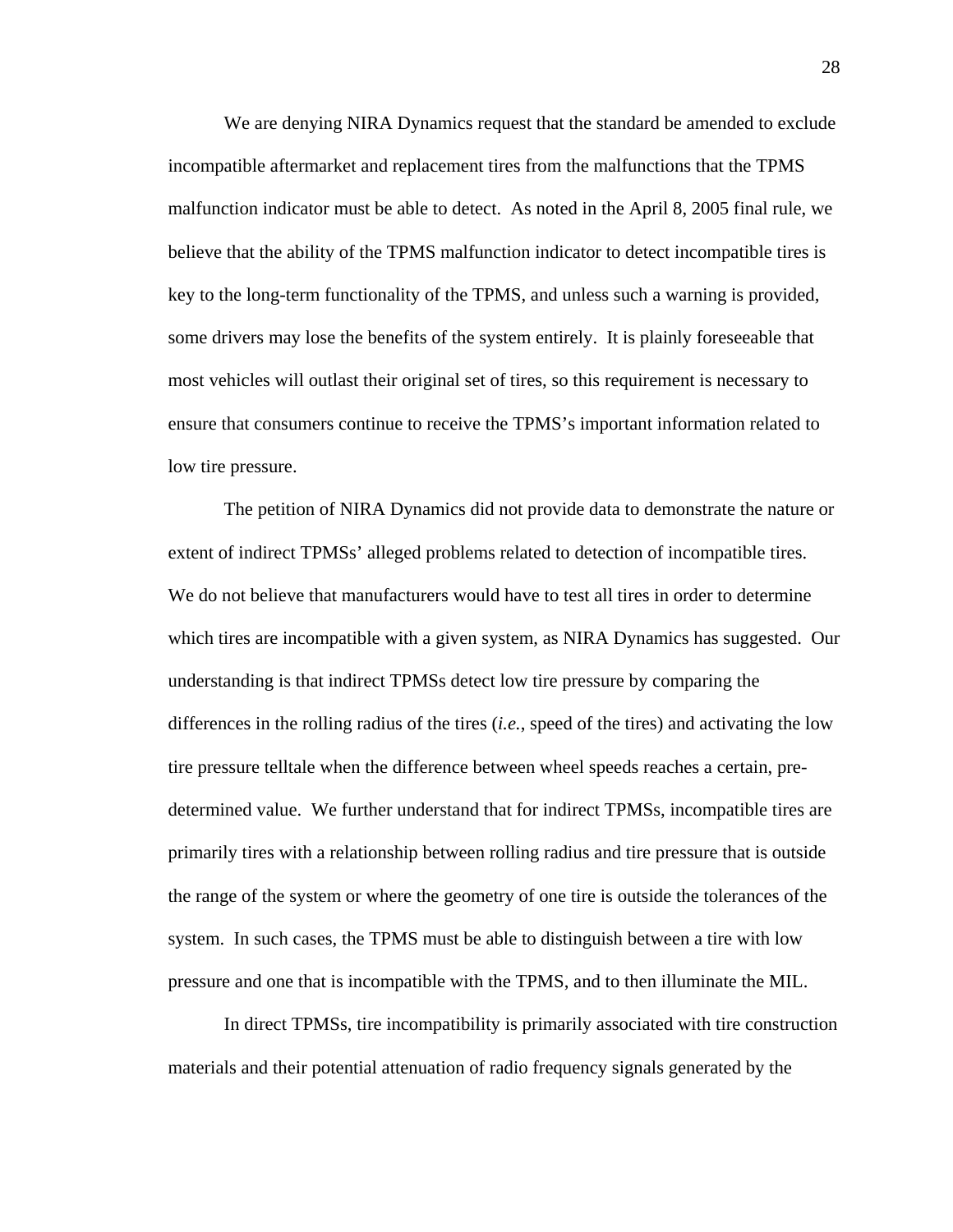TPMS unit (sensor) inside the tire. Based upon all available information, we have decided that TPMSs should continue to be required to alert the driver of a variety of system malfunctions, including installation of incompatible aftermarket or replacement tires. We believe that this approach will ensure continued, long-term TPMS functionality, which is consistent with Congress' intention to improve tire and vehicle safety, as expressed in the TREAD Act.

We have decided not to adopt M-Vision's recommendation that we amend the standard's malfunction detection requirement to specifically address mechanical failures of the system, such as a separation of wheel-mounted TPMS components. We believe that severe mechanical failures of TPMS wheel components would trigger the TPMS malfunction indicator in most cases, because a severe mechanical problem with a sensor would retard communications between the sensor and the receiver. In addition, it would be difficult to simulate a mechanical malfunction of a wheel component without dismounting the tire from the wheel, and potentially damaging the TPMS. Furthermore, we have not been presented with any data to demonstrate that mechanical failures, such as those described in the M-Vision petition, are likely to arise in actual vehicles or the consequences thereof. If situations involving mechanical failures of TPMS wheel components were to develop frequently, those types of potential TPMS failures may be determined to be defects, which would be properly addressed by NHTSA's Office of Defects Investigation.

Regarding Continental Teves' recommendation for a wording change under the standard's malfunction detection requirement (S4.4), specifically to state that a malfunction "inhibits" rather than "affects" the generation or transmission of control or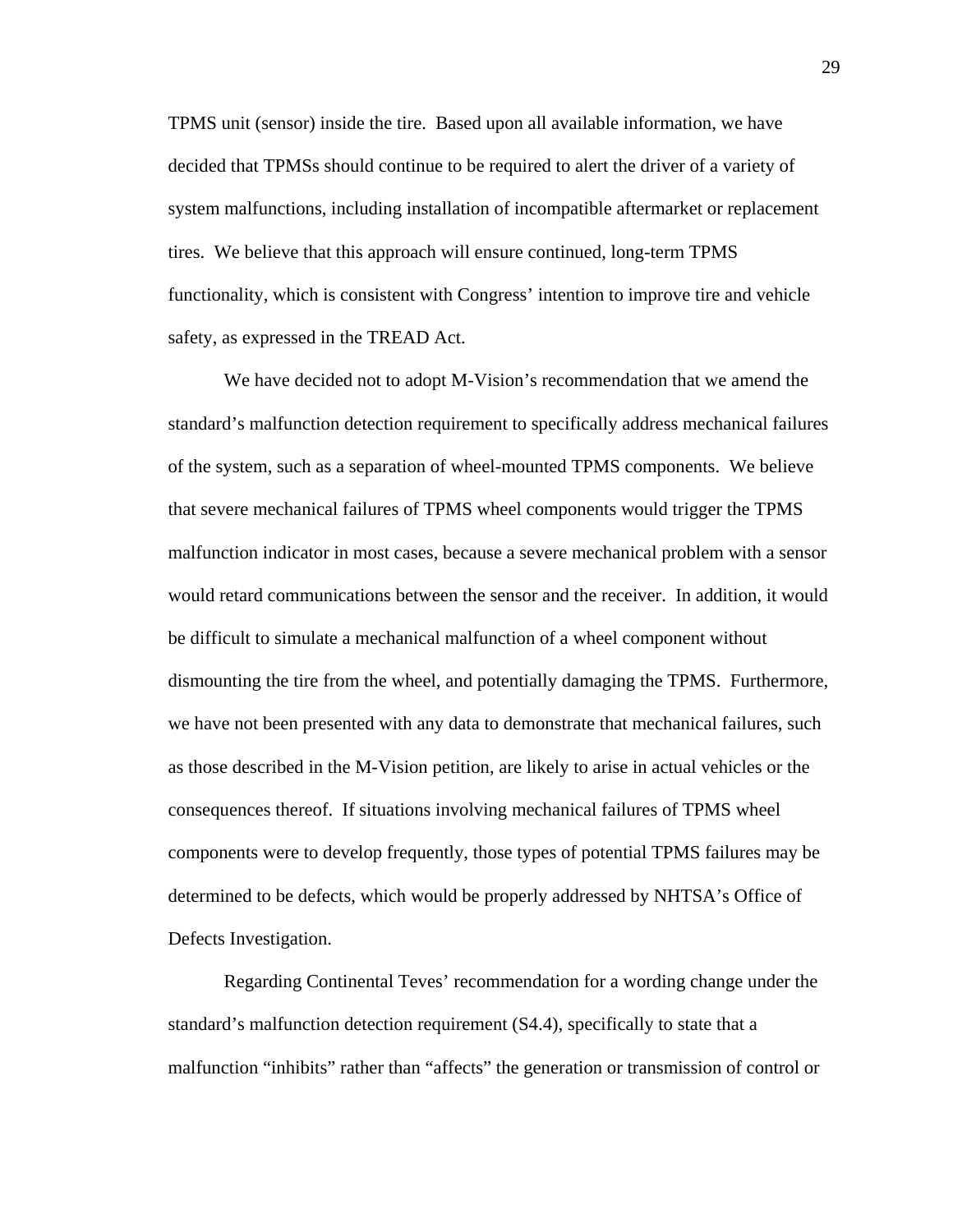response signals in the vehicle's TPMS, we have decided to deny that request. Overall, the rationale offered by Continental Teves in support of its recommended change to the definition of a TPMS malfunction was not cogent and seemed incomplete. For example, the petition mentioned a hybrid system, but it did not explain how it operates. We do not believe that the Continental Teves petition provides a sufficient basis to support its recommended change to the standard.

We have decided to grant the Alliance's request for a technical change in S4.4(b)(3) that would modify that provision to read as follows: "Continues to illuminate the TPMS malfunction telltale under the conditions specified in S4.4(a)…." Although we do not believe that the standard's current reference to S4.4 in that provision is likely to cause any confusion or additional burden, we agree that the Alliance's recommended specification is more precise.

## 2. MIL Disablement

The final rule did not contain any provision for MIL disablement, and the preamble discussed the agency's rationale for not permitting system disablement (see section IV.C.2(c), as contained in the April 8, 2005 final rule).

In its petition, SEMA expressed support for the agency's decision in the final rule not to permit disablement of the TPMS malfunction indicator lamp. However, SEMA requested clarification as to whether the MIL may be disabled (made inoperative) for the purpose of replacing the TPMS with an equivalent aftermarket TPMS that also meets the requirements of the FMVSS No. 138. For example, SEMA suggested that a consumer may wish to "upgrade" the vehicle's TPMS in situations where that person encounters incompatible replacement tires. If disablement of the MIL were permitted for such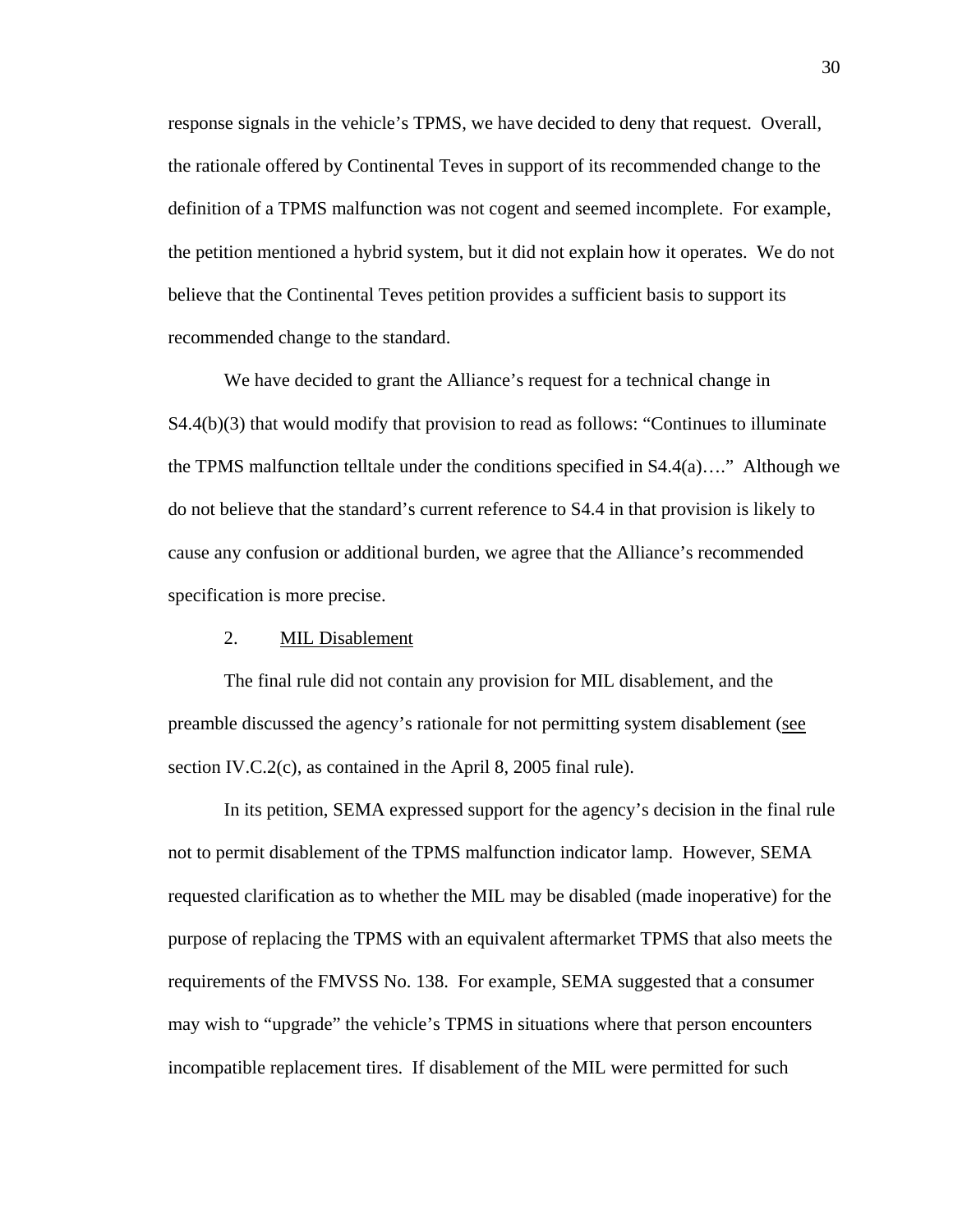replacement purpose, SEMA argues that it would alleviate SEMA's concerns that consumers will choose not to install aftermarket or replacement rims and tires because they would lose the benefits of the MIL or have to accept driving with the MIL illuminated. Thus, SEMA recommended that NHTSA clarify that it is permissible to make the TPMS inoperative in order to replace the system with another TPMS that is also compliant with FMVSS No. 138.

We do not believe that it is necessary to amend the TPMS standard in order to permit suppliers and service technicians to install aftermarket components and systems that comply with FMVSS No. 138. This principle holds for our safety standards generally. We believe this approach is appropriate for the following reasons.

By way of background, the disablement for repair/replacement concept is addressed in 49 U.S.C. 30122(b), which provides:

> A manufacturer, distributor, dealer, or motor vehicle repair business may not knowingly make inoperative any part of a device or element of design installed on or in a motor vehicle or motor vehicle equipment in compliance with an applicable motor vehicle safety standard prescribed under this chapter [49 USC 30101 *et seq.*] unless the manufacturer, distributor, dealer, or repair business reasonably believes the vehicle or equipment will not be used (except for testing or a similar purpose during maintenance or repair) when the device or element is inoperative.

When an automotive service business brings a vehicle into its facility for repair, replacement, or servicing of vehicle systems or components, it stands to reason that certain operating components or systems may need to be disabled in order to effectuate those changes. Furthermore, while such changes are pending, we expect that the vehicle would not be engaged in on-road use. By the time the vehicle is again returned to on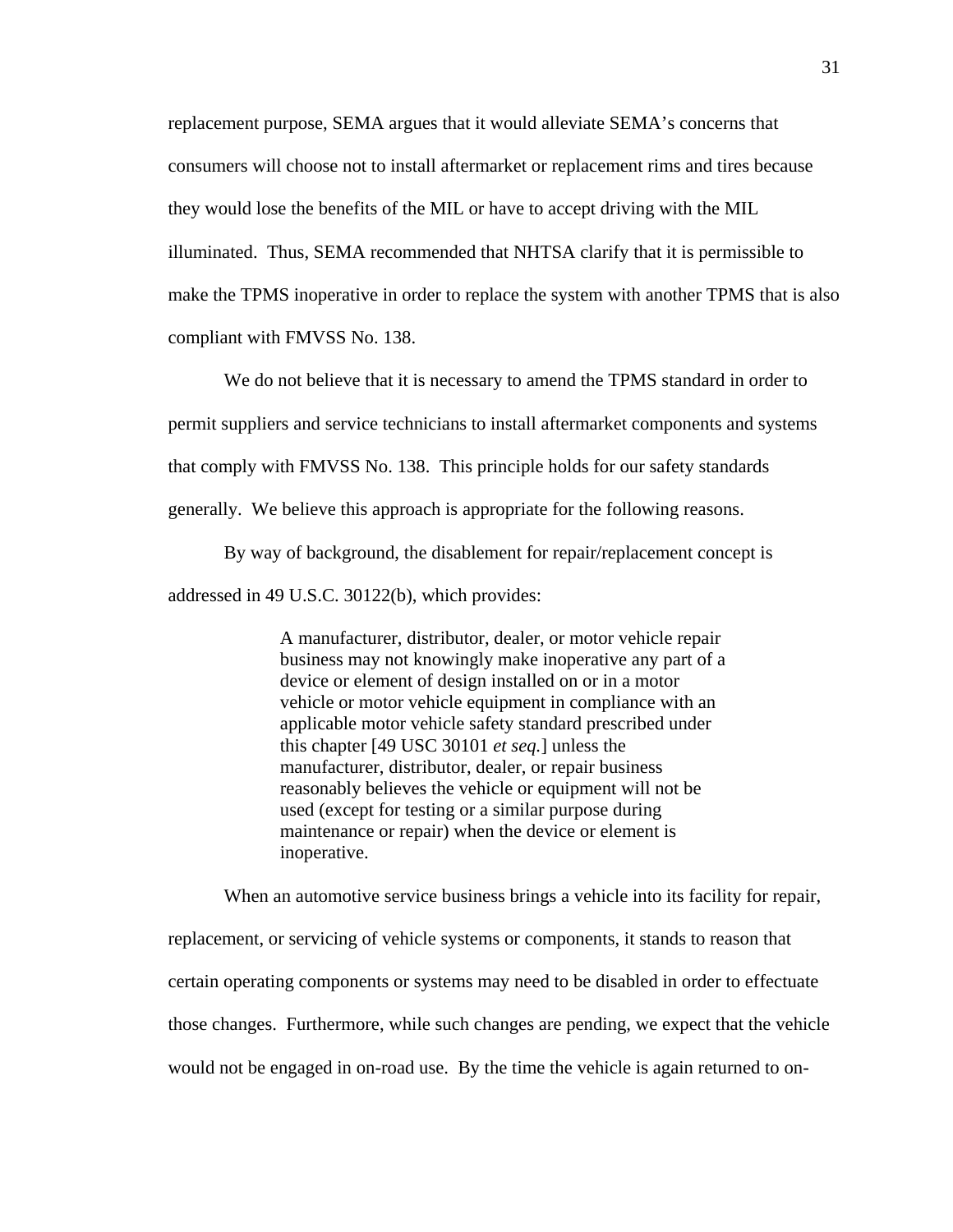road use, the business must ensure that aspects of the vehicle covered by applicable FMVSSs have been made inoperative. With that proviso, upgrades to the vehicle of the type mentioned by SEMA would be permissible, even if the standard does not explicitly state it.

## C. Telltale Requirements

The final rule requires each TPMS to include a low tire pressure warning telltale that is mounted inside the occupant compartment in front of and in clear view of the driver and which is identified by one of the symbols for the "Low Tire Pressure Telltale" in Table 2 of FMVSS No. 101, Controls and Displays. The low tire pressure warning telltale is required to illuminate under the conditions specified in S4.2 of FMVSS No. 138, and it must also perform a check of lamp function when the ignition locking system is activated to the "On" ("Run") position or a position between "On" ("Run") and "Start" that is designated by the manufacturer as a check position. (See S4.3, as contained in the April 8, 2005 final rule.)

Under the final rule, the TPMS-equipped vehicle is also required to be equipped with a TPMS malfunction indicator (beginning September 1, 2007). This malfunction indicator may be provided either through a separate, dedicated telltale or through a combined low tire pressure/TPMS malfunction telltale. For the separate TPMS MIL, the telltale must be mounted inside the occupant compartment in front of and in clear view of the driver and be identified by the word "TPMS," as described under "TPMS Malfunction Telltale" in Table 2 of FMVSS No. 101. The dedicated TPMS malfunction telltale is required to illuminate under the conditions specified in S4.4 of FMVSS No. 138 for as long as the malfunction exists, and it must also perform a check of lamp function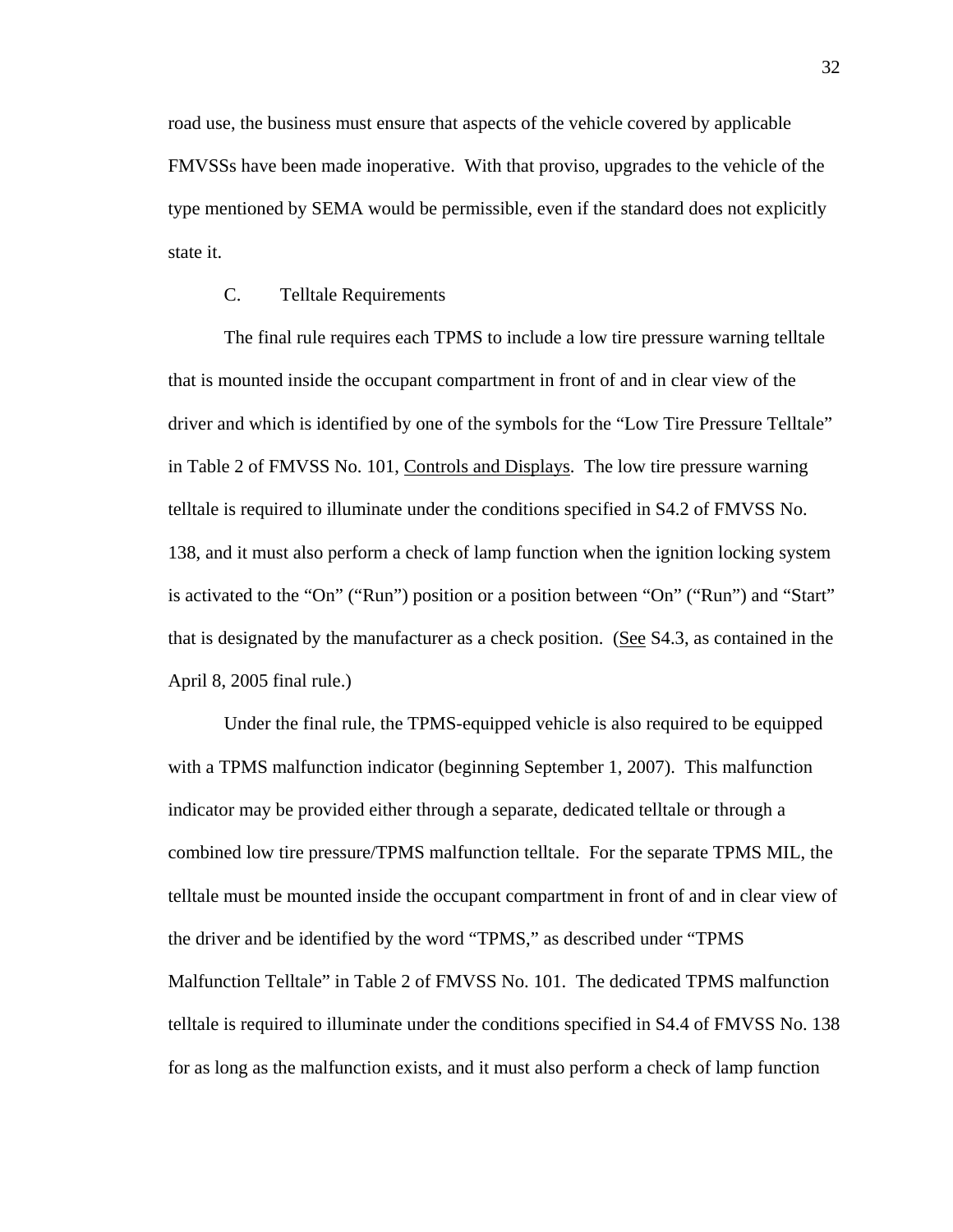when the ignition locking system is activated to the "On" ("Run") position or a position between "On" ("Run") and "Start" that is designated by the manufacturer as a check position. (See S4.4(b), as contained in the April 8, 2005 final rule.)

If the vehicle manufacturer elects to provide a combination telltale, it must meet the requirements of S4.2 and S4.3, as discussed above, and also indicate a TPMS malfunction as follows. While the ignition locking system is activated to the "On" ("Run") position, upon detection of a TPMS malfunction, the combination telltale must flash for a period of at least 60 seconds but no longer than 90 seconds. After this period of prescribed flashing, the telltale must remain continuously illuminated as long as the malfunction exists and the ignition locking system is activated to the "On" ("Run") position. This flashing and illumination sequence must be repeated each time the ignition locking system is activated to the "On" ("Run") position until the situation causing the malfunction has been corrected. (See S4.4(c), as contained in the April 8, 2005 final rule.)

As discussed below, the Alliance petition raised issues related to the operation of the TPMS related telltale(s), as well as the timing for implementing the telltale requirements. More specifically, the Alliance's petition sought clarification regarding how a combined TPMS telltale should operate when sequential malfunctions occur. The Alliance identified the following potential approaches: (1) Have one flashing sequence cover all TPMS malfunctions; (2) Have each malfunction trigger a separate warning, or (3) Extend the length of the flashing sequence to indicate more than one malfunction. The recommendation of the Alliance was to leave the choice among these approaches to vehicle manufacturer discretion.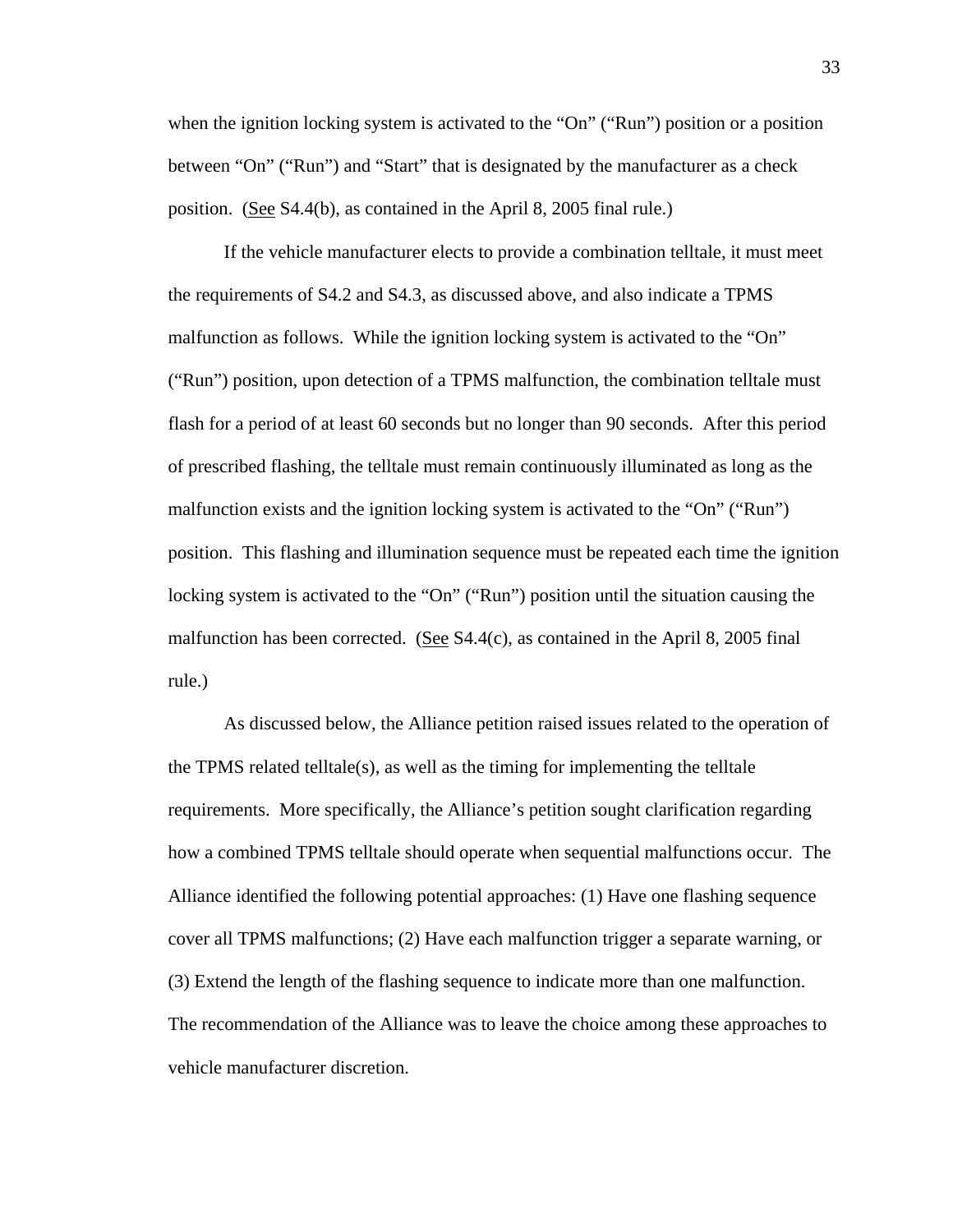The Alliance also petitioned to correct what it perceives to be a lack of synchronization between the TPMS telltale requirements in FMVSS No. 138 and in FMVSS No. 101. Specifically, the Alliance stated that vehicle manufacturers have no compliance requirements vis-à-vis FMVSS No. 138 until October 5, 2005, but there is not any corresponding compliance date specified in FMVSS No. 101 regarding the TPMS-related symbols (which arguably results in a compliance date of April 8, 2005 for those telltale symbols). According to the Alliance, failure to remedy this apparent oversight would negatively impact the voluntary introduction of TPMSs that are not certified to FMVSS No. 138, and the Alliance stated that substantial lead time is needed to incorporate such display changes. Therefore, the Alliance recommended adding two footnotes to Table 2 of FMVSS No. 101 that would exempt vehicles from compliance with the TPMS symbol requirements for vehicles whose TPMSs are not certified as compliant with FMVSS No. 138 during the phase-in period for that standard.<sup>[24](#page-33-0)</sup>

Regarding the issue of sequential (multiple) malfunctions, we have decided that for vehicles with a combined low tire pressure/malfunction warning indicator, the telltale must flash for a single period of at least 60 seconds but no longer than 90 seconds and then remain continuously illuminated. This sequence will serve to alert the driver to any and all TPMS malfunctions detected by the system. We believe that once a consumer is warned that a TPMS malfunction exists, that person would be expected to take the vehicle to a service professional to diagnose and correct the problem. This reaction is not

 $\overline{a}$ 

<span id="page-33-0"></span> $24$  The Alliance recommended that the following statement be added to Footnote 9 of FMVSS No. 101 Table 2: "*Display requirements for Tire Pressure Monitoring System Malfunction Telltale are effective for vehicles manufactured on or after September 1, 2007.*"

The Alliance also recommended adding a new Footnote 10 to that table as follows: "*Display requirements of the low tire pressure telltale are mandatory only for vehicles compliant with the requirements of FMVSS No. 138 at the date of vehicle manufacture.*"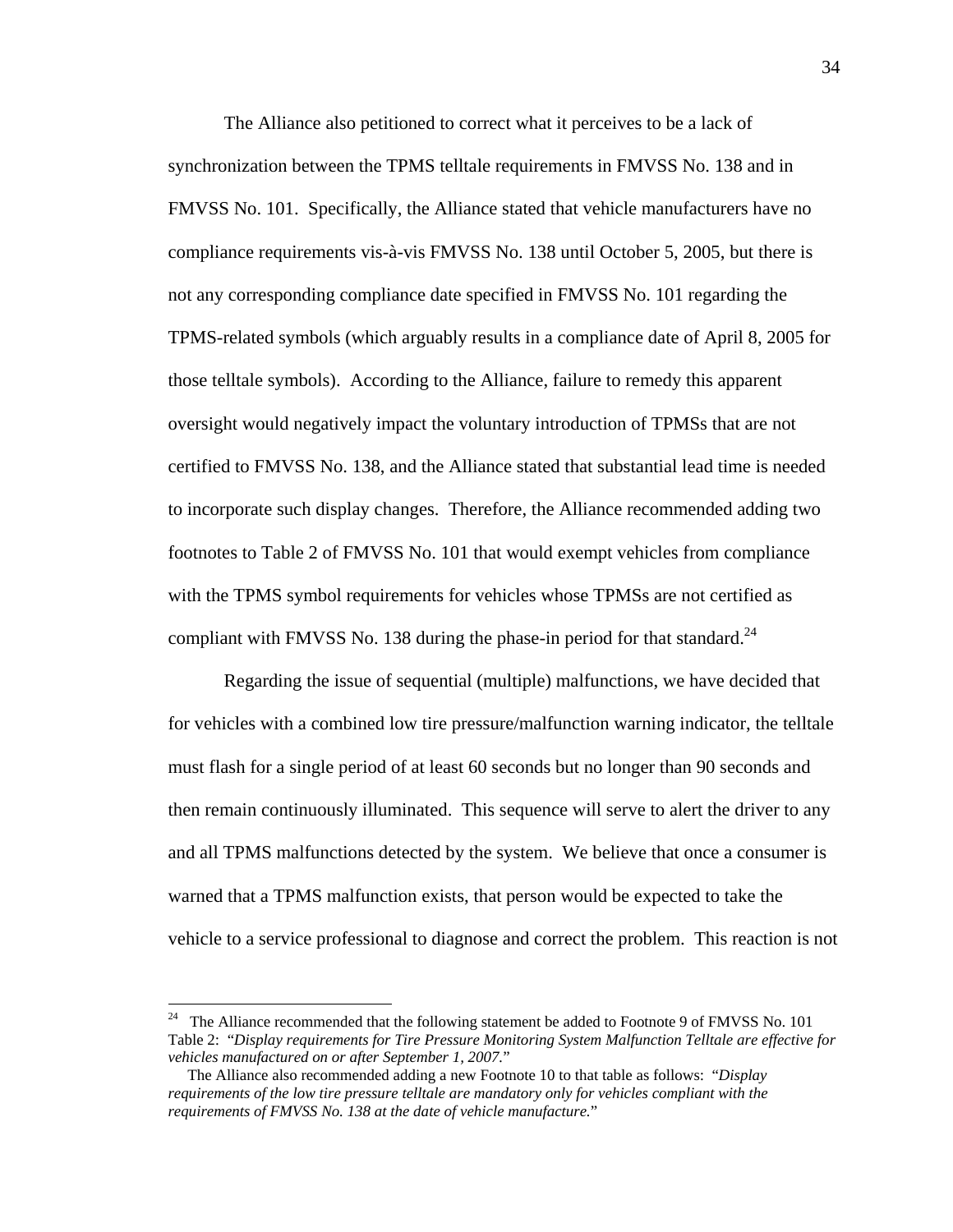likely to change depending upon the number of malfunctions, and at such time, we anticipate that all conditions impairing operation of the TPMS would be resolved. Furthermore, we have decided to specify how sequential malfunctions would be indicated in order to prevent confusion on the part of the consumer and to ensure that TPMSs provide a consistent message across the fleet. Accordingly, we have made minor technical changes to  $S4.4(c)(2)$  of the standard to clarify this matter.

Regarding the issue of the coordination of the compliance dates for the requirement of FMVSS No. 138 and Table 2 of FMVSS No. 101, we agree that it was not the agency's intention to require vehicle manufacturers to comply with the requirements for the TPMS telltale(s) in advance of the requirements for the installation of FMVSS No. 138-compliant TPMSs themselves. Vehicle manufacturers are not required to install TPMSs until October 5, 2005, and compliance could potentially be postponed if they elect to use carry-backward credits. During the phase-in, manufacturers could install other TPMSs that are not necessarily compliant with FMVSS No. 138, so we would not expect those vehicles to comply with the TPMS-related requirements of FMVSS No. 101, although we would expect vehicles voluntarily certified to FMVSS No. 138 to also meet the requirements of FMVSS No. 101. Furthermore, the TPMS malfunction telltale is not required until September 1, 2007, a fact reflected in FMVSS No. 138 but not in FMVSS No. 101.

During our consideration of these petitions for reconsideration, the agency published a final rule updating FMVSS No. 101 (70 FR 48295 (August 17, 2005).<sup>25</sup> At that time, we were already aware of this synchronization issue. Therefore, in order to clarify the relationship between the TPMS-related requirements of FMVSS Nos. 138 and

<u>.</u>

<span id="page-34-0"></span> $^{25}$  Docket No. NHTSA-2005-22113-1.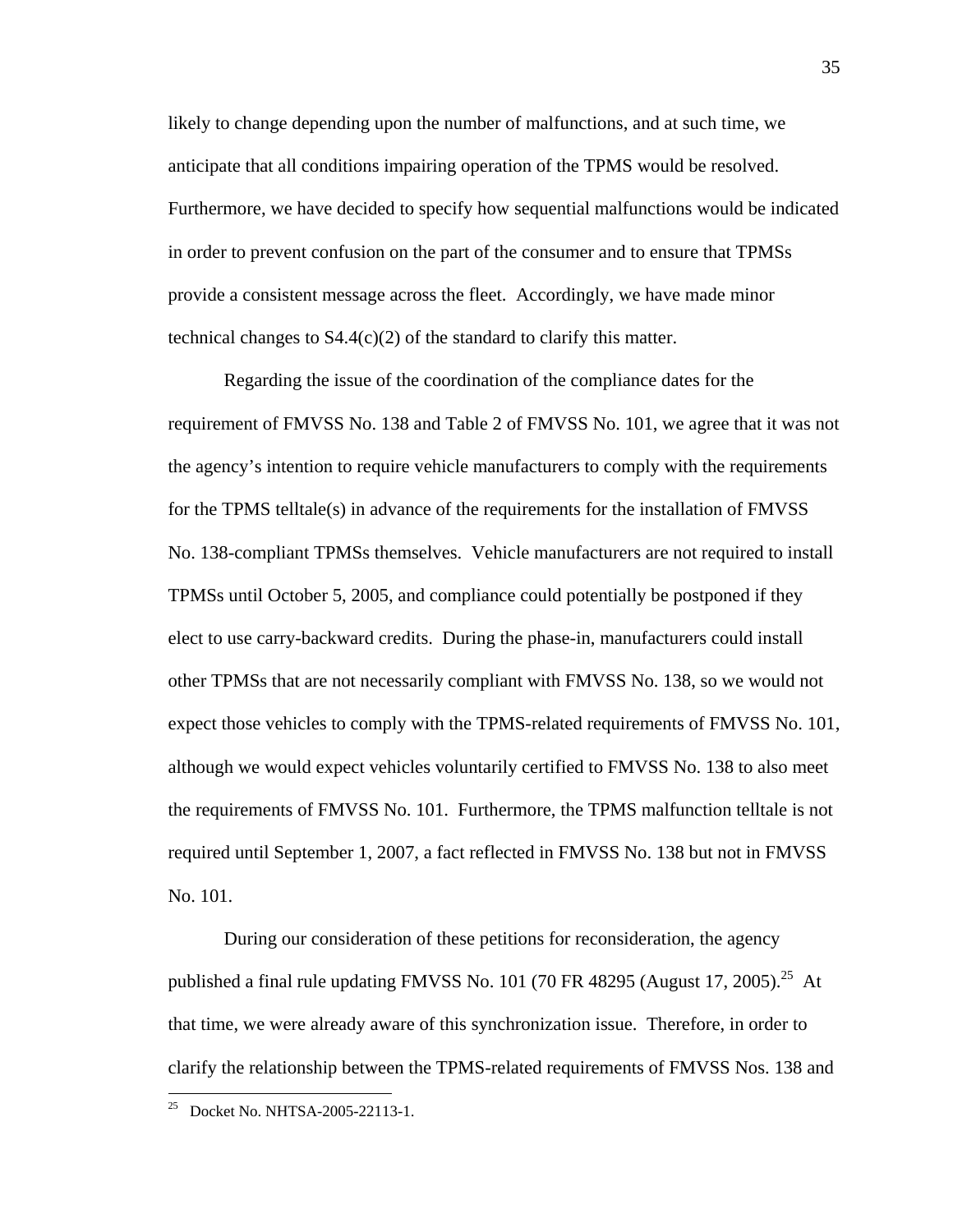101, we included an amendment in that final rule to modify the relevant table in FMVSS No. 101.

We note here that the above final rule for FMVSS No. 101 reorganized that standard to some extent, and consequently, the TPMS telltale provisions are now contained in Table 1, rather than Table 2. Accordingly, we are revising S4.3.1(b) and S4.4(b)(2) of FMVSS No. 138, in order to properly reference the TPMS-related provision of FMVSS No. 101.

 Returning to our discussion of the three footnotes for the TPMS-related telltales incorporated into FMVSS No. 101, these footnotes read as follows.

Footnote 13, which is applied to the symbols and words for all three TPMS telltales (*i.e.*, the combined telltale which does not indicate which tire is under-inflated, the combined telltale which does indicate which tire is under-inflated, and the dedicated TPMS MIL), provides, "Required only for FMVSS compliant vehicles." Thus, if the vehicle is certified to FMVSS No. 138, the TPMS telltale in question must comply with the requirements in Table 2.

Footnote 14, which applies only to the dedicated TPMS MIL telltale, makes clear that a separate telltale is not required; it states, "Alternatively, either low tire pressure telltale may be used to indicate a TPMS malfunction. See FMVSS 138."

Footnote 15 also applies only to the dedicated TPMS MIL, stating, "Required only for vehicles manufactured on or after September 1, 2007." For vehicle manufacturers that elect to provide a separate telltale for the MIL, the telltale would need to display "TPMS" after that date. Again, vehicle manufacturers with vehicles certified to FMVSS No.138 could voluntarily certify that they comply with the MIL requirements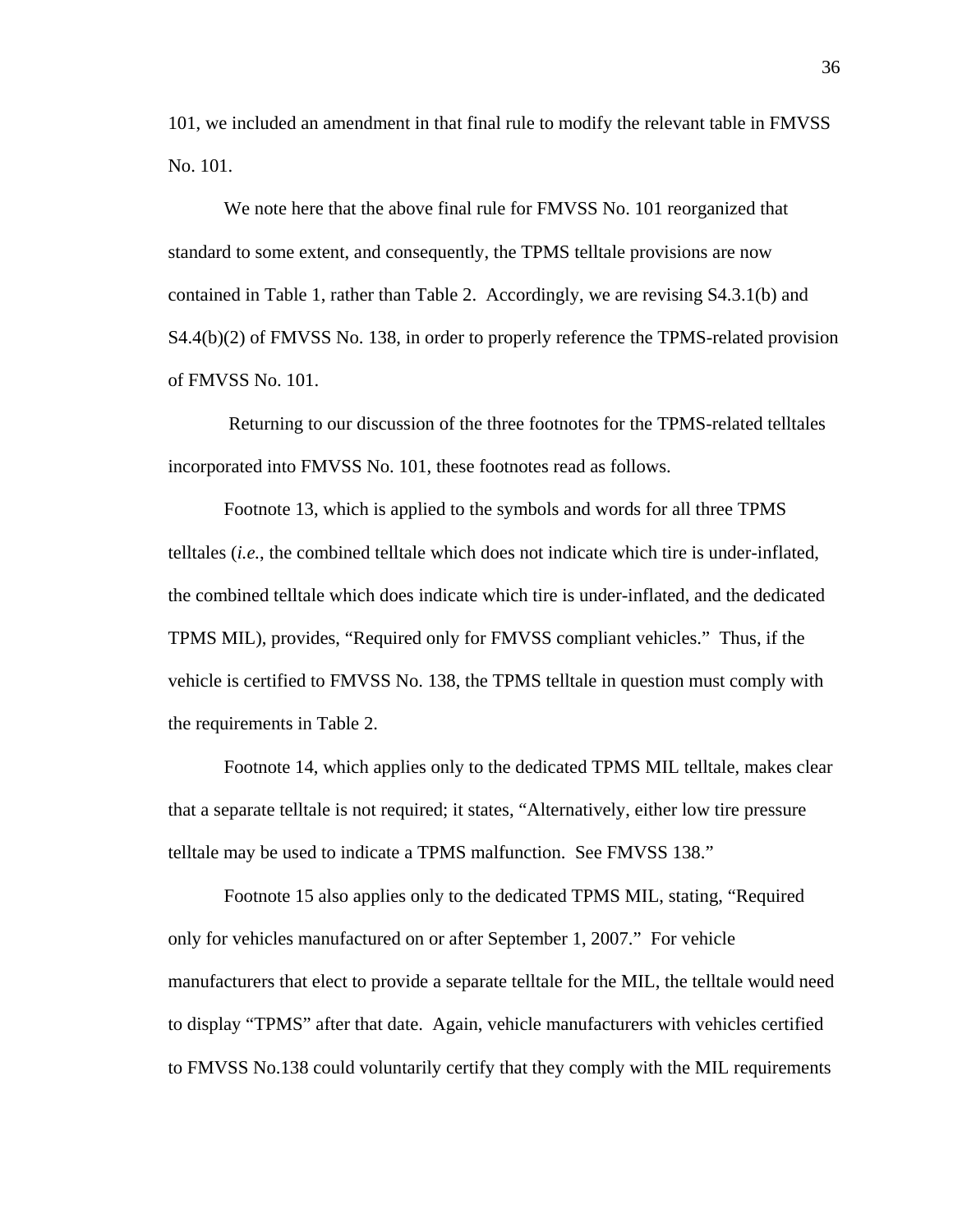before that date, in which case they would be subject to this TPMS telltale requirement, if they chose to install a dedicated MIL telltale. Because the necessary changes have already been incorporated into FMVSS No. 101, no additional amendments to the regulatory text are required by this final rule on this issue.

- D. Tire-Related Issues
- 1. Spare Tires

The April 8, 2005 final rule does not require the TPMS to monitor the pressure in a spare tire (either compact or full-sized), either while stowed or when installed on the vehicle.

In its petition, ETV expressed its opinion that the TREAD Act requires the TPMS to continuously monitor all four active tires at all times while the vehicle is being driven. ETV then argued that because the April 8, 2005 final rule does not require the spare tire (whether compact or full-size) to be equipped with a TPMS sensor (for direct systems), this would render the TPMS either entirely or partially inoperable, in contravention of the TREAD Act. Furthermore, ETV expressed concern that in such situations, the TPMS MIL may illuminate, thereby masking other tire or system faults. Accordingly, ETV recommended that the standard be amended to require the spare tire to be fitted with a TPMS sensor so that the TPMS may continue to function in compliance with the standard when a spare tire is in use.

We have decided not to adopt ETV's recommendation that we modify the standard to require the TPMS to operate when a spare tire is installed on the vehicle. We came to this decision for a number of reasons, including the knowledge on the part of drivers that temporary tires are not intended for extended use, the fact that compact spare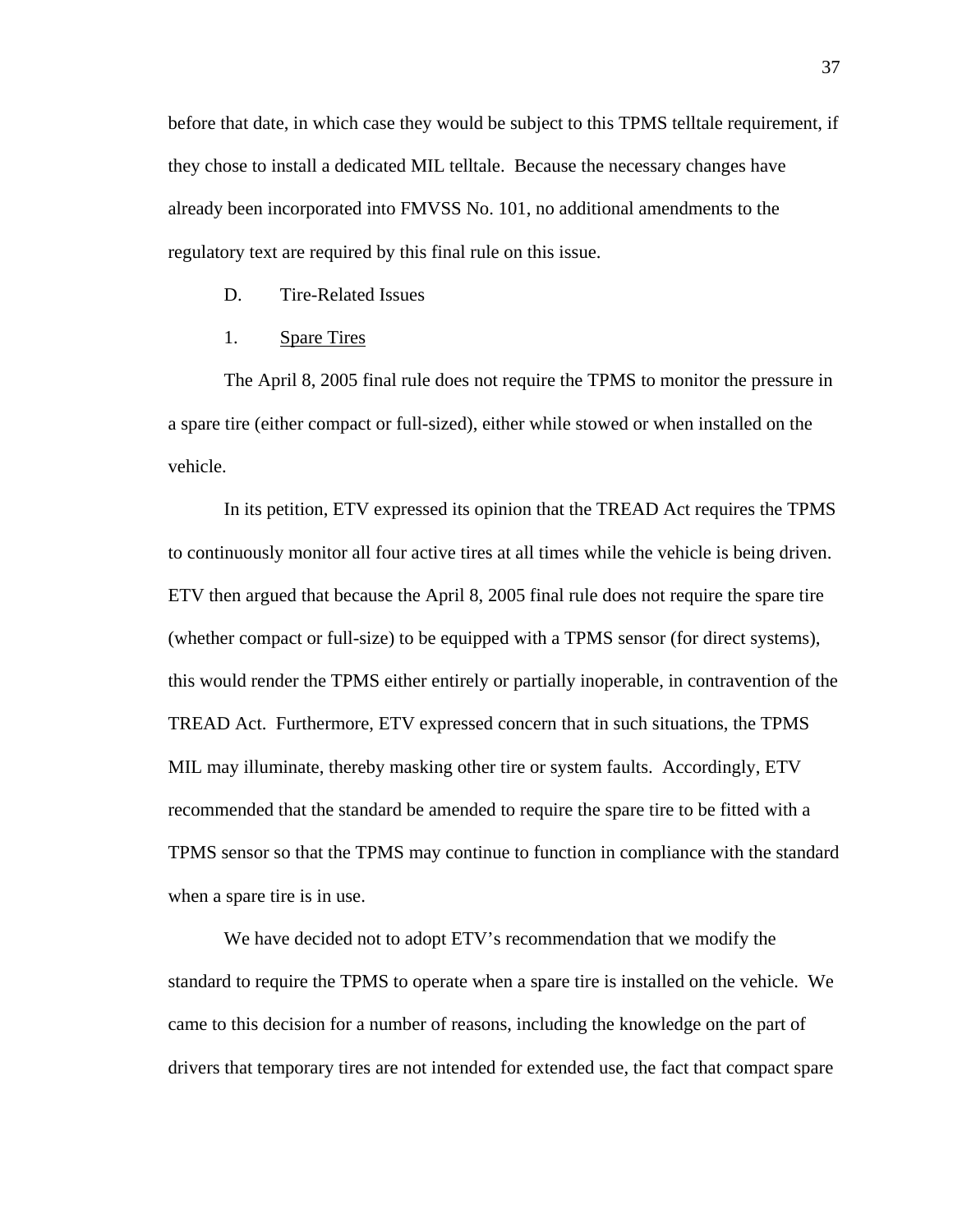tires pose operational problems for both direct and indirect TPMSs, the disincentive for manufacturers to supply a full-size spare (or any spare tire) if TPMS compliance were required, and the increased cost of the rule, with little if any safety benefit, if a spare tire must be monitored. In fact, as the standard is currently written, illumination of the TPMS MIL when a spare tire is installed may have the beneficial effect of encouraging the driver to rapidly repair or replace the regular tire, thereby permitting the spare tire to be returned to emergency reserve status. As noted in the final rule, NHTSA will not conduct compliance testing under Standard No. 138 with spare tires installed on the vehicle.

## 2. Tire Reserve Load

The April 8, 2005 final rule establishing FMVSS No. 138 does not include any separate requirements for tire reserve load beyond those already specified under our FMVSSs for tires.

Consistent with the position in its earlier petition for rulemaking and its comments on the NPRM, the RMA argued that the April 8, 2005 final rule for TPMS does not adequately protect motor vehicle operators from the risk of driving on significantly underinflated tires, because it does not provide a warning when one or more of the vehicle's tires has insufficient pressure to carry the actual load on the tires. According to the RMA, the final rule's TPMS activation threshold fails to ensure that consumers will receive adequate warning before the tire's inflation pressure falls below the minimum level required to support the actual load (or if unknown, the maximum load) on the tire. The RMA did not provide any new data on this topic, and for the sake of brevity, it did not repeat in its petition all of its earlier arguments and reasoning as to the need for a tire reserve load.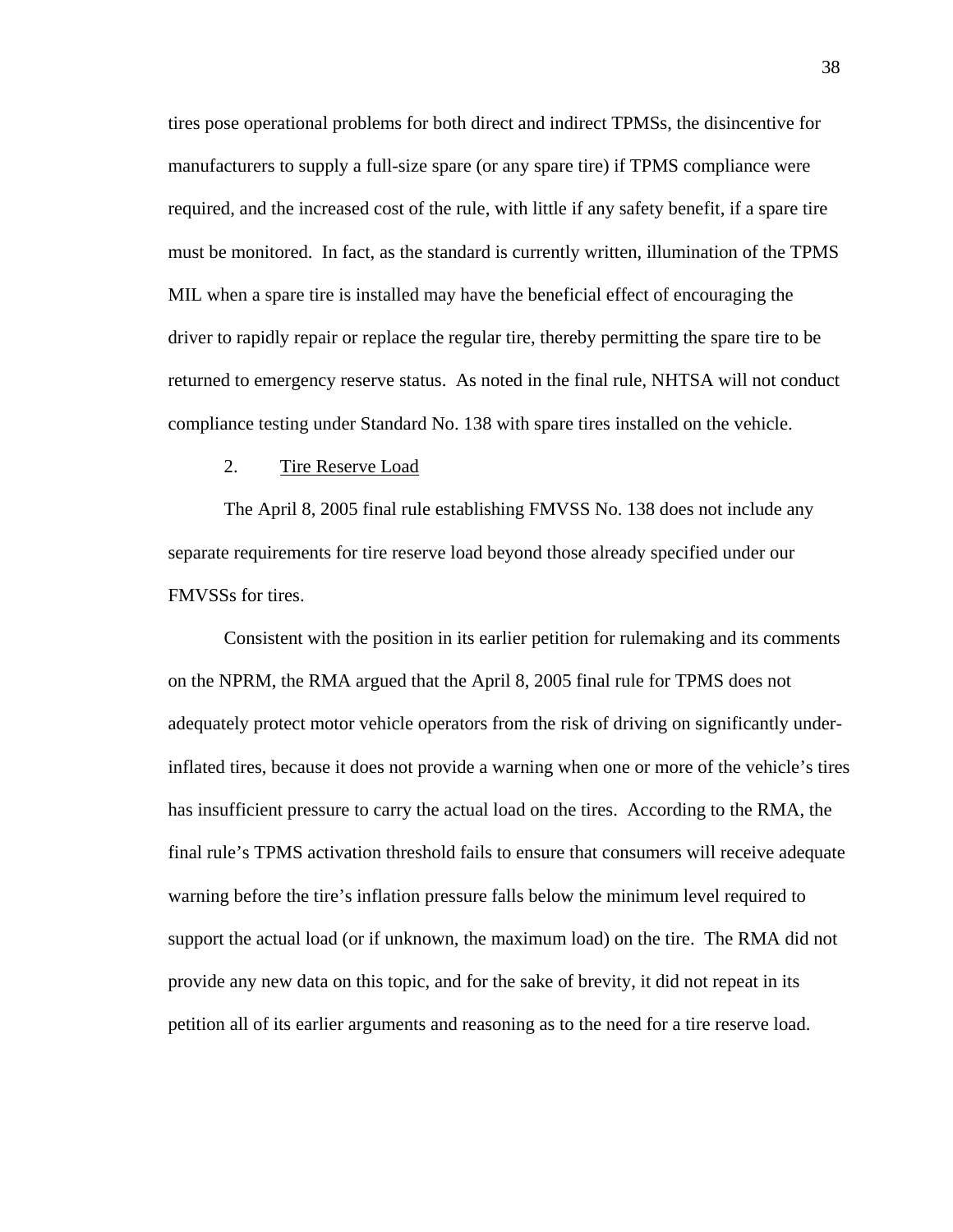Instead, it incorporated its earlier submissions by reference.<sup>26</sup> The RMA's petition repeated its earlier recommendation that NHTSA should establish a reserve load requirement to ensure that the tires can safely carry the vehicle maximum load (*i.e.*, not drop below the minimum values presented in the load/pressure tables of the Tire and Rim Association (TRA) Year Book), when the vehicle's tires are under-inflated by 25 percent.

ETRTO made essentially the same arguments as the RMA regarding the need for a tire reserve load requirement, in order to maximize consumer safety as required under the TREAD Act. We note that the RMA and ETRTO petitions for reconsideration provided no new data on the tire reserve load issue.

We have decided to deny RMA's and ETRTO's request that we establish a tire reserve load requirement, based upon the reasoning cited in earlier agency pronouncements on this issue, as summarized below. In a notice published in the **Federal Register** on May 19, 2005, the agency denied the RMA's petition for rulemaking seeking to establish its recommended tire reserve load because neither the RMA's nor the agency's data demonstrated a safety need for such a requirement.<sup>27</sup> Specifically, the available evidence did not demonstrate a reliable or conclusive relationship between tires with little or no pressure reserve and a higher rate of tire failures in the field. For a more complete discussion of the tire reserve load issue, please consult the above-referenced notice responding to the RMA petition.

We further believe that the tire reserve load requirement requested by the RMA and ETRTO is unnecessary in light of certain other requirements in our tire standards. By way

 $\overline{a}$ 

<span id="page-38-0"></span><sup>&</sup>lt;sup>26</sup> Specifically, the RMA referenced its submissions to Docket No. NHTSA-2000-8572 (entry numbers 116, 172, 228, 238, 241, 260, 261, 262, 263, and 271) and to Docket No. NHTSA-2004-19054 (entry number 34).<br><sup>27</sup> 70 FR 28888 (May 19, 2005) (Docket No. NHTSA-2005-20967-8).

<span id="page-38-1"></span>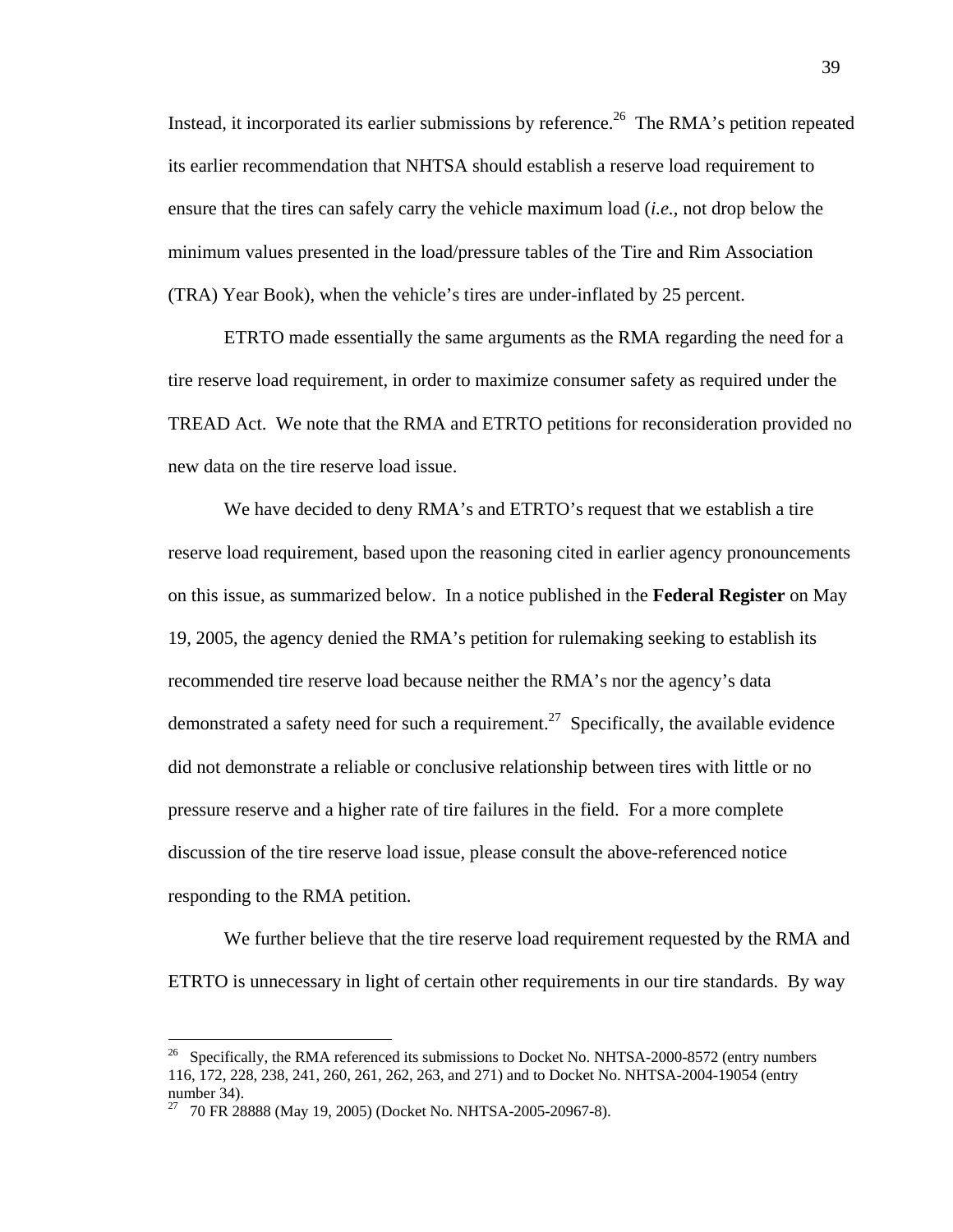of explanation, FMVSS No. 110, Tire Selection and Rims, mandates, among other things, that all passenger cars sold in the United States be equipped with tires that are capable of carrying the vehicle's maximum loaded vehicle weight at the manufacturer's recommended cold inflation pressure (vehicle placard pressure). Multipurpose passenger vehicles, trucks, buses and trailers must be fitted with tires that are capable of supporting the vehicle's gross axle weight rating  $(GAWR)$ <sup>28</sup> In most cases, vehicle manufacturers meet these requirements by consulting standardized tables for tire size, loading, and inflation pressure published by the Tire and Rim Association or other international tire industry organizations.[29](#page-39-1) 

Vehicle manufacturers may, at their discretion, specify a higher placard pressure for the tires fitted to their products than that provided by the TRA tables to support the vehicle's maximum load. This additional tire pressure is known as "tire pressure reserve." Within bounds, an increase in tire pressure results in an increase in load carrying capacity. The extra load carrying capacity realized, because of the additional tire pressure, is called the "tire load reserve."

As noted in our denial of the RMA's petition, we believe that the existing requirements in our tires standards provide an adequate pressure reserve. FMVSS No. 110 also includes a requirement for a tire pressure reserve based on vehicle normal load.

 $\overline{a}$ 

<span id="page-39-0"></span><sup>&</sup>lt;sup>28</sup> This requirement was adopted from FMVSS No. 120, Tire Selection and Rims for Motor Vehicles Other Than Passenger Cars. Before TREAD Act-related upgrades were made (which also consolidated NHTSA's tire standards), passenger cars, and non-passenger cars regardless of their gross vehicle weight rating (GVWR), were covered by FMVSS Nos. 110 and 120 respectively.

<span id="page-39-1"></span>Paragraph S4.3.1(c) of FMVSS No. 110 permits the use of standard tire pressure/load tables contained in publications listed in paragraph S4.4.1(b) of FMVSS No. 109 that are current at the date of manufacture of the tire or any later date. Specifically, publications by any of the following international industrial organizations may be used: (1) The Tire and Rim Association, (2) The European Tyre and Rim Technical Organization, (3) Japan Automobile Tire Manufacturers' Association, Inc., (4) Tyre & Rim Association of Australia, (5) Associacao Latino Americana de Pneus e Aros Brazil), or (6) The South African Bureau of Standards.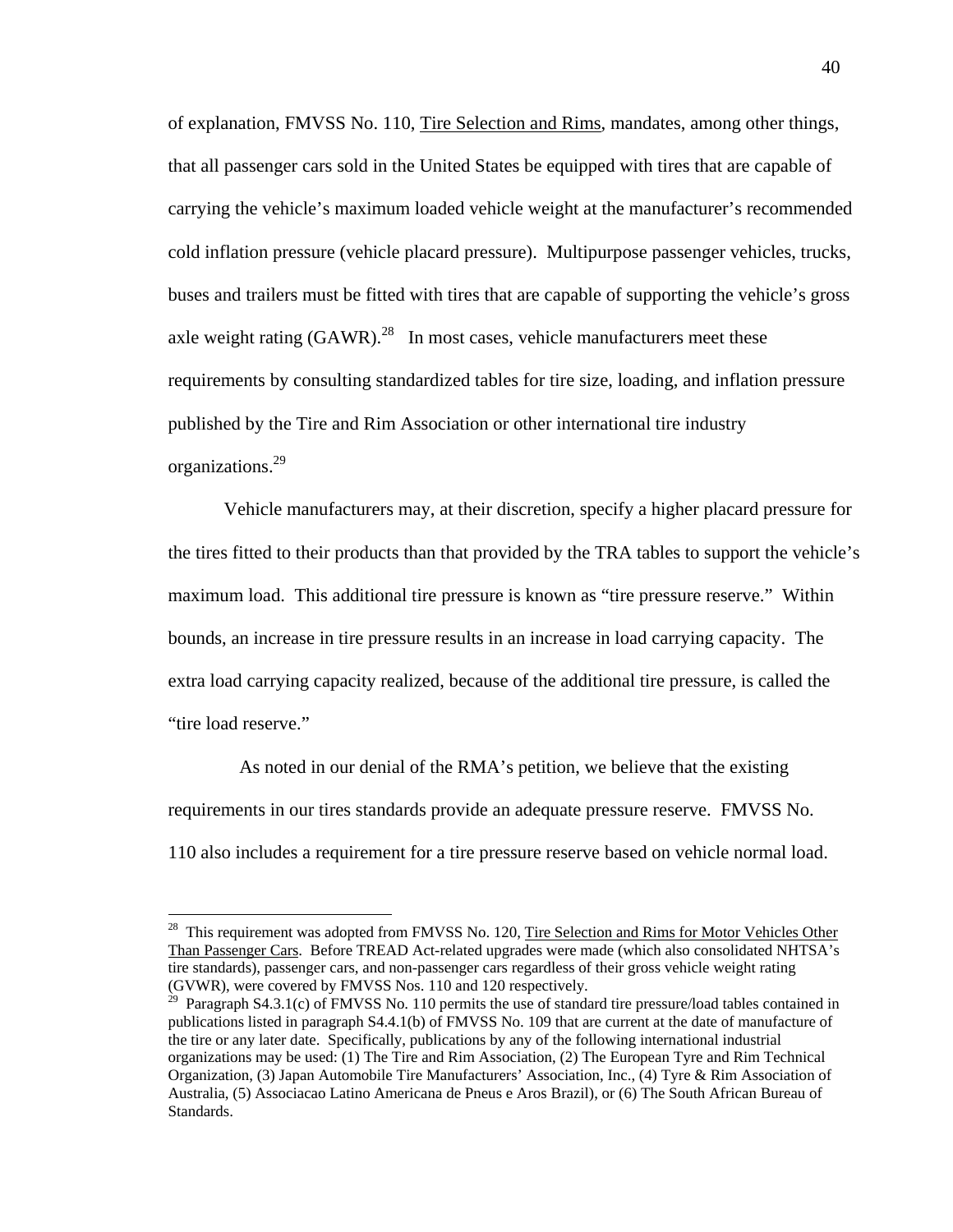"Vehicle normal load" is that load on an individual tire that is determined by distributing to each axle its share of the curb weight, accessory weight, and occupant weight and dividing the result by two. The number of occupants used to determine the "normal load" is defined in FMVSS No. 110 as two persons for a vehicle with four seating positions, and three persons for a vehicle with five seating positions. The current standard requires that the vehicle normal load on a tire shall not be greater than 88 percent of the tire's maximum load rating as marked on the tire sidewall.

NHTSA published a final rule upgrading the standards applicable to tires on June 26, 2003.<sup>30</sup> The upgraded version of FMVSS No. 110 specifies that the vehicle normal load on each tire must not exceed 94 percent of the tire's load rating at the placard pressure for that tire. This change in calculation of vehicle normal load is intended to more accurately reflect the load based on the vehicle's placard pressure, which may vary from vehicle to vehicle, even when the same tires are used. We anticipate that this change may result in a placard pressure increase of  $1-2$  psi.<sup>[31](#page-40-1)</sup>

# 3. Minimum Activation Pressure

 $\overline{a}$ 

Under S4.2 of the standard, the TPMS must illuminate a low tire pressure warning telltale not more than 20 minutes after the inflation pressure in one or more of the vehicle's tires, up to a total of four tires, is equal to or less than either the pressure 25

<span id="page-40-0"></span> $30$  The June 23, 2003 final rule pertained to FMVSS No. 109, New Pneumatic Bias Ply and Certain Specialty Tires, FMVSS No. 110, Tire Selection and Rims for Motor Vehicles with a GVWR of 4,536 Kilograms (10,000 Pounds) or Less, FMVSS No. 119, New Pneumatic Tires for Motor Vehicles with a GVWR of More Than 4,536 Kilograms (10,000 Pounds) and Motorcycles, FMVSS No. 120, Tire Selection and Rims for Motor Vehicles with a GVWR of More Than 4,536 Kilograms (10,000 Pounds), and FMVSS No. 139, New Pneumatic Radial Tires for Light Vehicles. See 68 FR 38116 (June 23, 2003) (Docket No. NHTSA-2003-15400-1).<br><sup>31</sup> The agency has conducted a FMVSS No. 110 vehicle normal load evaluation and has concluded that

<span id="page-40-1"></span>almost all light vehicles could meet a revised criteria for load reserve based on 94 percent of placard pressure with only a minor increase (*e.g.,* 1 or 2 psi) in inflation pressure to accommodate the new requirement. *Id*. at 38141.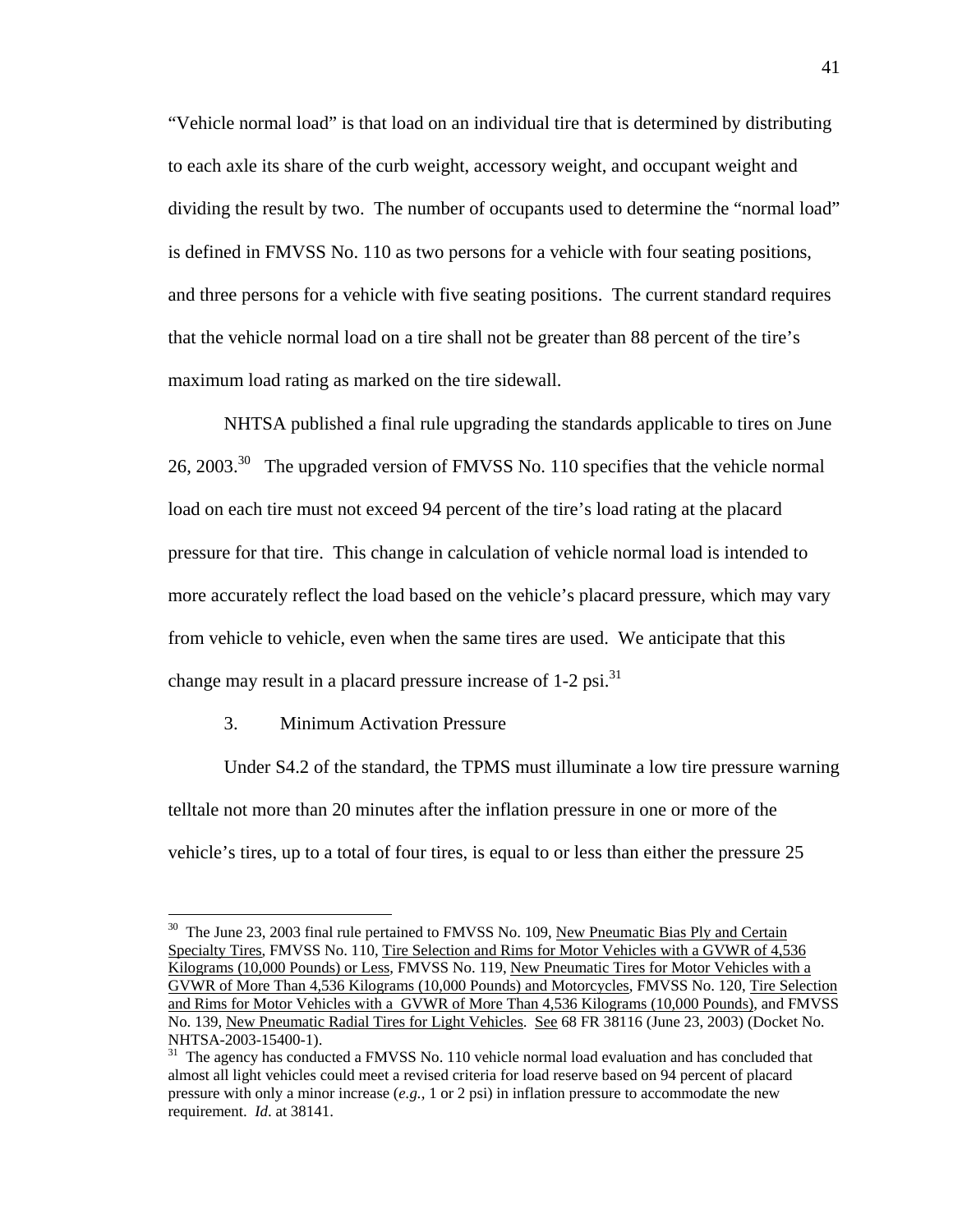percent below the vehicle manufacturer's recommended cold inflation pressure, or the pressure specified in the  $3<sup>rd</sup>$  column of Table 1 of the standard for the corresponding type of tire, whichever is higher. Table 1 is titled "Low Tire Pressure Warning Telltale – Minimum Activation Pressure" (MAP). The third column of Table 1 specifies the following MAP values: (1) P-metric, Standard Load (140 kPa/20 psi); (2) P-metric, Extra Load (160 kPa/23 psi); (3) Load Range C (200 kPa/29 psi); (4) Load Range D (240  $kPa/35$  psi); and (5) Load Range E (240 kPa/35 psi).

The Alliance acknowledged the modifications to the MAP values in the final rule as an improvement over the values proposed in the NPRM. However, the Alliance nevertheless recommended that the standard should be modified further to permit light truck Load Range D and E tires to be used across the safe operating range of inflation pressures for those tires that are specified in the load/pressure tables of the TRA Year Book. According to the Alliance, TPMSs require a 7 to 10 psi differential between recommended cold inflation pressure and the TPMS low tire pressure warning threshold in order to allow for environmental effects, manufacturing variation, and other system variables, while avoiding nuisance warnings. Therefore, in order to specify a placard pressure of 35 psi, the TPMS activation threshold would need to be lowered to 25 to 28 psi.

As discussed in its earlier petition for rulemaking on MAPs,<sup>32</sup> the Alliance argued that the MAP values in Table 1 are likely to prove problematic for certain vehicle applications. The Alliance stated that it had previously submitted certain component and vehicle test data in support of its petition, including LT tire test data supplied by General Motors (data from endurance tests, low inflation pressure tests, laboratory and on-vehicle

<u>.</u>

<span id="page-41-0"></span><sup>32</sup> Docket No. NHTSA-2000-8572-265 and 266.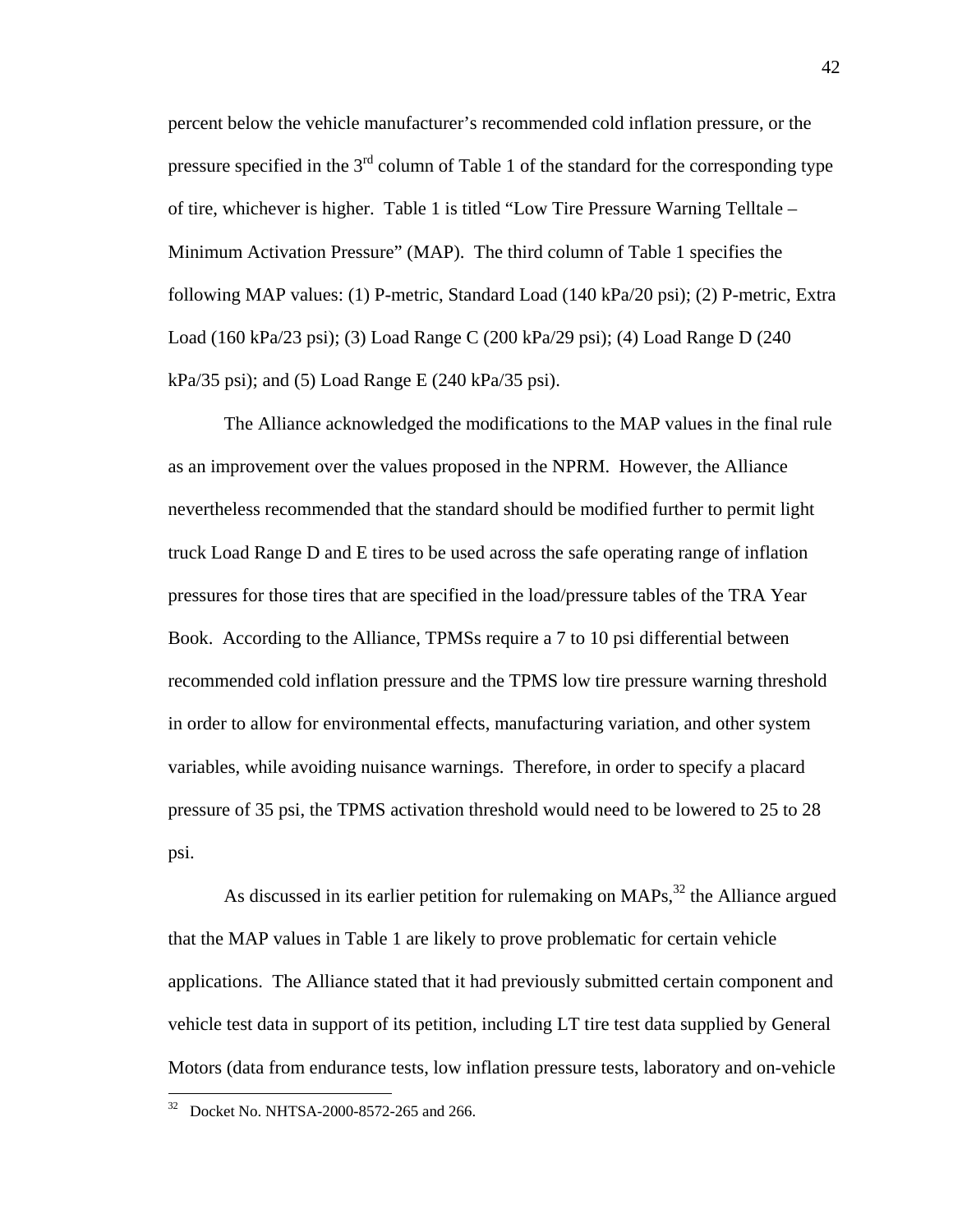bead unseating tests). $33$  Based upon such data, the Alliance has concluded that there is not a demonstrated safety need for the specific MAP values for LT tires set forth in Table 1. According to the Alliance, more stringent requirements, testing at higher tire deflection levels, are already set by paragraph S6.4, "Low Inflation Pressure Performance," of FMVSS No. 139, New Pneumatic Radial Tires for Light Vehicles, so there is arguably not any need for such a requirement under FMVSS No. 138.

Therefore, in its petition, the Alliance identified three recommended options for addressing the MAP issue: (1) eliminate the MAP requirement for LT tires; (2) adopt the MAP values proposed by the Alliance, or (3) adopt 29 psi as the MAP for all LT tires (Load Range C, D, and E).

In its petition, the RMA expressed an opposing viewpoint on the MAP issue, objecting to the decision in the final rule to lower the MAP for Load Range D and E tires to 35 psi. The RMA argued that a MAP of 35 psi for these tires will not ensure that consumers receive an adequate warning before the tires become significantly underinflated or over-inflated. The RMA recommended that the agency conduct further rulemaking related to MAPs, including issuance of an NPRM, so that the interested public has an opportunity to provide additional information and to fully participate in the resolution of this issue. (Michelin's petition made the same arguments on this issue as the RMA petition, and it incorporated the RMA's document by reference.)

After careful consideration of the petitions addressing the MAP issue, we have decided to confirm and retain the MAP values for LT tires as presented in Table 1. As noted in the final rule, the TRA Year Book includes load/pressure relationships for Load

1

<span id="page-42-0"></span><sup>&</sup>lt;sup>33</sup> The petition also stated that additional data related to the MAP issue were supplied by the Alliance and GM at Docket No. NHTSA-2000-8572-268 and Docket No. NHTSA-2004-19054-95.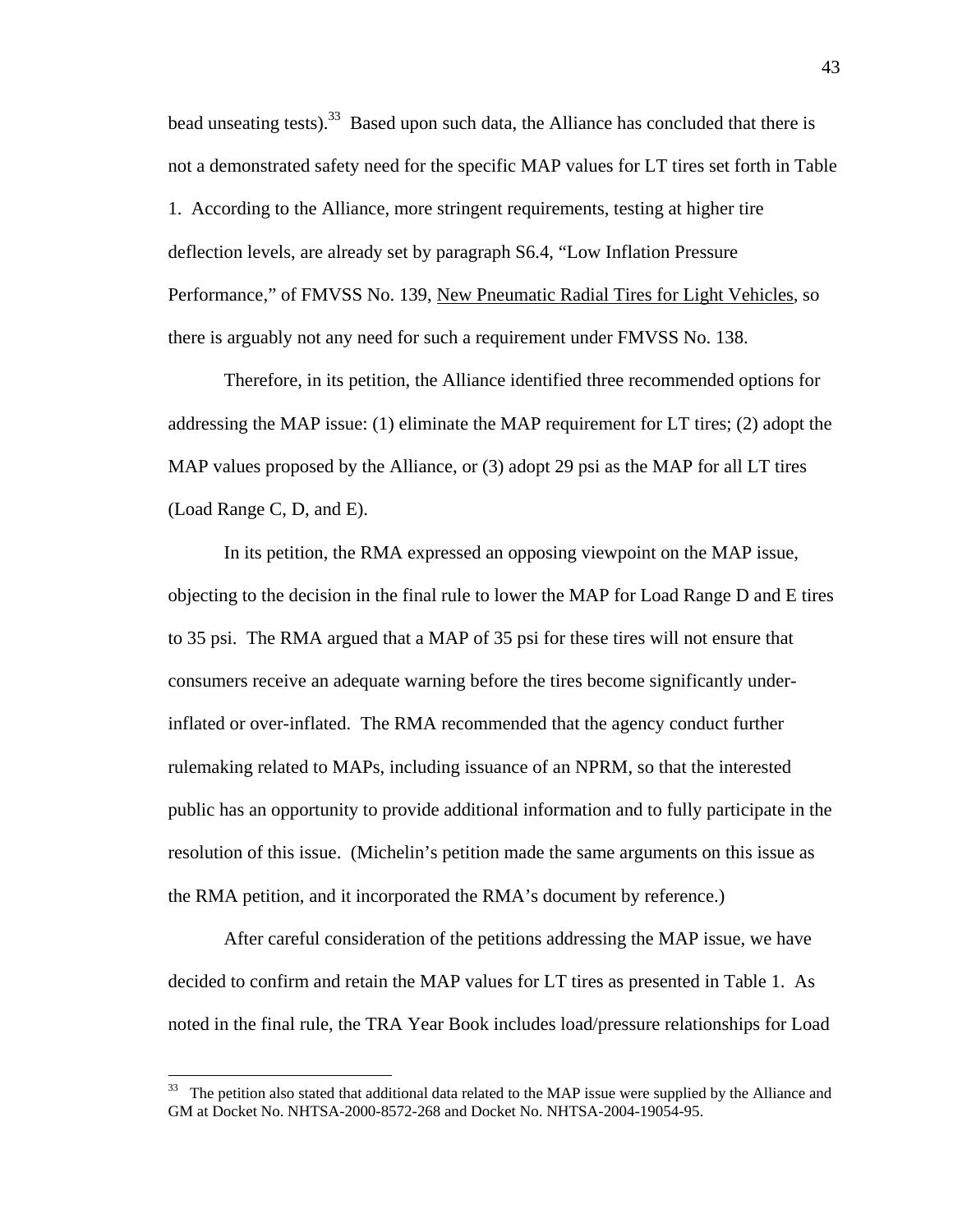Range D and E tires from 80 psi (maximum inflation pressure) down to 35 psi. This value provides a benchmark, indicating that a Load Range D or E tire could be safely operated at an inflation pressure as low as 35 psi. This approach is analogous to the approach we used in selecting the MAP values for P-metric tires, although the various tire industry publications exhibited more consistent values for P-metric tires.

The MAP values in Table 1 provide a floor value for activation of the TPMS for given classes of tires, and we do not believe that it is consistent with safety to eliminate the MAP for Load Range D and E tires. The MAPs play an important role in the TPMS's ability to provide a timely warning to the driver regarding low tire pressure. We believe that the minimum operating pressure recommended for Load Range D and E tires in the TRA Year Book is an adequate and safe value for the MAP. We are aware that a MAP of 35 psi effectively requires that the minimum vehicle placard pressure be 40 to 45 psi to ensure proper TPMS function. However, we expect that the MAP issue raised by the Alliance and GM is only likely to impact a small percentage of vehicles using LT tires (*i.e.*, typically vehicles with a GVWR of over 8,500 pounds).<sup>34</sup> Furthermore, our analysis of the available data has led us to conclude that the MAP values currently presented in Table 1 should not have a significant negative impact upon vehicle handling or the propensity for rollover, so we believe that the current MAP values provide a long-term resolution of this issue without the need for further rulemaking.<sup>[35](#page-43-1)</sup>

With regard to the RMA and Michelin petitions, neither of them provided any data or rationale explaining why the agency should initiate new, separate rulemaking to address the MAP issue for Load Range D and E tires. These petitions merely provided a

 $\overline{a}$ 

<span id="page-43-0"></span> $^{34}$  Docket No. NHTSA-2000-8572-265.<br> $^{35}$  DOT HS 809 701.

<span id="page-43-1"></span>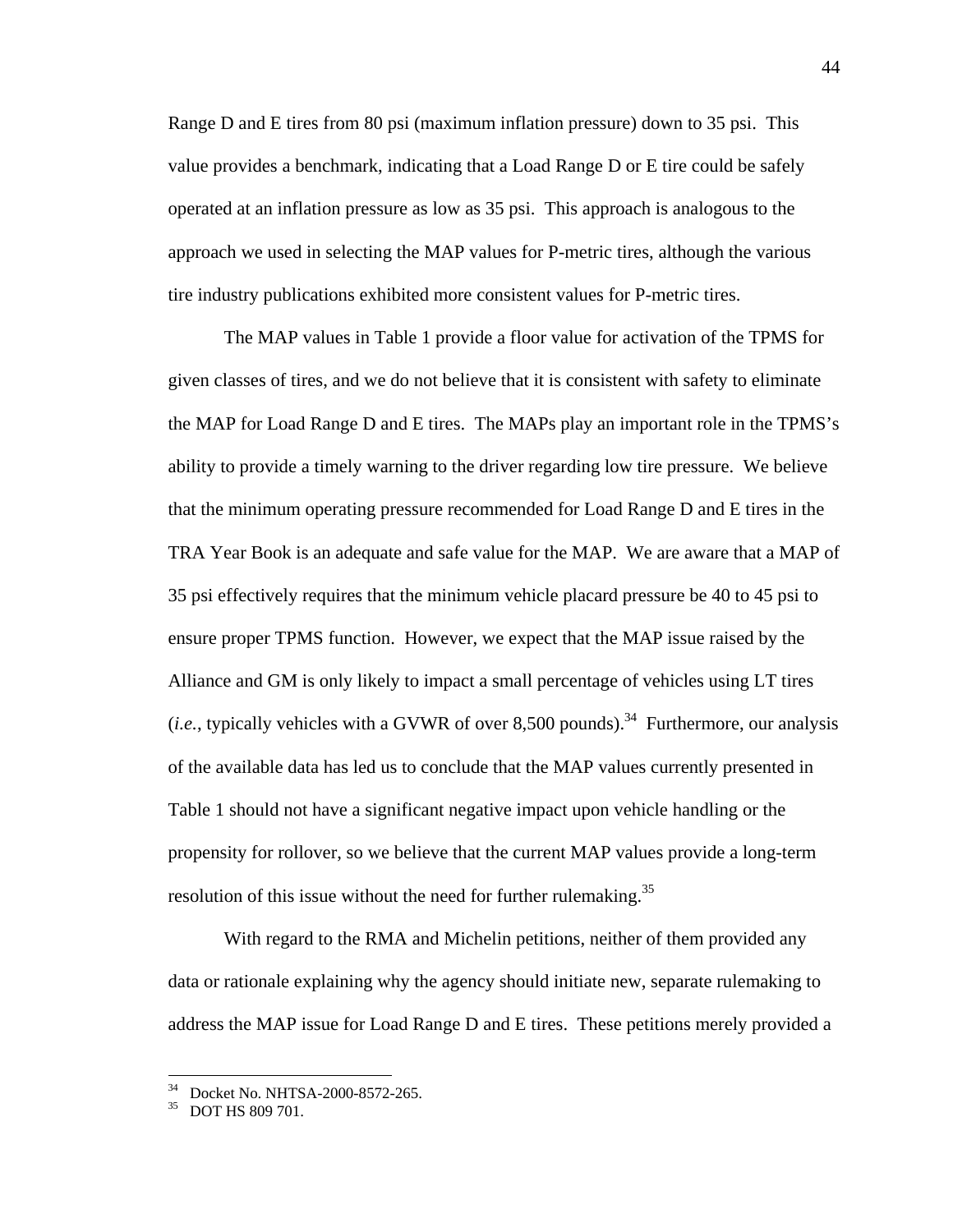conclusory statement that MAP values of 35 psi will not ensure that consumers will be

warned before the tires are dangerously overloaded or under-inflated.

E. Owner's Manual Requirements

Under S4.5, the owner's manual of each vehicle certified as complying with

FMVSS No. 138 must provide an image of the Low Tire Pressure Telltale symbol (and

an image of the TPMS Malfunction Telltale warning ("TPMS"), if a dedicated telltale is

utilized for this function) with the following statement in English:

Each tire, including the spare (if provided), should be checked monthly when cold and inflated to the inflation pressure recommended by the vehicle manufacturer on the vehicle placard or tire inflation pressure label. (If your vehicle has tires of a different size than the size indicated on the vehicle placard or tire inflation pressure label, you should determine the proper inflation pressure for those tires.)

As an added safety feature, your vehicle has been equipped with a tire pressure monitoring system (TPMS) that illuminates a low tire pressure telltale when one or more of your tires is significantly under-inflated. Accordingly, when the low tire pressure telltale illuminates, you should stop and check your tires as soon as possible, and inflate them to the proper pressure. Driving on a significantly under-inflated tire causes the tire to overheat and can lead to tire failure. Underinflation also reduces fuel efficiency and tire tread life, and may affect the vehicle's handling and stopping ability.

Please note that the TPMS is not a substitute for proper tire maintenance, and it is the driver's responsibility to maintain correct tire pressure, even if under-inflation has not reached the level to trigger illumination of the TPMS low tire pressure telltale.

[*The following paragraph is required for all vehicles certified to the standard starting on September 1, 2007 and for vehicles voluntarily equipped with a compliant TPMS MIL before that time.*] Your vehicle has also been equipped with a TPMS malfunction indicator to indicate when the system is not operating properly. [*For vehicles with a dedicated MIL telltale, add the following statement*: The TPMS malfunction indicator is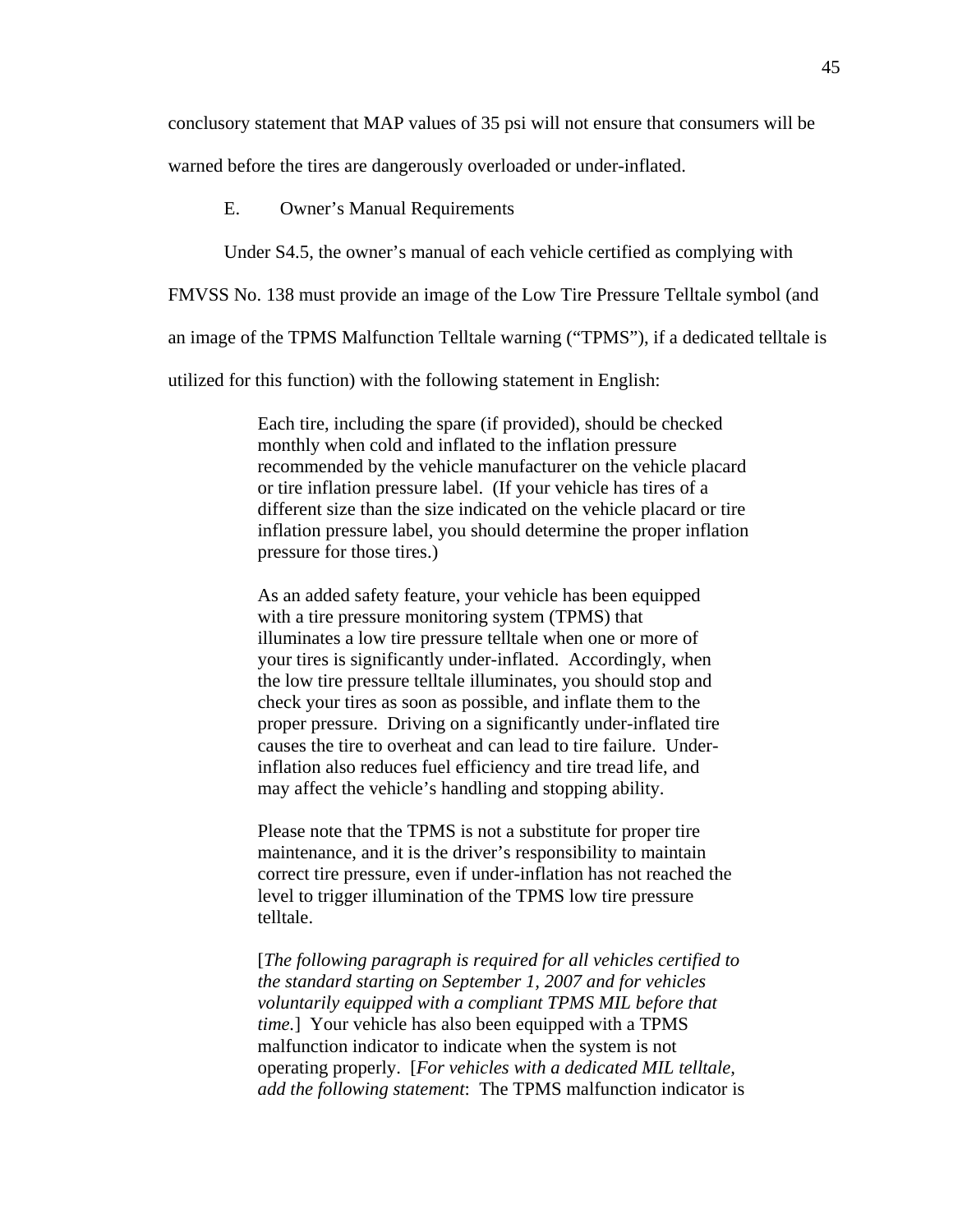provided by a separate telltale, which displays the symbol "TPMS" when illuminated.] [*For vehicles with a combined low tire pressure/MIL telltale, add the following statement*: The TPMS malfunction indicator is combined with the low tire pressure telltale. When the system detects a malfunction, the telltale will flash for approximately one minute and then remain continuously illuminated. This sequence will continue upon subsequent vehicle start-ups as long as the malfunction exists.] When the malfunction indicator is illuminated, the system may not be able to detect or signal low tire pressure as intended. TPMS malfunctions may occur for a variety of reasons, including the installation of replacement or alternate tires or wheels on the vehicle that prevent the TPMS from functioning properly. Always check the TPMS malfunction indicator after replacing one or more tires or wheels on your vehicle to ensure that the replacement or alternate tires and wheels allow the TPMS to continue to function properly.

For vehicles that do not come with an owner's manual, the required information

must be provided in writing to the first purchaser of the vehicle (S4.5(c)).

As provided under S4.5(b), vehicle manufacturers may include information in the owner's manual about the time for the TPMS telltale(s) to extinguish once the low tire pressure condition or the malfunction is corrected. Vehicle manufacturers may also include information in the owner's manual about the significance of the low tire pressure warning telltale illumination, a description of corrective action to be undertaken, whether the TPMS functions with the vehicle's spare tire (if provided), and how to use a reset button (if one is provided).

Petitioners recommended changes to the content of the owner's manual language, and they also requested additional lead time for implementing the standard's owner's manual provisions. These arguments are presented immediately below.

1. Lead Time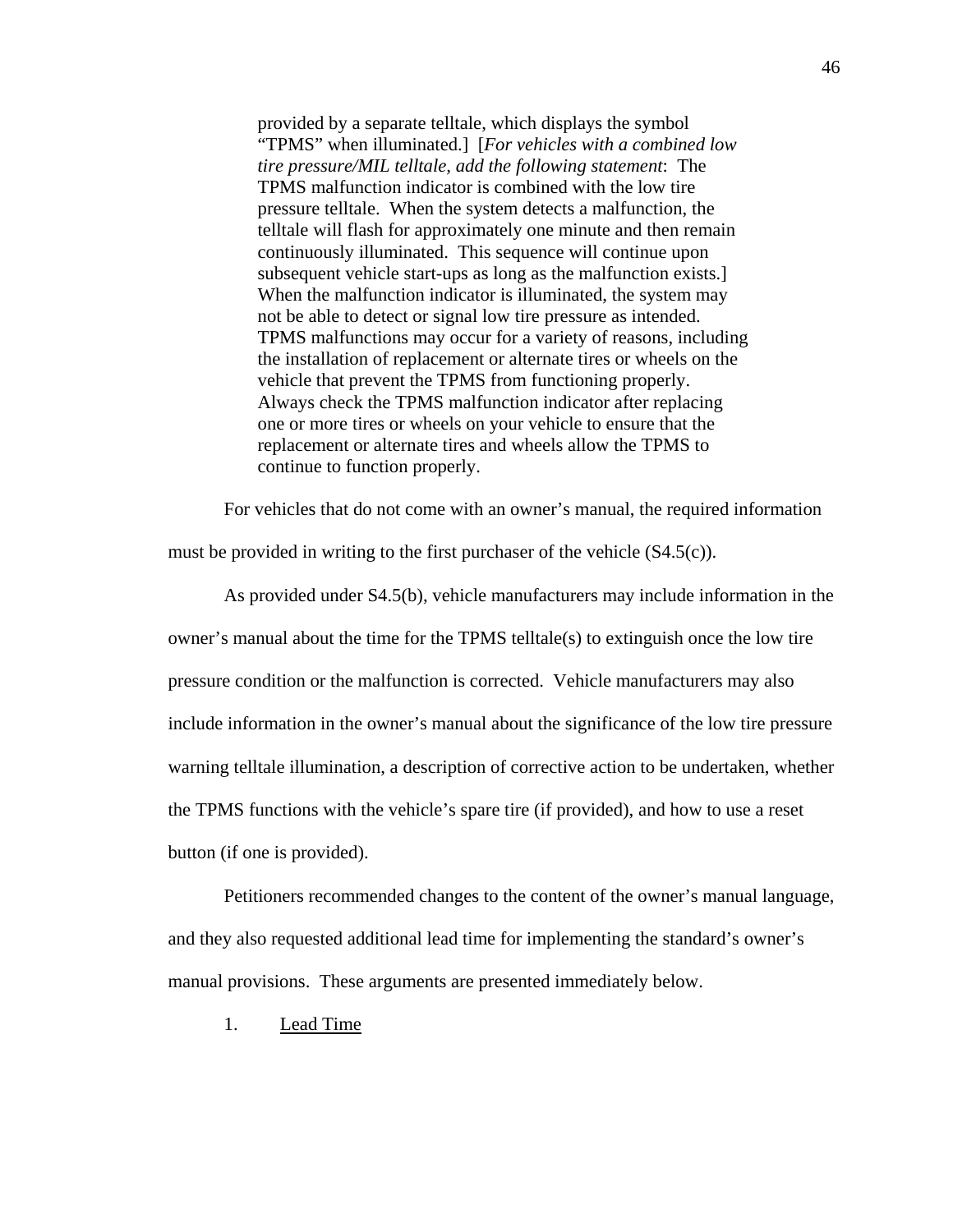The Alliance argued that because the owner's manual requirements of FMVSS No. 138 do not provide any additional lead time for those provisions, they significantly impact the ability of manufacturers to earn and apply carry-forward and carry-backward credits. The Alliance stated that the text for the required owner's manual language differs substantially from that incorporated in the June 2002 final rule (since vacated) or September 2004 NPRM, and its petition also stated that current owner's manuals of TPMS-equipped vehicles contain a statement consistent with the language provided in one or the other of those two notices.

The Alliance stated that preparation of owner's manuals normally involves a oneto-two year process, something that the Alliance claims that NHTSA has recognized in other proceedings.[36](#page-46-0) Although at first blush these owner's manual changes may seem like a simple matter, the Alliance argued that the multiplicity of brands and models significantly increases the complexity of this task. Furthermore, the Alliance's petition stated that, overall, since the time of the June 5, 2002 final rule, "the different versions of the [required owner's manual] text differ only in detail, and not in substance or intent." As a result, the Alliance argued that such differences do not justify hindering manufacturers' ability to introduce TPMSs in an expedited fashion. For the above reasons, the Alliance recommended delaying the effective date for all TPMS-related owner's manual requirements until September 1, 2006.

 $\overline{a}$ 

<span id="page-46-0"></span><sup>&</sup>lt;sup>36</sup> The Alliance referenced NHTSA's final rule responding to petitions for reconsideration of the Tire Safety Information rulemaking (see 68 FR 33655 (June 5, 2003) (Docket No. NHTSA-2003-15278-1)). In that rule, the agency decided to extend the final rule's lead time (of less than one year) for an additional year, in part because of the need for vehicle manufacturers to effect changes to owner's manuals. The notice stated, "Additionally, for all car lines, manufacturers will be required to make extensive changes to their owner's manuals and these changes typically require a longer lead time than that provided by the final rule." 68 FR 33655, 33656 (June 5, 2003).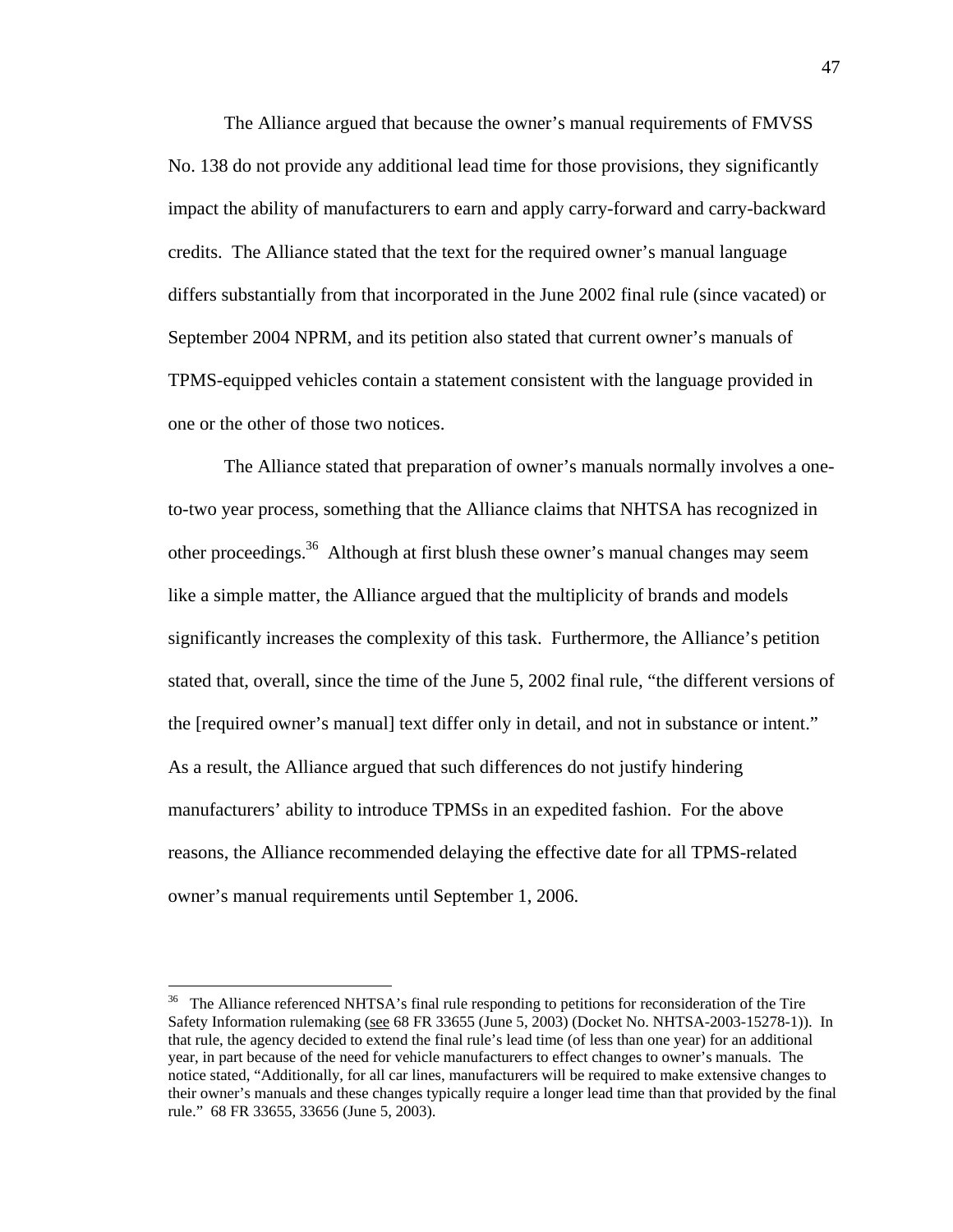The AIAM's petition raised many of the same arguments regarding the need for lead time for the owner's manual requirements, both for vehicles that manufacturers intend to earn carry-forward credits, as well as for other vehicles. However, the AIAM's petition differed in that it asked NHTSA to delay the standard's compliance date for TPMS-related owner's manual requirements until September 1, 2007. Because that is the date for mandatory compliance with the standard's malfunction detection requirements, the AIAM reasoned that such date would allow all required owner's manual language related to the TPMS to be incorporated at the same time.

After careful consideration of these petitions, we have decided to delay the compliance date for the TPMS owner's manual requirement, thereby granting petitions' request for additional lead time to incorporate the required language into the vehicle owner's manual. We have decided to postpone compliance with the owner's manual requirement until September 1, 2006, and we are modifying S4.5(a) of the standard accordingly. (We note that the compliance date for incorporation of the required language related to the TPMS MIL is has not changed (*i.e.*, September 1, 2007).) We believe that this request can be granted without negatively impacting vehicle safety. First, delay of the owner's manual requirements would not impact the functioning of the TPMS or the warnings that it provides. Furthermore, we expect that even before that date, TPMS-equipped vehicles would have some owner's manual statement presenting relevant information to the consumer. This change should facilitate vehicle manufacturers' ability to earn carry-forward and carry-backward credits for TPMSs that otherwise comply with FMVSS No. 138 since publication of the April 8, 2005 final rule.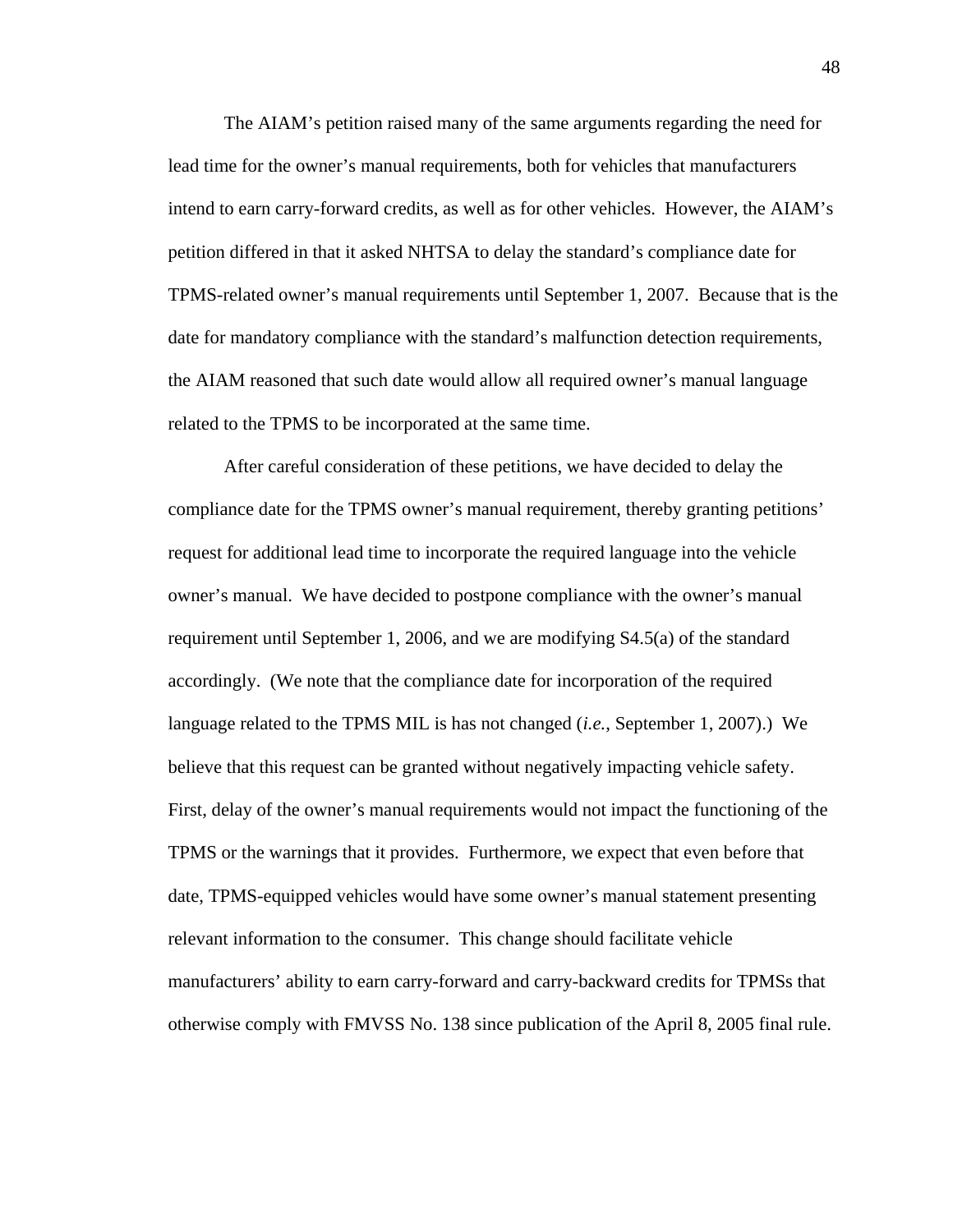We specifically note that delay in the compliance date for the standard's owner's manual requirements does not impact vehicle manufacturers' responsibility to provide TPMSs complying with FMVSS No. 138 on a schedule consistent with the phase-in commencing on October 5, 2005, as set forth in the April 8, 2005 final rule.

We are denying the AIAM's request to extend the vehicle owner's manual requirements until September 1, 2007. Based upon our analysis, we believe that a September 1, 2006 compliance date is practicable, so we do not see any reason to further delay presentation of a standardized message to consumers regarding the presence and function of TPMSs.

## 2. Content of Required Statement

In its petition, ETRTO argued that the provisions in the April 8, 2005 final rule dealing with the owner's manual language may be inadequate to warn consumers regarding potential TPMS shortcomings. Accordingly, ETRTO recommended that S4.5 of the standard be amended to: (1) clearly explain the precautions that the consumer must take to ensure proper functioning of the TPMS for systems equipped with a manual reset feature (*e.g.*, to prevent recalibration at an incorrect inflation level); (2) explicitly state that the TPMS may not alert the driver for a 20-minute period immediately after a malfunction occurs, until such time as the TPMS can detect the malfunction, and (3) require, rather than permit, vehicle manufacturers to provide the information specified under S4.5(b).

SRI recommended amending S4.5(a) by supplementing the required statement in the vehicle owner's manual with the following additional language to make consumers aware that other anomalous situations may exist: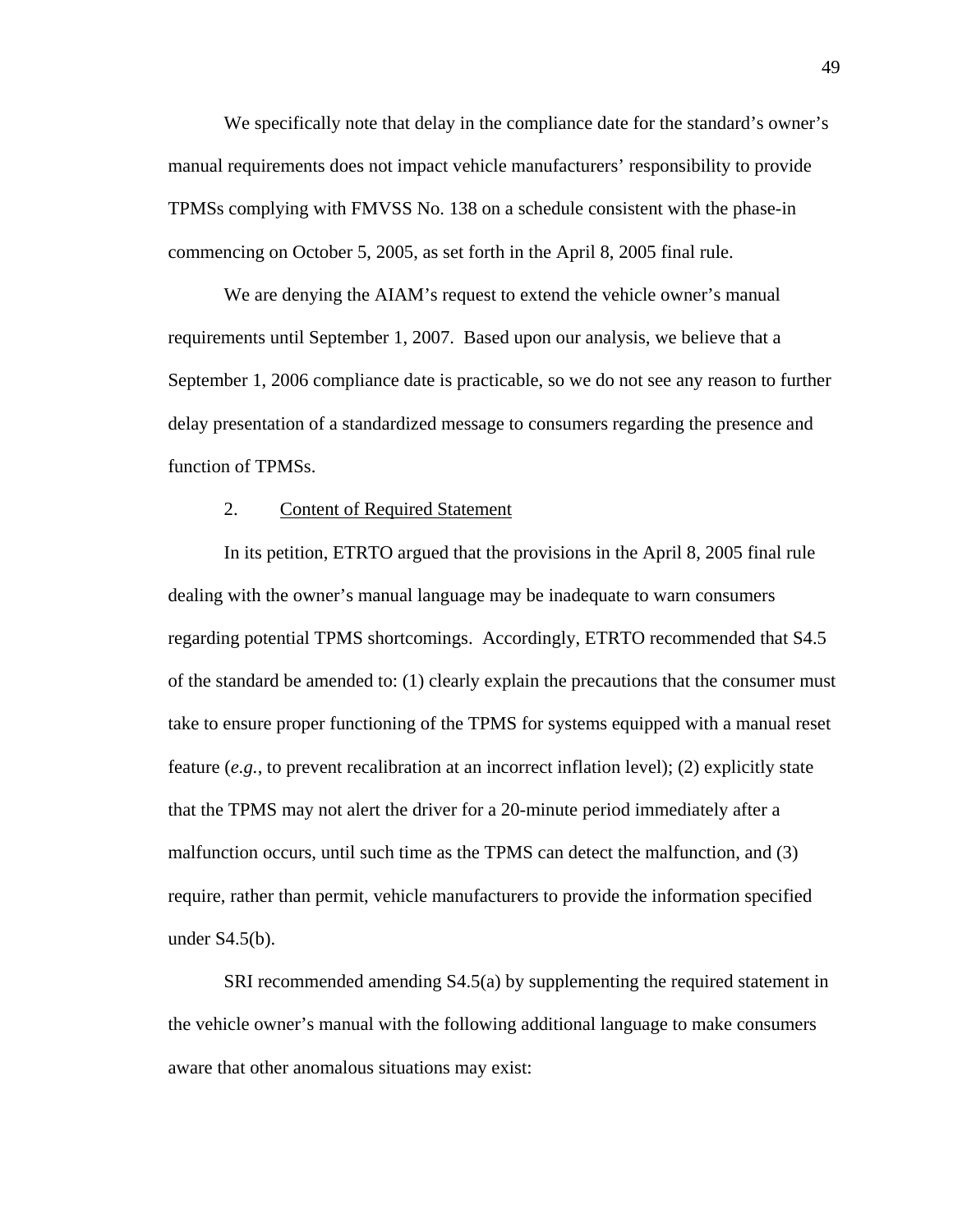When illuminated, the malfunction warning light indicates that the TPMS is not receiving a signal from the inflation pressure or wheel sensors. However, even if the malfunction warning light is not illuminated there can be conditions that can cause the system to be less sensitive to the tire pressure loss. It is the driver's responsibility to maintain correct tire pressure even if both TPMS and malfunction indicator lamps are not illuminated.

SRI argued that its recommended owner's manual language is necessary because it is not possible to anticipate all problems that would cause inaccuracies in a TPMS's functioning, some of which may not be capable of being detected by the TPMS malfunction indicator.

After careful review, we have decided that no further modifications to the vehicle owner's manual requirements are required as a result of the ETRTO and SRI petitions. We believe that the language set forth in the April 8, 2005 final rule provides a clear message to the consumer regarding the presence and function of the TPMS installed in the vehicle, as well as its supporting role to the vehicle operator's ongoing responsibility for regular tire maintenance. We believe that the required owner's manual statement accomplishes its purpose, so it is not necessary to require the additional language recommended by ETRTO and SRI.

Furthermore, we have decided to deny ETRTO's request to make mandatory the other TPMS-related topics addressed in S4.5(b). Again, because we believe that the required statement under S4.5(a) provides a clear and simple explanation about the TPMS to the consumer, we believe the optional topics listed in S4.5(b) may be beneficial, but are not necessarily critical. In addition, some of those topics may not apply to all vehicles, depending upon the type of TPMS technology installed.

3. Other Owner's Manual Issues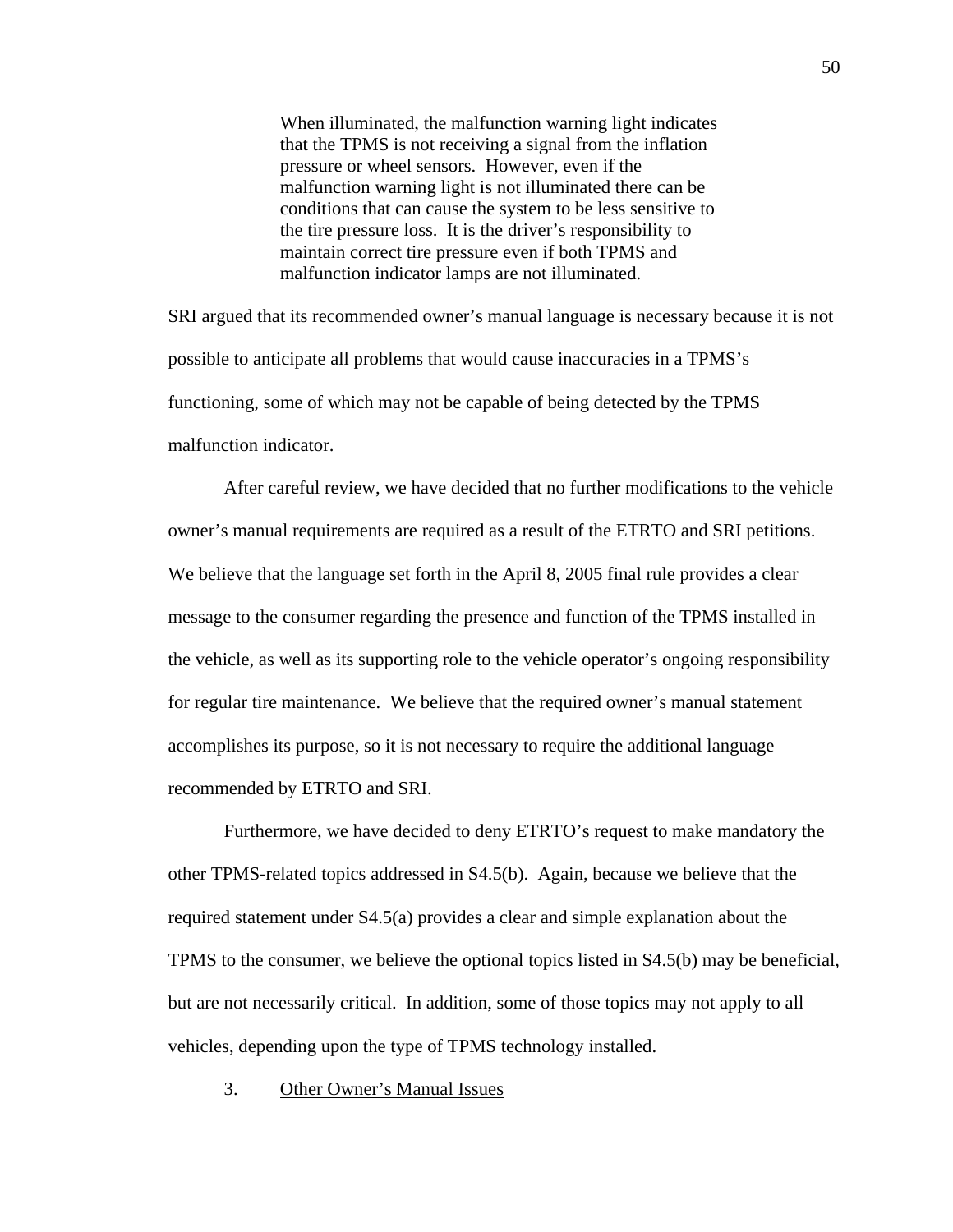The Alliance recommended moving the requirements currently contained in S4.5, Written Instructions, from 49 CFR Part 571 (*i.e.*, FMVSS No. 138) to 49 CFR Part 575, Consumer Information, the locus of other owner's manual requirements involving specific language. According to the Alliance, other safety standards under Part 571 with requirements for the owner's manual generally provide manufacturers discretion to include their own descriptions of certain required information or elements (*e.g.*, FMVSS Nos. 108, 202, 205, 208, 210).

The Alliance expressed concern that retention of the owner's manual requirement in Part 571 could unnecessarily trigger the recall and remedy provisions under 49 U.S.C. 30118 and 30120. The Alliance argued that even a typographical error, no matter how minor or insignificant, would at the very least require the manufacturer to notify NHTSA that a noncompliance exists by filing a report under 49 CFR Part 573, Defect and Noncompliance Reports, and to petition for a determination of inconsequentiality.

Furthermore, the Alliance argued that movement of the TPMS-related owner's manual requirements to Part 575 would not have any impact upon vehicle manufacturers' compliance, because even with such a change, manufacturers would still be subject to the penalty provisions of Part 578, Civil and Criminal Penalties, for violations of the Part 575 regulations. In addition, Alliance stated that there is already sufficient incentive for manufacturers to communicate effectively regarding safety issues, because vehicle manufacturers have a strong incentive to satisfy customers, to protect corporate reputation, and to avoid litigation.

The Alliance argued that reassigning the TPMS-related owner's manual requirements to Part 575 would alleviate any carry-forward credit concerns associated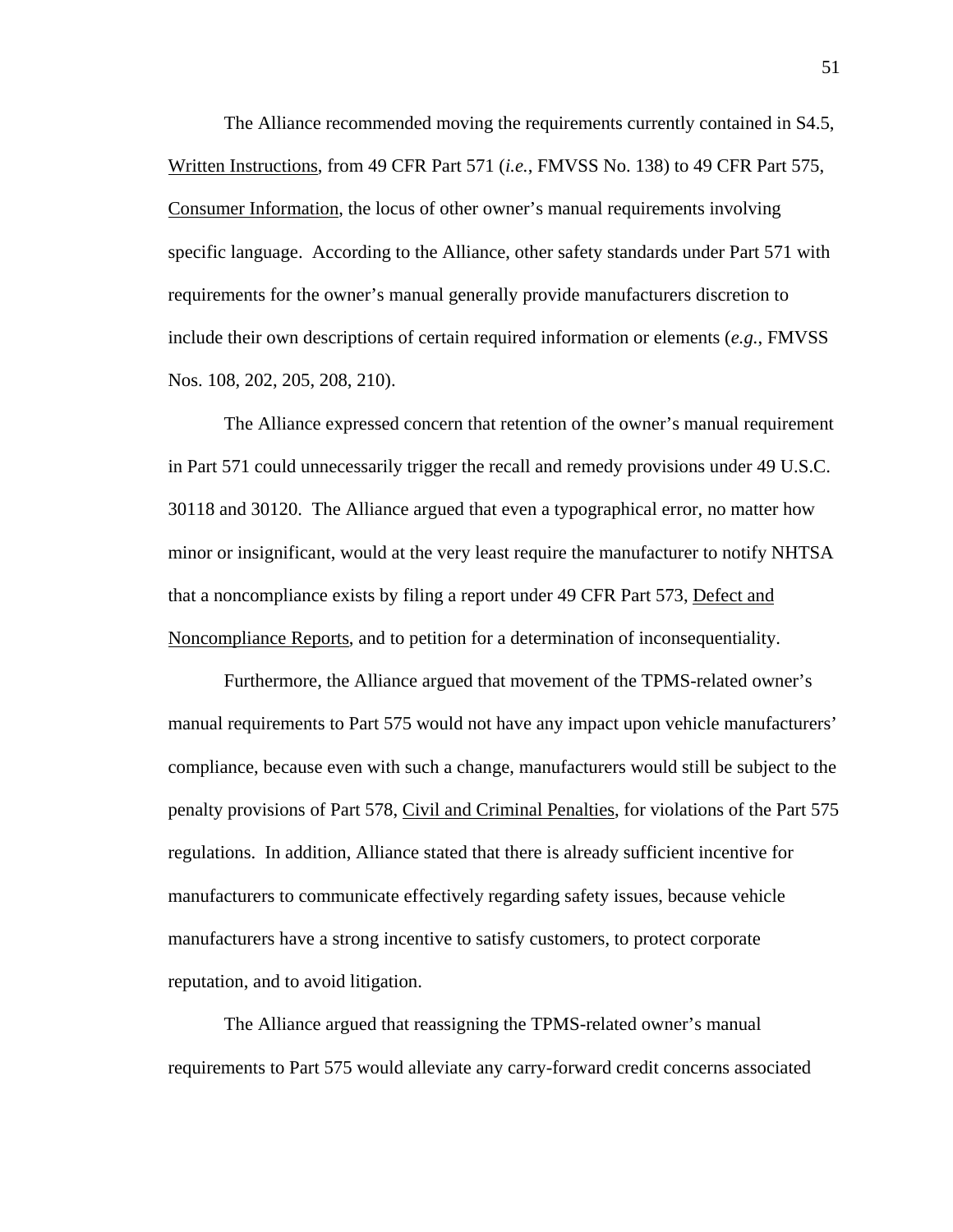with text that does not precisely conform to that adopted in FMVSS No. 138. That is because under S7.4(a) of FMVSS No. 138 and Subpart G of Part 585 (TPMS Phase-in Reporting Requirements), a manufacturer must report compliance with all TPMS requirements, except for S4.4 which deals with the TPMS MIL, in order to earn carryforward credits.

The Alliance's petition also stated that the required owner's manual language presented in the agency's TPMS Laboratory Test Procedure (TP-138-00) does not match that set forth in S4.5(a). The Alliance asked the agency to reconcile this conflicting language.

Upon consideration, we have decided to deny the Alliance request to move the requirement under S4.5(a) for the specific owner's manual statement to 49 CFR Part 575. We believe that the required statement describing the TPMS and its role is a fundamental aspect of the standard, and accordingly, we believe that it should remain an integral part of FMVSS No. 138. Although it is true that errors in printing the owner's manual statement could trigger manufacturer responsibilities under the recall and remedy provisions of 49 U.S.C. 30118 and 30120, we believe that such instances would be rare and easily avoidable. Careful proofreading of pre-publication owner's manual statements should ensure that the standard's required language is faithfully executed, and in rare instances where typographical errors arise, those situations can be readily corrected through a petition for determination of inconsequential noncompliance.

As to the Alliance's point regarding the discrepancy between the required owner's manual language in S4.5(a) of the standard and the TPMS Laboratory Test Procedure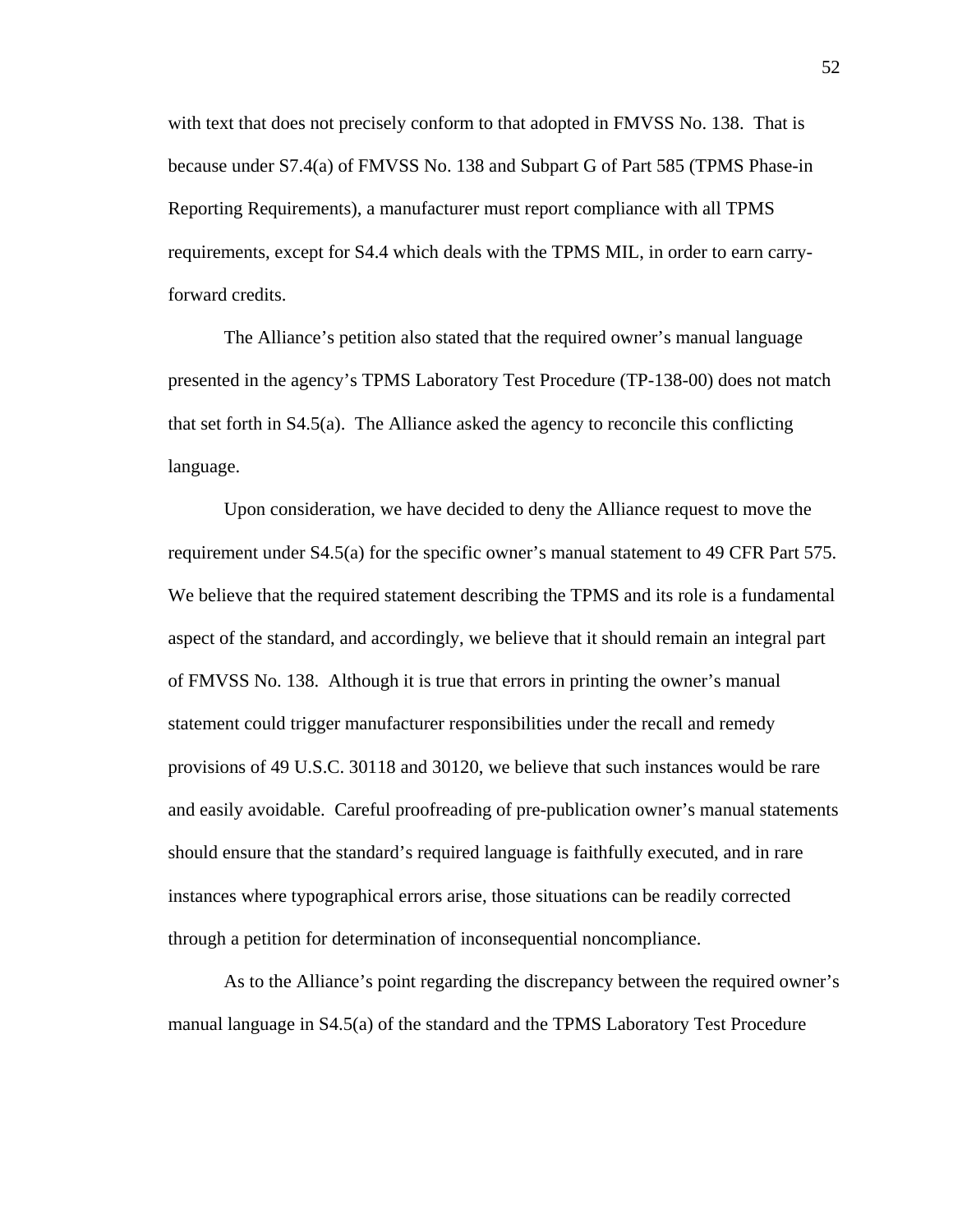(TP-138-00), we have since corrected the latter document to remedy this inadvertent error (see http://nhtsa.gov/portal/site/nhtsa/menuitem.b166d5602714f9a73baf3210dba046a0/).

F. Test Procedures

The test conditions for the TPMS may be found under S5 of the standard, and the corresponding test procedures may be found at S6 of the standard. Specific aspects of these test conditions and procedures are outlined below, along with focused issues raised in petitions for reconsideration.

However, the petition submitted by ETRTO raised the issue of the adequacy of the test procedures generally, so that topic will be discussed and responded to as an initial matter. Specifically, ETRTO argued that the final rule's test procedures represent a step backward from the NPRM in terms of ensuring that drivers are warned promptly when a vehicle's tires are 25-percent under-inflated or reach the minimum activation pressure. ETRTO expressed concern that "comparison of an under-inflation level checked while tyres are warm with a placard inflation level relative to cold tyres may be seriously misleading." The petitioner provided data intended to demonstrate the inconsistent results that may be presented, depending upon the tire and when it is tested under the test procedures of FMVSS No. 138. ETRTO stated that the final rule's arguments related to the vehicle cool-down period (discussed at section IV.C.4.d of the final rule) are not pertinent because they are not supported by experimental evidence. Furthermore, ETRTO argued that the final rule does not take into account measurement uncertainties and capabilities of TPMSs, and that measurement quality assurance principles have not been met. ETRTO also asserted that modifications are necessary because manometers at gas station air pumps are seriously inaccurate, something which could contribute to the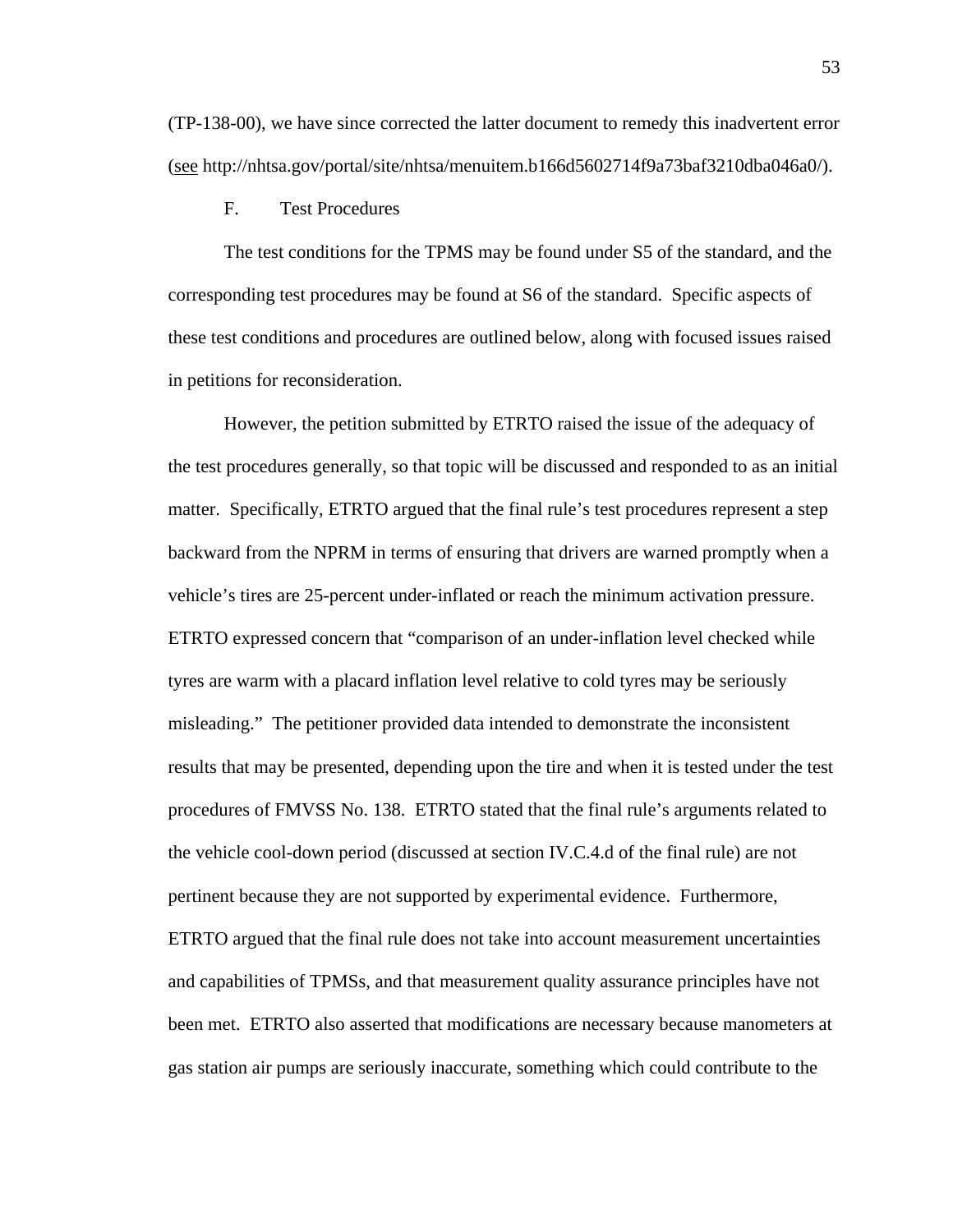above problems. For these reasons, ETRTO recommended reverting to the test procedures set forth in S6 of the NPRM, because it believes that those procedures are more likely to result in closer compliance with the standard's 25-percent under-inflation detection requirement.

In response, we note that the test procedure for low tire pressure detection was modified in the final rule to eliminate the one-hour cool-down period after system calibration, because that provision required that the tires be cycled from cool to warm during the test. That would have introduced temperature and pressure uncertainties during the test procedure, and there would have been the possibility that tire pressure would rise to a level above the activation threshold for the low tire detection telltale. Elimination of the one-hour cool-down period allows the low pressure test to be conducted with minimal temperature and pressure change.

We believe that the arguments in the April 8, 2005 final rule related to the vehicle cool-down period (see section IV.C.6.d) are supported by the data in the ETRTO petition. That is, the tire pressure in the deflated tire remains below the TPMS telltale activation level while the vehicle is driven. With regard to the argument that the test procedure in the final rule allows the test pressure in the under-inflated tire to be 30 percent or more below placard pressure, the compliance tests must be conducted at an under-inflation level of 25 percent or more below placard or at the MAP. We believe that the test procedures, as amended in this final rule, will result in TPMS testing with an underinflation level of  $25 - 30$  percent below placard for the test tire(s), which we also believe is sufficiently accurate when variations in ambient temperature, tire temperature, tire geometry, and test instrumentation are considered. The example offered by ETRTO in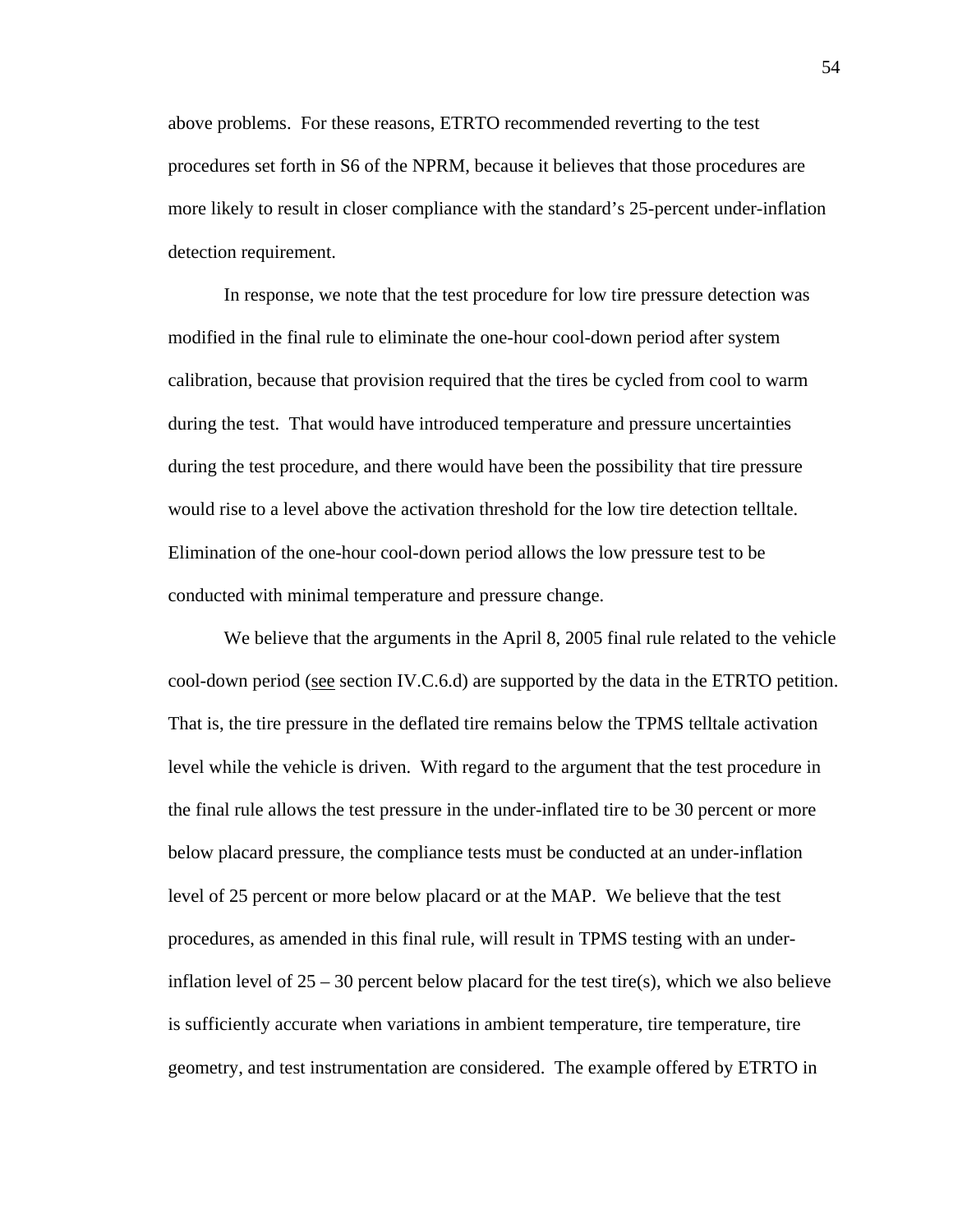which tire pressure errors at service stations are calculated based on a pressure gauge with 90 percent accuracy, is not representative of the level of accuracy experienced in compliance or certification testing. For these reasons, we believe that the test procedures, as amended in response to the petitions, are appropriate.

## 1. Test Conditions

The final rule included provisions under S5, Test Conditions, to specify the conditions under which the agency would conduct compliance testing under S6, Test Procedures. Specifically, S5 provided that during testing, the ambient temperature would be between  $0^{\circ}$  C (32 $^{\circ}$  F) and 40 $^{\circ}$  C (104 $^{\circ}$  F) (see S5.1, as contained in the April 8, 2005 final rule). The road test surface will be any portion of the Southern Loop of the Treadwear Test Course defined in Appendix A and Figure 2 of 49 CFR 575.104, and the road surface will be dry during testing (see S5.2, as contained in the April 8, 2005 final rule).

The vehicle will be tested at any weight between its lightly loaded vehicle weight and its gross vehicle weight rating (GVWR) without exceeding any of its gross axle weight ratings (see S5.3.1, as contained in the April 8, 2005 final rule). The vehicle's TPMS will be calibrated and tested at speeds between 50 km/h (31.1 mph) and 100 km/h (62.2 mph) (see S5.3.2, as contained in the April 8, 2005 final rule). The vehicle's rims may be positioned at any wheel position, consistent with any related instructions or limitations in the vehicle owner's manual (see S5.3.3, as contained in the April 8, 2005 final rule). The final rule also specifies that the vehicle's tires will be shaded from direct sun when the vehicle is parked (see S5.3.4, as contained in the April 8, 2005 final rule)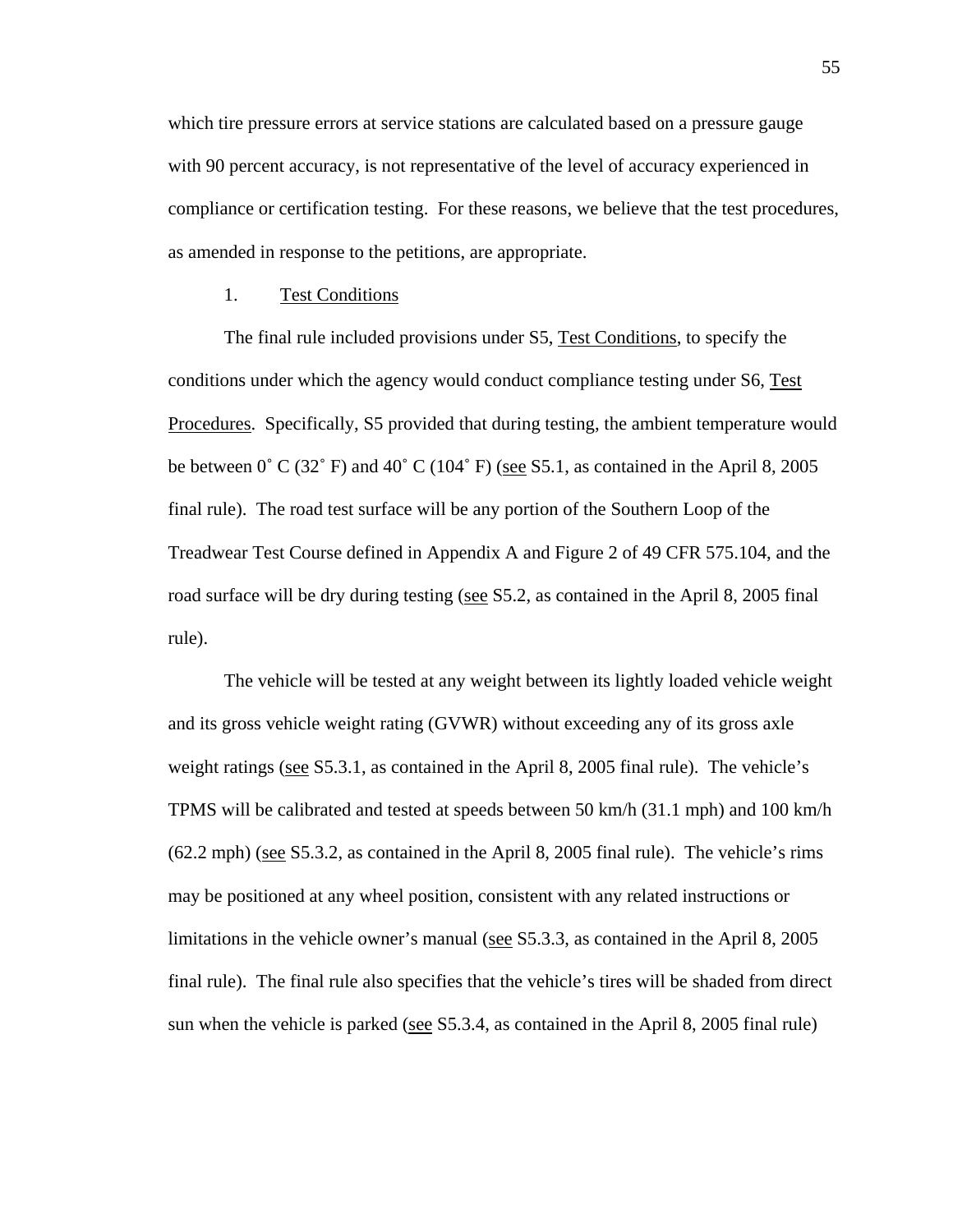and that driving time shall not accumulate during application of the service brake (see S5.3.5, as contained in the April 8, 2005 final rule).

The RMA petitioned the agency to amend the test conditions in the TPMS standard to ensure that the system operates under all conditions that would represent the real-world driving environment. Although the RMA's petition did not set forth these recommended changes in detail, it did reference the same recommendations from the organization's earlier petition for rulemaking and its comments on the September 2004 NPRM for TPMS. In those earlier submissions, the RMA argued that the temperature range for testing should be expanded to include ambient temperatures below freezing (32˚ F) and above 104˚ F. The RMA also advocated testing under slippery road conditions, increasing the range for the driving speed to include speeds over 100 kmh for low tire pressure detection, and testing during braking maneuvers.

ETRTO made a similar argument in its petition, seeking changes to the standard's test condition to comport with the organization's suggestions presented at an earlier stage of the rulemaking. In its earlier submissions, ETRTO made comments similar to those provided by the RMA (discussed immediately above) on this issue, except that ETRTO also recommended testing at speeds below 31 mph. According to ETRTO, unless such modifications are made to better reflect actual driving environments, the standard will not maximize consumer safety, as required by the TREAD Act.

The petition of VW/Audi argued that the Southern Loop of the Tread Wear Test Course may not represent a reasonable or practicable means of evaluating real-world TPMS usage, as would meet the objective of establishing a standard that would both enhance motor vehicle safety and also be practicable for compliance purposes. For this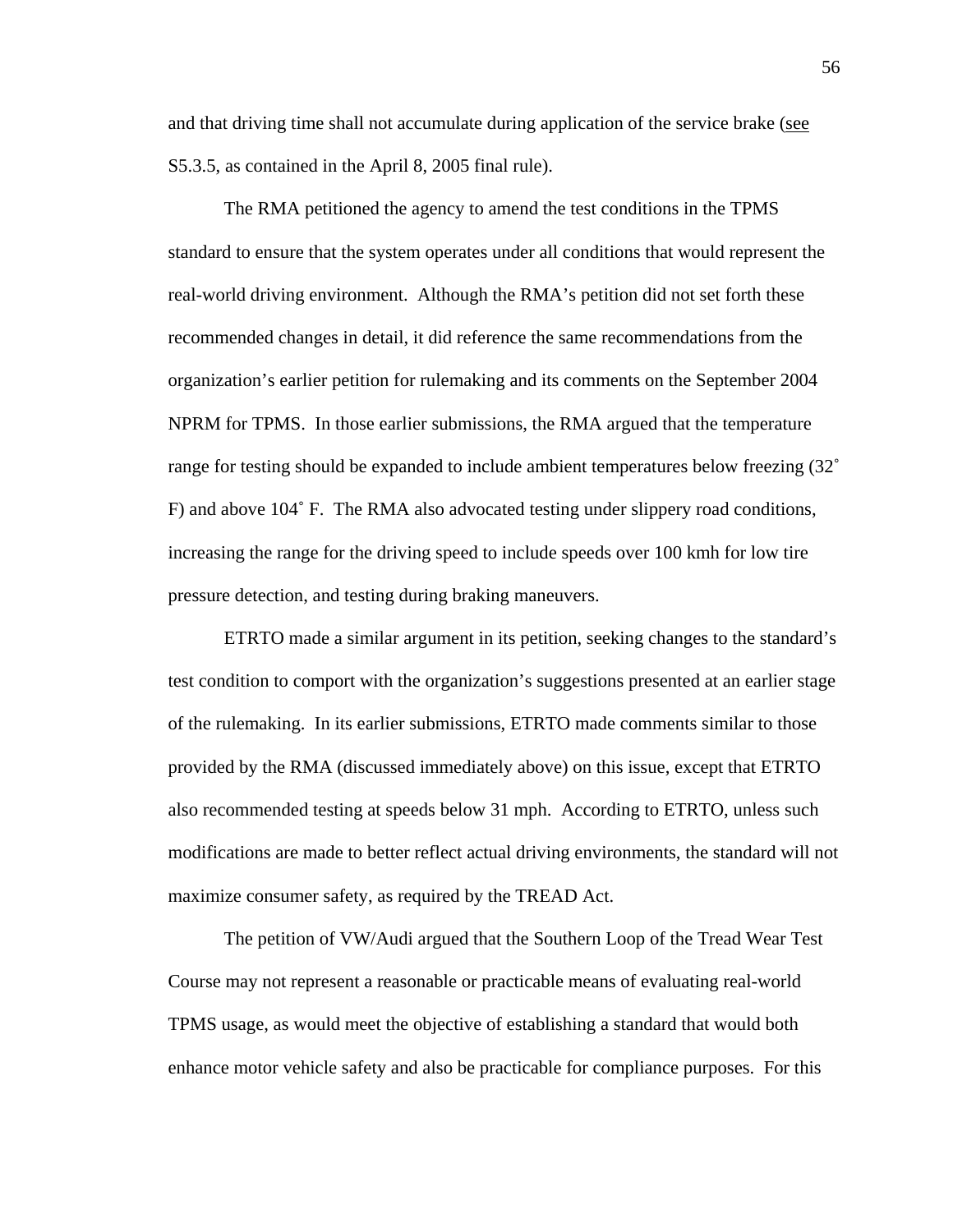reason, VW/Audi recommended that S6(d) and (f) of the standard's test procedures should be revised to permit up to 60 minutes of driving time for certification purposes. Specifically, VW/Audi recommended that S6(d), the system calibration/learning phase, should permit a cumulative total of 60 minutes of driving with a minimum of 10 minutes in at least three vehicle speed ranges (*e.g.*, 50-70 kmh, 70-85 kmh, and 85-100 kmh (or some other sets of speed ranges with limits of  $\pm$  10 kmh)). VW/Audi also stated that the detection time in  $S6(f)(2)$  should be increased to a total cumulative time of 60 minutes, and that the drive time in  $S6(f)(3)$  should be the lesser of 60 minutes or the time at which the low tire pressure telltale illuminates.

After considering the petitioners' comments regarding test conditions, we have decided that no further modifications to the test conditions in S5 are necessary. The agency's intention in developing the test procedure for TPMS-equipped vehicles was not to test the TPMS at every conceivable vehicle operating condition, but to instead evaluate the system at operating conditions that are typically encountered during normal driving. The RMA and ETRTO did not present any new data or arguments regarding the adequacy of the final rule's test conditions, nor did they specify any recommendations for test parameters that they believe would be more reflective of real world driving conditions.

Consistent with the approach discussed above, the agency decided to specify the Southern Loop of the Tread Wear Test Course, a public roadway, for the compliance test, rather than using a test facility. We do not agree with the argument in the VW/Audi petition that the Southern Loop of the Tread Wear Test Course is not a reasonable or practicable means of evaluating real-world TPMS usage. We believe that a public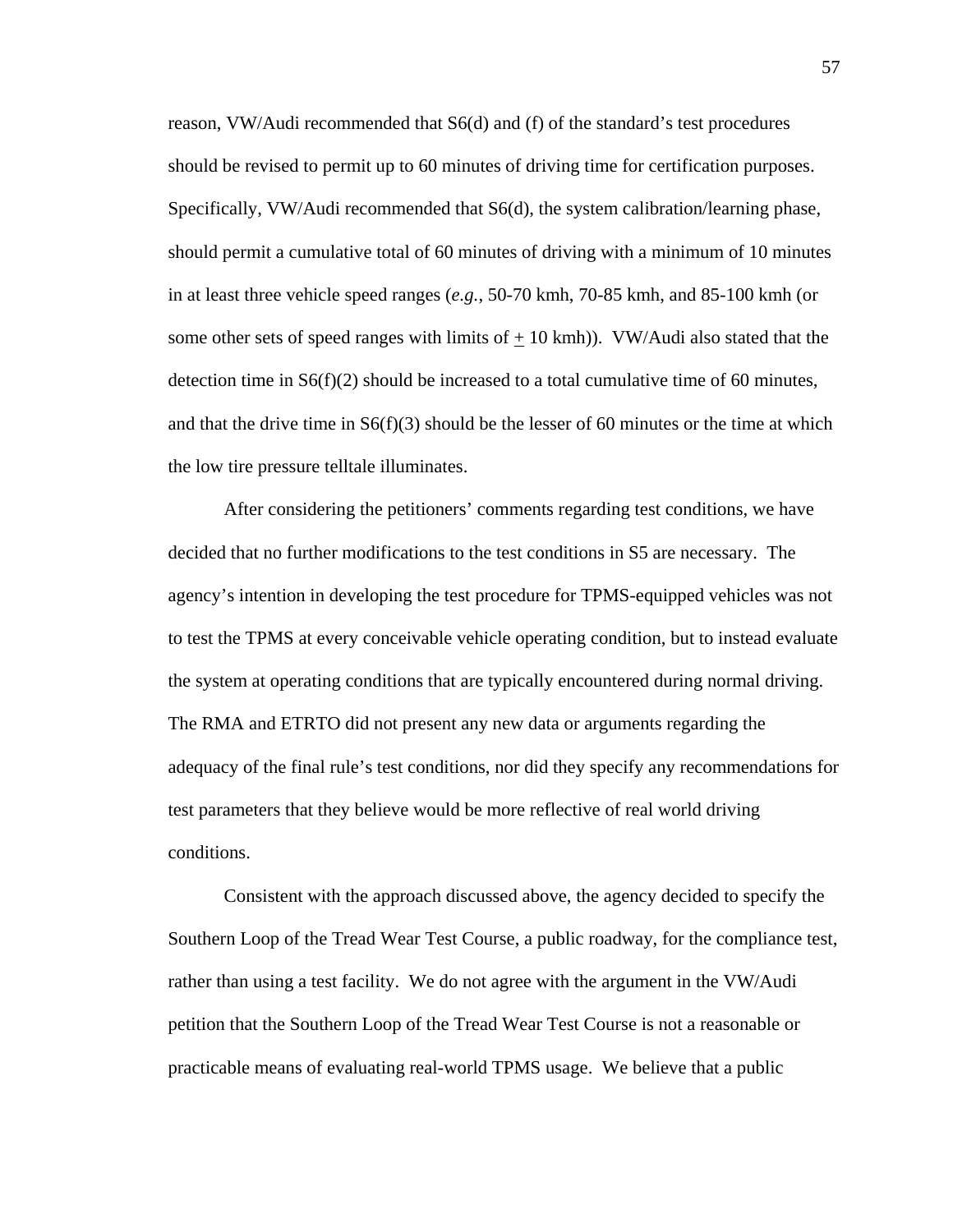roadway is highly representative of the real world conditions that may be encountered by drivers, and we further believe that, in light of the fact that this particular course has been used for several years for testing under our Uniform Tire Quality Grading Standards (UTQGS), there is not any reason to believe that the course would not similarly be suitable for TPMS testing.

We are not adopting the suggestion of VW/Audi to specify that portions of the test be conducted in three  $+10$  kmh subsets of the overall speed range specified in S5.3.2. The VW/Audi petition did not provide any data to demonstrate why these narrower speed range categories are necessary, and because vehicle operators are unlikely to observe such strictures during normal driving, we have decided to retain the final rule's speed range of 50-100 kmh (31.1-62.2 mph) without additional refinement. Furthermore, we do not believe that VW/Audi's argument related to extending the time periods for TPMS calibration and low tire pressure detection is directly related to the standard's test conditions; accordingly, this issue is being addressed elsewhere in this notice.

 For these reasons, we continue to believe that the test conditions specified in the final rule will result in robust TPMSs that will function normally over a wide range of operating conditions. Accordingly, we do not believe that additional specifications related to temperature, weather, or speed would appreciably change the TPMS's performance. Furthermore, it is unlikely that design changes yielding greater safety benefits would result because vehicle manufacturers are aware of the temperature, weather, vehicle speed, and other conditions that their vehicles are exposed to and typically design to meet or exceed those conditions.

2. Vehicle Cool-Down Period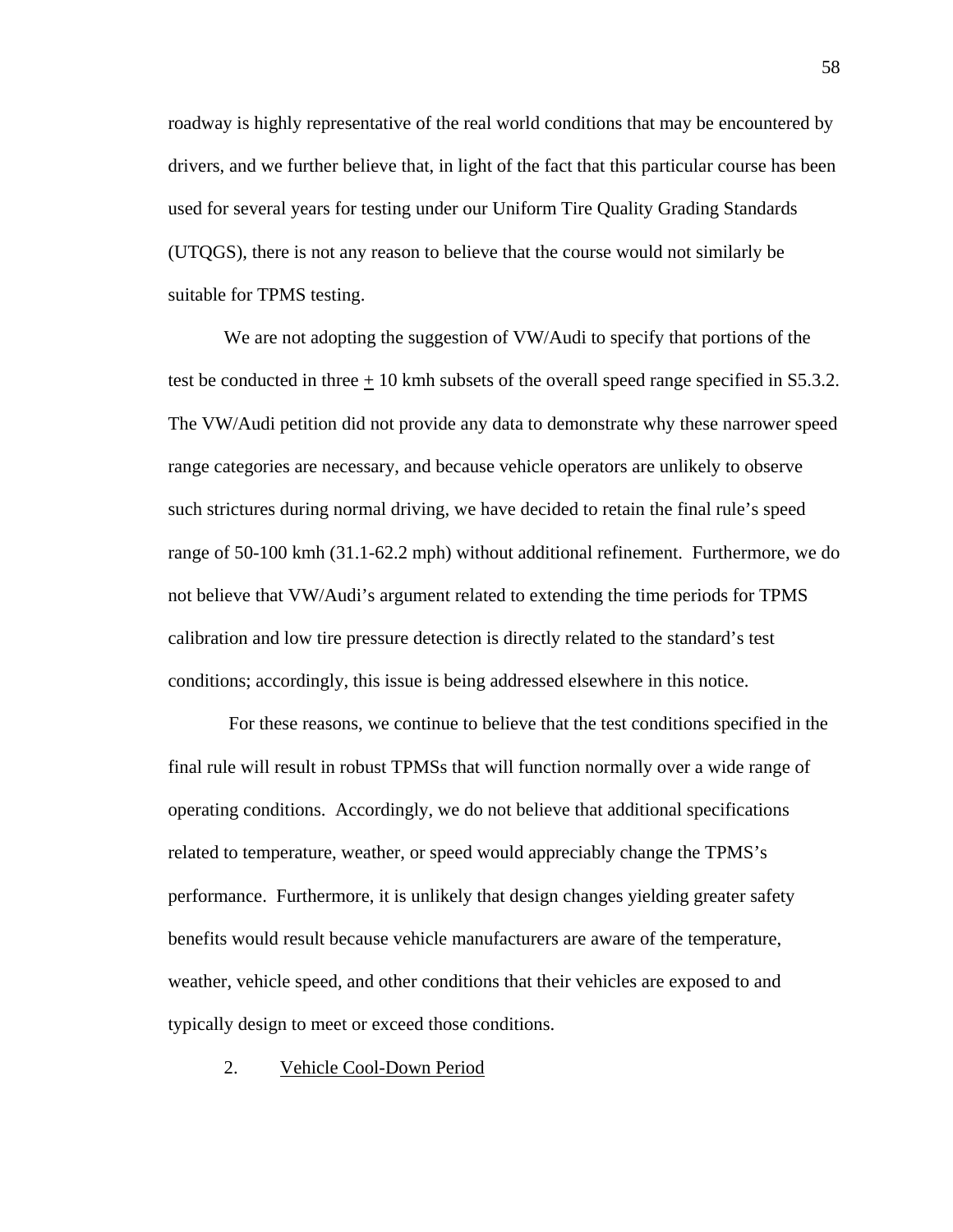Under S6, Test Procedures, the final rule states that the vehicle will be driven within five minutes after reducing the inflation pressure in the tire(s) as part of the low tire pressure detection phase (see  $S6(f)(1)$ , as contained in the April 8, 2005 final rule), and, for vehicles in which the TPMS successfully detected low tire pressure, it also requires the vehicle's ignition to be turned off for five minutes, after which time the ignition locking system is reactivated to determine whether the system continues to detect the under-inflation condition (see  $S6(g)$ , as contained in the April 8, 2005 final rule). Under S6(h), the next sequential step in the test procedure, the vehicle is to be kept stationary for a period of up to one hour with the engine off, after which time the vehicle's tires are re-inflated and the TPMS should recognize that the low tire pressure situation has been resolved. The vehicle may be driven in order to allow the TPMS to check the tire pressure and to extinguish the low tire pressure telltale.

In their petitions, ETRTO and SmarTire objected to the agency's decision in the April 8, 2005 final rule to eliminate the vehicle "cool down" period in  $S6(e)$  and  $S6(f)(1)$ , for the following reasons. With reference to the calibration/learning phase in S6(d), SmarTire argued that a 20-minute driving interval (especially at high speeds and high ambient temperatures) may increase tire pressure by 5-6 psi over placard pressure. SmarTire expressed concern that this pressure build-up of 5-6 psi would still be present when the pressure in the tire(s) is reduced to the test pressure.

SmarTire provided data indicating that as presently worded, the FMVSS No. 138 test procedure would permit a TPMS with only a 50-percent under-inflation detection capability, rather than the required 25-percent under-inflation detection capability. SmarTire asserted that this situation could lead to irreparable structural damage to the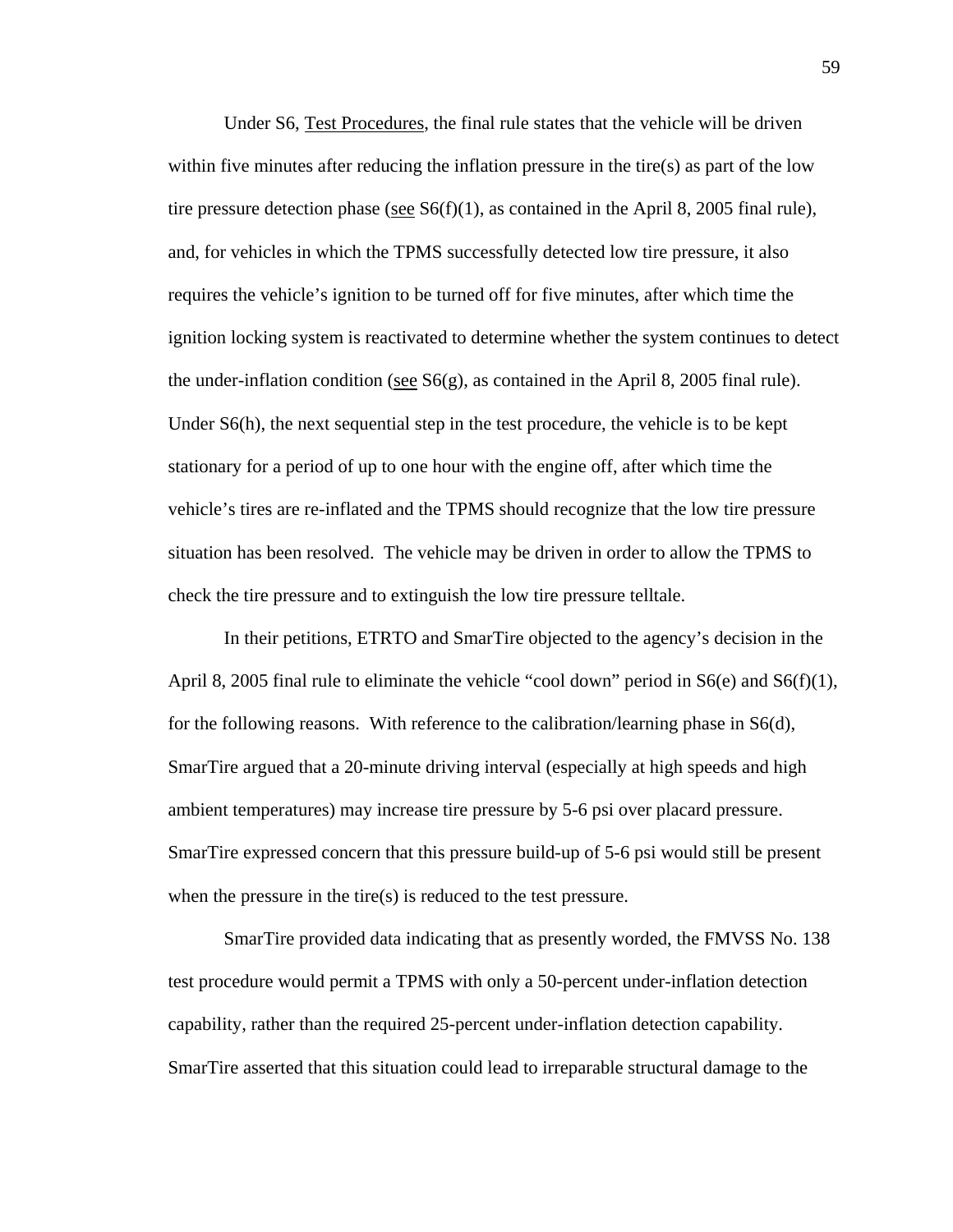tire, which could possibly lead to tire failure, so the petitioner recommended amending the final rule to restore the one-hour cool down period to the test procedure.

ETRTO also provided tire pressure data obtained by driving a vehicle, deflating the warm tires, and measuring tire pressure at various time intervals after tire deflation. The ETRTO data indicated that, under most deflation conditions, the warm tires that were deflated to 25 percent below placard pressure minus 2 psi maintained a tire pressure of 30 percent or more below placard pressure.

For the reasons that follow, we have decided against reinstating the one-hour cool-down period proposed in the NPRM. However, we are also sensitive to petitioners' arguments that the pressure during testing should be kept as close as possible to the standard's 25-percent under-inflation activation threshold.

Our understanding of the relevant positions on the cool-down period is as follows. Vehicle manufacturers expressed concern that if a vehicle is permitted to cool down for one hour after the calibration phase of testing, once the vehicle is driven, the tires will warm up, and tire pressure would be expected to rise by several psi. Thus, vehicle manufacturers are concerned that the tires may warm up to a point above the TPMS low tire activation threshold (*i.e.*, less than 25 percent below placard pressure), thereby causing the low tire pressure telltale to extinguish after illumination or not illuminate at all. Accordingly, the vehicle manufacturers favor both a short cool-down period (*e.g.*, five minutes or less) and a larger temperature compensation adjustment (*e.g.*, 2 psi).

In contrast, tire manufacturers are concerned that there would be a 30-percent or greater difference in pressure between: (a) a cold tire inflated to placard pressure and then heated up by driving and (b) a warm tire that has been deflated to 25 percent below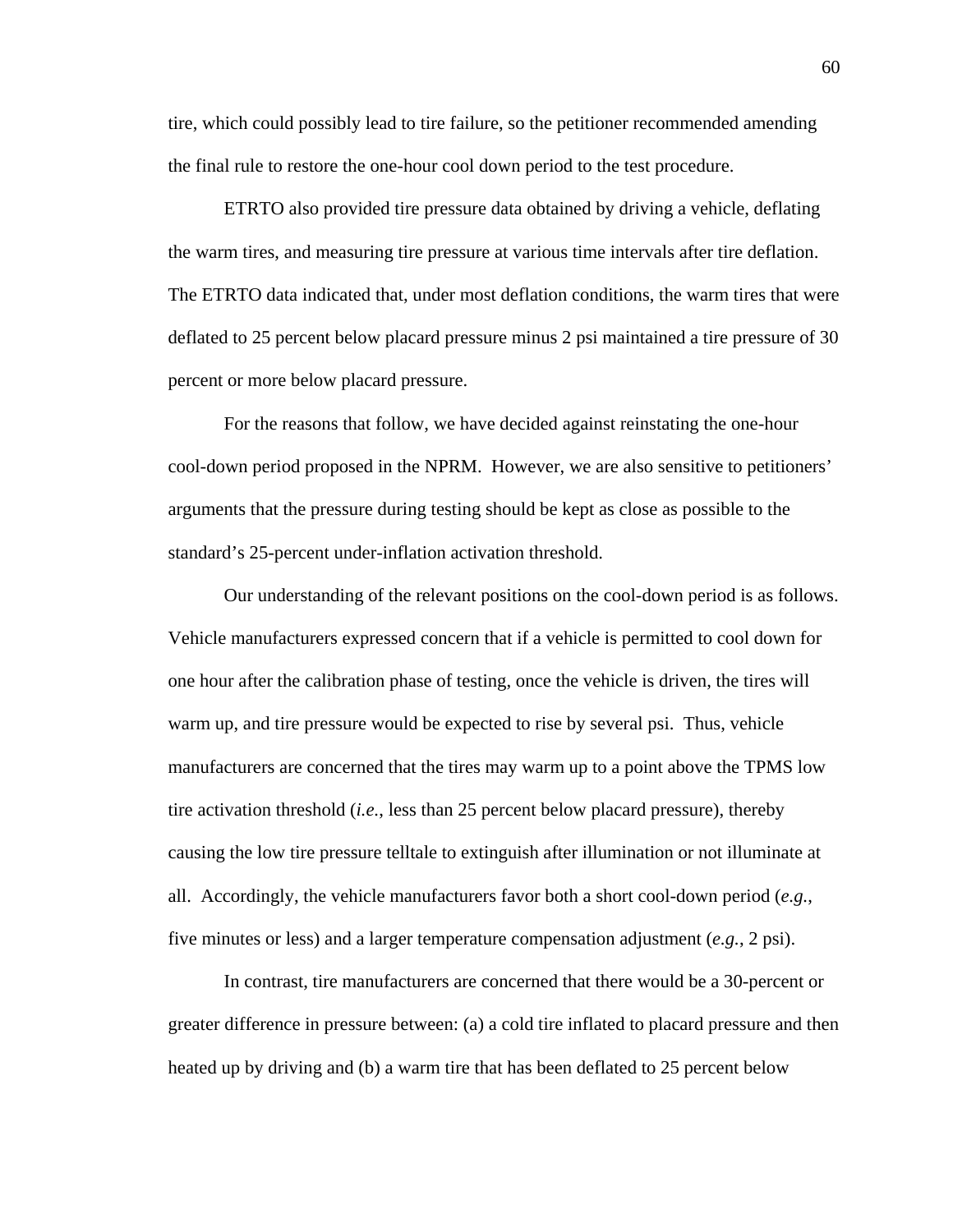placard pressure. Under real world driving conditions, this would increase the potential for tire damage and failure. Accordingly, tire manufacturers favor a longer cool-down period (*e.g.*, one hour) and a smaller temperature compensation adjustment.

In response to public comment from vehicle manufacturers at the NPRM stage, the agency reduced the cool-down period in  $S6(f)(1)$  from the NPRM's proposed one hour to the final rule's five minutes, in order to conduct the low pressure test without significant temperature variation. We agree with the vehicle manufacturers that elimination of the one-hour cool-down period will help maintain the under-inflated tire's pressure and allow it to remain below the TPMS activation threshold during testing. Although the pressure difference between the fully-inflated tires and the under-inflated tire(s) may be somewhat larger without the one-hour cool-down, the actual pressure of the under-inflated tire(s) would not be expected to be significantly above the standard's low tire pressure activation threshold. The SmarTire and ETRTO petitions did not provide any data to document the tire damage expected to occur as a result of the final rule's reduction in the time of the cool-down period, and they did not provide any alternative solution to the problem of tire pressure and temperature rising during vehicle operation. Accordingly, we have decided to retain the provisions in S6 related to vehicle cool-down as presented in the final rule without change.

#### 3. 2-psi Adjustment (Temperature Correction)

Under S6(e) of the final rule, any combination of one to four tires is deflated to 14 kPa (2 psi) below the inflation pressure at which the TPMS is required to illuminate the low tire pressure warning. This provision sets the stage for the test procedures' low pressure test (*i.e.*, the system detection phase). This adjustment provides some margin in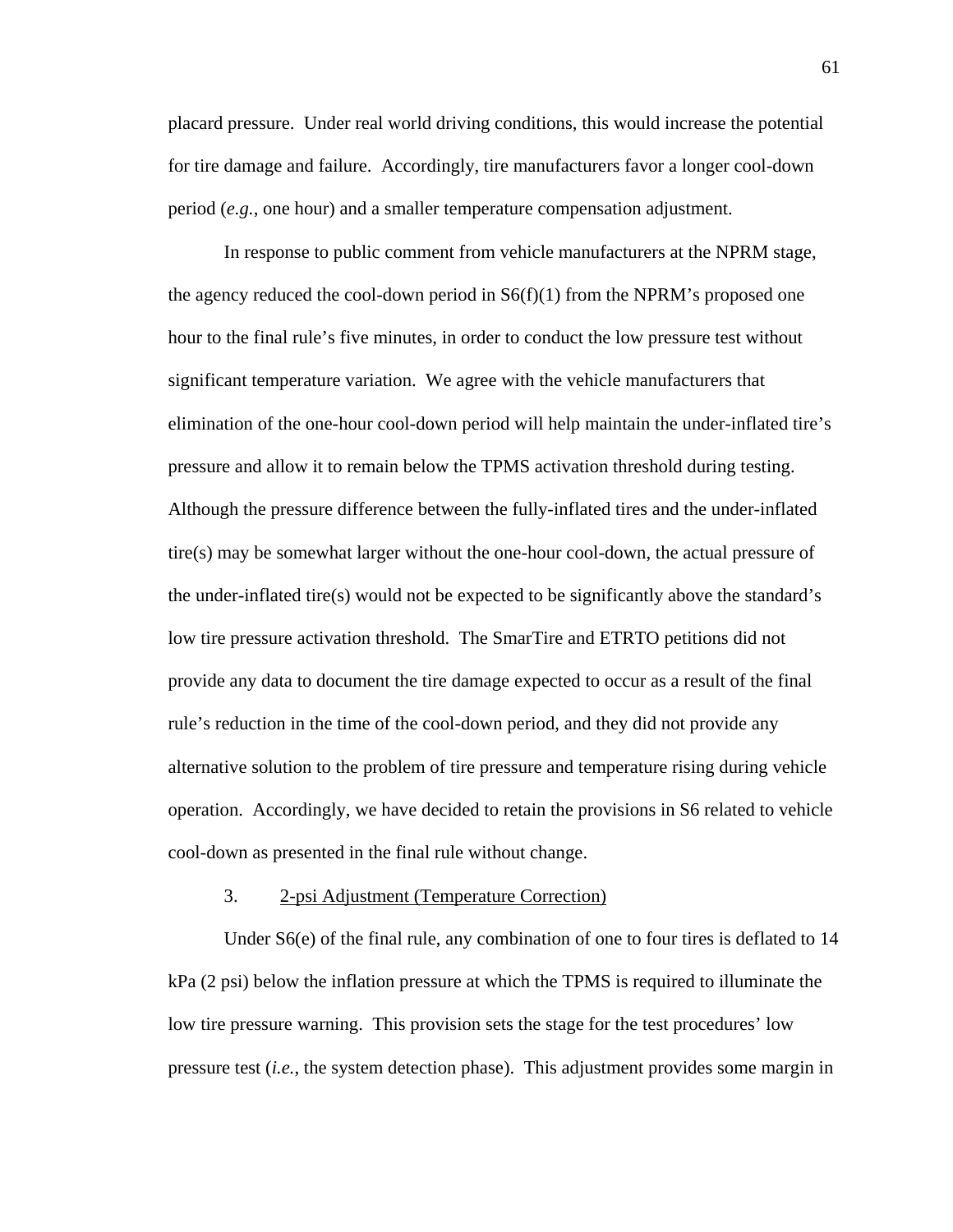compliance testing to ensure that a warm tire does not cause a tire deflated by 25 percent below placard pressure to again rise slightly above the 25-percent TPMS warning threshold.

The issue of the 2 psi adjustment in  $S6(e)$  of the test procedures was among the most frequently raised issues in the petitions for reconsideration (*i.e.*, topic addressed by the Alliance, Michelin, the RMA, and SmarTire). The RMA stated that the final rule modified the test procedure to include a  $-14$  kPa  $(-2 \text{ psi})$  adjustment in tire pressure during testing, rather than the  $-7$  kPa  $(-1 \text{ psi})$  adjustment proposed in the NPRM, but it did not provide any independent testing data or other verification to support this change.

To address this point, a number of RMA member companies conducted testing, and these data, provided with the RMA petition, suggested that this change to the test procedures could permit testing of the TPMS with tires under-inflated by 32 percent or more below placard pressure, rather than the required 25 percent. Furthermore, the RMA stated that its testing showed that by controlling the deflation rate, it would be possible to eliminate any increase in tire pressure that occurs after rapid tire deflation.

The RMA offered the following recommended solution to this perceived problem, which it characterized as a minor modification of  $S6(e)$  of the standard's test procedures, but which it believes would produce consistent and objective results. Specifically, the RMA's petition called for a pressure re-check and reset after deflation through the following modified language:

> Stop the vehicle and deflate any combination of one to four tires until the deflated tire(s) is (are) at  $14 \text{ kPa}$  (2 psi) below the inflation pressure at which the tire pressure monitoring system is required to illuminate the low tire pressure warning telltale. After two minutes, re-check the tire pressure and adjust the pressure as necessary.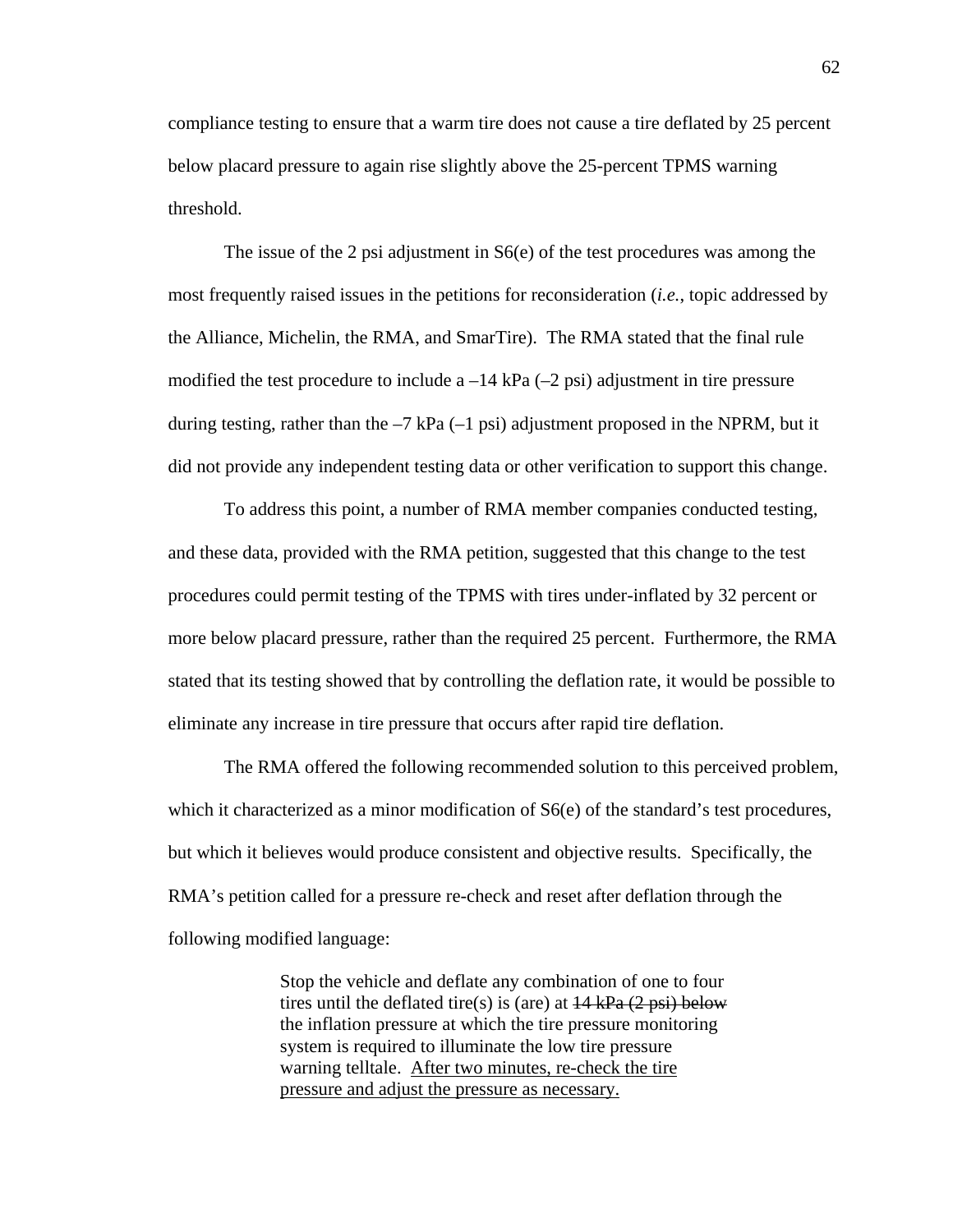Michelin reiterated the RMA's point that  $a - 14$  kPa  $(-2 \text{ psi})$  adjustment to the TPMS activation threshold could result in a TPMS being tested at 32 percent underinflation, rather than the required level of 25 percent, and it incorporated the reasoning set forth in the RMA submission by reference. Michelin also provided an attachment to its petition intended to demonstrate the variability of the pressure increase for warm tires after deflation depending upon tire size and deflation technique.

SmarTire also objected to the provision in the test procedures that sets the tire pressure at 14 kPa (2 psi) below the 25-percent-below-placard level, because it argued that this approach could result in a TPMS being tested at 30-percent under-inflation. SmarTire stated that if a 14 kPa (2 psi) tolerance on test pressure setting is necessary for test consistency, then the agency should modify the standard to require the TPMS to illuminate the low tire pressure warning telltale at some point above the 25-percent under-inflation threshold, such that 25-percent under-inflation remains the minimum requirement.

The Alliance did not object to the level of the pressure adjustment provided in S6(e), but it did request further changes to S6 to account for the fact that environmental factors (*e.g.*, ambient temperature, wind), road test surface temperature (*i.e.*, heat transfer from road to tire), and sun load on the tires (during driving and when stationary) can impact tire temperature and tire pressure. According to the Alliance, unless the standard carefully controls for these factors, there is a significant risk that a vehicle will be mistakenly determined to be out of compliance.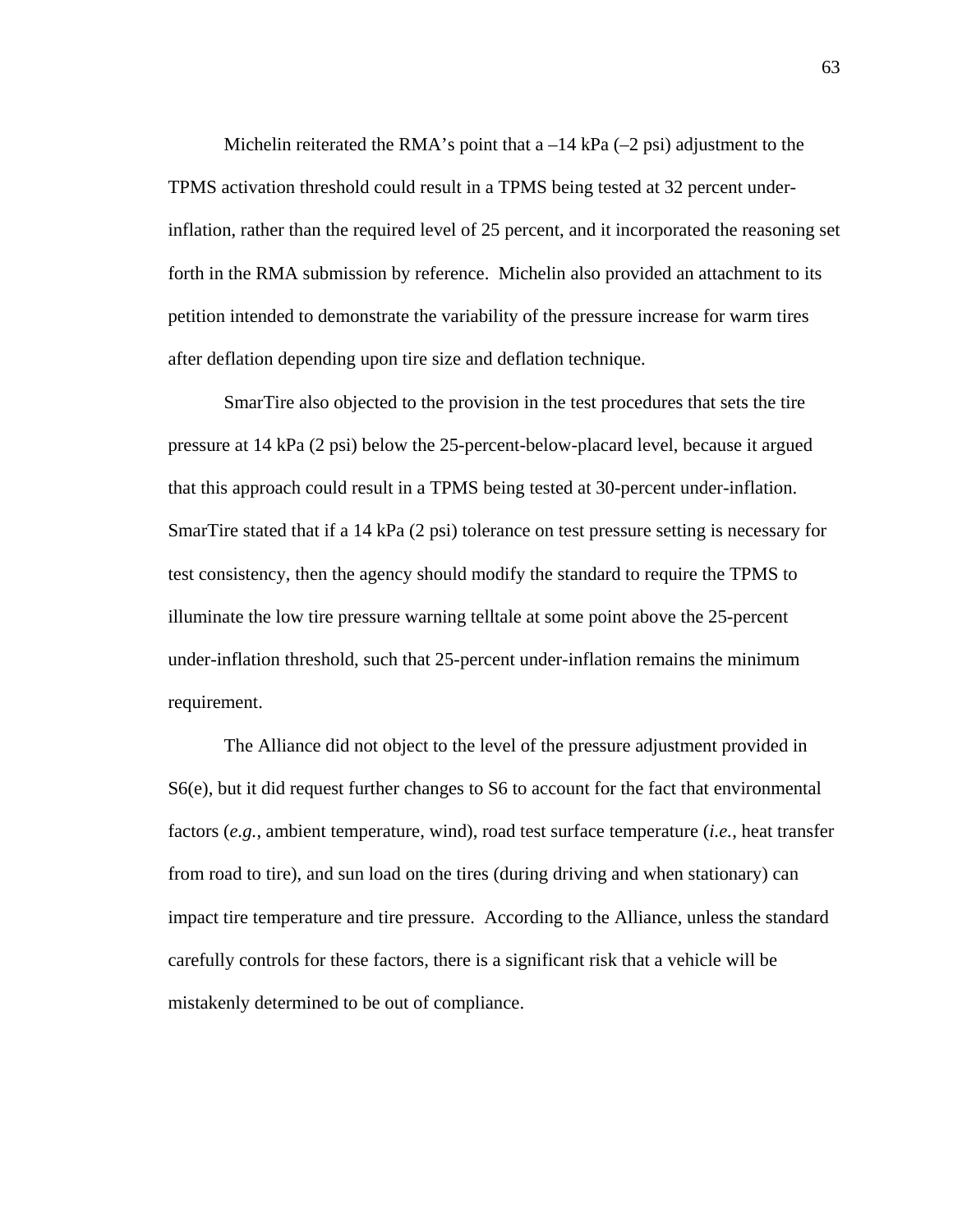Therefore, the Alliance also recommended additional verification in order to

provide an objective determination of noncompliance, which it believes may be

accomplished by modifying S6(f) and (g) of the standard as follows:

(f) If the low tire pressure telltale did not illuminate, stop the vehicle. Check the inflation pressure of the tire $(s)$ deflated in S6(e).

(i) If the pressure in the deflated tire(s) is below the inflation pressure at which the TPMS is required to illuminate the low tire pressure telltale, discontinue the test. (ii) If the pressure in the deflated tire(s) is above the inflation pressure at which the TPMS is required to illuminate the low tire pressure telltale, repeat procedure from S6(e).

(g) If the low tire pressure telltale illuminated during the procedure in paragraph S6(f), turn the ignition locking system to the "Off" or "Lock" position. After a 5-minute period, turn the vehicle's ignition locking system to the "On" ("Run") position. The telltale must illuminate and remain illuminated as long as the ignition locking system is in the "On" ("Run") position. If the telltale does not illuminate or turns off during this procedure, check the inflation pressure of the tire(s) deflated in S6(e). If the pressure in the deflated tire(s) is below the inflation pressure at which the TPMS is required to illuminate the low tire pressure telltale, discontinue the test.

After careful consideration of the petitioners' arguments related to the 2-psi

pressure adjustment, we have decided to reduce that adjustment to 1 psi. However, we have decided that it is not necessary to incorporate the additional pressure checks

recommended by the Alliance and the RMA. The following explains our rationale.

In response to public comments submitted by NIRA Dynamics and VW/Audi on the NPRM, we added the 2-psi pressure adjustment to the low tire pressure detection test in S6(f). However, given that the vehicle cool-down period has been significantly reduced and that the low tire pressure test is to be conducted without significant tire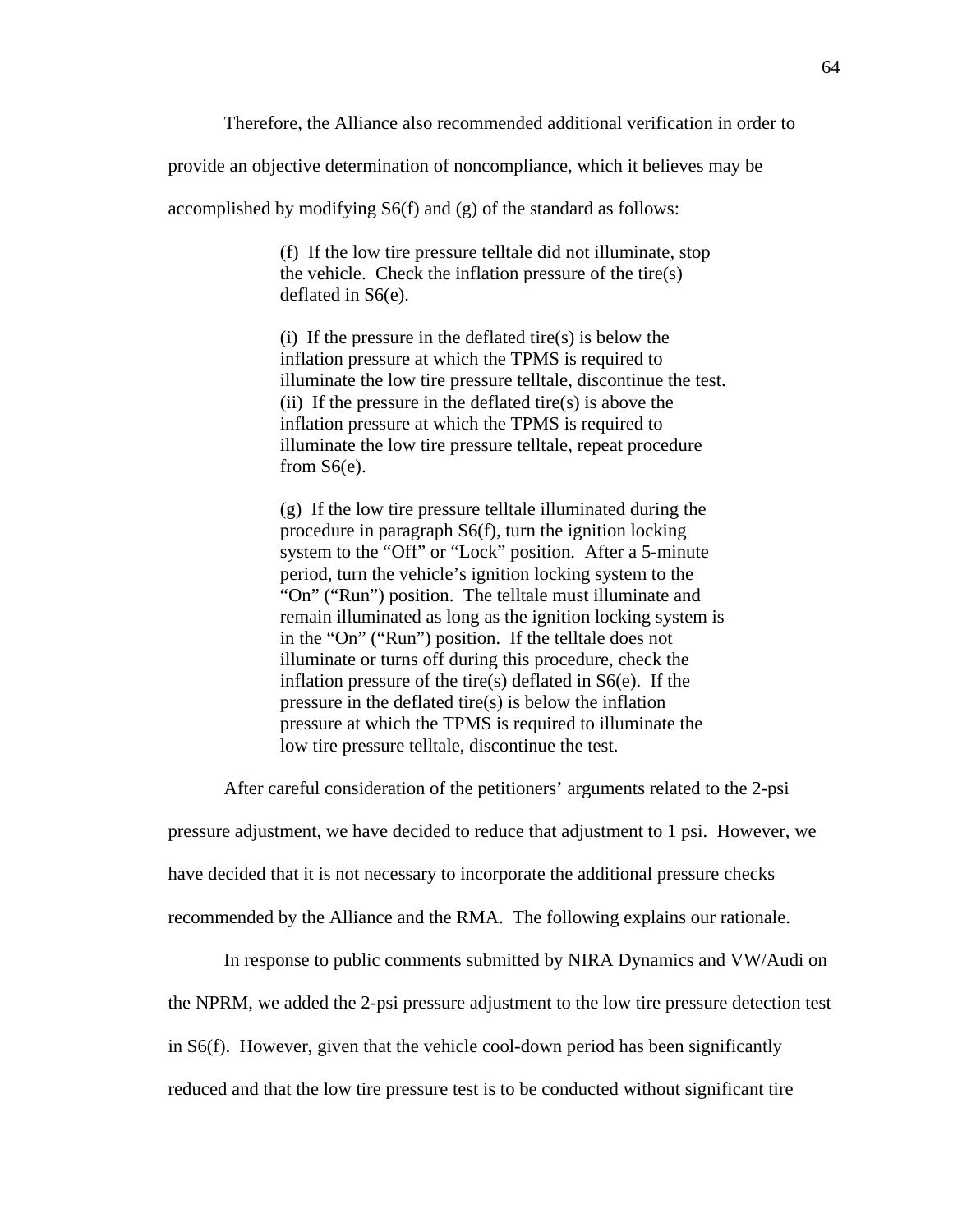temperature variation, we are concerned that a 2-psi pressure adjustment may actually represent an under-inflation level closer to 30 percent, rather than the standard's stated activation threshold of 25-percent under-inflation. Assuming that a tire's inflation pressure typically rises 2-3 psi during normal vehicle operations, we believe that this is a valid concern. We believe that amending the standard to provide a 1-psi adjustment under S6(f) would significantly reduce the amount of under-inflation deviation from the threshold level articulated in the standard.

The Alliance recommended revising the test procedure in a manner that would eliminate the standard's current five-minute cool-down period because it believes that even a small delay could allow the tires to cool slightly, thereby resulting in a pressure decrease that could once again allow the pressure to increase above the detection threshold level, once the vehicle is driven again during the low pressure detection phase. According to the Alliance, the 2-psi adjustment helps ensure that any pressure increase as the vehicle is driven will not result in the pressure rising above the activation level. We have considered the Alliance's concerns, but we have decided that it is not necessary to eliminate the five-minute cool-down period and that it is possible to limit the pressure adjustment to 1 psi without triggering testing problems.

Test data submitted by the RMA in August 2003 demonstrated that a tire's temperature and inflation pressure do not begin to decrease immediately following the end of the road wheel test (conducted under FMVSS No. 139), but instead, the tire maintains its operational temperature and pressure for a few minutes before beginning to slowly decrease to its initial test pressure.  $37$ 

 $\overline{a}$ 

<span id="page-64-0"></span><sup>37</sup> Docket No. NHTSA-2003-15400-9.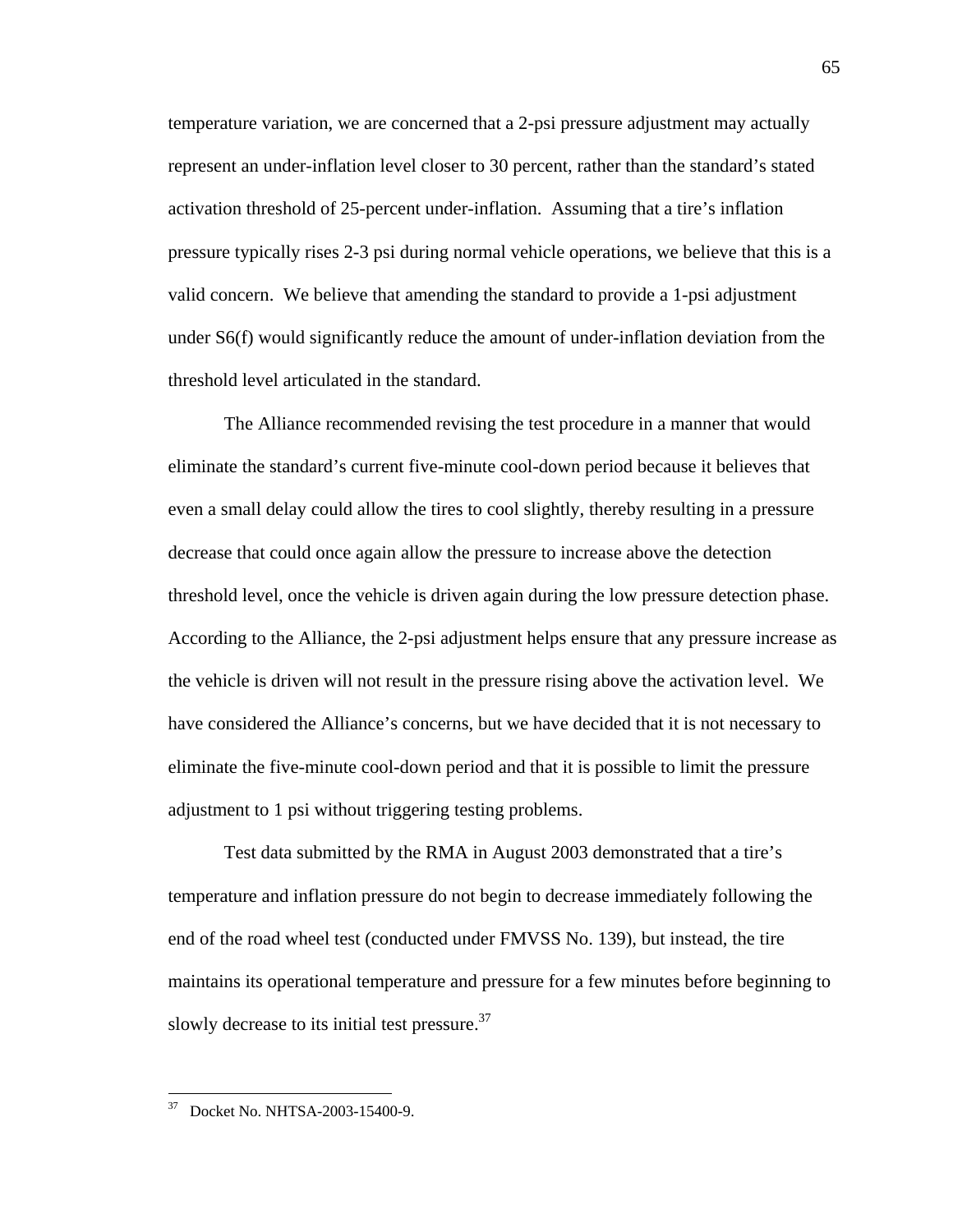Data from studies of the relationship between tire pressure and time were submitted by the  $\text{RMA}^{38}$  and Michelin<sup>39</sup> along with their petitions. These studies, which involved deflating tires at different rates and monitoring the pressure after deflation, indicated that tire pressure rose several psi above the pressure at which the deflation was ended when the deflation rate was rapid. However, for slower deflation rates, the pressure tended to remain very close to the value attained immediately after the deflation procedure was completed. Therefore, based upon the available information, we do not believe that it is necessary to eliminate the five-minute cool-down period or that it is critical to maintain a 2-psi pressure adjustment in the test procedure. We also do not believe that additional modifications are necessary to compensate for the "environmental effects" mentioned by the Alliance; the Alliance did not provide data demonstrating the extent of these alleged effects, and we believe that the standard accounts for such effects as promulgated.

Instead, we believe that the Alliance's concerns can be accommodated by careful, deliberate administration of the test, as reflected in our more detailed Laboratory Test Procedure for TPMS (TP-138-00). For example, in the Laboratory Test Procedure, we specify use of a pressure gauge with an accuracy of  $+0.5$  percent, which we believe would ensure that the tire pressure is close to the intended value when measured. Use of an accurate gauge is important so as to reduce the number of measurements needed to obtain an accurate reading. That is because each time a pressure measurement is taken from an inflated tire, there is a slight loss of inflation pressure, so fewer checks should result in fewer adjustments and less pressure loss. We do not believe that S6 requires

 $\overline{a}$ 

<span id="page-65-0"></span><sup>38</sup> Docket No. NHTSA-2005-20586-21. 39 Docket No. NHTSA-2005-20586-29.

<span id="page-65-1"></span>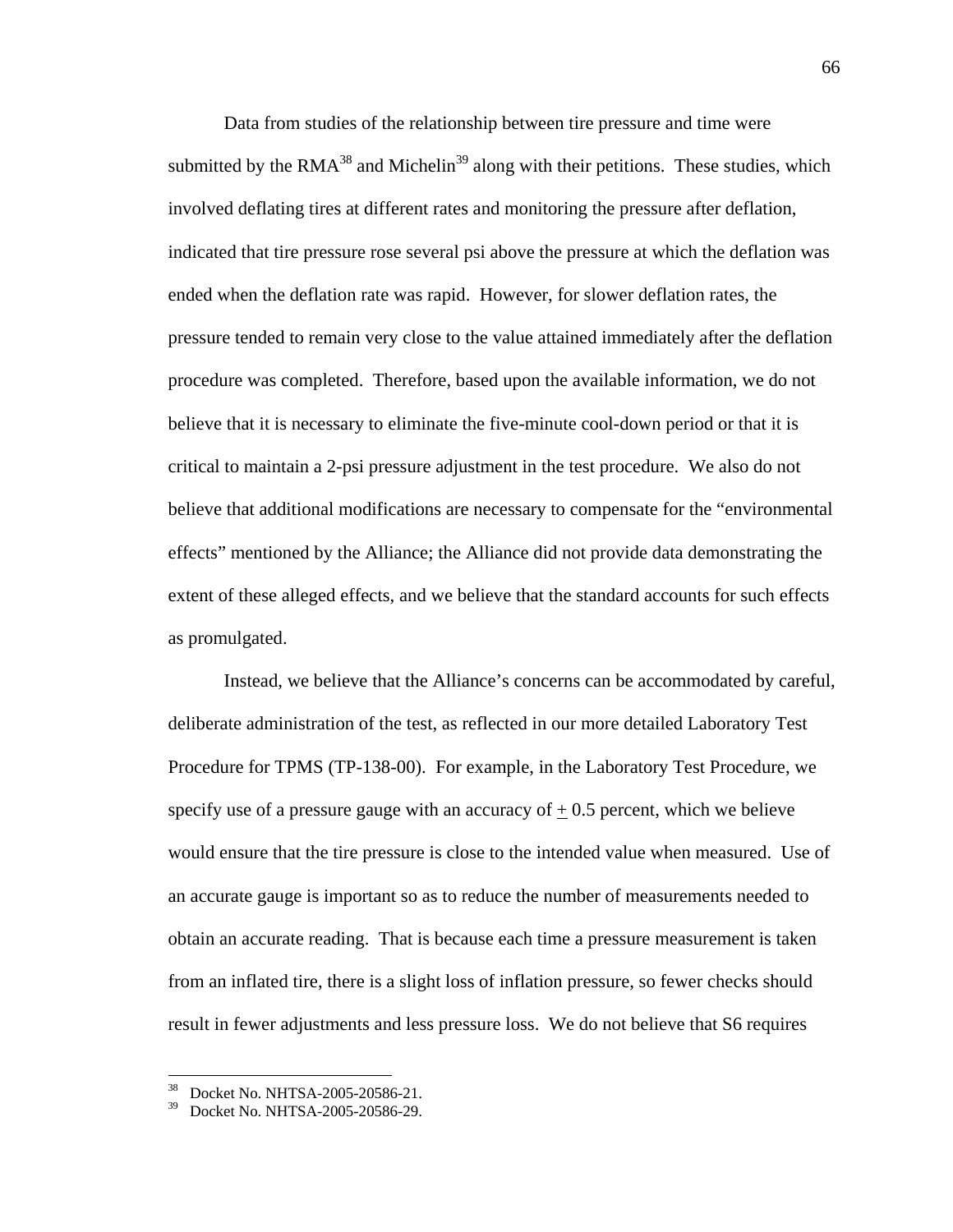amendment to incorporate additional pressure checks during testing to ensure that the pressure is at the correct value, because we believe that the existing procedures are adequate. We are also denying the RMA's recommendation to eliminate the pressure adjustment entirely, because we believe that such action would unnecessarily complicate our testing.

Furthermore, we believe that deflating the tire to 1 psi below the 25-percent under-inflation threshold, as opposed to 2 psi, would not change the stringency of the performance requirements specified in S4.2, but it would ensure that the pressure in the under-inflated tire(s) remains closely tied to the low tire pressure activation threshold. This adjustment was included to facilitate the vehicle test, not to relieve manufacturers' responsibility to provide a TPMS that can detect when a tire is 25-percent below placard pressure. Given the difficultly involved with allowing an extended tire cool-down period during the low pressure detection phase, we believe that amending the standard to provide a 1-psi pressure adjustment is a reasonable approach that should prevent actual under-inflation values that are significantly below the standard's 25-percent activation value.

#### 4. Calibration Time

Under the April 8, 2005 final rule, the standard's test procedures provide a cumulative time period of up to 20 minutes for TPMS calibration. During this system "learning phase," the vehicle is driven for up to 15 minutes of cumulative time (not necessarily continuously) along any portion of the test course. Direction of travel on the test course is then reversed, and the vehicle is driven for an additional period of time, for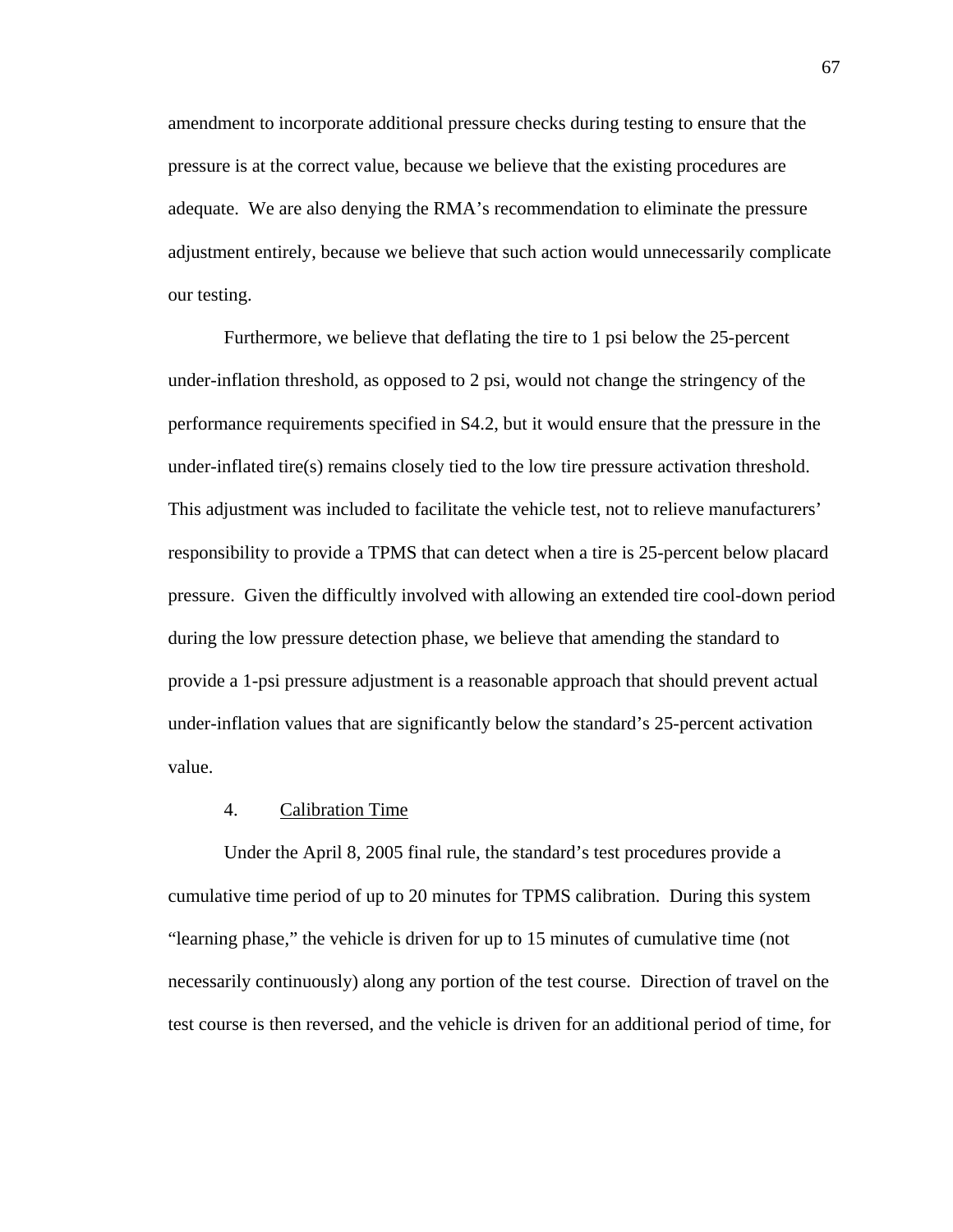a total cumulative time of 20 minutes. (See  $S6(d)$ , as contained in the April 8, 2005 final rule.)

As noted above, the petitions of NIRA Dynamics and VW/Audi asked that the standard be amended to provide a one-hour time period for TPMS calibration. The petitioners argued that effective calibration of their TPMSs requires up to one hour of time over a range of speeds. In addition, the petitioners asserted that in light of the mechanism through which multiple-tire under-inflation occurs (*i.e.*, through slow diffusion), calibration within 20 minutes is unnecessary.

After careful consideration, we have decided to deny the petitioners' requests to increase calibration time from the current 20 minutes to one hour. Even though the agency is committed to developing a standard that is as technology-neutral as possible, we believe that a 60-minutes time period for TPMS calibration is too long. Were we to adopt a calibration time period consistent with the petitioners' recommendations, the average consumer might require several trips for the TPMS to be properly calibrated. While calibrating, the TPMS is unavailable to provide its important warning about low tire pressure. Furthermore, we note that TPMS calibration and under-inflation detection are sequential events, so those time periods must be added to properly reflect the amount of time that may elapse before the TPMS may provide a warning to the driver. This fact argues against extending calibration time in the manner the petitioners have suggested, particularly because situations exist where the low pressure condition may arise for reasons other than slow diffusion.

Since there is no indication as to when the TPMS calibration process is complete, most consumers are likely to assume that calibration is complete shortly after the system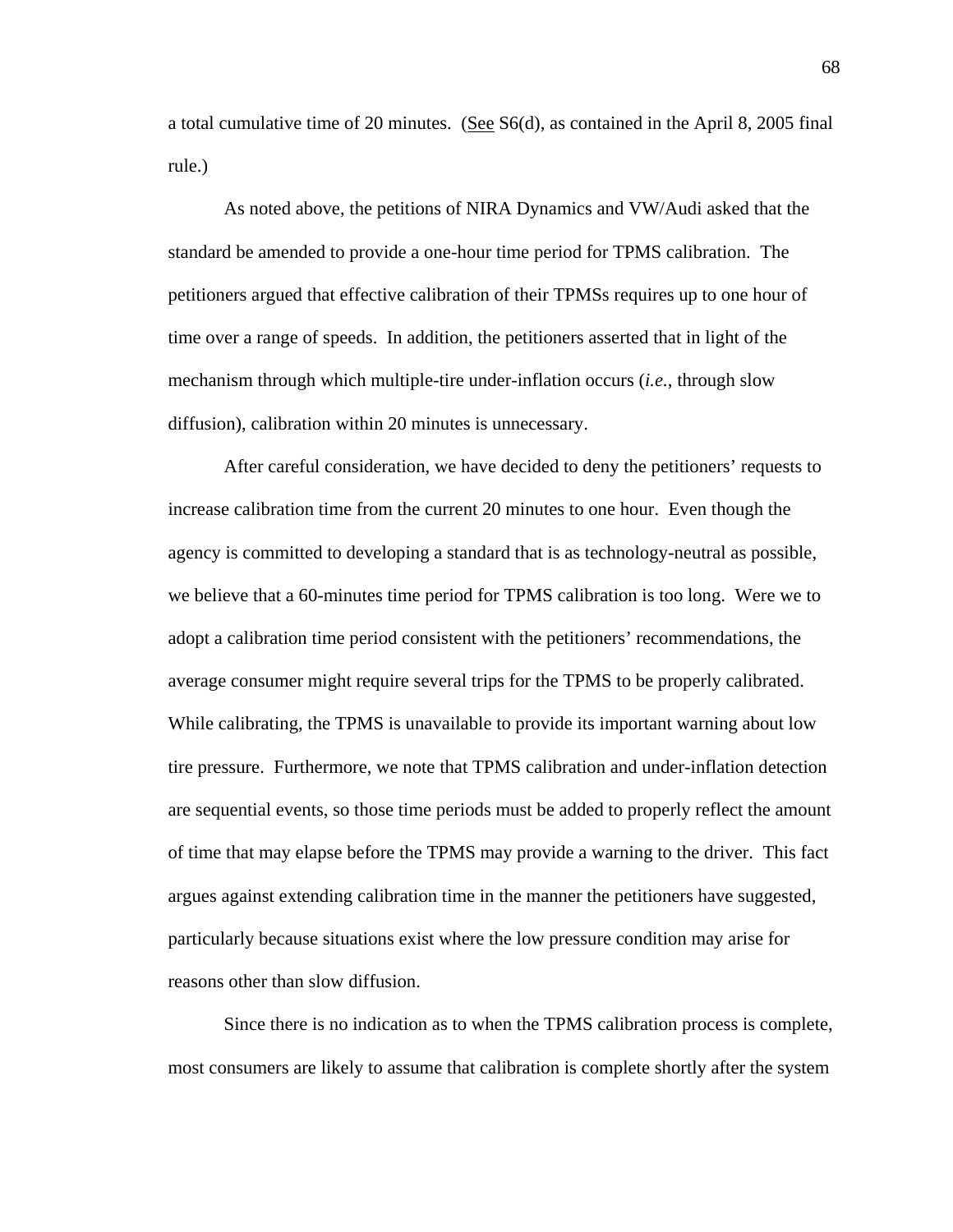reset button is activated, for systems that use a reset feature. We believe that such expectation brings about a false sense of security to consumers who may believe that once the reset button is activated, the system is again ready to detect low inflation pressure in any of the vehicle's tires. (Because the issue of calibration time is closely linked to the issue of low tire pressure warning activation, please see section IV.A of this notice for additional explanation regarding the need for the TPMS to provide its warnings promptly.)

Depending upon how often there is a need to reset the system, there is the potential for the TPMS to be unavailable to provide a low tire pressure warning with some degree of frequency, which would add to our concern about extending the calibration time in S6(d). Furthermore, we note that Sumitomo Rubber Industries, a manufacturer of indirect TPMSs, currently produces a system that can calibrate within 20 minutes, thereby demonstrating the practicability of a 20-minute calibration requirement.<sup>40</sup> We expect that with additional time and development, other systems could satisfy this requirement as well. For these reasons, we continue to believe that requiring TPMS calibration within 20 minutes is appropriate.

G. TPMS Reprogrammability

1

Under the final rule, vehicle manufacturers are permitted, but not required, to provide a TPMS reprogrammability feature. However, the final rule made clear that the agency will conduct compliance testing with the tires installed on the vehicle at the time of initial sale and will follow any manufacturer instructions in the owner's manual related to resetting the TPMS. (See 70 FR 18136, 18146 (April 8, 2005))

<span id="page-68-0"></span> $40$  In a June 28, 2005 letter submitted to the docket, SRI suggested that additional calibration time would be beneficial in terms of system accuracy, although it is not absolutely necessary. (See Docket No. NHTSA-2005-20586-37).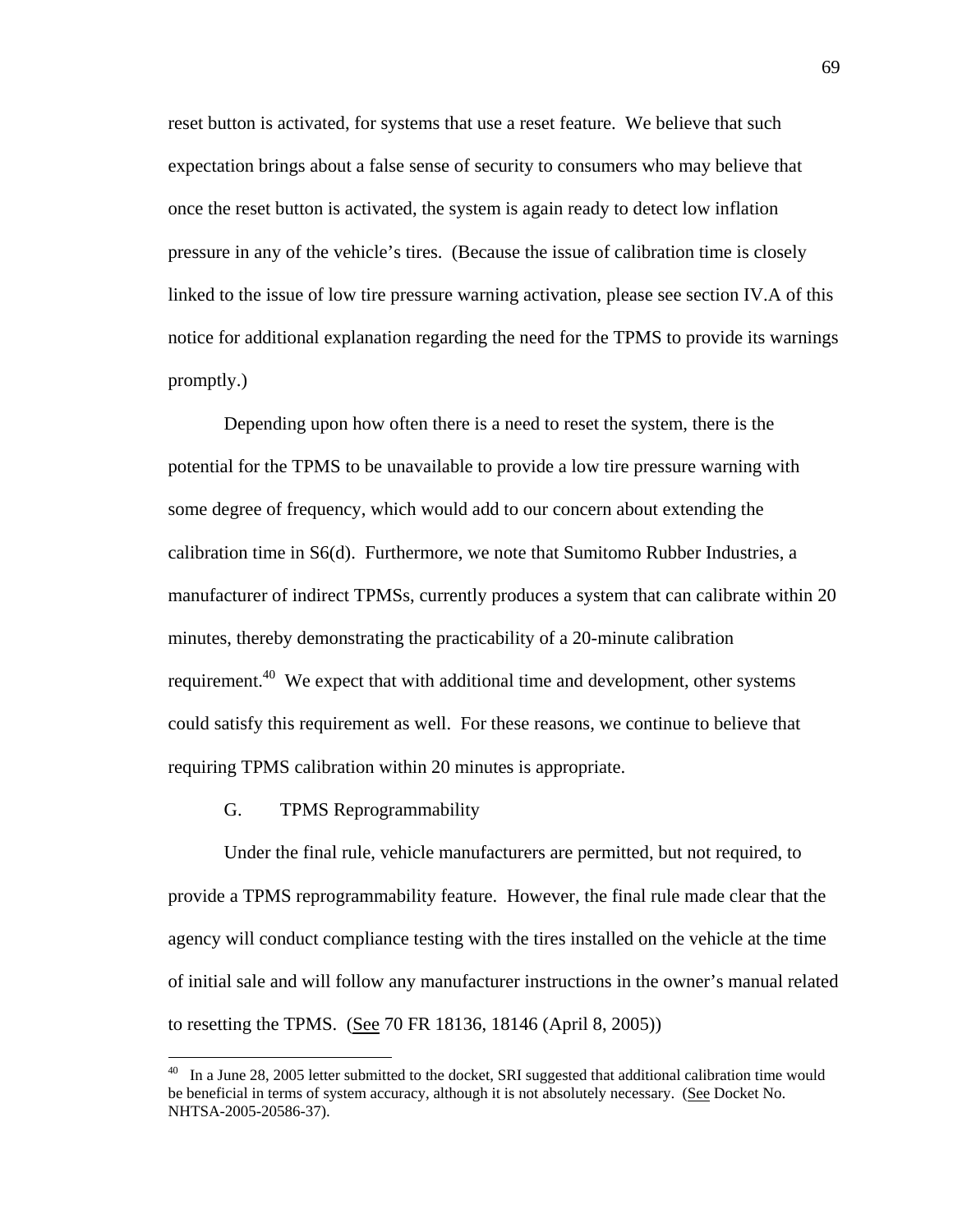According to SEMA, replacement tires for a vehicle may require higher inflation pressure than the vehicle's original equipment tires, and unless the TPMS is reprogrammed to reflect this new placard pressure, those replacement tires may become more than 25 percent under-inflated by the time the TPMS low tire pressure warning telltale illuminates. SEMA argued that this situation would both defeat the purpose of the rule and also give drivers a false sense of security, although SEMA acknowledged that it does not have specific information to demonstrate how significant this problem currently is or will be in the future. SEMA recommended that the standard be amended to require TPMS reprogrammability.

We have decided to deny SEMA's request that we amend FMVSS No. 138 to require TPMS reprogrammability, because there is no evidence to demonstrate an actual problem in this area. We believe that vehicle manufacturers installing TPMSs that may require reprogramming in certain situations are well aware of this issue and will provide this feature, as necessary. Thus, in the final rule, we expressly stated that TPMSs are permitted to be reprogrammable. Once again, although we are uncertain as to the exact details of system reprogrammability, we assume that it will be fairly easy for the service industry to reprogram TPMSs to accommodate different tires and rims.

H. Sharing of TPMS Servicing Information

The April 8, 2005 final rule stated that the agency does not believe it necessary to mandate vehicle manufacturers to report repair and servicing information to the aftermarket sales industry and the service industry. As stated in the preamble to the final rule, NHTSA has not received any consumer complaints regarding the serviceability of existing TPMSs, and the agency expects that the marketplace will make sufficient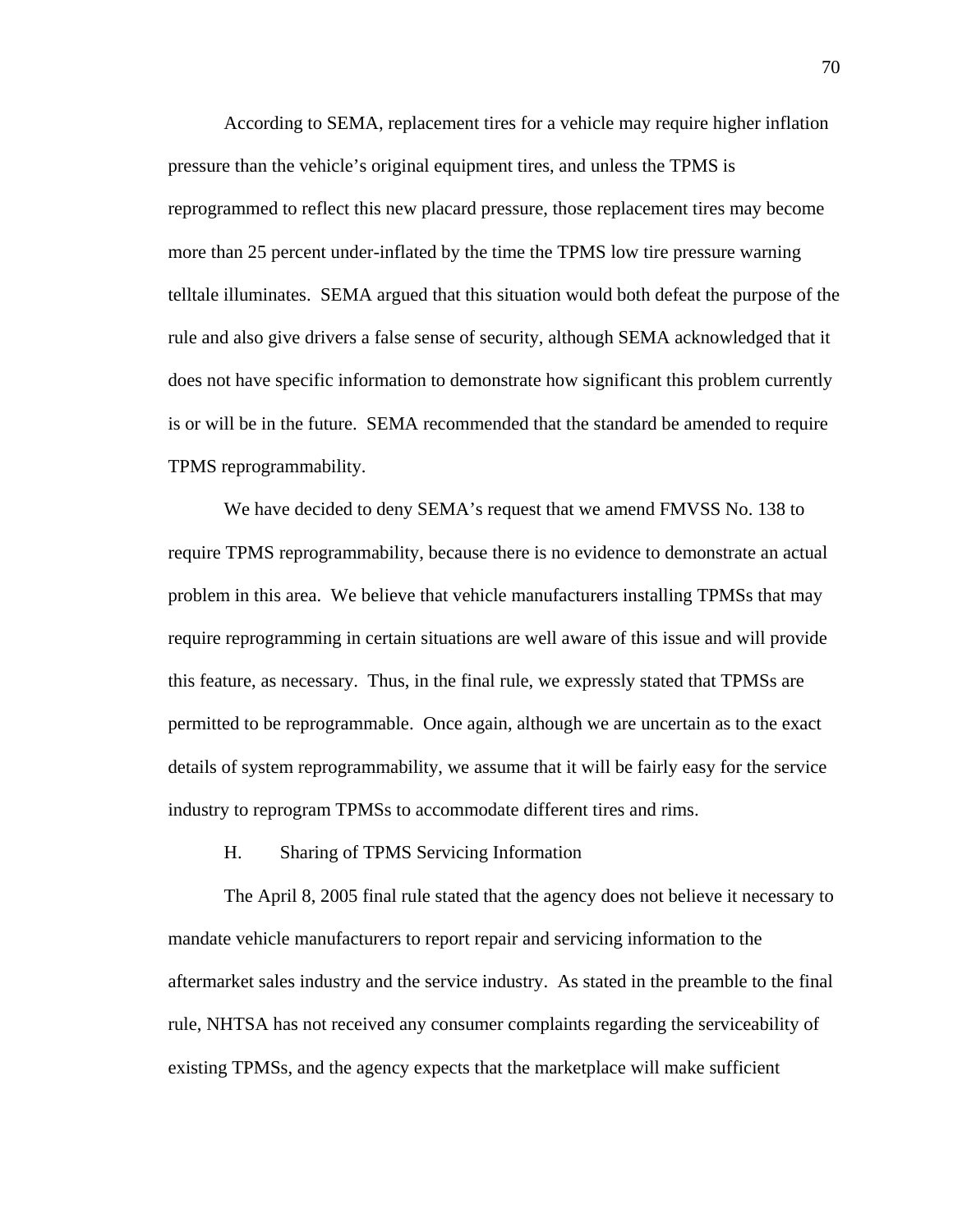information available to permit convenient sales, maintenance, and repair of such systems. (See 70 FR 18136, 18175 (April 8, 2005))

In its petition, SEMA reiterated the argument made in its comments on the NPRM that the agency should require vehicle manufacturers to share sufficient information to allow third-party servicing of TPMSs. SEMA stated that it has heard complaints that the service and repair industry and the aftermarket sales industry have been denied access to TPMS service information from both sensor manufacturers as well as vehicle manufacturers. However, SEMA did not provide any information to substantiate these anecdotal complaints, nor did it provide any facts to ascertain how large a problem there may be regarding access to service information. To resolve these concerns, SEMA recommended that the standard be amended to include a requirement that any TPMS servicing information must be made available to the vehicle owner, to the extent that such information is available to other parties.

SEMA further argued that unless this recommendation and the other recommendations contained in its petition are followed, the rule may have a significant negative impact upon its small business members, because they may be unable to install their products if the TPMS MIL cannot be extinguished.

We have decided to deny SEMA's request that we compel vehicle manufacturers to share TPMS servicing information with the service and repair industry. SEMA has not provided any evidence to demonstrate that vehicle manufacturers would not make necessary repair and servicing information available to the aftermarket sales industry and to the service industry, and its claims of a significant negative impact on its members are also speculative.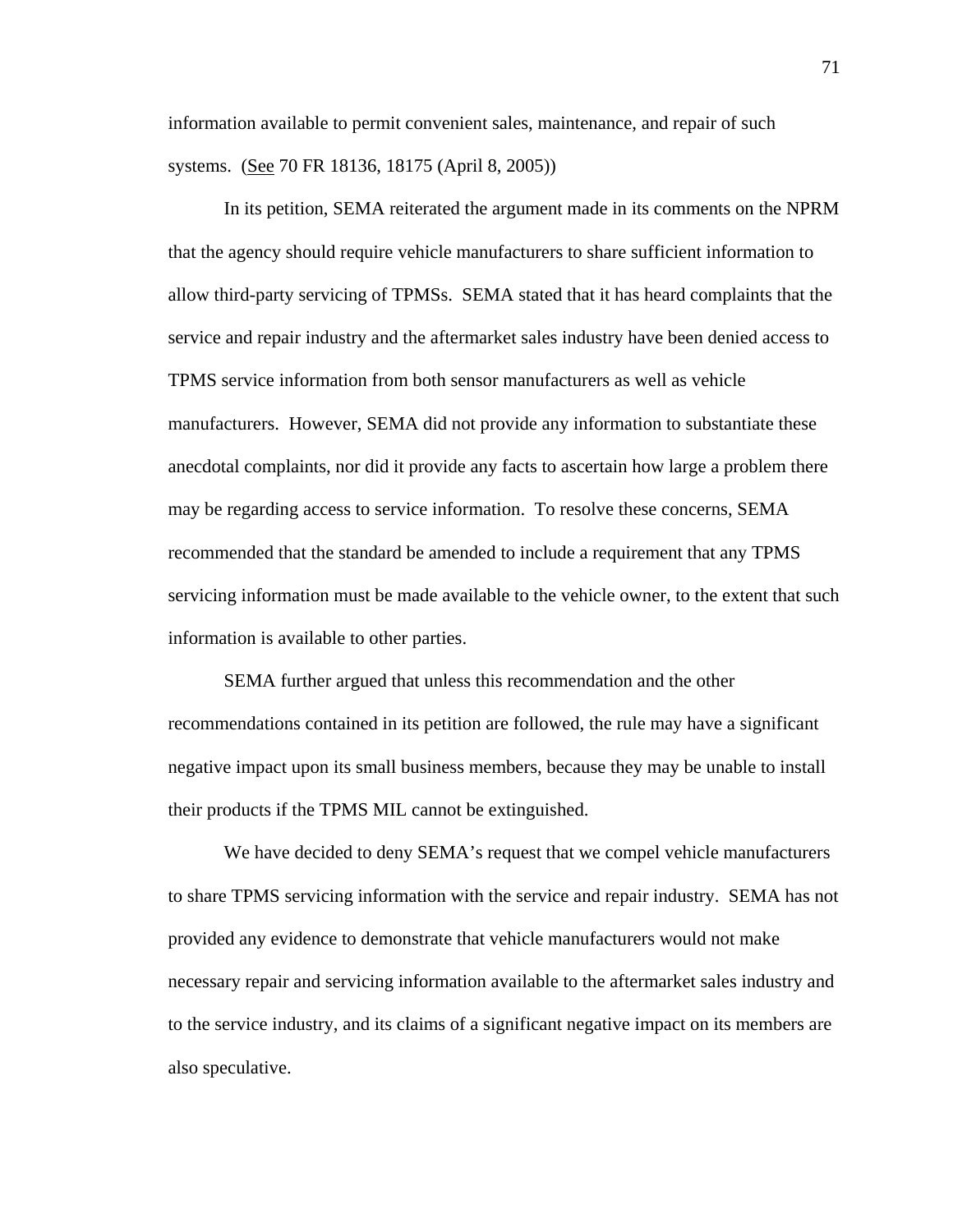As noted in the final rule, we have not received any consumer complaints regarding the serviceability of existing TPMSs. Vehicles currently include many complex systems, and although dealer involvement may be necessitated in some cases, the marketplace has generally made available sufficient information to permit convenient maintenance and repair of such systems. We do not believe that TPMS technologies will prove any different in this regard.

Furthermore, we are not requiring vehicle manufacturers to share TPMS servicing information with the vehicle owner. We believe that such a requirement would be unnecessary for the reasons discussed above and also because consumers are likely to find such highly technical information to be confusing and of little direct usefulness.

I. Phase-In Calculations

 Under S7, Phase-in Schedule, the final rule sets forth the requirements for vehicle manufacturer implementation of the TPMS standard. Specifically, under S7.1, for vehicles manufactured on or after October 5, 2005 and before September 1, 2006, the number of vehicles complying with the standard (other than the TPMS malfunction provisions of S4.4) must not be less than 20 percent of either: (a) the manufacturer's average annual production of vehicles manufactured on or after September 1, 2002 and before October 5, 2005, or (b) the manufacturer's production on or after October 5, 2005 and before September 1, 2006.

Under S7.2, vehicles manufactured on or after September 1, 2006 and before September 1, 2007 are subject to a 70 percent phase-in of either: (a) the manufacturer's average annual production of vehicles manufactured on or after September 1, 2003 and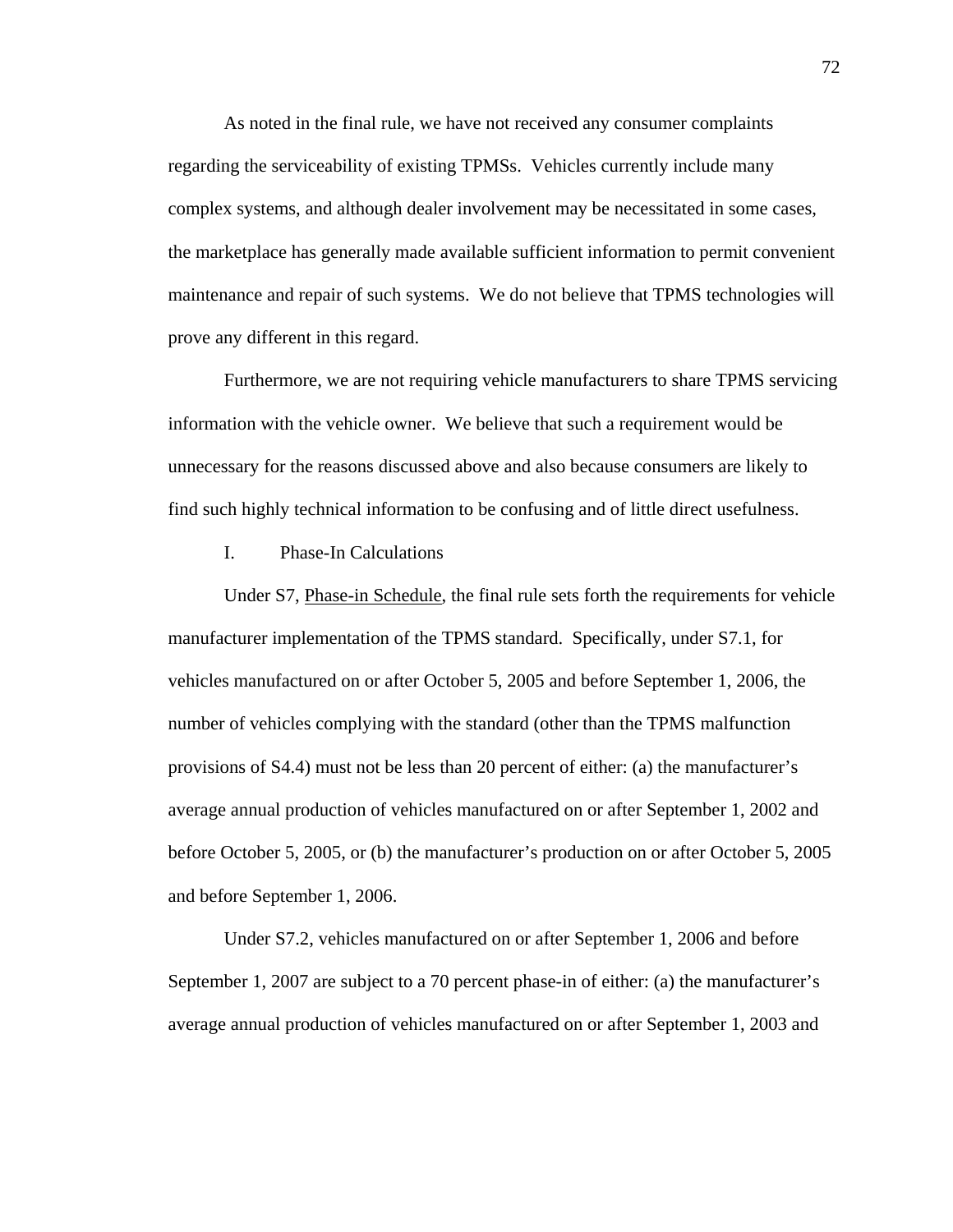before September 1, 2006, or (b) the manufacturer's production on or after September 1, 2006 and before September 1, 2007.

As required by S7.3, all vehicles manufactured on or after September 1, 2007 must comply with all requirements of the standard, including the TPMS malfunction requirements of S4.4. However, S7.7 provides an exception for vehicles manufactured by final-stage manufacturers and alterers, entities that are not subject to the phase-in and for which the final rule provides an additional year for compliance (*i.e.*, until September 1, 2008).

The final rule provides carry-forward credits for vehicles that comply with the requirements of the standard and which are in excess of the compliance requirement for the phase-in reporting period in question (see S7.4(a), as contained in the April 8, 2005 final rule). In addition, the final rule provides carry-backward credits, through which a vehicle manufacturer is permitted to reduce its compliance responsibility during the first period of the phase-in, provided that it increases compliance by a corresponding number of vehicles during the second period of the phase-in (see S7.4(c), as contained in the April 8, 2005 final rule).

The AIAM argued that the final rule is inconsistent regarding its articulation of the compliance requirement for the initial period of the phase-in (*i.e.*, from October 5, 2005 to September 1, 2006). Its petition stated that the final rule's preamble calls for a 20 percent of a vehicle manufacturer's production to be equipped with TPMSs that are compliant with FMVSS No. 138 during that roughly eleven-month period. However, in the regulatory text, one of the options for calculating the number of vehicles that must comply during that period is based upon a full year of production (*i.e.*, S7.1(a)).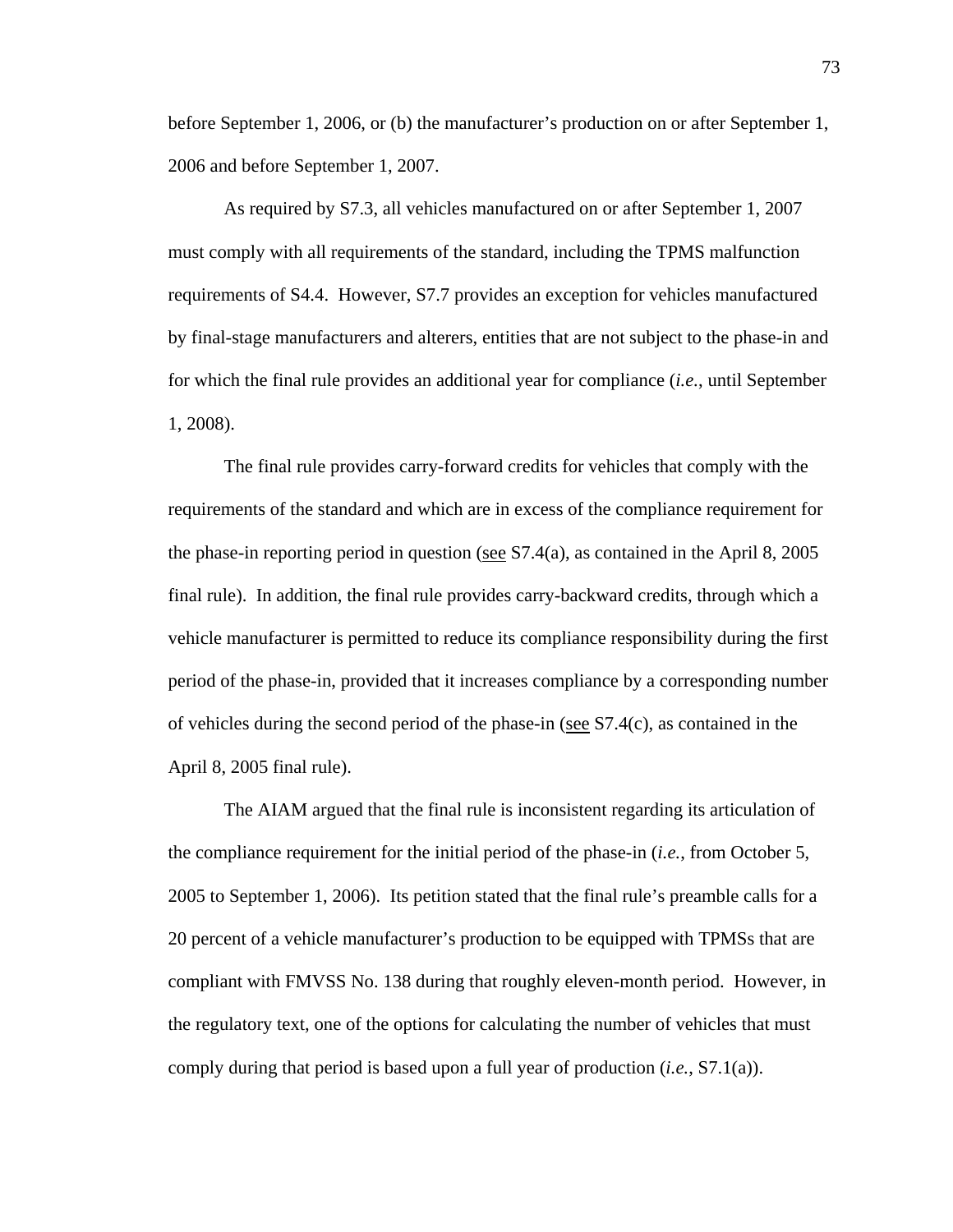According to the AIAM, that provision of the final rule effectively requires a compliance rate of approximately 22 percent during the initial phase-in period (rather than 20 percent).

To remedy this situation, the AIAM recommended revising S7.1(a) to read, "The manufacturer's total production of vehicles manufactured on or after September 1, 2002, and before October 5, 2005, divided by 3.414." Furthermore, the AIAM urged the agency to adopt a separate reporting requirement under 49 CFR 585.66(b) for the first phase-in period, which would require vehicle manufacturers to submit the following information: (1) the number of complying vehicles for the period from October 5, 2005, to August 31, 2006, and (2) total light vehicle production for that period, or total light vehicle production for the period from September 1, 2002, to October 5, 2005, depending upon the compliance option that is selected.

After carefully considering AIAM's argument, we have decided to retain the phase-in requirement in S7 for the initial period of the phase-in without change. Under S7.1, a vehicle manufacturer has two options for calculating the number of FMVSS No. 138-compliant vehicles that must be produced during the initial period of the phase-in from October 5, 2005 to September 1, 2006. Consistent with the discussion in the preamble of the final rule, one of those options is 20 percent of the manufacturer's actual production during that period. Alternatively, the manufacturer may choose 20 percent of a three-year average as the basis for calculating the required number of complying vehicles. The manufacturer is free to choose whichever of these two options it considers to be the most advantageous.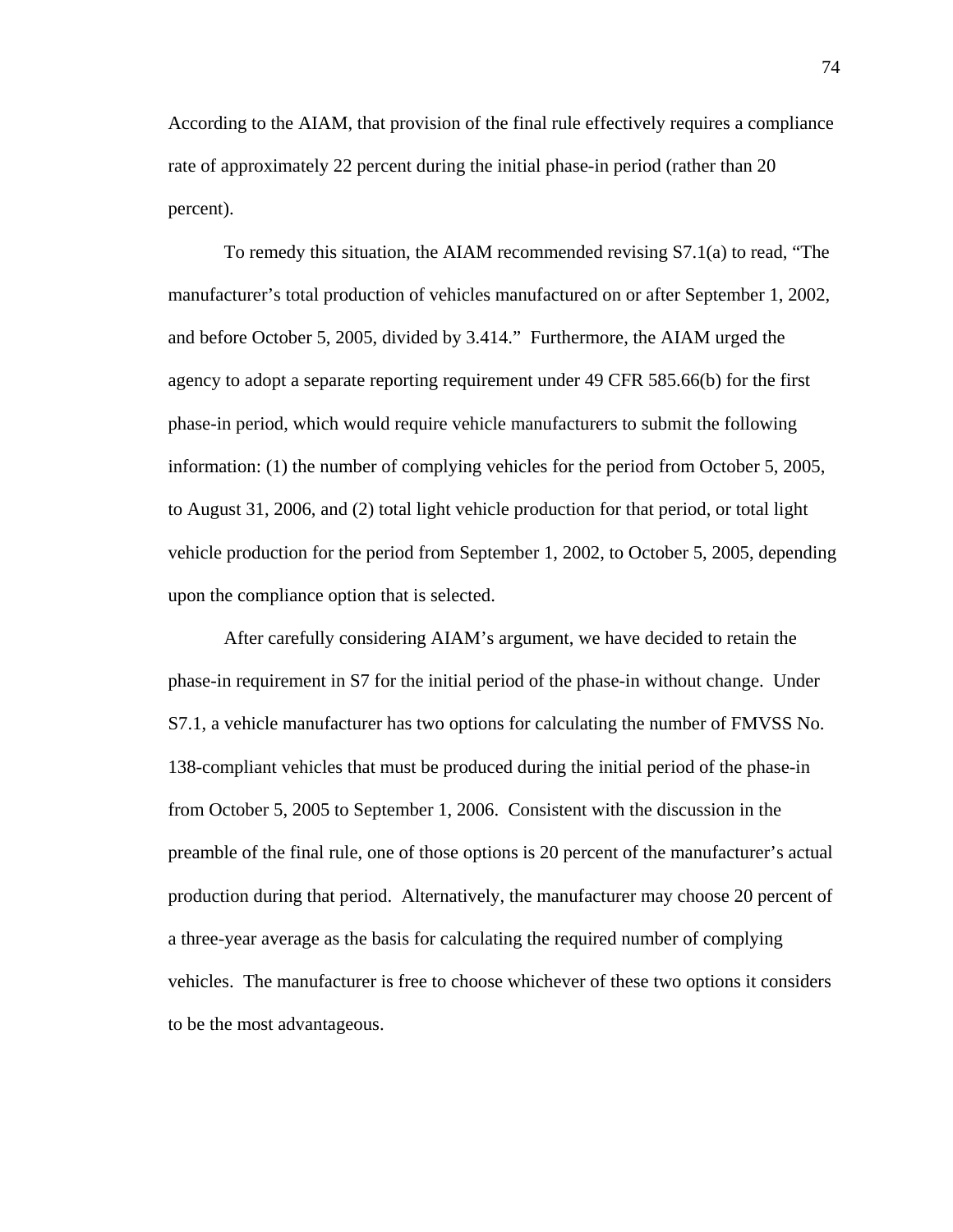We do not believe that the difference between the shortened initial production period and the slightly lengthened three-year average will have a significant effect on the number of vehicles that will be required to comply with the standard in MY 2006. Given our understanding of vehicle manufacturers' production plans as reflected in their responses to the agency's September 9, 2003 Special Orders, we tentatively decided in the NPRM that 50 percent compliance during the first year of the phase-in would be reasonable; thus, the final rule's phase-in requirement of 20 percent for the initial period should be achievable under either method of calculation. Furthermore, carry-backward credits are available under S7.4(c) of the standard to further ease implementation in the event the difference between the two methods of calculation under S7.1 somehow proves problematic.

However, we are granting the AIAM's request that we modify 49 CFR 585.66, Reporting Requirements, to differentiate the reports to be submitted to the agency for each of the two phase-in periods. As currently drafted, section 585.66(b)(1), Basis for Statement of Compliance, and section 585.66(b)(2), Production, require manufacturers to report values for the full production year,  $41$  without mention of the period corresponding to the first period of the phase-in (*i.e.*, from October 5, 2005 to September 1, 2006), which is the relevant total production value for calculation under  $S7.1(b)$  of FMVSS No. 138. Because the reporting of this information directly relates to determining compliance with the requirements of FMVSS No. 138, we have decided to revise 49 CFR 585.66(b)(1) and (2) to clearly differentiate between the two phase-in periods.

#### **V. Benefits and Costs**

1

<span id="page-74-0"></span> $41$  Under 49 CFR 585.64, the term "production year" is defined as "the 12-month period between September 1 of one year and August 31 of the following year, inclusive."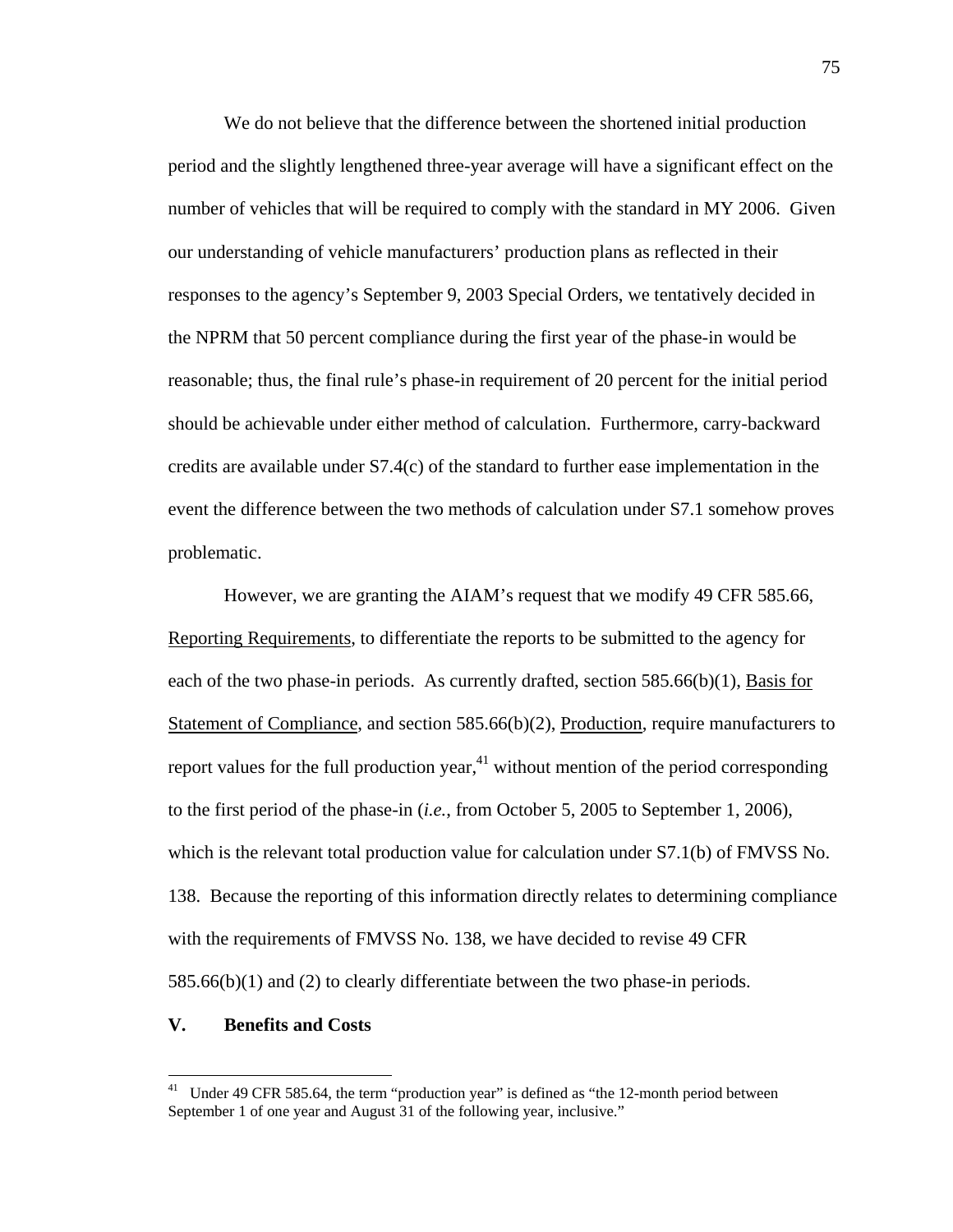Section VI of the April 8, 2005 final rule summarized the costs associated with the TPMS standard, as more fully described in the Final Regulatory Impact Analysis  $(FRIA)^{42}$  accompanying the final rule. The FRIA addresses the full range of anticipated costs related to TPMSs, including the cost of different TPMS technologies, overall vehicle costs, maintenance costs, testing costs, and opportunity costs.

In summary, the FRIA estimated that the average incremental cost for all vehicles to meet the standard's requirements would range from \$48.44-\$69.89 per vehicle, depending upon the specific technology chosen for compliance. Since approximately 17 million vehicles are produced for sale in the U.S. each year, the total annual vehicle cost is expected to range from approximately \$823-\$1,188 million per year. The agency estimated that the net cost per vehicle would be \$26.63-\$100.25 (assuming a one-percent TPMS malfunction rate for replacement tires) and that the total annual net cost would be approximately \$453-\$1,704 million.

The agency has determined that the technical amendments resulting from this final rule responding to petitions for reconsideration will not appreciably change the costs and benefits reported in the FRIA. Accordingly, the agency has decided that the estimates in that document remain valid and that additional analysis is not required.

## **VI. Rulemaking Analyses and Notices**

#### A. Vehicle Safety Act

Under 49 U.S.C. Chapter 301, Motor Vehicle Safety (49 U.S.C. 30101 *et seq.*), the Secretary of Transportation is responsible for prescribing motor vehicle safety standards that are practicable, meet the need for motor vehicle safety, and are stated in

<span id="page-75-0"></span><sup>42</sup> Docket No. NHTSA-2005-20586-2.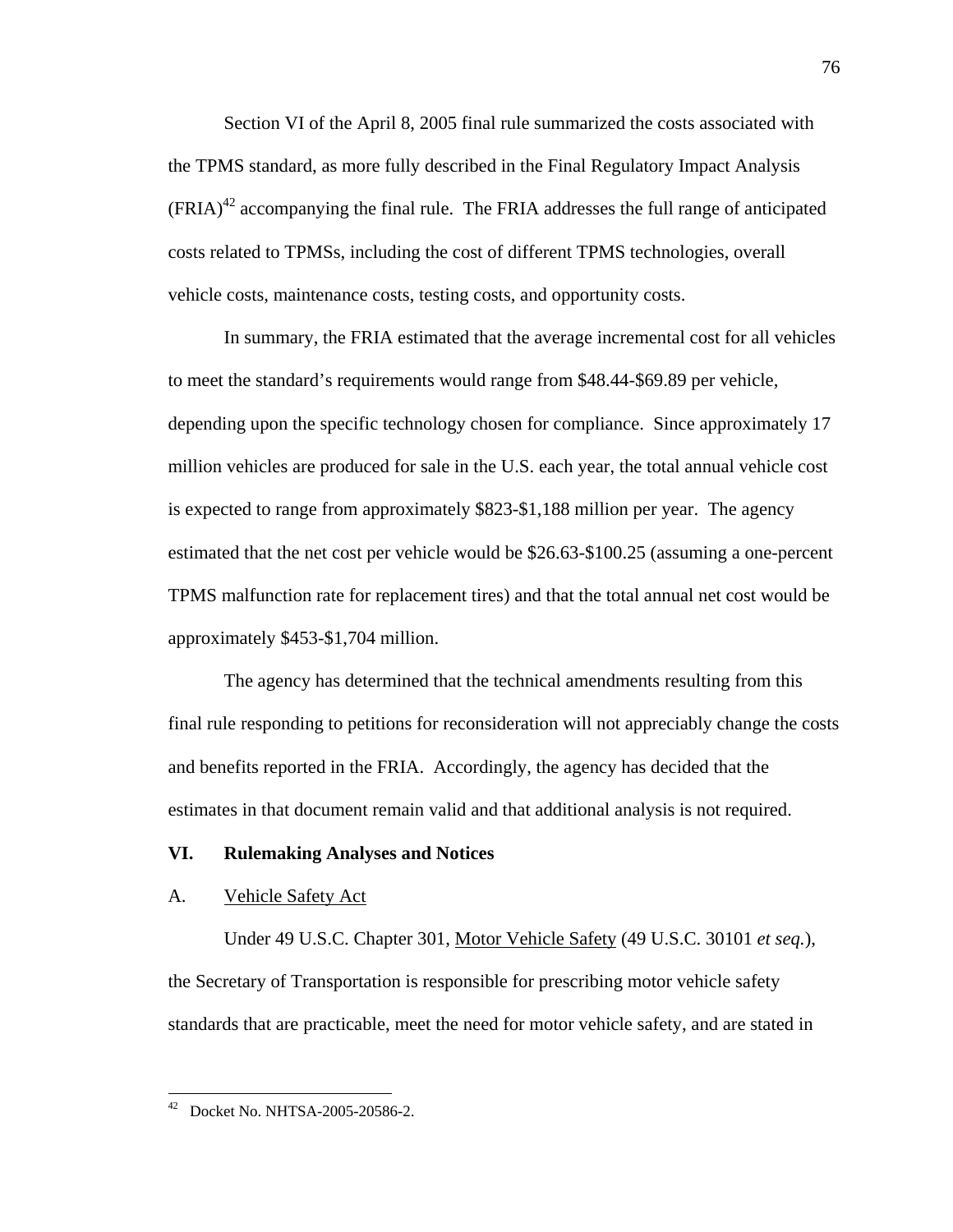objective terms.<sup>43</sup> These motor vehicle safety standards set a minimum standard for motor vehicle or motor vehicle equipment performance.<sup>44</sup> When prescribing such standards, the Secretary must consider all relevant, available motor vehicle safety information.<sup>45</sup> The Secretary also must consider whether a proposed standard is reasonable, practicable, and appropriate for the type of motor vehicle or motor vehicle equipment for which it is prescribed and the extent to which the standard will further the statutory purpose of reducing traffic accidents and associated deaths.<sup>46</sup> The responsibility for promulgation of Federal motor vehicle safety standards has been delegated to NHTSA.<sup>[47](#page-76-4)</sup>

As noted previously, section 13 of the TREAD Act mandated a regulation to require a tire pressure monitoring system in new vehicles. In satisfaction of this congressional directive, NHTSA established FMVSS No. 138, Tire Pressure Monitoring Systems, in a final rule published in the **Federal Register** on April 8, 2005. The agency received 17 petitions for reconsideration of the final rule, two of which were subsequently withdrawn. Most of these petitions raised issues involving technical modifications and correction. In this final rule responding to petitions for reconsideration, the agency carefully considered the statutory requirements of both the TREAD Act and 49 U.S.C. Chapter 301.

First, this final rule reflects the agency's careful consideration and analysis of all issues raised in the petitions for reconsideration. In responding to the issues raised in these petitions, the agency considered all relevant motor vehicle safety information. In

<span id="page-76-0"></span><sup>&</sup>lt;sup>43</sup> 49 U.S.C. 30111(a).

<span id="page-76-2"></span>

<span id="page-76-4"></span><span id="page-76-3"></span>

<span id="page-76-1"></span><sup>&</sup>lt;sup>44</sup> 49 U.S.C. 30102(a)(9).<br><sup>45</sup> 49 U.S.C. 30111(b).<br><sup>46</sup> *Id.* 47 49 U.S.C. 105 and 322; delegation of authority at 49 CFR 1.50.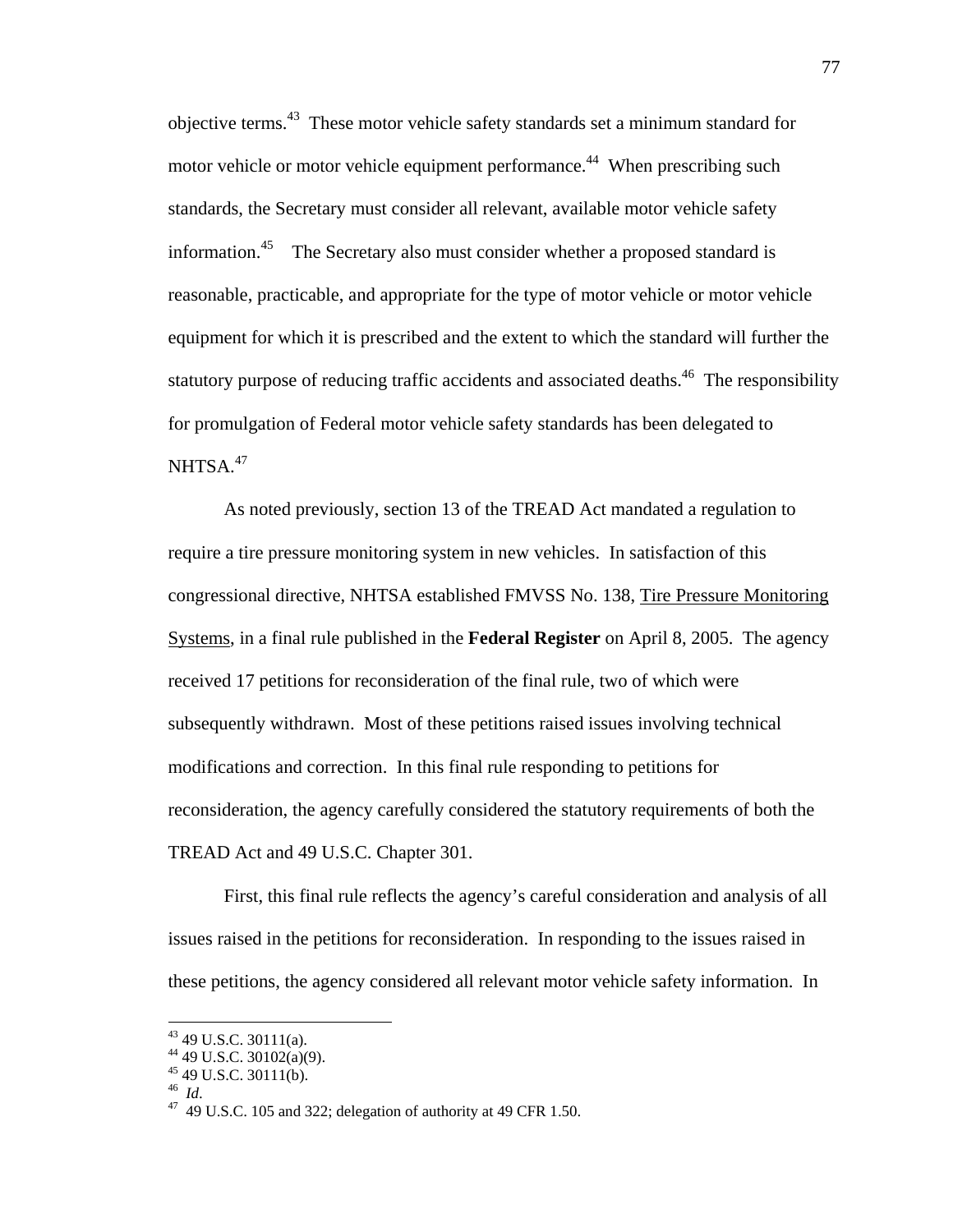preparing this document, the agency carefully evaluated available research, testing results, and other information related to various TPMS technologies. In sum, this document reflects our consideration of all relevant, available motor vehicle safety information.

Second, to ensure that the TPMS requirements remain practicable, the agency evaluated the potential impacts of the petitions' requested actions in light of the cost, availability, and suitability of various TPMSs, consistent with our safety objectives and the requirements of the TREAD Act. As noted above, most of the changes resulting from this final rule involve relatively minor modifications to the April 8, 2005 final rule for TPMS. In sum, we believe that this final rule responding to petitions for reconsideration is practicable and will maintain the benefits of the April 8, 2005 final rule, including prevention of deaths and injuries associated with significantly under-inflated tires, increased tread life, fuel economy savings, and savings associated with avoidance of property damage and travel delays (*i.e.*, from crashes prevented by the TPMS).

Third, the regulatory text following this preamble is stated in objective terms in order to specify precisely what performance is required and how performance will be tested to ensure compliance with the standard. Specifically, this final rule makes minor modifications to the performance requirements for operation of the TPMS, both in terms of detecting and providing warnings related to low tire pressure and system malfunction.

The final rule also discusses test requirements for TPMS calibration, low tire pressure detection, and TPMS malfunction. This test involves driving the vehicle under a defined set of test conditions (*e.g.*, ambient temperature, road test surface, test weight, vehicle speed, rim position, brake pedal application) on a designated road course in San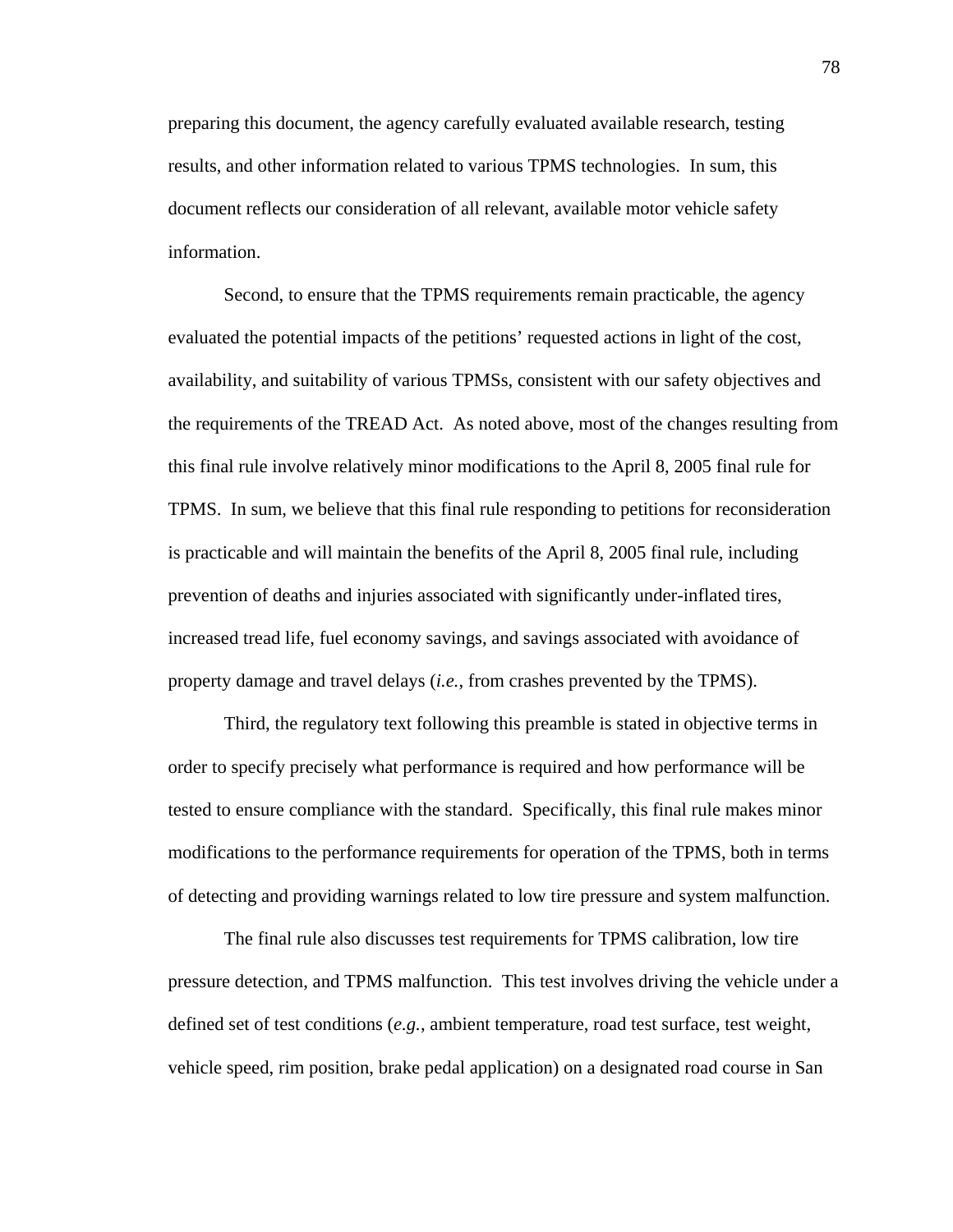Angelo, Texas. The test course has been used for several years by NHTSA and the tire industry for uniform tire quality grading testing. The standard's test procedures carefully delineate how testing will be conducted. The agency continues to believe that this test procedure is sufficiently objective and would not result in any uncertainty as to whether a given vehicle satisfies the requirements of the TPMS standard.

Fourth, we believe that this final rule responding to petitions for reconsideration will meet the need for motor vehicle safety by making certain modifications that will enhance the ability of the TPMS standard to provide a warning to the driver when one or more tires become significantly under-inflated, thereby permitting the driver to take corrective action in a timely fashion and potentially averting crash-related injuries.

Finally, we believe that this final rule responding to petitions for reconsideration is reasonable and appropriate for motor vehicles subject to the applicable requirements. As discussed elsewhere in this notice, the modifications to the standard resulting from this final rule will further the agency's efforts to address Congress' concern that significantly under-inflated tires could lead to tire failures resulting in fatalities and serious injuries. Under the TREAD Act, Congress mandated installation of a system in new vehicles to alert the driver when a tire is significantly under-inflated, and NHTSA has determined that TPMSs meeting the requirements of this final rule offer an effective countermeasure in these situations.Accordingly, we believe that this final rule is appropriate for covered vehicles that are or would become subject to these provisions of FMVSS No. 138 because it furthers the agency's objective of preventing deaths and serious injuries associated with significantly under-inflated tires.

B. Executive Order 12866 and DOT Regulatory Policies and Procedures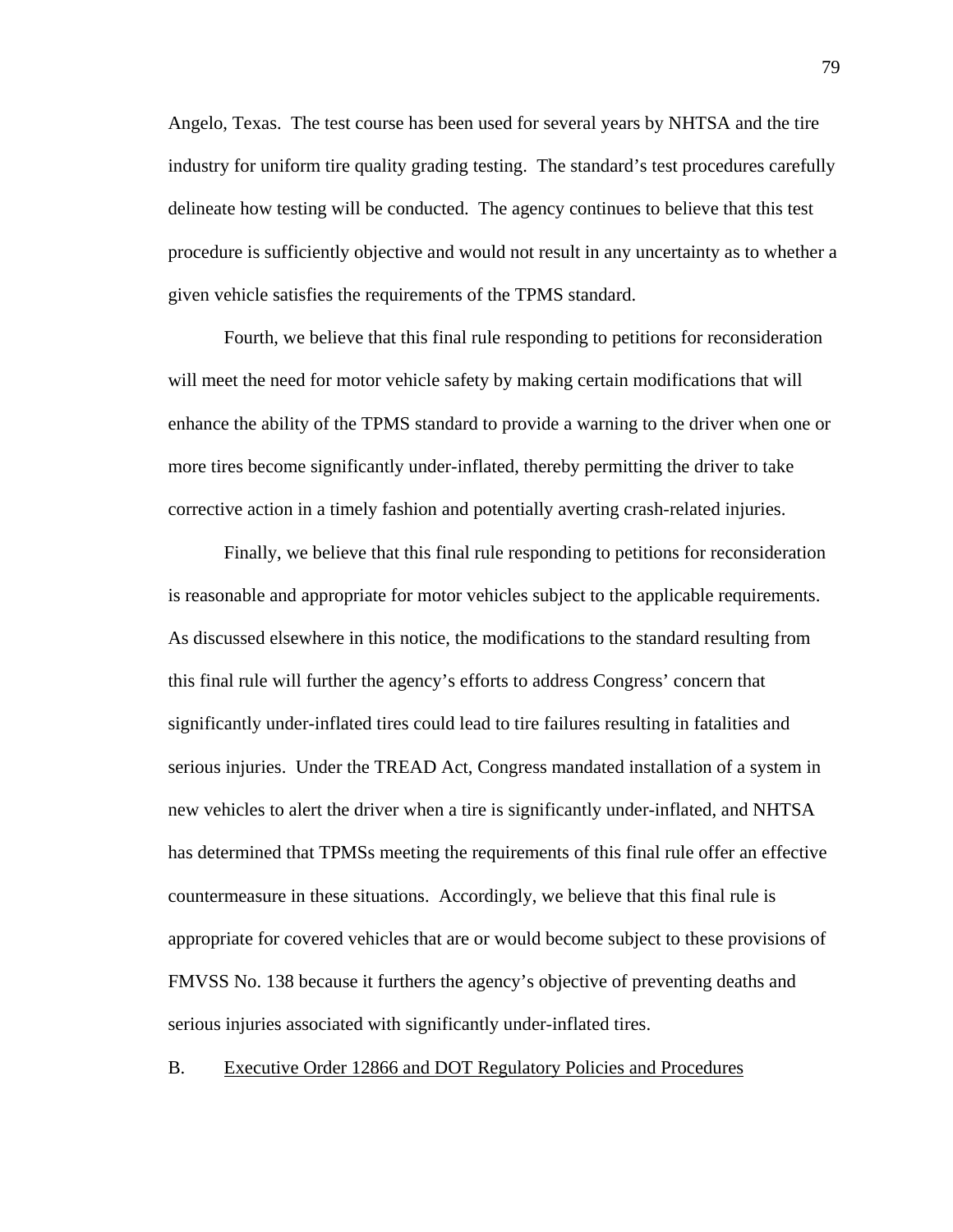Executive Order 12866, "Regulatory Planning and Review" (58 FR 51735, October 4, 1993), provides for making determinations whether a regulatory action is "significant" and therefore subject to OMB review and to the requirements of the Executive Order. The Order defines a "significant regulatory action" as one that is likely to result in a rule that may:

(1) Have an annual effect on the economy of \$100 million or more or adversely affect in a material way the economy, a sector of the economy, productivity, competition, jobs, the environment, public health or safety, or State, local, or Tribal governments or communities;

(2) Create a serious inconsistency or otherwise interfere with an action taken or planned by another agency;

(3) Materially alter the budgetary impact of entitlements, grants, user fees, or loan programs or the rights and obligations of recipients thereof; or

(4) Raise novel legal or policy issues arising out of legal mandates, the President's priorities, or the principles set forth in the Executive Order.

Although the April 8, 2005 final rule was determined to be economically significant, this final rule responding to petitions for reconsideration involves only relatively minor technical amendments to the FMVSS No. 138. Accordingly, it was determined that this final rule is not significant under either Executive Order 12866 or the Department of Transportation's Regulatory Policies and Procedures. The agency has estimated that the incremental costs associated with the minor modifications to the standard resulting from this final rule will not appreciably change the costs of compliance with FMVSS No. 138. Accordingly, the figures presented in the Final Regulatory Impact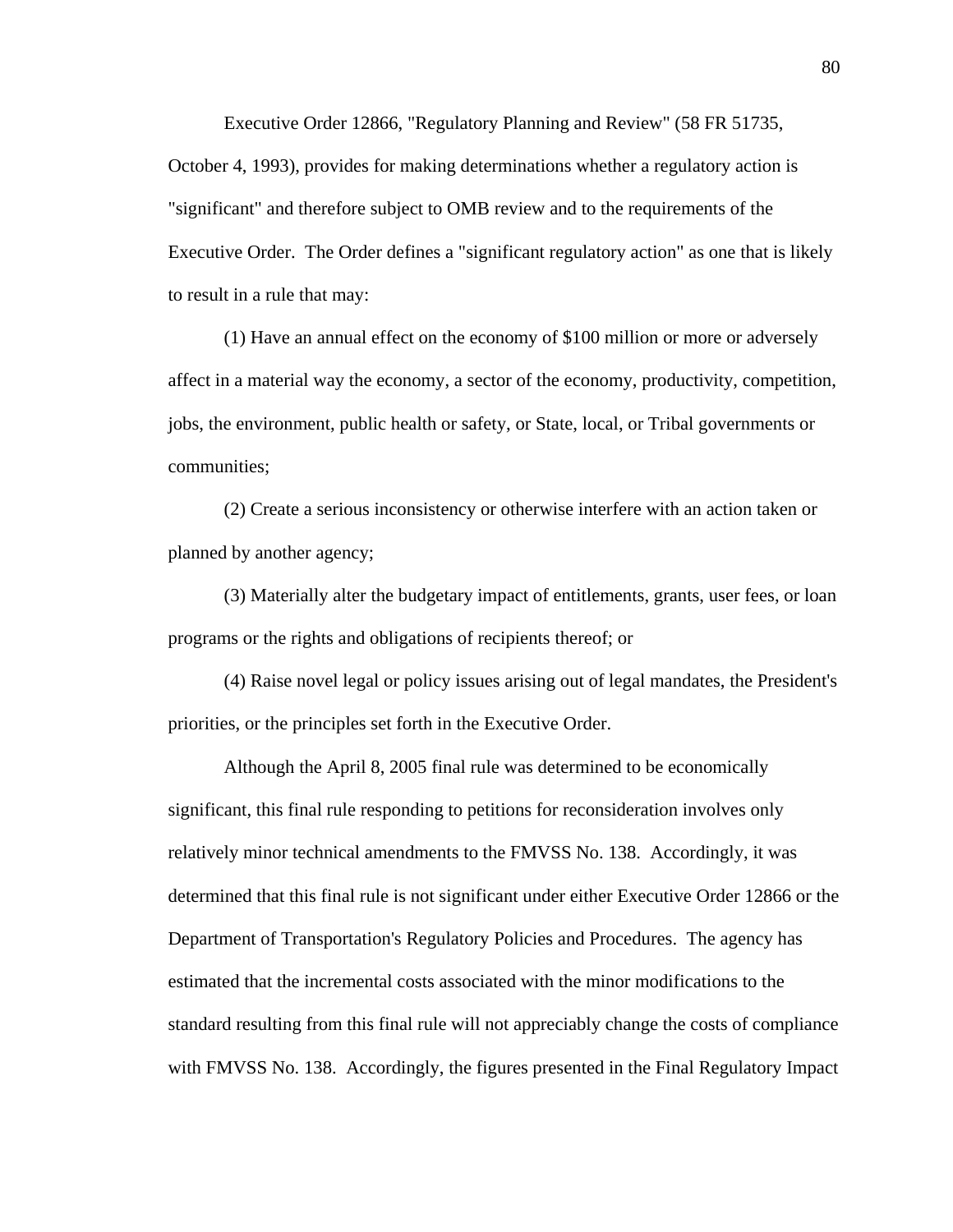Analysis, docketed along with the April 8, 2005 final rule, remain apposite without modification.

### C. Regulatory Flexibility Act

Pursuant to the Regulatory Flexibility Act (5 U.S.C. 601 et seq., as amended by the Small Business Regulatory Enforcement Fairness Act (SBREFA) of 1996), whenever an agency is required to publish a notice of rulemaking for any proposed or final rule, it must prepare and make available for public comment a regulatory flexibility analysis that describes the effect of the rule on small entities (*i.e.*, small businesses, small organizations, and small governmental jurisdictions). The Small Business Administration's regulations at 13 CFR Part 121 define a small business, in part, as a business entity "which operates primarily within the United States." (13 CFR 121.105(a)). No regulatory flexibility analysis is required if the head of an agency certifies the rule will not have a significant economic impact on a substantial number of small entities. SBREFA amended the Regulatory Flexibility Act to require Federal agencies to provide a statement of the factual basis for certifying that a rule will not have a significant economic impact on a substantial number of small entities.

NHTSA has considered the effects of this final rule under the Regulatory Flexibility Act. I certify that this final rule would not have a significant economic impact on a substantial number of small entities. The rationale for this certification is that the present final rule responding to petitions for reconsideration only makes technical modifications and corrections to the safety standard for TPMS. As discussed in detail in the April 8, 2005 final rule establishing FMVSS No. 138, we do not anticipate that the TPMS standard will have a significant economic impact on a substantial number of small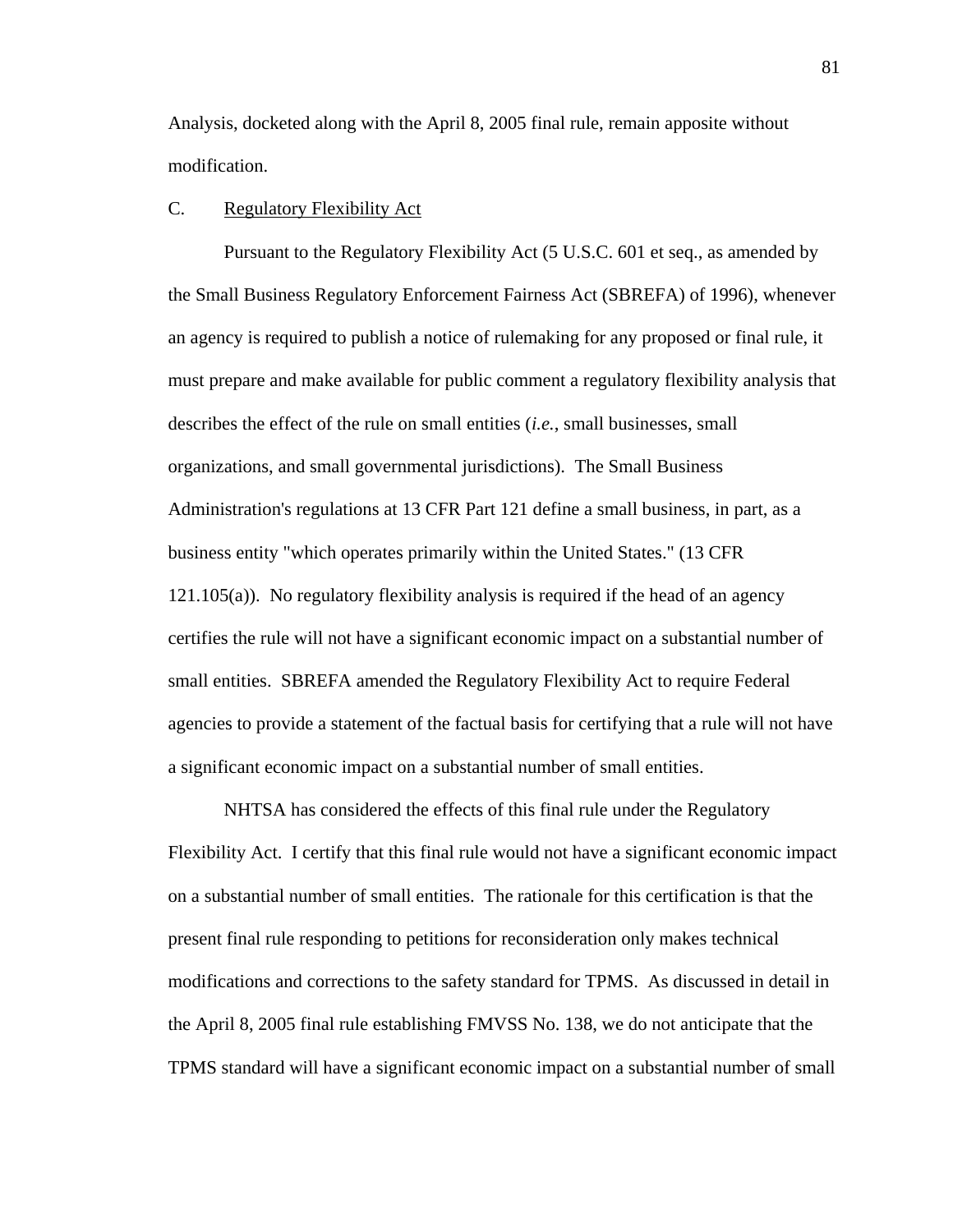entities, and nothing in this final rule would change either that assessment or its underlying reasoning.

# D. Executive Order 13132 (Federalism)

Executive Order 13132, "Federalism" (64 FR 43255, August 10, 1999), requires NHTSA to develop an accountable process to ensure "meaningful and timely input by State and local officials in the development of regulatory policies that have federalism implications." "Policies that have federalism implications" are defined in the Executive Order to include regulations that have "substantial direct effects on the States, on the relationship between the national government and the States, or on the distribution of power and responsibilities among the various levels of government." Under Executive Order 13132, the agency may not issue a regulation with Federalism implications, that imposes substantial direct compliance costs, and that is not required by statute, unless the Federal government provides the funds necessary to pay the direct compliance costs incurred by State and local governments, the agency consults with State and local governments, or the agency consults with State and local officials early in the process of developing the proposed regulation. NHTSA also may not issue a regulation with Federalism implications and that preempts a State law unless the agency consults with State and local officials early in the process of developing the regulation.

Although statutorily mandated, this final rule responding to petitions for reconsideration of the TPMS standard was analyzed in accordance with the principles and criteria set forth in Executive Order 13132, and the agency determined that the rule would not have sufficient Federalism implications to warrant consultations with State and local officials or the preparation of a Federalism summary impact statement. This final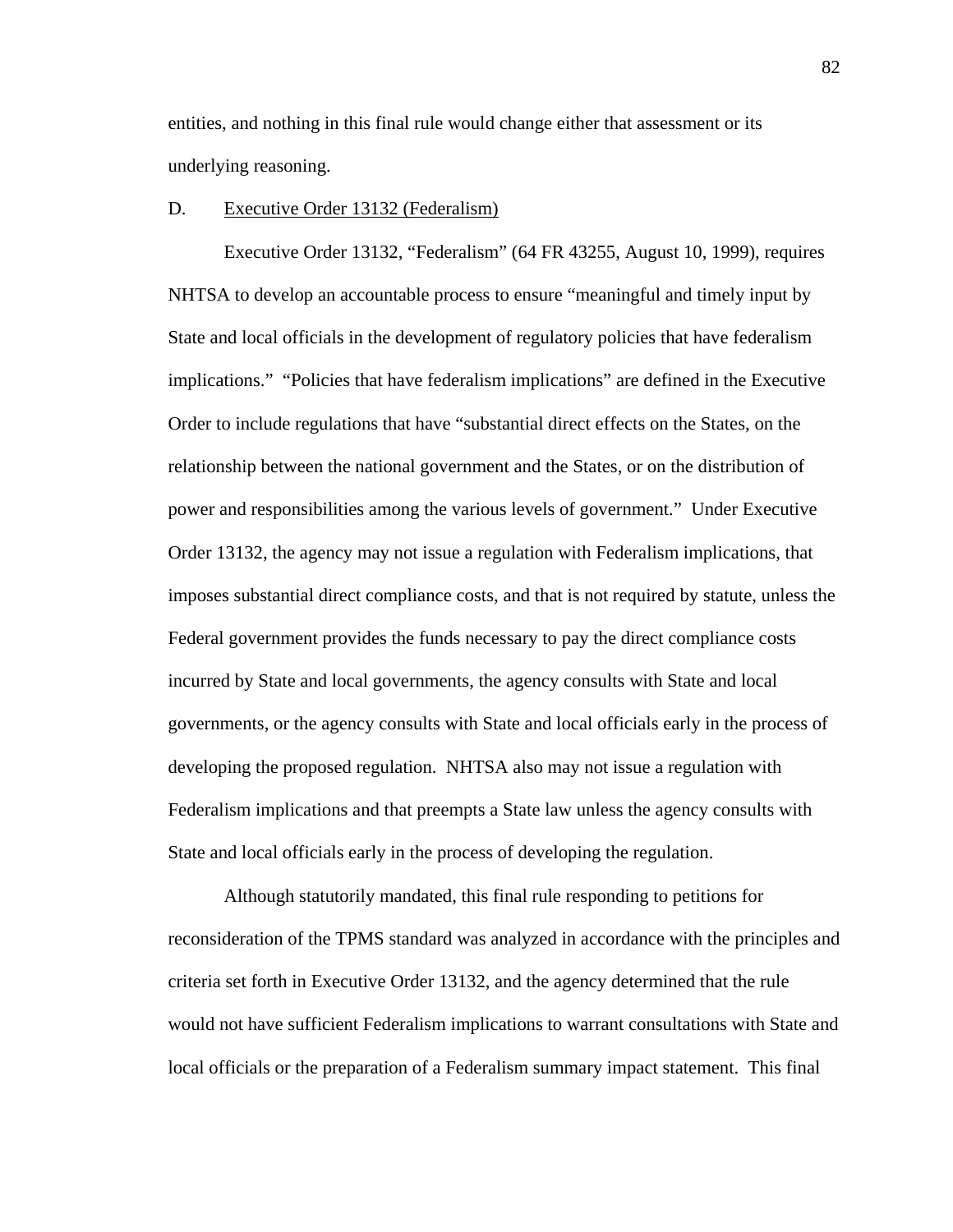rule is not expected to have any substantial effects on the States, or on the current distribution of power and responsibilities among the various local officials.

#### E. Executive Order 12988 (Civil Justice Reform)

Pursuant to Executive Order 12988, "Civil Justice Reform" (61 FR 4729, February 7, 1996), the agency has considered whether this rulemaking would have any retroactive effect. This final rule does not have any retroactive effect. Under 49 U.S.C. 30103, whenever a Federal motor vehicle safety standard is in effect, a State may not adopt or maintain a safety standard applicable to the same aspect of performance which is not identical to the Federal standard, except to the extent that the State requirement imposes a higher level of performance and applies only to vehicles procured for the State's use. 49 U.S.C. 30161 sets forth a procedure for judicial review of final rules establishing, amending, or revoking Federal motor vehicle safety standards. That section does not require submission of a petition for reconsideration or other administrative proceedings before parties may file a suit in court.

F. Executive Order 13045 (Protection of Children from Environmental Health and Safety Risks)

Executive Order 13045, "Protection of Children from Environmental Health and Safety Risks" (62 FR 19855, April 23, 1997), applies to any rule that: (1) is determined to be "economically significant" as defined under Executive Order 12866, and (2) concerns an environmental, health, or safety risk that the agency has reason to believe may have a disproportionate effect on children. If the regulatory action meets both criteria, the agency must evaluate the environmental health or safety effects of the planned rule on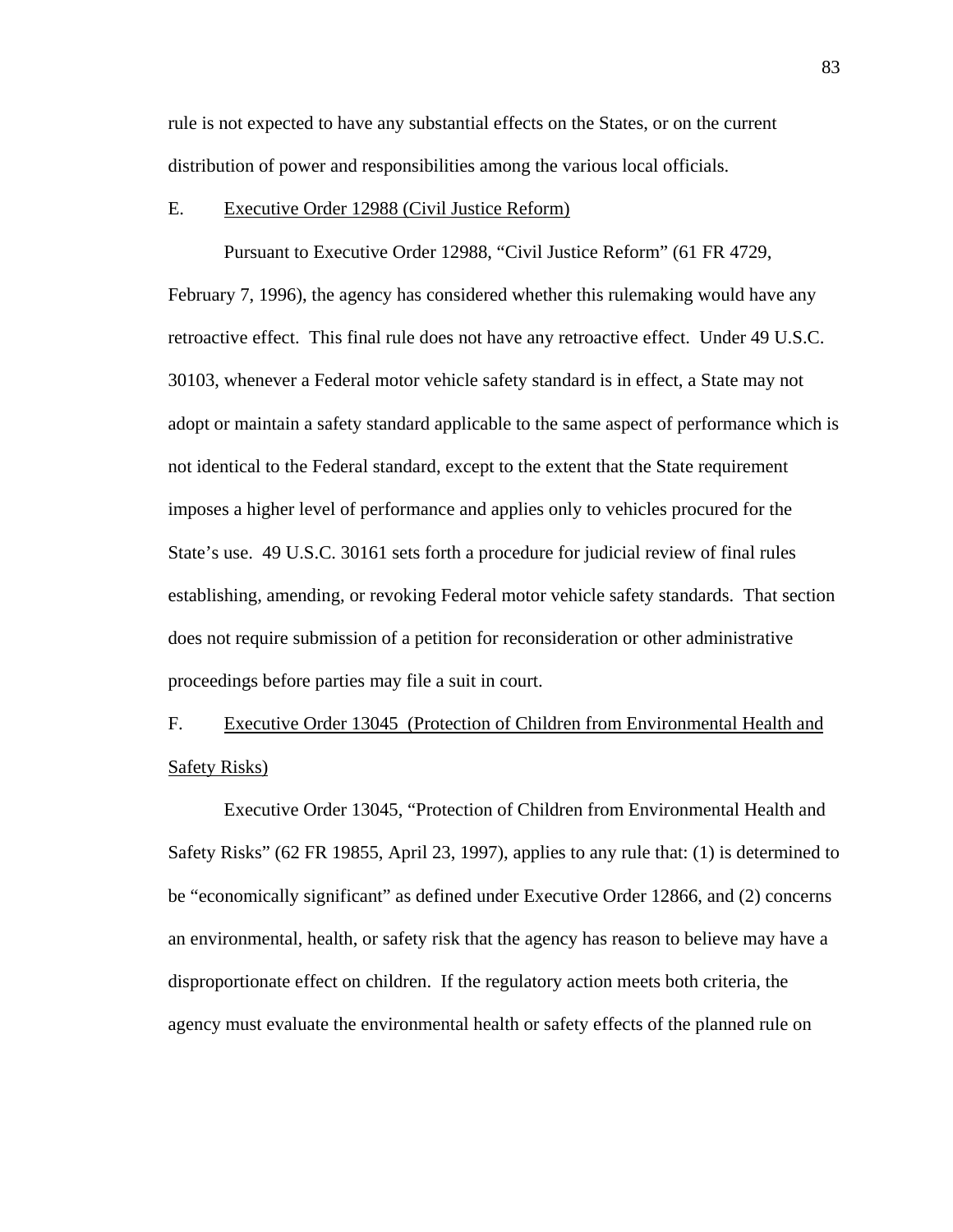children, and explain why the planned regulation is preferable to other potentially effective and reasonably feasible alternatives considered by the agency.

This final rule responding to petitions for reconsideration is not an economically significant regulatory action under Executive Order 12866, and furthermore, the problems associated with under-inflated tires equally impact all persons riding in a vehicle, regardless of age. Consequently, this final rule does not involve decisions based upon health and safety risks that disproportionately affect children, as would necessitate further analysis under Executive Order 13045.

### G. Paperwork Reduction Act

Under the Paperwork Reduction Act of 1995 (PRA), a person is not required to respond to a collection of information by a Federal agency unless the collection displays a valid OMB control number. As part of the April 8, 2005 final rule, each of the estimated 21 affected vehicle manufacturers is required to provide one phase-in report for each of two years, beginning in the fall of 2006.

Pursuant to the June 5, 2002 TPMS final rule, the OMB has approved the collection of information "Phase-In Production Reporting Requirements for Tire Pressure Monitoring Systems," assigning it Control No. 2127-0631 (expires 6/30/06). NHTSA has been given OMB clearance to collect a total of 42 hours a year (2 hours per respondent) for the TPMS phase-in reporting. At an appropriate point, NHTSA may ask OMB for an extension of this clearance for an additional period of time.

However, the present final rule responding to petitions for reconsideration does not contain any additional information collection requirements beyond those contained in the April 8, 2005 final rule.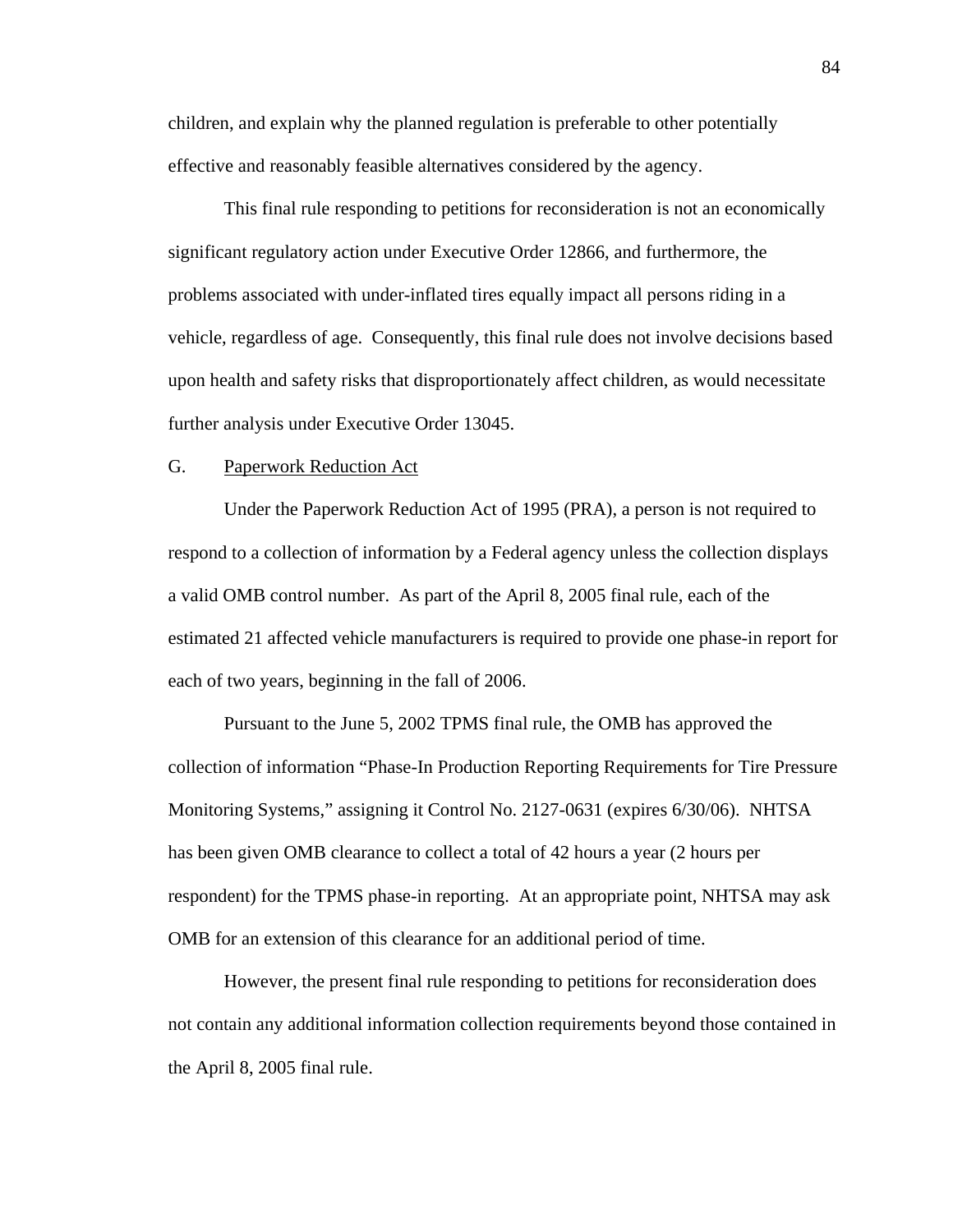#### H. National Technology Transfer and Advancement Act

Section 12(d) of the National Technology Transfer and Advancement Act of 1995 (NTTAA), Public Law 104-113, (15 U.S.C. 272) directs the agency to evaluate and use voluntary consensus standards in its regulatory activities unless doing so would be inconsistent with applicable law or is otherwise impractical. Voluntary consensus standards are technical standards (*e.g.*, materials specifications, test methods, sampling procedures, and business practices) that are developed or adopted by voluntary consensus standards bodies, such as the Society of Automotive Engineers. The NTTAA directs us to provide Congress (through OMB) with explanations when we decide not to use available and applicable voluntary consensus standards. The NTTAA does not apply to symbols.

There are no voluntary consensus standards related to TPMS available at this time. However, NHTSA will consider any such standards as they become available.

## I. Unfunded Mandates Reform Act

Section 202 of the Unfunded Mandates Reform Act of 1995 (UMRA) requires federal agencies to prepare a written assessment of the costs, benefits, and other effects of proposed or final rules that include a Federal mandate likely to result in the expenditure by State, local, or tribal governments, in the aggregate, or by the private sector, of more than \$100 million annually (adjusted for inflation with base year of 1995 (so currently about \$112 million in 2001 dollars)). Before promulgating a NHTSA rule for which a written statement is needed, section 205 of the UMRA generally requires the agency to identify and consider a reasonable number of regulatory alternatives and adopt the least costly, most cost-effective, or least burdensome alternative that achieves the objectives of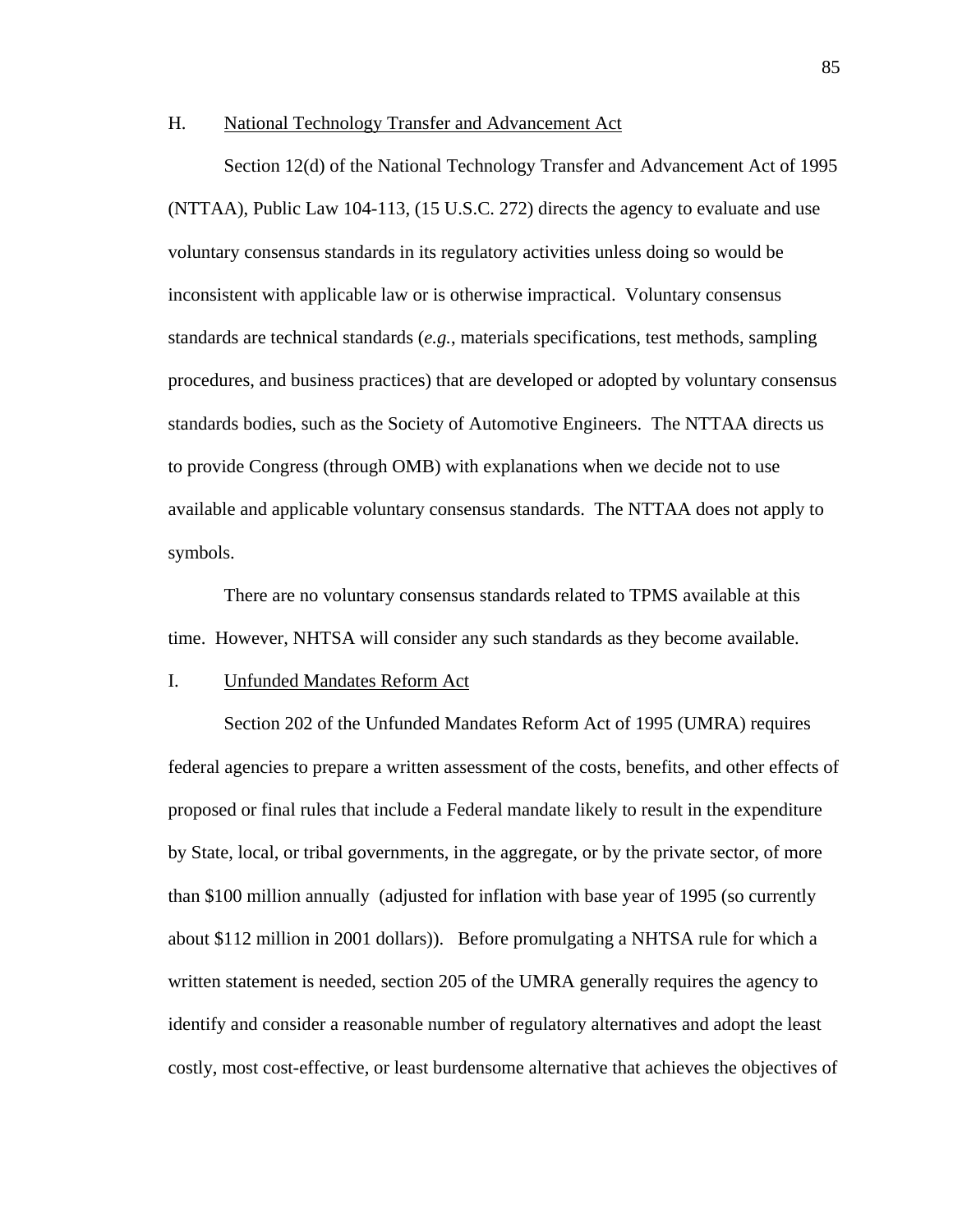the rule. The provisions of section 205 do not apply when they are inconsistent with applicable law. Moreover, section 205 allows the agency to adopt an alternative other than the least costly, most cost-effective, or least burdensome alternative if the agency publishes with the final rule an explanation of why that alternative was not adopted.

As discussed in that notice, the April 8, 2005 final rule establishing FMVSS No. 138 is not expected to result in the expenditure by State, local, or tribal governments, in the aggregate, of more than \$112 million annually, but it is expected to result in an expenditure of that magnitude by vehicle manufacturers and/or their suppliers. In that final rule, NHTSA adopted a performance requirement for a system with a four-tire, 25 percent under-inflation detection capability; we believe that this approach is consistent with safety and the mandate in the TREAD Act, and it should provide a number of technological choices, thereby offering broad flexibility to minimize costs of compliance with the standard.

In contrast, the present final rule responding to petitions for reconsideration only makes technical modifications and corrections to the standard. Therefore, we do not believe that this final rule will appreciably change the costs of compliance with FMVSS No. 138. Therefore, the agency has not prepared an economic assessment pursuant to the Unfunded Mandates Reform Act.

## J. National Environmental Policy Act

NHTSA has analyzed this rulemaking action for the purposes of the National Environmental Policy Act. The agency has determined that implementation of this action will not have any significant impact on the quality of the human environment.

K. Regulatory Identifier Number (RIN)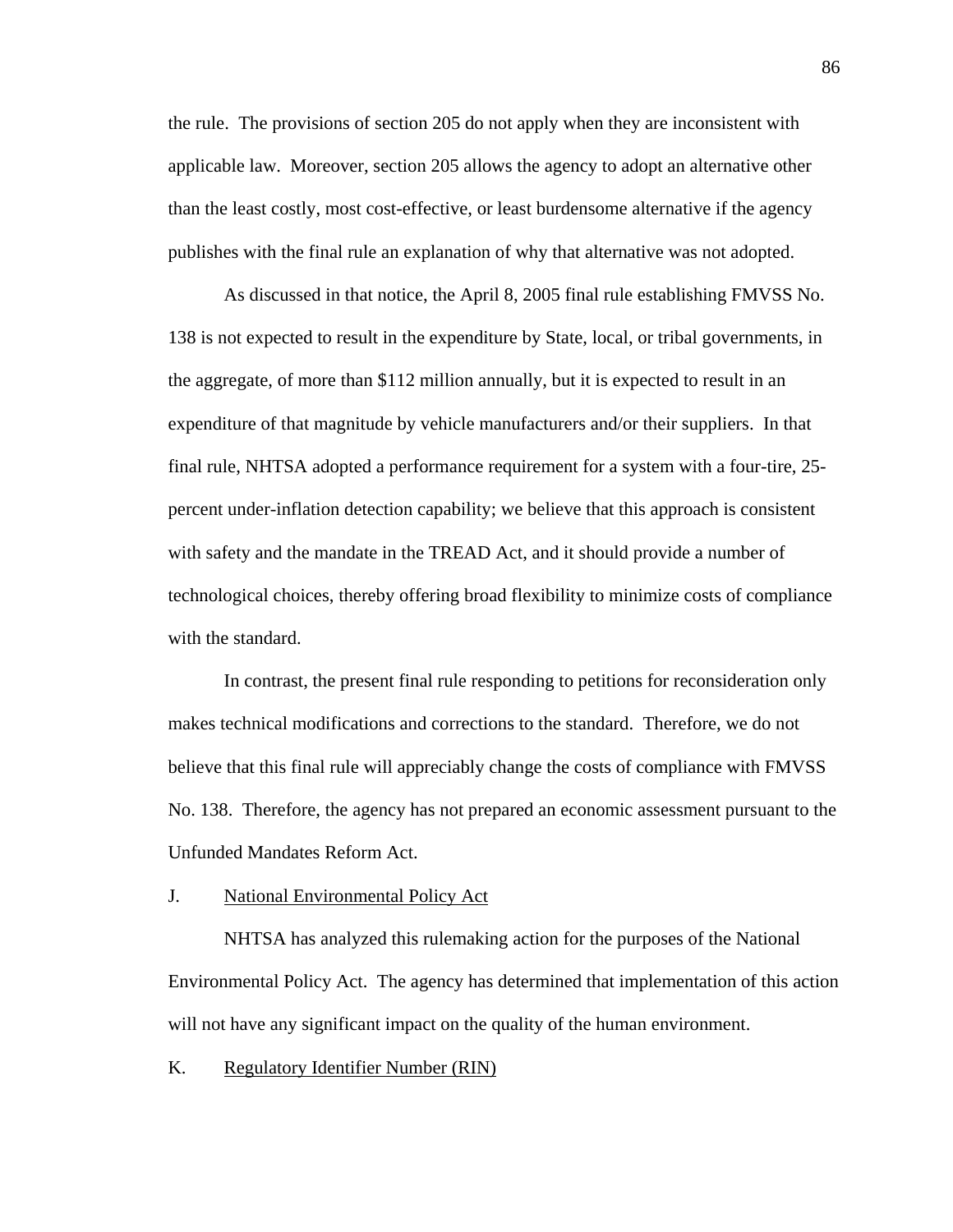The Department of Transportation assigns a regulation identifier number (RIN) to each regulatory action listed in the Unified Agenda of Federal Regulations. The Regulatory Information Service Center publishes the Unified Agenda in April and October of each year. You may use the RIN contained in the heading at the beginning of this document to find this action in the Unified Agenda.

## L. Privacy Act

Please note that anyone is able to search the electronic form of all comments received into any of our dockets by the name of the individual submitting the comment (or signing the comment, if submitted on behalf of an association, business, labor union, etc.). You may review DOT's complete Privacy Act Statement in the **Federal Register** published on April 11, 2000 (Volume 65, Number 70; Pages 19477-78), or you may visit [http://dms.dot.gov](http://dms.dot.gov/).

#### **List of Subjects in 49 CFR Parts 571 and 585**

Imports, Motor vehicle safety, Reporting and recordkeeping requirements, Tires. In consideration of the foregoing, NHTSA is amending 49 CFR Parts 571 and 585 as follows:

## **PART 571 – FEDERAL MOTOR VEHICLE SAFETY STANDARDS**

1. The authority citation for Part 571 of Title 49 continues to read as follows:

**Authority:** 49 U.S.C. 322, 30111, 30115, 30117, and 30166; delegation of authority at 49 CFR 1.50.

2. Section 571.138 is amended by revising paragraphs S4.3.1(b), S4.4(b)(2) and  $(3)$ , S4.4(c)(2), S4.5(a), S6(e), and S6(k) to read as follows: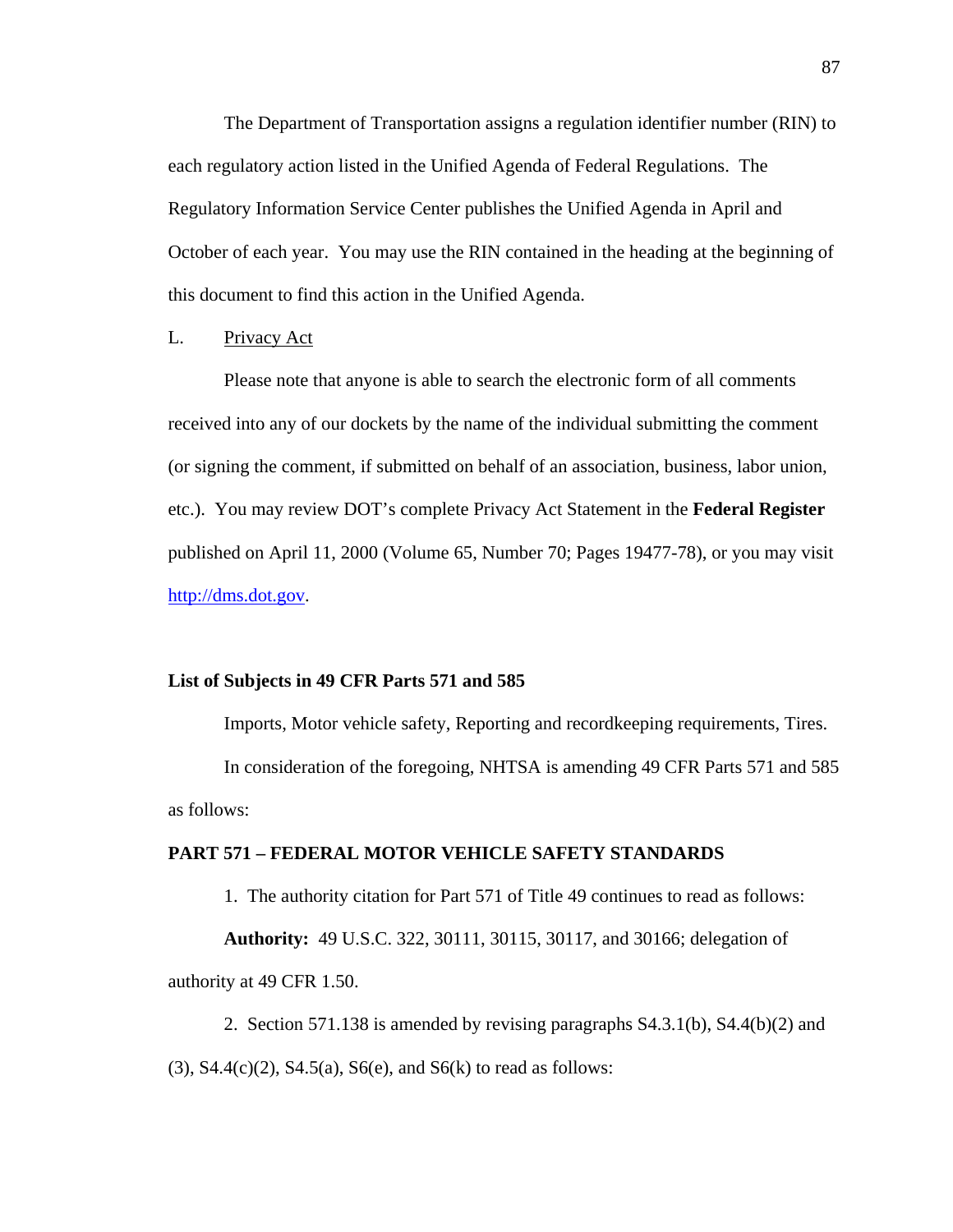§**571.138 Standard No. 138; Tire pressure monitoring systems.** 

\* \* \* \* \*

S4.3 Low tire pressure warning telltale.

 $S4.3.1 * * *$ 

\* \* \* \* \*

(b) Is identified by one of the symbols shown for the "Low Tire Pressure" Telltale in Table 1 of Standard No. 101 (49 CFR 571.101); and

\* \* \* \* \*

S4.4 TPMS malfunction.

\* \* \* \* \*

(b) Dedicated TPMS malfunction telltale.

\* \* \* \* \*

(2) Is identified by the word "TPMS" as described under the "Tire Pressure Monitoring System Malfunction" Telltale in Table 1 of Standard No. 101 (49 CFR 571.101);

(3) Continues to illuminate the TPMS malfunction telltale under the conditions specified in S4.4(a) for as long as the malfunction exists, whenever the ignition locking system is in the "On" ("Run") position; and

\* \* \* \* \*

(c) Combination low tire pressure/TPMS malfunction telltale

\* \* \* \* \*

(2) When the ignition locking system is activated to the "On" ("Run") position, flashes for a period of at least 60 seconds but no longer than 90 seconds upon detection of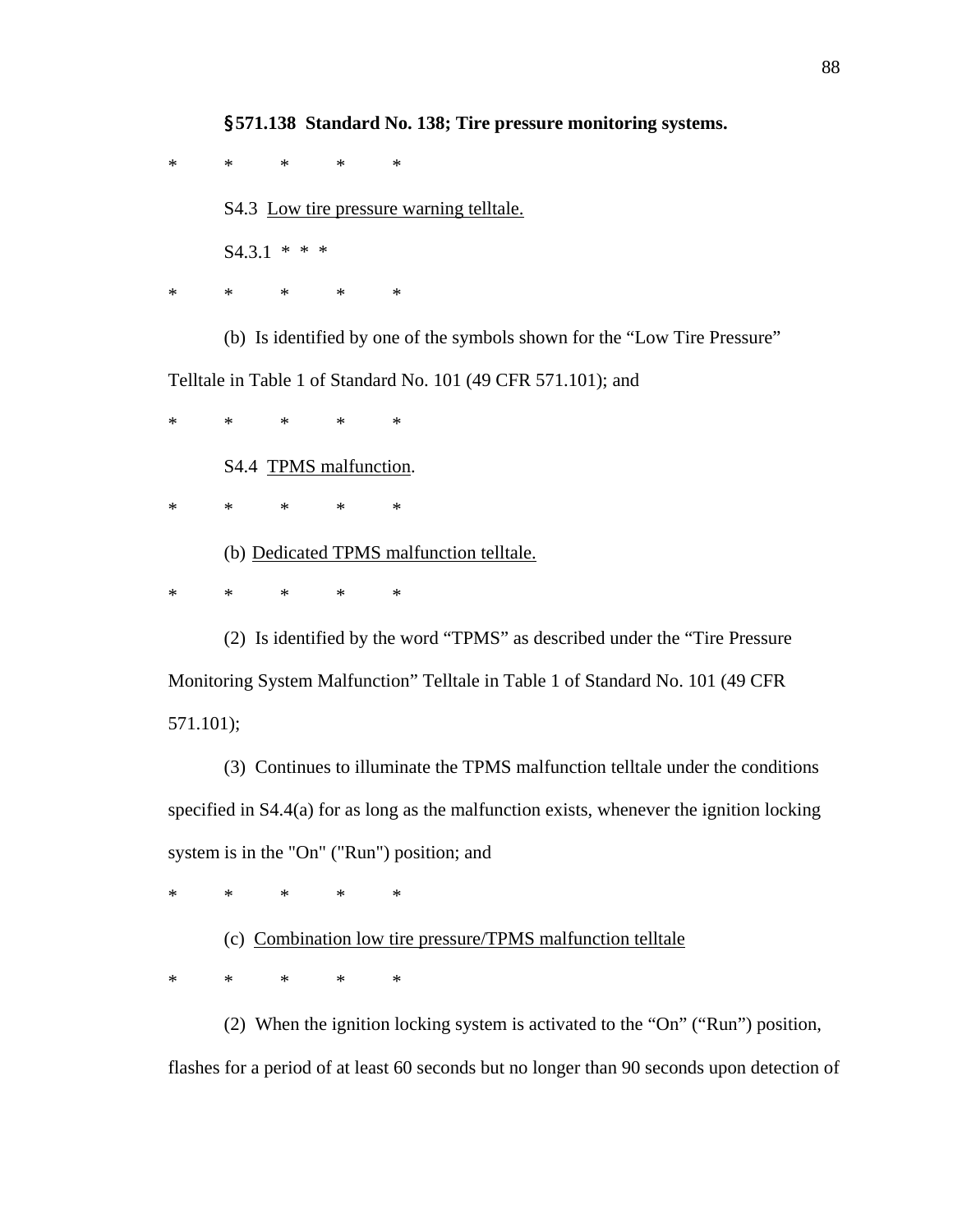any condition(s) specified in S4.4(a). After this period of prescribed flashing, the telltale must remain continuously illuminated as long as a malfunction exists and the ignition locking system is in the "On" ("Run") position. This flashing and illumination sequence must be repeated each time the ignition locking system is placed in the "On" ("Run") position until the situation(s) causing the malfunction(s) has (have) been corrected.

S4.5 Written instructions.

(a) Beginning on September 1, 2006, the owner's manual in each vehicle certified as complying with S4 must provide an image of the Low Tire Pressure Telltale symbol (and an image of the TPMS Malfunction Telltale warning ("TPMS"), if a dedicated telltale is utilized for this function) with the following statement in English: \* \* \*

\* \* \* \* \*

S6 Test procedures.

\* \* \* \* \*

(e) Stop the vehicle and deflate any combination of one to four tires until the deflated tire(s) is (are) at 7 kPa  $(1 \text{ psi})$  below the inflation pressure at which the tire pressure monitoring system is required to illuminate the low tire pressure warning telltale.

\* \* \* \* \*

(k) Simulate one or more TPMS malfunction(s) by disconnecting the power source to any TPMS component, disconnecting any electrical connection between TPMS components, or installing a tire or wheel on the vehicle that is incompatible with the TPMS. When simulating a TPMS malfunction, the electrical connections for the telltale lamps are not to be disconnected.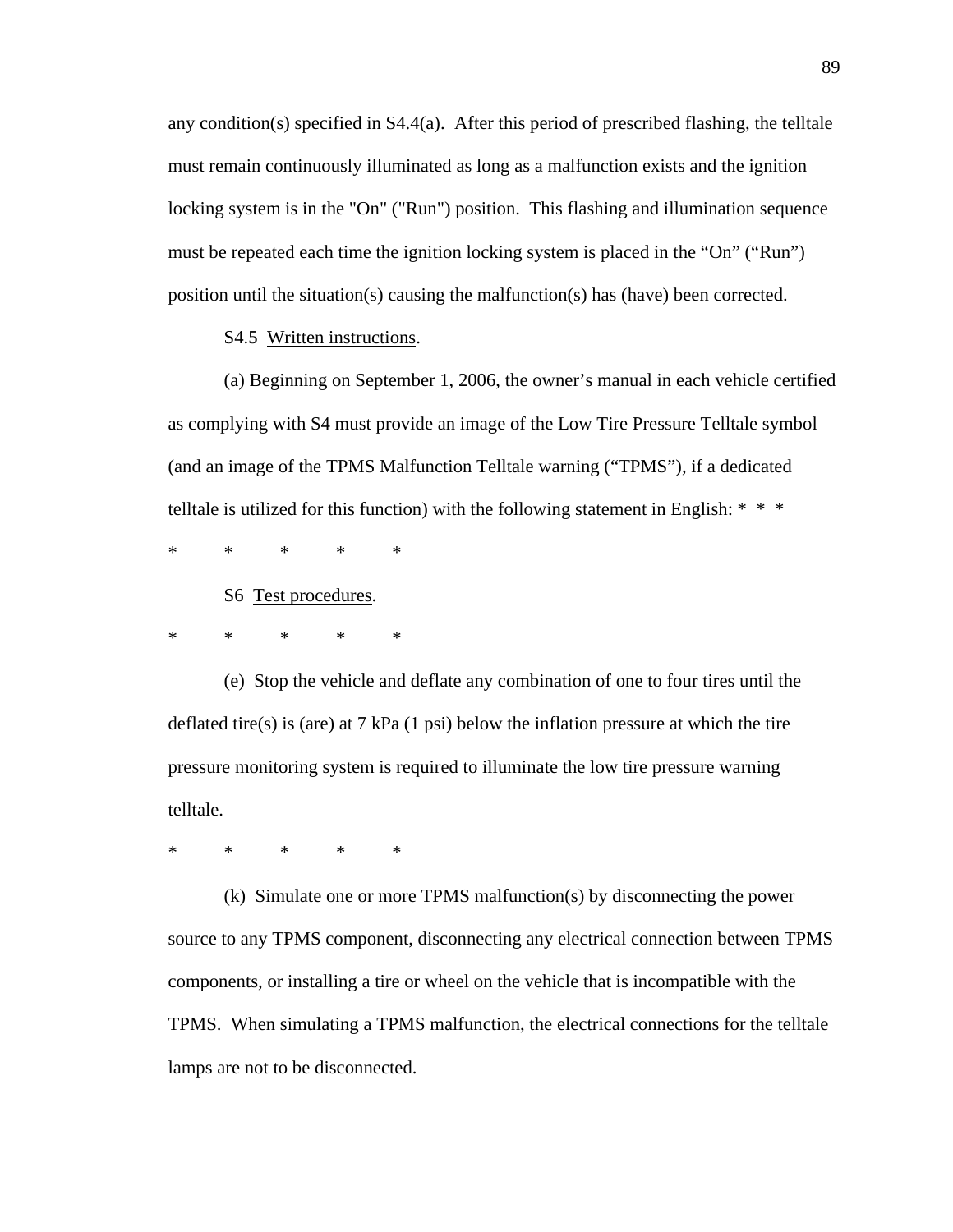\* \* \* \* \*

#### **PART 585 -- PHASE-IN REPORTING REQUIREMENTS**

3. The authority citation for Part 585 of Title 49 continues to read as follows:

**Authority**: 49 U.S.C. 322, 30111, 30115, 30117, and 30166; delegation of authority at 49 CFR 1.50.

4. Part 585 is amended by revising 585.66(b)(1) and (2) of Subpart G as follows:

**Subpart G – Tire Pressure Monitoring System Phase-in Reporting Requirements** 

\* \* \* \* \*

**§ 585.66 Reporting requirements.**

\* \* \* \* \*

(b) *Report content*.

(1) *Basis for statement of compliance*. Each manufacturer must provide the number of passenger cars, multipurpose passenger vehicles, trucks, and buses with a gross vehicle weight rating of 4,536 kilograms (10,000 pounds) or less, except those vehicles with dual wheels on an axle, manufactured for sale in the United States for each reporting period as follows:

(i) *Period from October 5, 2005 to August 31, 2006.* The number shall be either the manufacturer's average annual production of vehicles manufactured on or after September 1, 2002, and before October 5, 2005, or, at the manufacturer's option, it shall be the manufacturer's production on or after October 5, 2005 and before September 1, 2006. A new manufacturer that has not previously manufactured these vehicles for sale in the United States must report the number of such vehicles manufactured during the production period on or after October 5, 2005 and before September 1, 2006.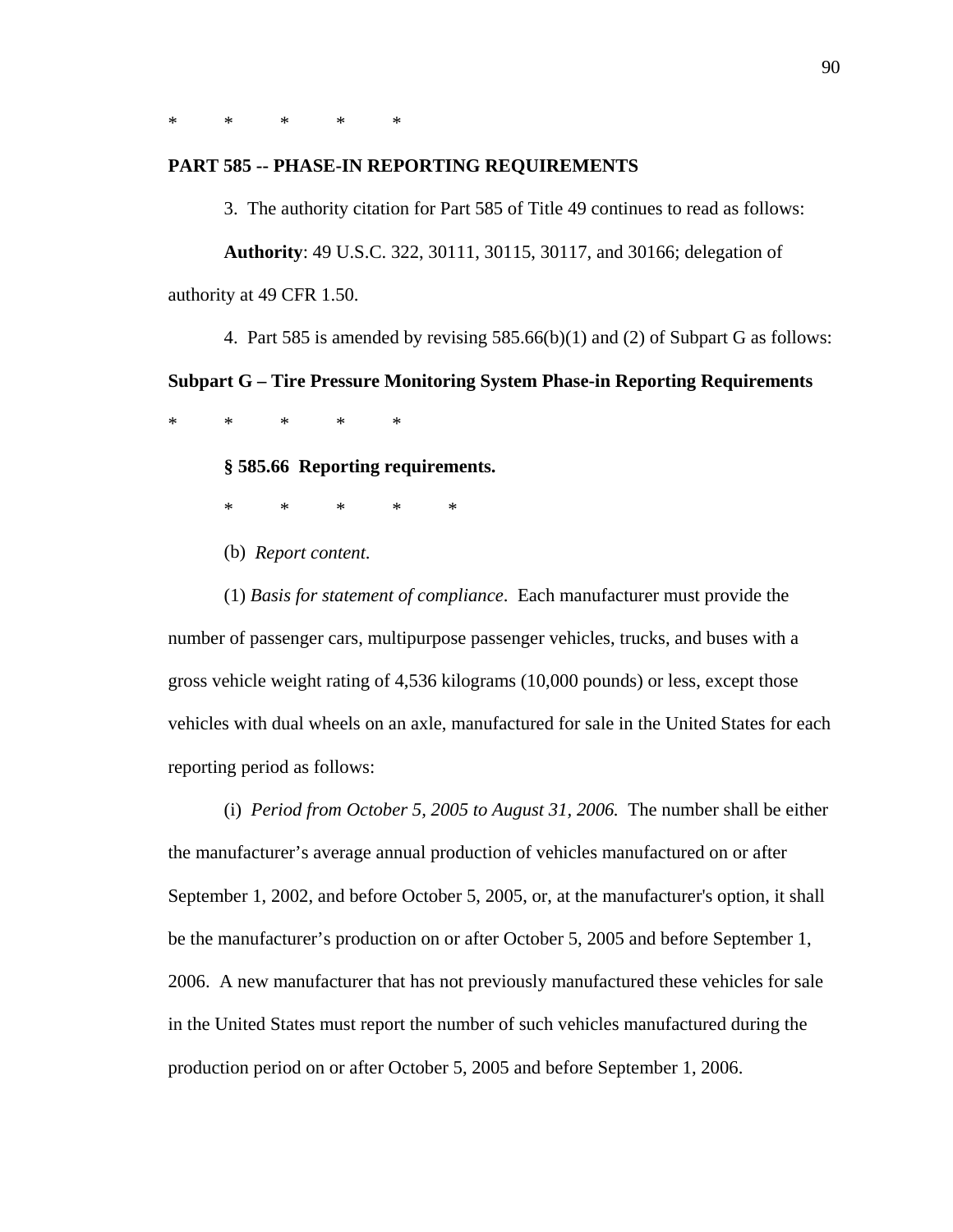(ii) *Period from September 1, 2006 to August 31, 2007.* The number shall be either the manufacturer's average annual production of vehicles manufactured on or after September 1, 2003, and before September 1, 2006, or, at the manufacturer's option, it shall be the manufacturer's production on or after September 1, 2006 and before September 1, 2007. A new manufacturer that has not previously manufactured these vehicles for sale in the United States must report the number of such vehicles manufactured during the production period on or after September 1, 2006 and before September 1, 2007.

(2) *Production*. Each manufacturer must report for the production period for which the report is filed: the total number of passenger cars, multipurpose passenger vehicles, trucks, and buses with a gross vehicle weight rating of 4,536 kilograms (10,000 pounds) or less that meet Standard No. 138 (49 CFR 571.138).

\* \* \* \* \*